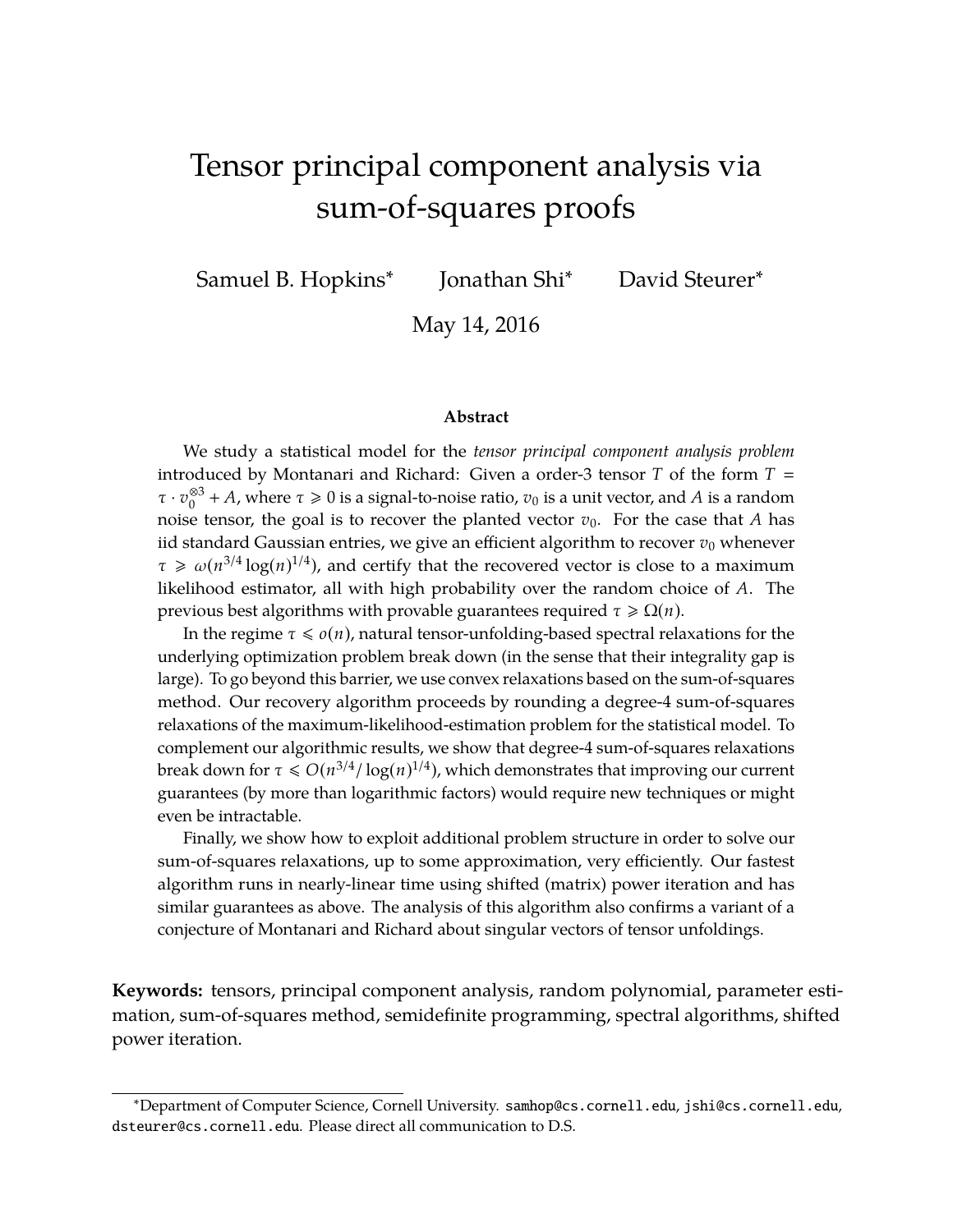# <span id="page-1-0"></span>**Contents**

|                   | 1 Introduction                                     | 1  |
|-------------------|----------------------------------------------------|----|
| $\overline{2}$    | <b>Preliminaries</b>                               | 8  |
| $\mathbf{3}$      | <b>Certifying Bounds on Random Polynomials</b>     | 9  |
| $\overline{4}$    | <b>Polynomial-Time Recovery via Sum of Squares</b> | 11 |
| 5                 | <b>Linear Time Recovery via Further Relaxation</b> | 14 |
| 6                 | <b>Lower Bounds</b>                                | 24 |
| 7                 | <b>Higher-Order Tensors</b>                        | 42 |
| 8                 | <b>Conclusion</b>                                  | 44 |
| <b>References</b> |                                                    | 44 |
|                   | A Pseudo-Distribution Facts                        | 46 |
| $\bf{B}$          | <b>Concentration bounds</b>                        | 48 |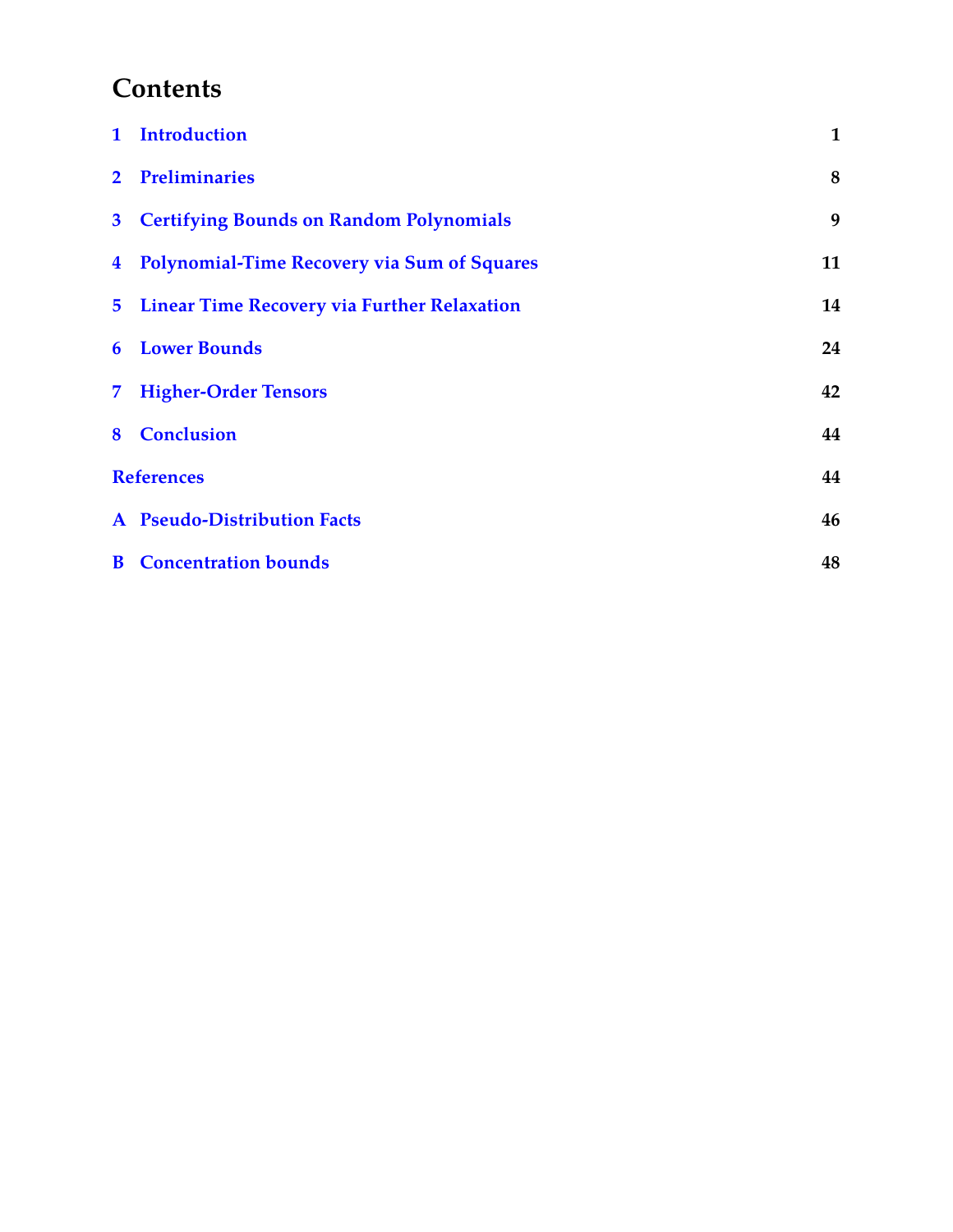## <span id="page-2-0"></span>**1 Introduction**

*Principal component analysis* (pca), the process of identifying a direction of largest possible variance from a matrix of pairwise correlations, is among the most basic tools for data analysis in a wide range of disciplines. In recent years, variants of pca have been proposed that promise to give better statistical guarantees for many applications. These variants include restricting directions to the nonnegative orthant (nonnegative matrix factorization) or to directions that are sparse linear combinations of a fixed basis (sparse pca). Often we have access to not only pairwise but also higher-order correlations. In this case, an analog of pca is to find a direction with largest possible third moment or other higher-order moment (higher-order pca or tensor pca).

All of these variants of pca share that the underlying optimization problem is NP-hard for general instances (often even if we allow approximation), whereas vanilla pca boils down to an efficient eigenvector computation for the input matrix. However, these hardness result are not predictive in statistical settings where inputs are drawn from particular families of distributions. Here efficient algorithm can often achieve much stronger guarantees than for general instances. Understanding the power and limitations of efficient algorithms for statistical models of NP-hard optimization problems is typically very challenging: it is not clear what kind of algorithms can exploit the additional structure afforded by statistical instances, but, at the same time, there are very few tools for reasoning about the computational complexity of statistical / average-case problems. (See [\[BR13\]](#page-46-0) and [\[BKS13\]](#page-46-1) for discussions about the computational complexity of statistical models for sparse pca and random constraint satisfaction problems.)

We study a statistical model for the *tensor principal component analysis problem* introduced by [\[MR14\]](#page-47-1) through the lens of a meta-algorithm called the sum-of-squares method, based on semidefinite programming. This method can capture a wide range of algorithmic techniques including linear programming and spectral algorithms. We show that this method can exploit the structure of statistical tensor pca instances in non-trivial ways and achieves guarantees that improve over the previous ones. On the other hand, we show that those guarantees are nearly tight if we restrict the complexity of the sum-of-squares meta-algorithm at a particular level. This result rules out better guarantees for a fairly wide range of potential algorithms. Finally, we develop techniques to turn algorithms based on the sum-of-squares meta-algorithm into algorithms that are truly efficient (and even easy to implement).

Montanari and Richard propose the following statistical model<sup>1</sup> for  $\tau$  ensor  $\eta$ ca.

<span id="page-2-2"></span>**Problem 1.1** (Spiked Tensor Model for tensor pca, Asymmetric)**.** Given an input tensor **T** =  $\tau \cdot v^{\otimes 3} + A$ , where  $v \in \mathbb{R}^n$  is an arbitrary unit vector,  $\tau \ge 0$  is the signal-to-noise ratio, and **A** is a random noise tensor with iid standard Gaussian entries, recover the signal *v* approximately.

<span id="page-2-1"></span><sup>1</sup>Montanari and Richard use a different normalization for the signal-to-noise ratio. Using their notation, <sup>β</sup> <sup>≈</sup> τ/<sup>√</sup> *n*.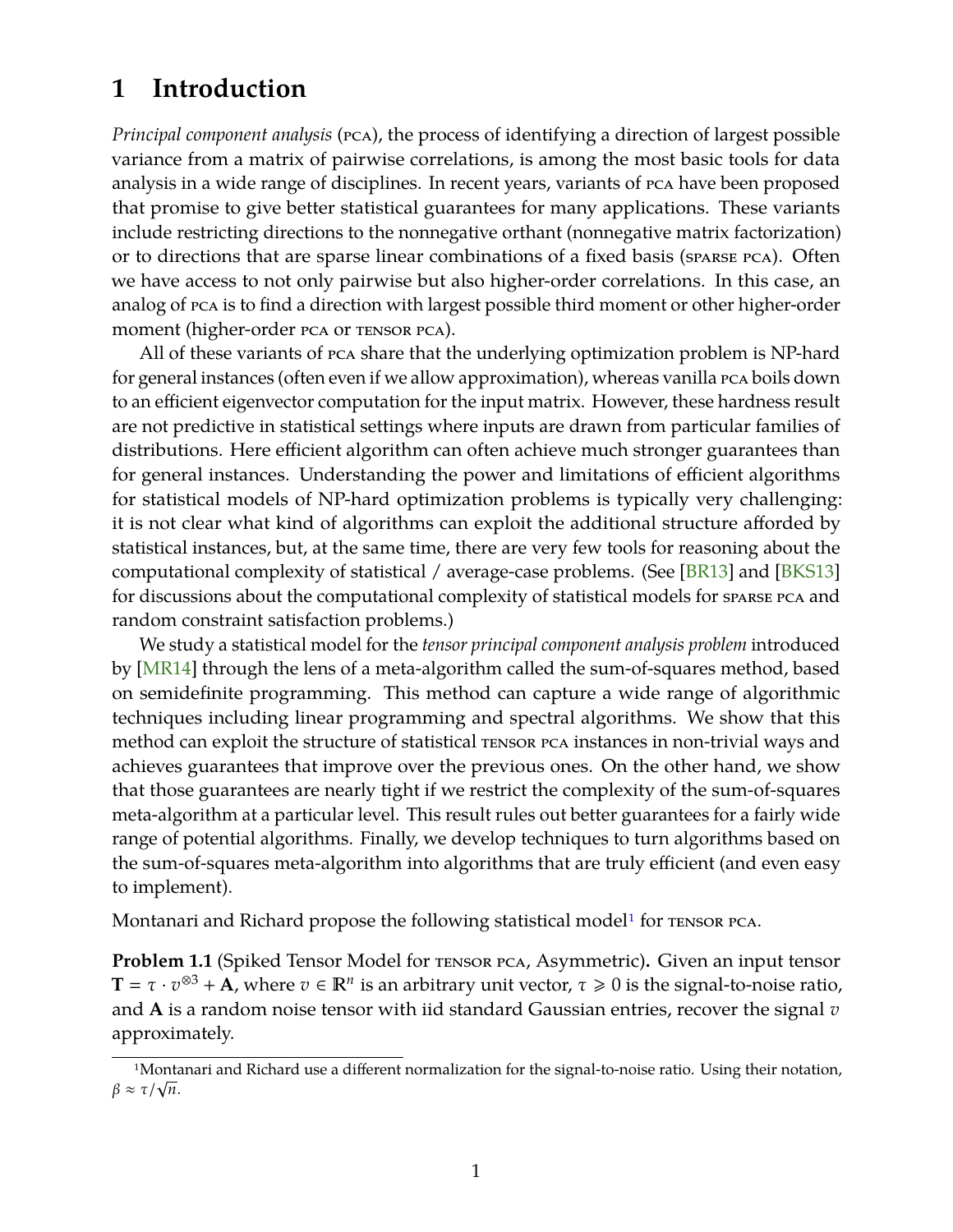Montanari and Richard show that when  $\tau \leq o(\sqrt{n})$  [Problem 1.1](#page-2-2) becomes information-√ theoretically unsolvable, while for  $\tau \geqslant \omega(\sqrt{n})$  the maximum likelihood estimator (MLE) recovers *v'* with  $\langle v, v' \rangle \ge 1 - o(1)$ .

The maximum-likelihood-estimator (MLE) problem for [Problem 1.1](#page-2-2) is an instance of the following meta-problem for  $k = 3$  and  $f: x \mapsto \sum_{ijk} \mathbf{T}_{ijk} x_i x_j x_k$  [\[MR14\]](#page-47-1).

<span id="page-3-0"></span>**Problem 1.2.** Given a homogeneous, degree- $k$  function  $f$  on  $\mathbb{R}^n$ , find a unit vector  $v \in \mathbb{R}^n$ so as to maximize  $f(v)$  approximately.

For  $k = 2$ , this problem is just an eigenvector computation. Already for  $k = 3$ , it is NP-hard. Our algorithms proceed by relaxing [Problem 1.2](#page-3-0) to a convex problem. The latter can be solved either exactly or approximately (as will be the case of our faster algorithms). Under the Gaussian assumption on the noise in [Problem 1.1,](#page-2-2) we show that for  $\tau \geq \omega(n^{3/4} \log(n)^{1/4})$  the relaxation does not substantially change the global optimum.

**Noise Symmetry.** Montanari and Richard actually consider two variants of this model. The first we have already described. In the second, the noise is symmetrized, (to match the symmetry of potential signal tensors  $v$ <sup>⊗3</sup>).

<span id="page-3-1"></span>**Problem 1.3** (Spiked Tensor Model for tensor pca, Symmetric)**.** Given an input tensor **T** =  $\tau \cdot v^{\otimes 3} + A$ , where  $v \in \mathbb{R}^n$  is an arbitrary unit vector,  $\tau \ge 0$  is the signal-to-noise ratio, and  $\bf{A}$  is a random *symmetric* noise tensor—that is,  $A_{ijk} = A_{\pi(i)\pi(j)\pi(k)}$  for any permutation π—with otherwise iid standard Gaussian entries, recover the signal *v* approximately.

It turns out that for our algorithms based on the sum-of-squares method, this kind of symmetrization is already built-in. Hence there is no difference between [Problem 1.1](#page-2-2) and [Problem 1.3](#page-3-1) for those algorithms. For our faster algorithms, such symmetrization is not built in. Nonetheless, we show that a variant of our nearly-linear-time algorithm for [Problem 1.1](#page-2-2) also solves [Problem 1.3](#page-3-1) with matching guarantees.

## **1.1 Results**

**Sum-of-squares relaxation.** We consider the degree-4 sum-of-squares relaxation for the MLE problem. (See [Section 1.2](#page-5-0) for a brief discussion about sum-of-squares. All necessary definitions are in [Section 2.](#page-9-0) See [\[BS14\]](#page-46-2) for more detailed discussion.) Note that the planted vector *v* has objective value  $(1 - o(1))\tau$  for the MLE problem with high probability (assuming  $\tau = \Omega(\sqrt{n})$  which will always be the case for us).

<span id="page-3-2"></span>**Theorem 1.4.** *There exists a polynomial-time algorithm based on the degree-*4 *sum-of-squares relaxation for the MLE problem that given an instance of [Problem 1.1](#page-2-2) or [Problem 1.3](#page-3-1) with*  $\tau \geq n^{3/4}(\log n)^{1/4}/\varepsilon$  outputs a unit vector  $v'$  with  $\langle v, v' \rangle \geq 1 - O(\varepsilon)$  with probability  $1 - O(n^{-10})$ *over the randomness in the input. Furthermore, the algorithm works by rounding any solution to the relaxation with objective value at least* (1 − *o*(1))τ*. Finally, the algorithm also certifies that all unit vectors bounded away from v* <sup>0</sup> *have objective value significantly smaller than* τ *for the MLE problem [Problem 1.2.](#page-3-0)*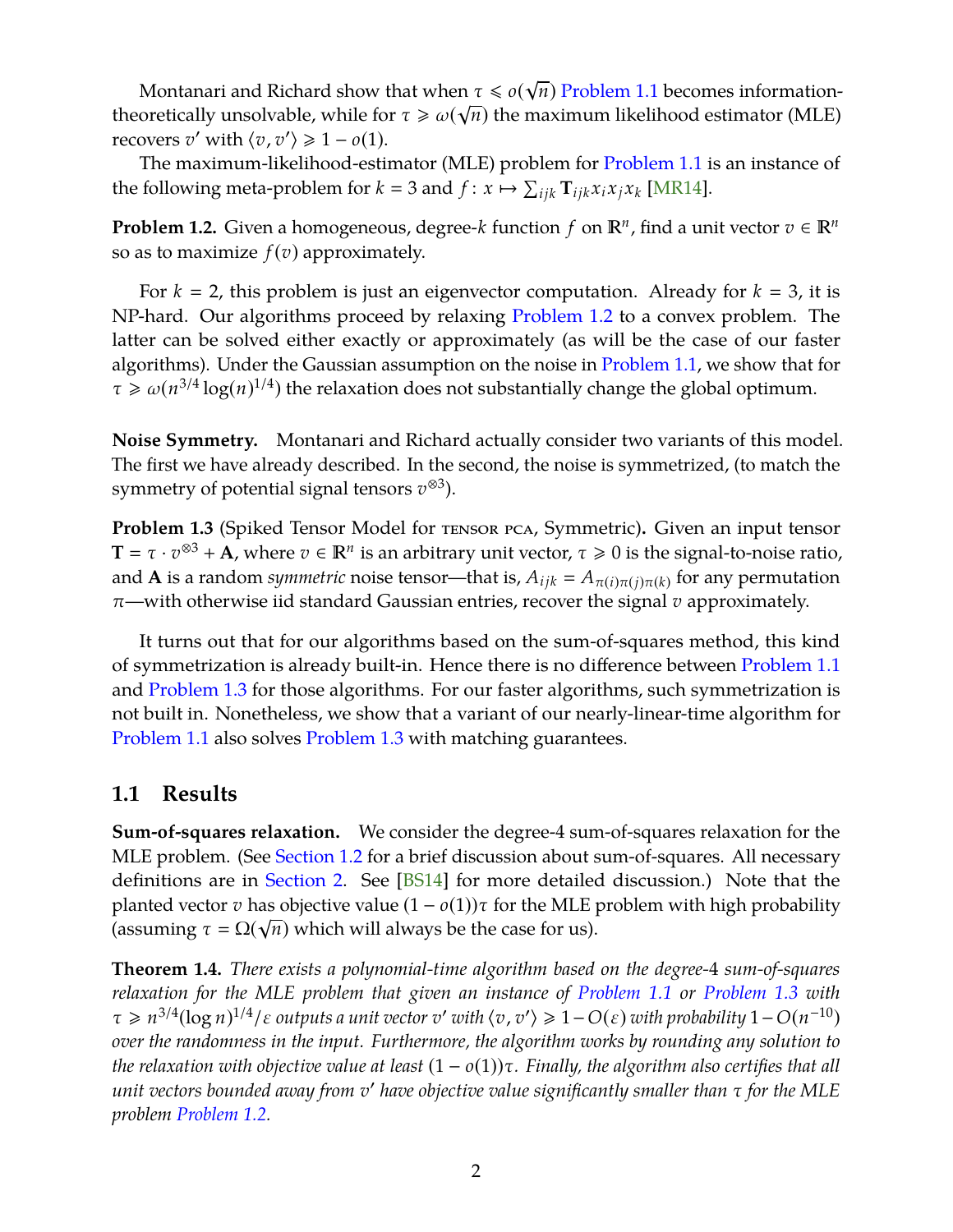We complement the above algorithmic result by the following lower bound.

<span id="page-4-2"></span>**Theorem 1.5** (Informal Version). *There is*  $\tau : \mathbb{N} \to \mathbb{R}$  *with*  $\tau \le O(n^{3/4}/\log(n)^{1/4})$  *so that when* **T** *is an instance of [Problem 1.1](#page-2-2) with signal-to-noise ratio* τ*, with probability* 1 − *O*(*n* <sup>−</sup><sup>10</sup>)*, there exists a solution to the degree-*4 *sum-of-squares relaxation for the MLE problem with objective value at least* τ *that does not depend on the planted vector v. In particular, no algorithm can reliably* recover from this solution a vector  $v'$  that is significantly correlated with  $v$ .

**Faster algorithms.** We interpret a tensor-unfolding algorithm studied by Montanari and Richard as a spectral relaxation of the degree-4 sum-of-squares program for the MLE problem. This interpretation leads to an analysis that gives better guarantees in terms of signal-to-noise ratio  $\tau$  and also informs a more efficient implementation based on shifted matrix power iteration.

<span id="page-4-0"></span>**Theorem 1.6.** *There exists an algorithm with running time*  $\tilde{O}(n^3)$ *, which is linear in the size of the input, that given an instance of [Problem 1.1](#page-2-2) or [Problem 1.3](#page-3-1) with* τ > *n* 3/4 /ε *outputs with probability*  $1 - O(n^{-10})$  *a unit vector v' with*  $\langle v, v' \rangle \geqslant 1 - O(\varepsilon)$ *.* 

We remark that unlike the previous polynomial-time algorithm this linear time algorithm does not come with a certification guarantee. In [Section 4.1,](#page-14-0) we show that small adversarial perturbations can cause this algorithm to fail, whereas the previous algorithm is robust against such perturbations. We also devise an algorithm with the certification property and running time  $\tilde{O}(n^4)$  (which is subquadratic in the size  $n^3$  of the input).

<span id="page-4-1"></span>**Theorem 1.7.** *There exists an algorithm with running time*  $\tilde{O}(n^4)$  (for *inputs of size*  $n^3$ ) that *given an instance of [Problem 1.1](#page-2-2) with* τ > *n* 3/4 (log *n*) 1/4 /ε *for some* ε*, outputs with probability*  $\tilde{C}$  − *O*( $n^{-10}$ ) *a unit vector v'* with  $\langle v, v' \rangle$  ≥ 1 − *O*( $\varepsilon$ ) and certifies that all vectors bounded away *from v* <sup>0</sup> *have MLE objective value significantly less than* τ*.*

**Higher-order tensors.** Our algorithmic results also extend in a straightforward way to tensors of order higher than 3. (See [Section 7](#page-43-0) for some details.) For simplicity we give some of these results only for the higher-order analogue of [Problem 1.1;](#page-2-2) we conjecture however that all our results for [Problem 1.3](#page-3-1) generalize in similar fashion.

**Theorem 1.8.** Let *k* be an odd integer,  $v_0 \in \mathbb{R}^n$  a unit vector,  $\tau \geq n^{k/4} \log(n)^{1/4}/\varepsilon$ , and **A** an *order-k tensor with independent unit Gaussian entries. Let*  $\mathbf{T}(x) = \tau \cdot \langle v_0, x \rangle^k + \mathbf{A}(x)$ *.* 

- *1. There is a polynomial-time algorithm, based on semidefinite programming, which on input*  $\mathbf{T}(x) = \tau \cdot \langle v_0, x \rangle^k + \mathbf{A}(x)$  *returns a unit vector v with*  $\langle v_0, v \rangle \geq 1 - O(\varepsilon)$  *with probability*  $1 - O(n^{-10})$  *over random choice of* **A***.*
- *2. There is a polynomial-time algorithm, based on semidefinite programming, which on input*  $\mathbf{T}(x) = \tau \cdot \langle v_0, x \rangle^k + \mathbf{A}(x)$  certifies that  $\mathbf{T}(x) \leq \tau \cdot \langle v, x \rangle^k + O(n^{k/4} \log(n)^{1/4})$  for some unit *v with probability* 1 − *O*(*n* <sup>−</sup><sup>10</sup>) *over random choice of* **A***. This guarantees in particular that v is close to a maximum likelihood estimator for the problem of recovering the signal*  $v_0$  *from the*  $i$ *nput*  $\tau \cdot v_0^{\otimes k} + \mathbf{A}$ *.*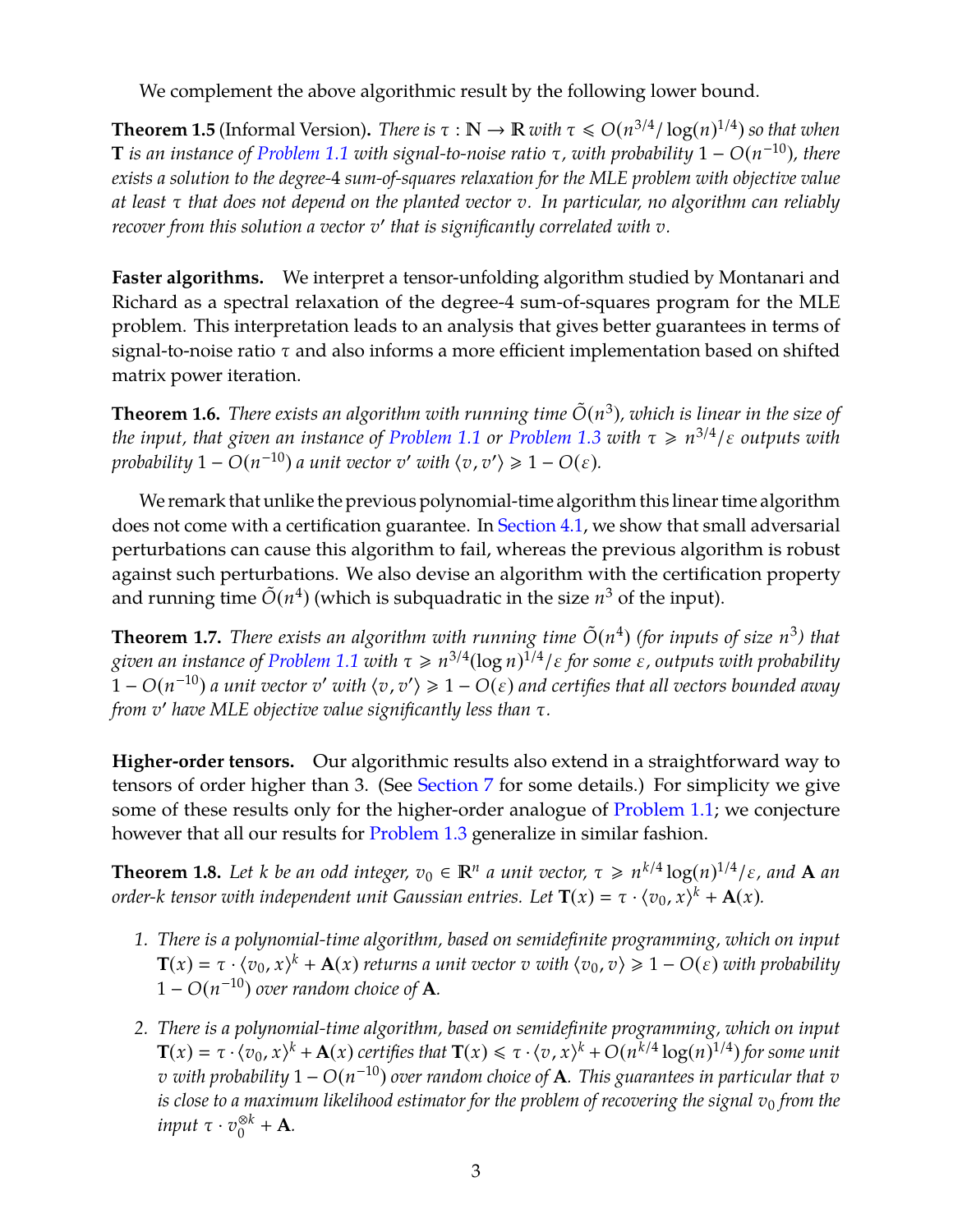*3. By solving the semidefinite relaxation approximately, both algorithms can be implemented in*  $\sum_{k=1}^{\infty}$  (*m*<sup>1+1/*k*</sup>), where  $m = n^k$  is the input size.

*For even k, the above all hold, except now we recover*  $v$  *with*  $\langle v_0, v \rangle^2 \geqslant 1 - O(\varepsilon)$ *, and the algorithms can be implemented in nearly linear time.*

*Remark* 1.9*.* When **A** is a *symmetric* noise tensor (the higher-order analogue of [Problem 1.3\)](#page-3-1), (1–2) above hold. We conjecture that (3) does as well.

The last theorem, the higher-order generalization of [Theorem 1.6,](#page-4-0) almost completely resolves a conjecture of Montanari and Richard regarding tensor unfolding algorithms for odd *k*. We are able to prove their conjectured signal-to-noise ratio τ for an algorithm that works mainly by using an unfolding of the input tensor, but our algorithm includes an extra random-rotation step to handle sparse signals. We conjecture but cannot prove that the necessity of this step is an artifact of the analysis.

**Theorem 1.10.** Let *k be an odd integer,*  $v_0 \in \mathbb{R}^n$  *a unit vector,*  $\tau \geq n^{k/4}/\varepsilon$ , and **A** an order-*k tensor with independent unit Gaussian entries. There is a nearly-linear-time algorithm, based on tensor unfolding, which, with probability* 1 − *O*(*n* <sup>−</sup><sup>10</sup>) *over random choice of* **A***, recovers a vector v with*  $\langle v, v_0 \rangle^2 \ge 1 - O(\varepsilon)$ . This continues to hold when **A** is replaced by a symmetric noise tensor *(the higher-order analogue of [Problem 1.3\)](#page-3-1).*

## <span id="page-5-0"></span>**1.2 Techniques**

We arrive at our results via an analysis of [Problem 1.2](#page-3-0) for the function  $f(x) = \sum_{ijk} \mathbf{T}_{ijk} x_i x_j x_k$ , where **T** is an instance of [Problem 1.1.](#page-2-2) The function *f* decomposes as  $f = g + h$  for a signal  $g(x) = \tau \cdot \langle v, x \rangle^3$  and noise  $h(x) = \sum_{ijk} a_{ijk} x_i x_j x_j$  where  $\{a_{ijk}\}\$  are iid standard Gaussians. The signal *g* is maximized at  $x = v$ , where it takes the value  $\tau$ . The noise part, *h*, is with high probability at most  $\tilde{O}(\sqrt{n})$  over the unit sphere. We have insisted that  $\tau$  be much nign probability at most *∪*(γ*n)* over the unit sphere. We have insisted that τ be much<br>greater than √*n,* so *f* has a unique global maximum, dominated by the signal *g*. The main problem is to find it.

To maximize 1, we apply the *Sum-of-Squares meta-algorithm* (SoS). SoS provides a hierarchy of strong convex relaxations of [Problem 1.2.](#page-3-0) Using convex duality, we can recast the optimization problem as one of efficiently certifying the upper bound on *h* which shows that optima of  $q$  are dominated by the signal. SoS efficiently finds boundedness certificates for *h* of the form

$$
c - h(x) = s_1(x)^2 + \dots + s_k(x)^2
$$

where "=" denotes equality in the ring  $\mathbb{R}[x]/(\|x\|^2 - 1)$  and where  $s_1, \ldots, s_k$  have bounded degree, when such certificates exist. (The polynomials  $\{s_i\}$  and  $\{t_i\}$  certify that  $h(x) \leq c$ . Otherwise  $c - h(x)$  would be negative, but this is impossible by the nonnegativity of squared polynomials.)

Our main technical contribution is an almost-complete characterization of certificates like these for such degree-3 random polynomials *h* when the polynomials {*si*} have degree at most four. In particular, we show that with high probability in the random case a degree-4 certificate exists for  $c = \tilde{O}(n^{3/4})$ , and that with high probability, no significantly better degree-four certificate exists.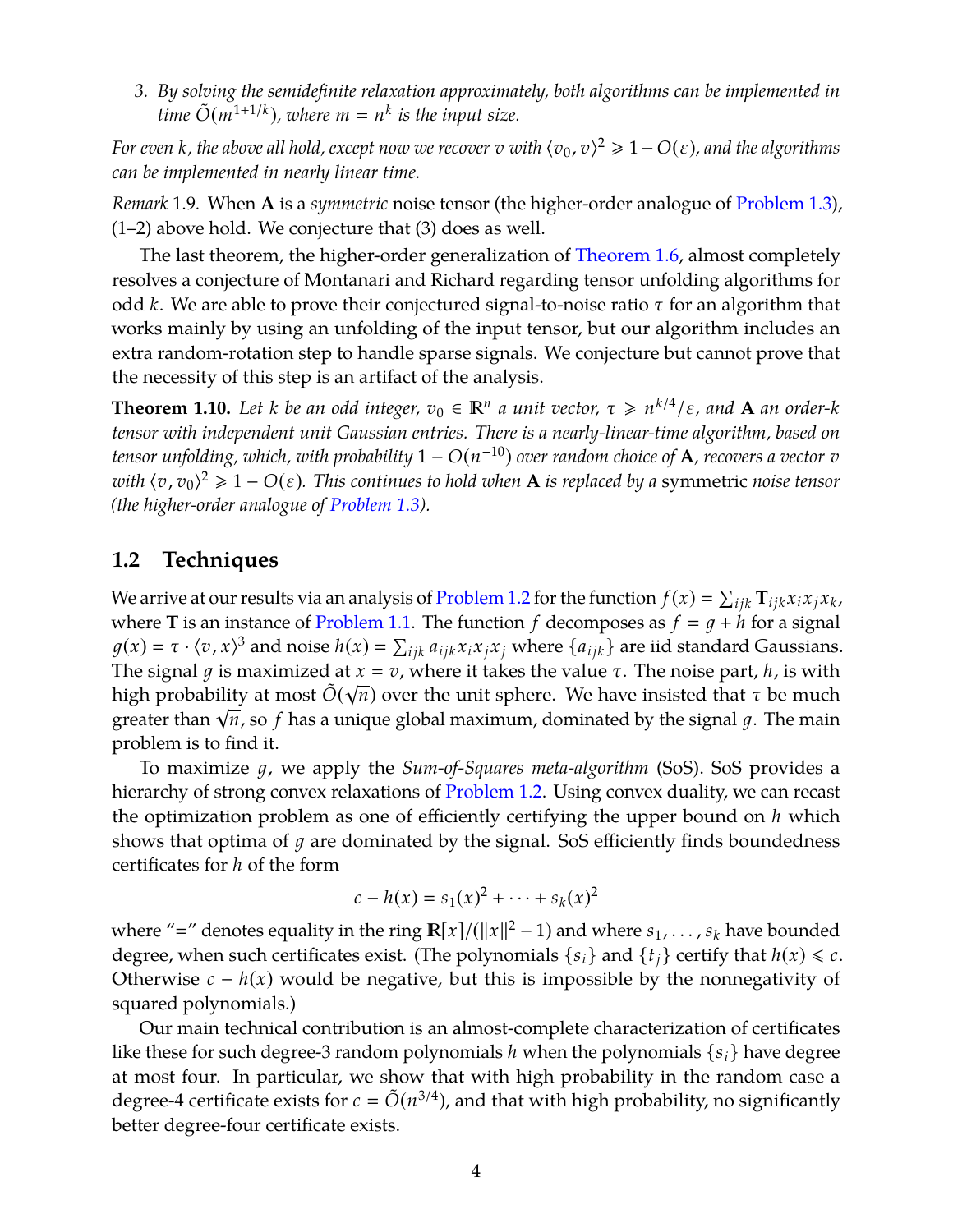**Algorithms.** We apply this characterization in three ways to obtain three different algorithms. The first application is a polynomial-time based on semidefinite programming algorithm that maximizes *f* when  $\tau \geq \tilde{\Omega}(n^{3/4})$  (and thus solves TPCA in the spiked tensor model for  $\tau \ge \tilde{\Omega}(n^{3/4})$ .) This first algorithm involves solving a large semidefinite program associated to the SoS relaxation. As a second application of this characterization, we avoid solving the semidefinite program. Instead, we give an algorithm running in time  $\tilde{O}(n^4)$ which quickly constructs only a small portion of an almost-optimal SoS boundedness certificate; in the random case this turns out to be enough to find the signal *v* and certify the boundedness of 1. (Note that this running time is only a factor of *n* polylog *n* greater than the input size  $n^3$ .)

Finally, we analyze a third algorithm for TPCA which simply computes the highest singular vector of a matrix unfolding of the input tensor. This algorithm was considered in depth by Montanari and Richard, who fully characterized its behavior in the case of even-order tensors (corresponding to  $k = 4, 6, 8, \ldots$  in [Problem 1.2\)](#page-3-0). They conjectured that this algorithm successfully recovers the signal *v* at the signal-to-noise ratio τ of [Theorem 1.7](#page-4-1) for [Problem 1.1](#page-2-2) and [Problem 1.3.](#page-3-1) Up to an extra random rotations step before the tensor unfolding in the case that the input comes from [Problem 1.3](#page-3-1) (and up to logarithmic factors in  $\tau$ ) we confirm their conjecture. We observe that their algorithm can be viewed as a method of rounding a non-optimal solution to the SoS relaxation to find the signal. We show, also, that for  $k = 4$ , the degree-4 SoS relaxation does no better than the simpler tensor unfolding algorithm as far as signal-to-noise ratio is concerned. However, for odd-order tensors this unfolding algorithm does not certify its own success in the way our other algorithms do.

**Lower Bounds.** In [Theorem 1.5,](#page-4-2) we show that degree-4 SoS cannot certify that the noise polynomial  $\mathbf{A}(x) = \sum_{ijk} a_{ijk} x_i x_j x_k$  for  $a_{ijk}$  iid standard Gaussians satisfies  $\mathbf{A}(x) \leqslant o(n^{3/4})$ .

To show that SoS certificates do *not* exist we construct a corresponding dual object. Here the dual object is a degree-4 *pseudo-expectation:* a linear map  $\mathbb{E} : \mathbb{R}[x]_{\leq 4} \to \mathbb{R}$  pretending to give the expected value of polynomials of degree at most 4 under some distribution on the unit sphere. "Pretending" here means that, just like an actual distribution,  $\tilde{\mathbb{E}} p(x)^2 \geq 0$ for any  $p$  of degree at most 4. In other words,  $\tilde{E}$  is positive semidefinite on degree 4 polynomials. While for any *actual* distribution over the unit sphere  $\mathbb{E} \mathbf{A}(x) \le \tilde{O}(\sqrt{n})$ , we will give  $\tilde{E}$  so that  $\tilde{E} A(x) \ge \tilde{\Omega}(n^{3/4}).$ 

 $\overrightarrow{C}$  o ensure that  $\tilde{\mathbb{E}} \mathbf{A}(x) \ge \tilde{\Omega}(n^{3/4})$ , for monomials  $x_i x_j x_k$  of degree 3 we take  $\tilde{\mathbb{E}} x_i x_j x_k \approx$ *n* 3/4  $\frac{n^{3/4}}{(\mathbf{A}, \mathbf{A})} a_{ijk}$ . For polynomials *p* of degree at most 2 it turns out to be enough to set  $\tilde{\mathbb{E}} p(x) \approx$  $\mathbb{E}^{\mu} p(x)$  where  $\mathbb{E}^{\mu}$  denotes the expectation under the uniform distribution on the unit sphere.

Having guessed these degree 1, 2 and 3 pseudo-moments, we need to define  $\mathbb{E} x_i x_j x_k x_\ell$ so that  $E$  is PSD. Representing  $E$  as a large block matrix, the Schur complement criterion for PSDness can be viewed as a method for turning candidate degree 1–3 moments (which here lie on upper-left and off-diagonal blocks) into a candidate matrix  $M \in \mathbb{R}^{n^2 \times n^2}$  of degree-4 pseudo-expectation values which, if used to fill out the degee-4 part of E, would make it PSD.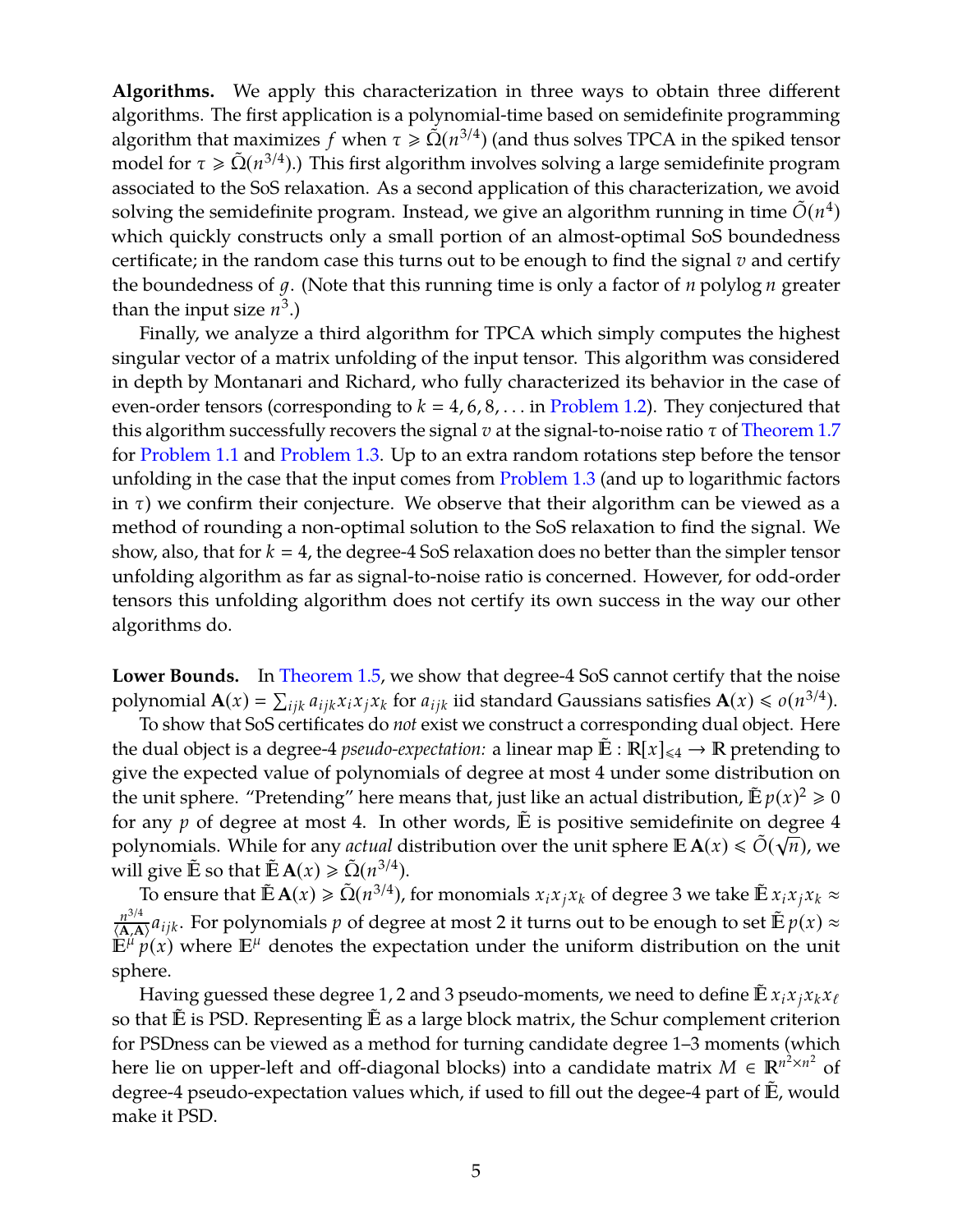<span id="page-7-0"></span>We would thus like to set  $\mathbb{E} x_i x_j x_k x_\ell = M[(i, j), (k, l)]$ . Unfortunately, these candidate degree-4 moments *M*[(*i*, *j*), (*k*, *l*)] do not satisfy commutativity; that is, we might have  $M[(i, j), (k, l)] \neq M[(i, k), (j, l)]$  (for example). But a valid pseudo-expectation must satisfy  $\mathbb{E} x_i x_j x_k x_\ell = \mathbb{E} x_i x_k x_j x_\ell$ . To fix this, we average out the noncommutativity by setting  $\tilde{\mathbf{D}} x_i x_j x_k x_\ell = \frac{1}{|S_i|}$  $\frac{1}{|{\cal S}_4|} \sum_{\pi \in {\cal S}_4} M[(\pi(i),\pi(j)),(\pi(k),\pi(\ell))]$ , where  ${\cal S}_4$  is the symmetric group on 4 elements.

This ensures that the candidate degree-4 pseudo-expectation  ${\mathbb D}$  satisfies commutativity, but it introduces a new problem. While the matrix *M* from the Schur complement was guaranteed to be PSD and even to make  $E$  PSD when used as its degree-4 part, some of the permutations  $\pi \cdot M$  given by  $(\pi \cdot M)[(i, j), (k, \ell)] = M[(\pi(i), \pi(j)), (\pi(k), \pi(\ell))]$  need not even be PSD themselves. This means that, while  $\mathbb D$  avoids having large negative eigenvalues (since it is correlated with *M* from Schur complement), it will have some small negative eigenvalues; i.e.  $\tilde{D} p(x)^2 < 0$  for some p.

For each permutation  $\pi \cdot M$  we track the most negative eigenvalue  $\lambda_{min}(\pi \cdot M)$  using matrix concentration inequalities. After averaging the permutations together to form  $\mathbb D$ and adding this to  $E$  to give a linear functional  $E + D$  on polynomials of degree at most 4, our final task is to remove these small negative eigenvalues. For this we mix  $E + D$  with  $\mu$ , the uniform distribution on the unit sphere. Since  $\mathbb{E}^{\mu}$  has eigenvalues bounded away from zero, our final pseudo-expectation

$$
\tilde{\mathbb{E}}' p(x) \stackrel{\text{def}}{=} \underbrace{\varepsilon \cdot \tilde{\mathbb{E}} p(x)}_{\text{degree 1-3 pseudo-expectations}} + \underbrace{\varepsilon \cdot \tilde{\mathbb{D}} p(x)}_{\text{degree 4 pseudo-expectations}} + \underbrace{(1-\varepsilon) \cdot \mathbb{E}^{\mu} p(x)}_{\text{fix negative eigenvalues}}
$$

is PSD for  $\varepsilon$  small enough. Having tracked the magnitude of the negative eigenvalues of  $\tilde{D}$ , we are able to show that  $\varepsilon$  here can be taken *large* enough to get  $\tilde{\mathbb{E}}' \mathbf{A}(x) = \tilde{\Omega}(n^{3/4})$ , which will prove [Theorem 1.5.](#page-4-2)

### **1.3 Related Work**

There is a vast literature on tensor analogues of linear algebra problems—too vast to attempt any survey here. Tensor methods for machine learning, in particular for learning latent variable models, have garnered recent attention, e.g., with works of Anandkumar et al. [\[AGH](#page-45-2)+14, [AGHK13\]](#page-45-3). These approaches generally involve decomposing a tensor which captures some aggregate statistics of input data into rank-one components. A recent series of papers analyzes the tensor power method, a direct analogue of the matrix power method, as a way to find rank-one components of random-case tensors [\[AGJ14b,](#page-46-3) [AGJ14a\]](#page-45-4).

Another recent line of work applies the Sum of Squares (a.k.a. Lasserre or Lasserre/Parrilo) hierarchy of convex relaxations to learning problems. See the survey of Barak and Steurer for references and discussion of these relaxations [\[BS14\]](#page-46-2). Barak, Kelner, and Steurer show how to use SoS to efficiently find sparse vectors planted in random linear subspaces, and the same authors give an algorithm for dictionary learning with strong provable statistical guarantees [\[BKS14b,](#page-46-4) [BKS14a\]](#page-46-5). These algorithms, too, proceed by decomposition of an underlying random tensor; they exploit the strong (in many cases,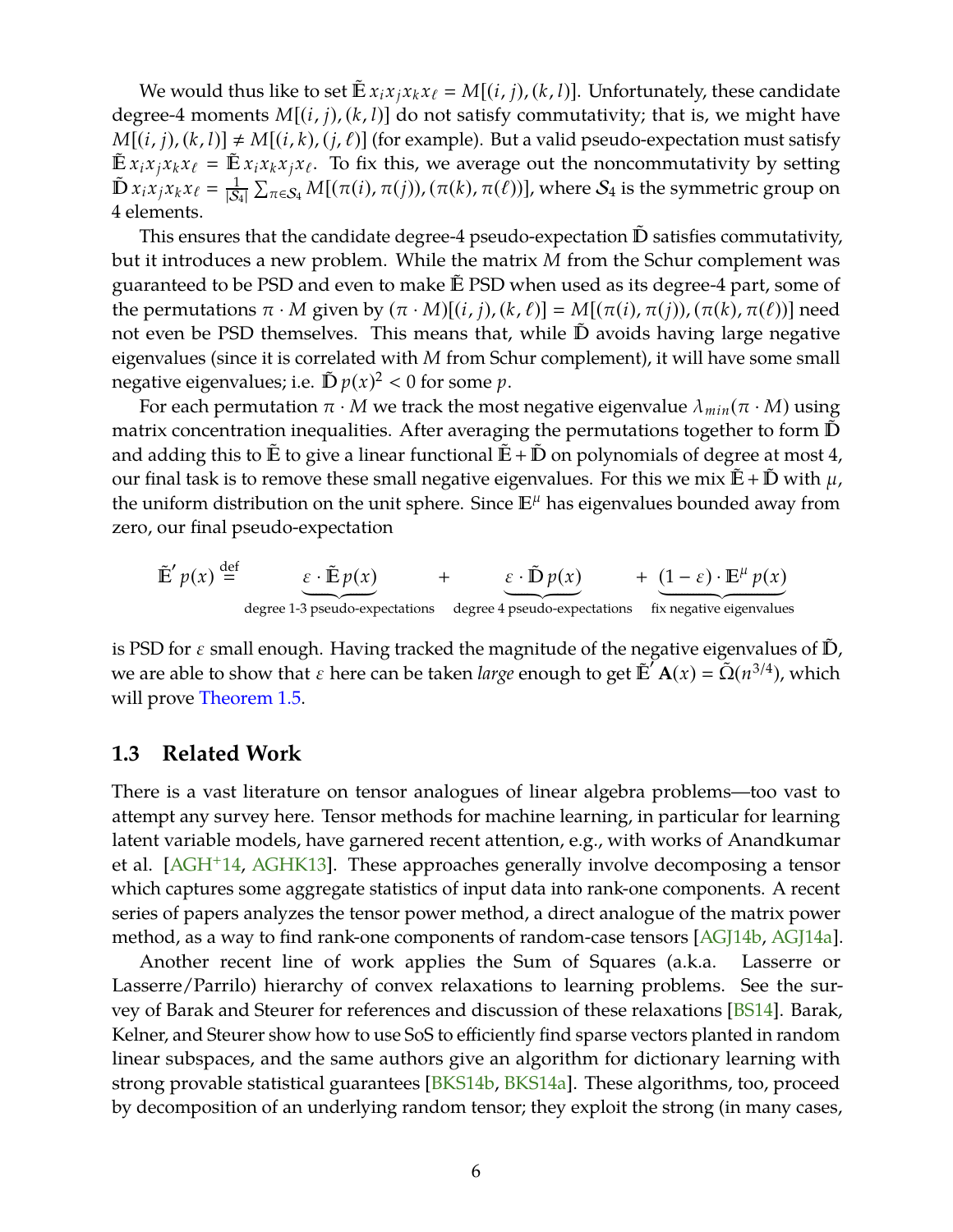<span id="page-8-0"></span>the strongest-known) algorithmic guarantees offered by SoS for this problem in a variety of average-case settings.

Concurrently and independently of us, and also inspired by the recently-discovered applicability of tensor and sum-of-squares methods to machine learning, Barak and Moitra use SoS techniques formally related to ours to address the *tensor prediction* problem: given a low-rank tensor (perhaps measured with noise) only a subset of whose entries are revealed, predict the rest of the tensor entries [\[BM15\]](#page-46-6). They work with worst-case noise and study the number of revealed entries necessary for the SoS hierarchy to successfully predict the tensor. By constrast, in our setting, the entire tensor is revealed, and we study the signal-to-noise threshold necessary for SoS to recover its principal component under distributional assumptions on the noise that allow us to avoid worst-case hardness behavior.

Since Barak and Moitra work in a setting where few tensor entries are revealed, they are able to use algorithmic techniques and lower bounds from the study of sparse random constraint satisfaction problems (CSPs), in particular random 3XOR [\[GK01,](#page-46-7) [FGK05,](#page-46-8) [FO07,](#page-46-9) [FKO06\]](#page-46-10). The tensors we study are much denser. In spite of the density (and even though our setting is real-valued), our algorithmic techniques are related to the same spectral refutations of random CSPs. However our lower bound techniques do not seem to be related to the proof-complexity techniques that go into sum-of-squares lower bound results for random CSPs.

The analysis of tractable tensor decomposition in the rank one plus noise model that we consider here (the *spiked tensor model*) was initiated by Montanari and Richard, whose work inspired the current paper [\[MR14\]](#page-47-1). They analyze a number of natural algorithms and find that tensor unfolding algorithms, which use the spectrum of a matrix unfolding of the input tensor, are most robust to noise. Here we consider more powerful convex relaxations, and in the process we tighten Montanari and Richard's analysis of tensor unfolding in the case of odd-order tensors. In concurrent and independent work, Zheng and Tomioka also give a tight analysis of tensor unfolding for the asymmetric version of the spiked model of tensor pca [\(Problem 1.1\)](#page-2-2) [\[ZT15,](#page-47-2) Theorem 1].

Related to our lower bound, Montanari, Reichman, and Zeitouni (MRZ) prove strong impossibility results for the problem of detecting rank-one perturbations of Gaussian matrices and tensors using *any* eigenvalue of the matrix or unfolded tensor; they are able to characterize the precise threshold below which the entire spectrum of a perturbed noise matrix or unfolded tensor becomes indistinguishable from pure noise [\[MRZ14\]](#page-47-3). This lower bound is incomparable to our lower bound for the degree-4 SoS relaxation. The MRZ lower bound considers fine-grained information about the spectrum of a single matrix associated with the detection problem. Our lower bound considers coarser information (just the top eigenvalue) but it applies to a wide range of matrices associated with the problem (all matrices generated via the degree-4 sum-of-squares proof system).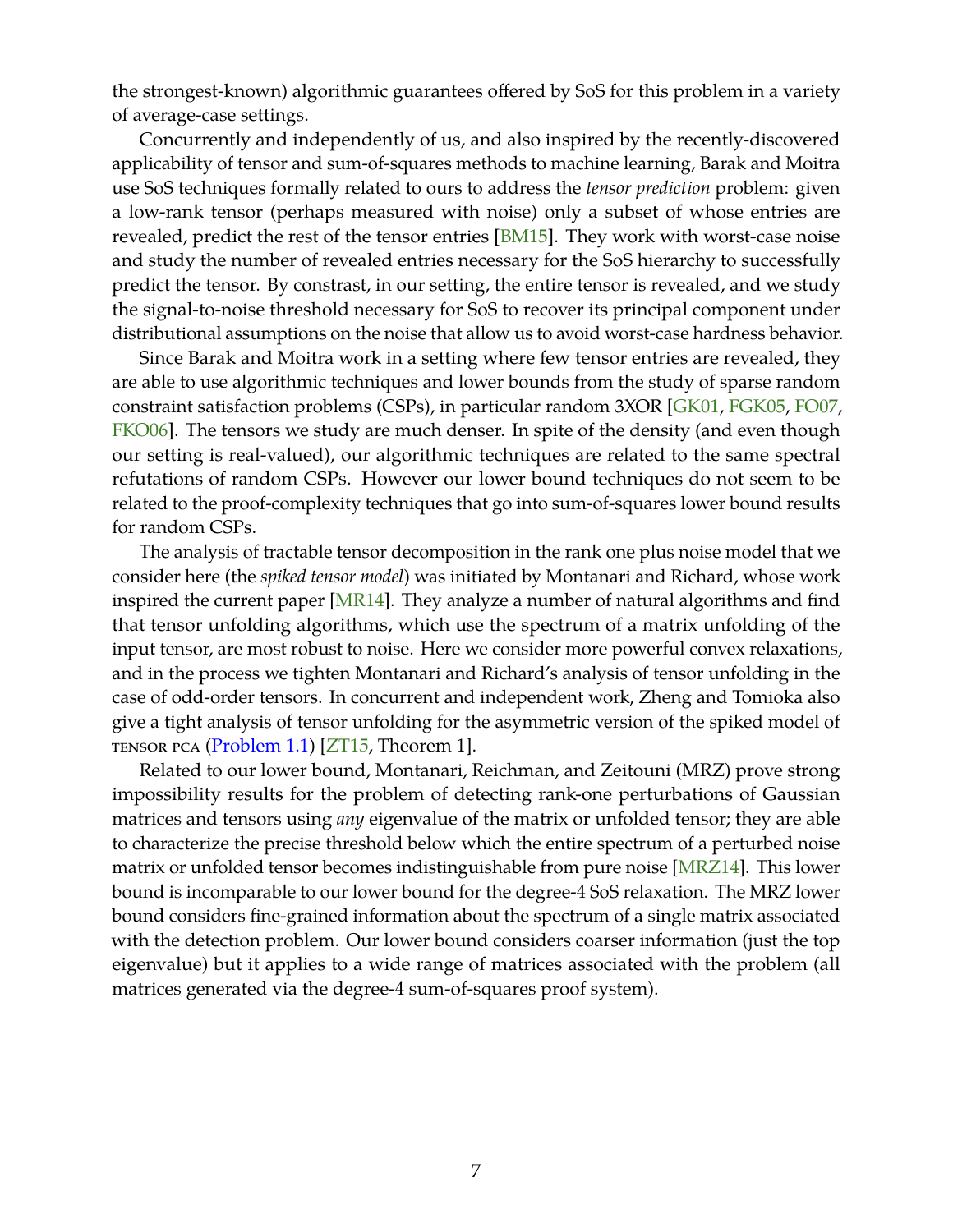## <span id="page-9-0"></span>**2 Preliminaries**

### **2.1 Notation**

We use  $x = (x_1, \ldots, x_n)$  to denote a vector of indeterminates. The letters  $u, v, w$  are generally reserved for real vectors. The letters  $\alpha$ ,  $\beta$  are reserved for multi-indices; that is, for tuples  $(i_1, \ldots, i_k)$  of indices. For  $f, g : \mathbb{N} \to \mathbb{R}$  we write  $f \precsim g$  for  $f = O(g)$  and *f*  $\ge$  *g* for *f* =  $\Omega$ (*g*). We write *f* =  $\tilde{O}(g)$  if  $f(n) \leq g(n) \cdot \text{polylog } n$ , and  $f = \tilde{\Omega}(g)$  if  $f \geq g(n)/$  polylog *n*.

We employ the usual Loewner (a.k.a. positive semi-definite) ordering  $\geq$  on Hermitian matrices.

We will be heavily concerned with tensors and matrix flattenings thereof. In general, boldface capital letters **T** denote tensors and ordinary capital letters denote matrices *A*. We adopt the convention that unless otherwise noted for a tensor **T** the matrix *T* is the squarest-possible unfolding of **T**. If **T** has even order *k* then *T* has dimensions  $n^{k/2} \times n^{k/2}$ . For odd *k* it has dimensions  $n^{\lfloor k/2 \rfloor} \times n^{\lceil k/2 \rceil}$ . All tensors, matrices, vectors, and scalars in this paper are real.

We use  $\langle \cdot, \cdot \rangle$  to denote the usual entrywise inner product of vectors, matrices, and tensors. For a vector *v*, we use  $\|v\|$  to denote its  $\ell_2$  norm. For a matrix *A*, we use  $\|A\|$  to denote its operator norm (also known as the spectral or  $\ell_2$ -to- $\ell_2$  norm).

For a *k*-tensor **T**, we write **T**(*v*) for  $\langle v^{\otimes k}, \mathbf{T} \rangle$ . Thus, **T**(*x*) is a homogeneous real polynomial of degree *k*.

We use  $\mathcal{S}_k$  to denote the symmetric group on  $k$  elements. For a  $k$ -tensor **T** and  $\pi \in \mathcal{S}_k$ , we denote by  $T^{\pi}$  the *k*-tensor with indices permuted according to  $\pi$ , so that  $T^{\pi}_{\alpha} = T_{\pi^{-1}(\alpha)}$ . A tensor **T** is symmetric if for all  $\pi \in S_k$  it is the case that  $\mathbf{T}^{\pi} = \mathbf{T}$ . (Such tensors are sometimes called "supersymmetric.")

For clarity, most of our presentation focuses on 3-tensors. For an *n* × *n* 3-tensor **T**, we use  $T_i$  to denote its  $n \times n$  matrix slices along the first mode, i.e.,  $(T_i)_{j,k} = T_{i,j,k}$ .

We often say that an sequence  ${E_n}_{n \in \mathbb{N}}$  of events occurs with high probability, which for us means that  $P(E_n \text{ fails}) = O(n^{-10})$ . (Any other *n*<sup>-*c*</sup> would do, with appropriate modifications of constants elsewhere.)

## <span id="page-9-1"></span>**2.2 Polynomials and Matrices**

Let  $\mathbb{R}[x]_{\le d}$  be the vector space of polynomials with real coefficients in variables  $x =$  $(x_1, \ldots, x_n)$ , of degree at most *d*. We can represent a homogeneous even-degree polynomial  $p \in \mathbb{R}[x]_d$  by an  $n^{d/2} \times n^{d/2}$  matrix: a matrix *M* is a *matrix representation* for *p* if  $p(x) =$  $\langle x^{\otimes d/2}, Mx^{\otimes d/2} \rangle$ . If *p* has a matrix representation *M* ≥ 0, then  $p = \sum_i p_i(x)^2$  for some polynomials *p<sup>i</sup>* .

## **2.3 The Sum of Squares (SoS) Algorithm**

**Definition 2.1.** Let  $\mathcal{L} : \mathbb{R}[x]_{\le d} \to \mathbb{R}$  be a linear functional on polynomials of degree at most *d* for some *d* even. Suppose that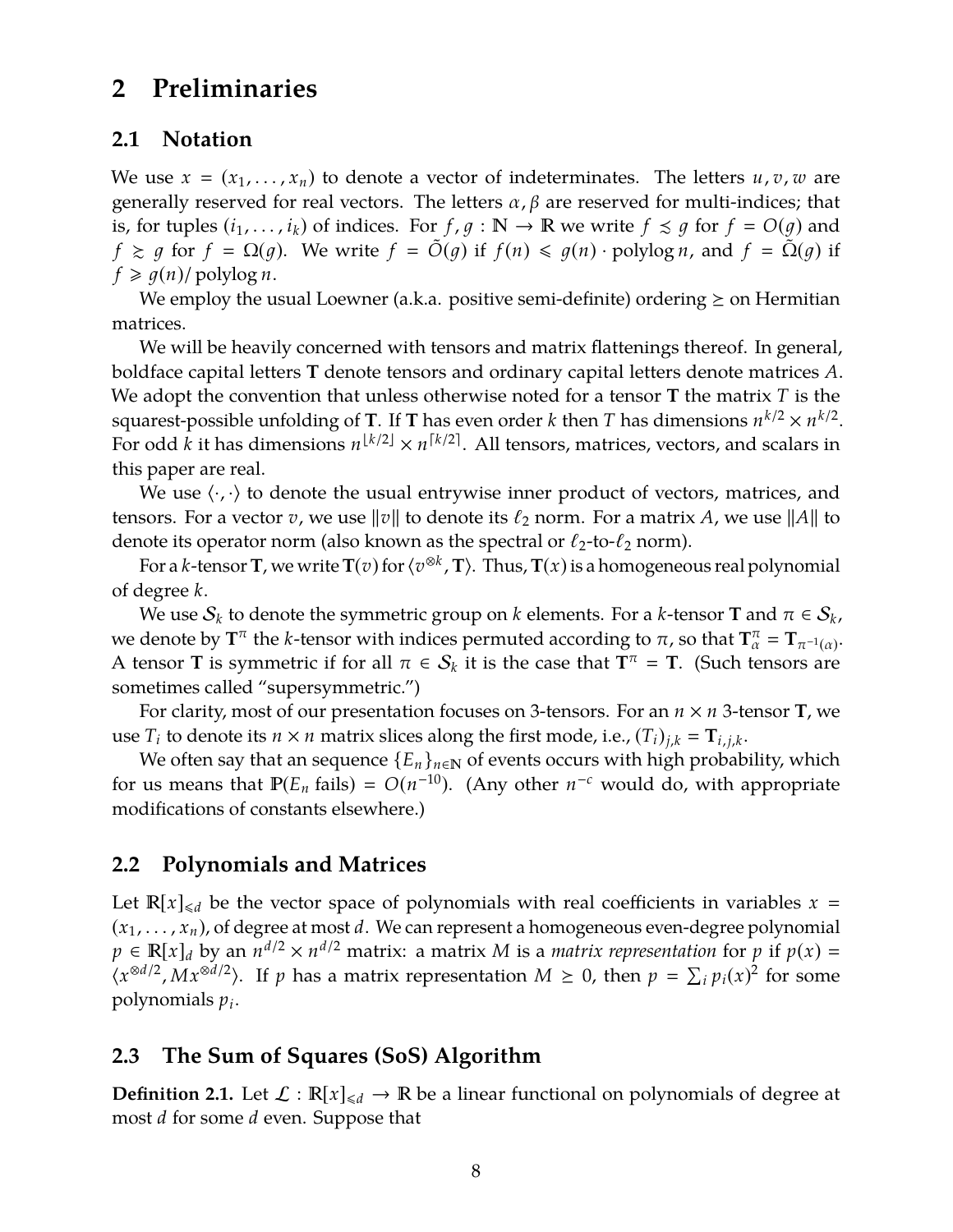- <span id="page-10-1"></span>•  $L1 = 1$ .
- $\mathcal{L} p(x)^2 \ge 0$  for all  $p \in \mathbb{R}[x]_{\le d/2}$ .

Then  $\mathcal L$  is a degree-*d* pseudo-expectation. We often use the suggestive notation  $\mathbb E$  for such a functional, and think of  $E p(x)$  as giving the expectation of the polynomial  $p(x)$  under a *pseudo-distribution* over {*x*}.

For  $p \in \mathbb{R}[x]_{\le d}$  we say that the pseudo-distribution  $\{x\}$  (or, equivalently, the functional  $\mathbb{E}$ ) satisfies  $\{p(x) = 0\}$  if  $\mathbb{E} p(x)q(x) = 0$  for all  $q(x)$  such that  $p(x)q(x) \in \mathbb{R}[x]_{\le d}$ .

Pseudo-distributions were first introduced in  $[BBH^+12]$  $[BBH^+12]$  and are surveyed in  $[BS14]$ .

We employ the standard result that, up to negligible issues of numerical accuracy, if there exists a degree-*d* pseudo-distribution satisfying constraints  $\{p_0(x) = 0, \ldots, p_m(x) = 0\}$ , then it can be found in time  $n^{O(d)}$  by solving a semidefinite program of size  $n^{O(d)}$ . (See [\[BS14\]](#page-46-2) for references.)

## <span id="page-10-0"></span>**3 Certifying Bounds on Random Polynomials**

Let *f* ∈  $\mathbb{R}[x]_d$  be a homogeneous degree-*d* polynomial. When *d* is even, *f* has square matrix representations of dimension  $n^{d/2} \times n^{d/2}$ . The maximal eigenvalue of a matrix representation *M* of *f* provides a natural certifiable upper bound on max $\|v\| = 1$   $f(v)$ , as

$$
f(v) = \langle v^{\otimes d/2}, Mv^{\otimes d/2} \rangle \le \max_{w \in \mathbb{R}^{n^{d/2}}} \frac{\langle w, Mw \rangle}{\langle w, w \rangle} = ||M||.
$$

When  $f(x) = A(x)$  for an even-order tensor A with independent random entries, the quality of this certificate is well characterized by random matrix theory. In the case where the entries of **A** are standard Gaussians, for instance,  $||M|| = ||A + A^T|| \le \tilde{O}(n^{d/4})$  with high probability, thus certifying that  $\max_{\|v\|=1} f(v) \leq \tilde{O}(n^{d/4}).$ 

A similar story applies to *f* of odd degree with random coefficients, but with a catch: the certificates are not as good. For example, we expect a degree-3 random polynomial to be a smaller and simpler object than one of degree-4, and so we should be able to certify a tighter upper bound on max $\|v\|=1} f(v)$ . The matrix representations of f are now rectangular  $n^2 \times n$  matrices whose top singular values are certifiable upper bounds on  $\max_{\|v\|=1} f(v)$ . But in random matrix theory, this maximum singular value depends (to a first approximation) only on the longer dimension  $n^2$ , which is the same here as in the degree-4 case. Again when  $f(x) = A(x)$ , this time where A is an order-3 tensor of independent standard Gaussian entries,  $||M|| = \sqrt{||AA^T||} \ge \tilde{\Omega}(n)$ , so that this method cannot certify better than  $\max_{\|v\|=1} f(v) \le O(n)$ . Thus, the natural spectral certificates are unable to exploit the decrease in degree from 4 to 3 to improve the certified bounds.

To better exploit the benefits of square matrices, we bound the maxima of degree-3 homogeneous *f* by a degree-4 polynomial. In the case that *f* is multi-linear, we have the polynomial identity  $f(x) = \frac{1}{3}$  $\frac{1}{3}\langle x,\nabla f(x)\rangle$ . Using Cauchy-Schwarz, we then get  $f(x) \leq \frac{1}{3}$  $\frac{1}{3}$  *f x*|*|*|*|*  $\nabla$  *f*(*x*)*||*. This inequality suggests using the degree-4 polynomial  $||\nabla$  *f*(*x*)*||*<sup>2</sup> as a bound on *f* . Note that local optima of *f* on the sphere occur where ∇ *f* (*v*) ∝ *v*, and so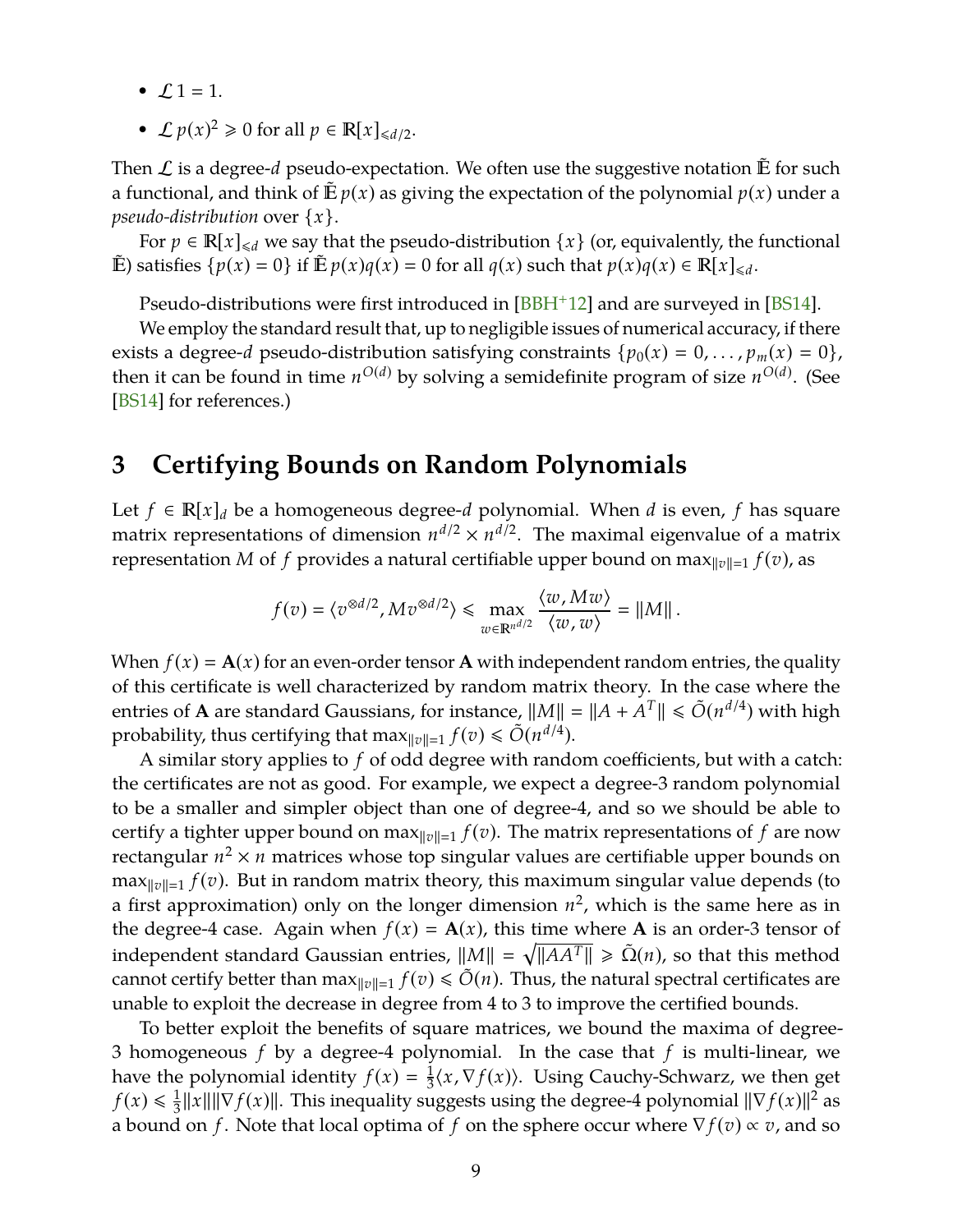this bound is tight at local maxima. Given a random homogeneous *f* , we will associate a degree-4 polynomial related to  $\|\nabla f\|^2$  and show that this polynomial yields the best possible degree-4 SoS-certifiable bound on max $\|v\| = 1$   $f(v)$ .

**Definition 3.1.** Let  $f$  ∈  $\mathbb{R}[x]_3$  be a homogeneous degree-3 polynomial with indeterminates  $x = (x_1, \ldots, x_n)$ . Suppose  $A_1, \ldots, A_n$  are matrices such that  $f = \sum_i x_i \langle x, A_i x \rangle$ . We say that *f* is  $\lambda$ -bounded if there are matrices  $A_1, \ldots, A_n$  as above and a matrix representation *M* of  $||x||^4$  so that  $\sum_i A_i \otimes A_i \leq \lambda^2 \cdot M$ .

We observe that for  $f$  multi-linear in the coordinates  $x_i$  of  $x$ , up to a constant factor we may take the matrices  $A_i$  to be matrix representations of  $\partial_i f$ , so that  $\sum_i A_i \otimes A_i$  is a matrix representation of the polynomial  $\|\nabla f\|^2$ . This choice of  $A_i$  may not, however, yield the optimal spectral bound  $\lambda^2$ .

The following theorem is the reason for our definition of  $\lambda$ -boundedness.

<span id="page-11-1"></span>**Theorem 3.2.** Let  $f \in \mathbb{R}[x]_3$  be  $\lambda$ -bounded. Then  $\max_{\|v\|=1} f(v) \leq \lambda$ , and the degree-4 SoS *algorithm certifies this. In particular, every degree-*4 *pseudo-distribution* {*x*} *over <sup>n</sup> satisfies*

$$
\tilde{\mathbb{E}} f \leq \lambda \cdot \left(\tilde{\mathbb{E}} \|x\|^4\right)^{3/4}.
$$

*Proof.* By Cauchy–Schwarz for pseudo-expectations, the pseudo-distribution satisfies  $T^{i}$  External Axel and  $\left(\mathbb{E}\sum_{i}x_{i}\langle x, A_{i}x \rangle\right)$ <br> $\mathbb{E}||x||^{2}\leq \mathbb{E}||x||^{4}$  and  $\left(\mathbb{E}\sum_{i}x_{i}\langle x, A_{i}x \rangle\right)$  $\left(\tilde{\mathbb{E}}\sum_{i}x_{i}^{2}\right)$  $\sum_{i}^{2} \cdot \left( \sum_{i} \langle x, A_{i} x \rangle^{2} \right)$ . Therefore,

$$
\tilde{\mathbb{E}} f = \tilde{\mathbb{E}} \sum_{i} x_{i} \cdot \langle x, A_{i} x \rangle
$$
\n
$$
\leq \left( \tilde{\mathbb{E}} \sum_{i} x_{i}^{2} \right)^{1/2} \cdot \left( \tilde{\mathbb{E}} \sum_{i} \langle x, A_{i} x \rangle^{2} \right)^{1/2}
$$
\n
$$
= \left( \tilde{\mathbb{E}} ||x||^{2} \right)^{1/2} \cdot \left( \tilde{\mathbb{E}} \langle x^{\otimes 2}, \left( \sum_{i} A_{i} \otimes A_{i} \right) x^{\otimes 2} \rangle \right)^{1/2}
$$
\n
$$
\leq \left( \tilde{\mathbb{E}} ||x||^{4} \right)^{1/4} \cdot \left( \tilde{\mathbb{E}} \langle x^{\otimes 2}, \lambda^{2} \cdot M x^{\otimes 2} \rangle \right)^{1/2}
$$
\n
$$
= \lambda \cdot \left( \tilde{\mathbb{E}} ||x||^{4} \right)^{3/4} .
$$

The last inequality also uses the premise  $(\sum_i A_i\otimes A_i)\preceq \lambda^2\cdot M$  for some matrix representation *M* of  $||x||^4$ , in the following way. Since  $M' := \lambda^2 \cdot M - (\sum_i A_i \otimes A_i) \ge 0$ , the polynomial  $\langle x^{\otimes 2}, M'x^{\otimes 2} \rangle$  is a sum of squared polynomials. Thus,  $\tilde{E}\langle x^{\otimes 2}, M'x^{\otimes 2} \rangle \ge 0$  and the desired inequality follows.

We now state the degree-3 case of a general  $\lambda$ -boundedness fact for homogeneous polynomials with random coefficients. The SoS-certifiable bound for a random degree-3 polynomial this provides is the backbone of our SoS algorithm for tensor PCA in the spiked tensor model.

<span id="page-11-0"></span>**Theorem 3.3.** Let **A** be a 3-tensor with independent entries from  $N(0, 1)$ . Then  $A(x)$  is  $\lambda$ -bounded with  $\lambda = O(n^{3/4} \log(n)^{1/4})$ , with high probability.

The full statement and proof of this theorem, generalized to arbitrary-degree homogeneous polynomials, may be found as [Theorem B.5;](#page-50-0) we prove the statement above as a corollary in [Section B.](#page-49-0) Here provide a proof sketch.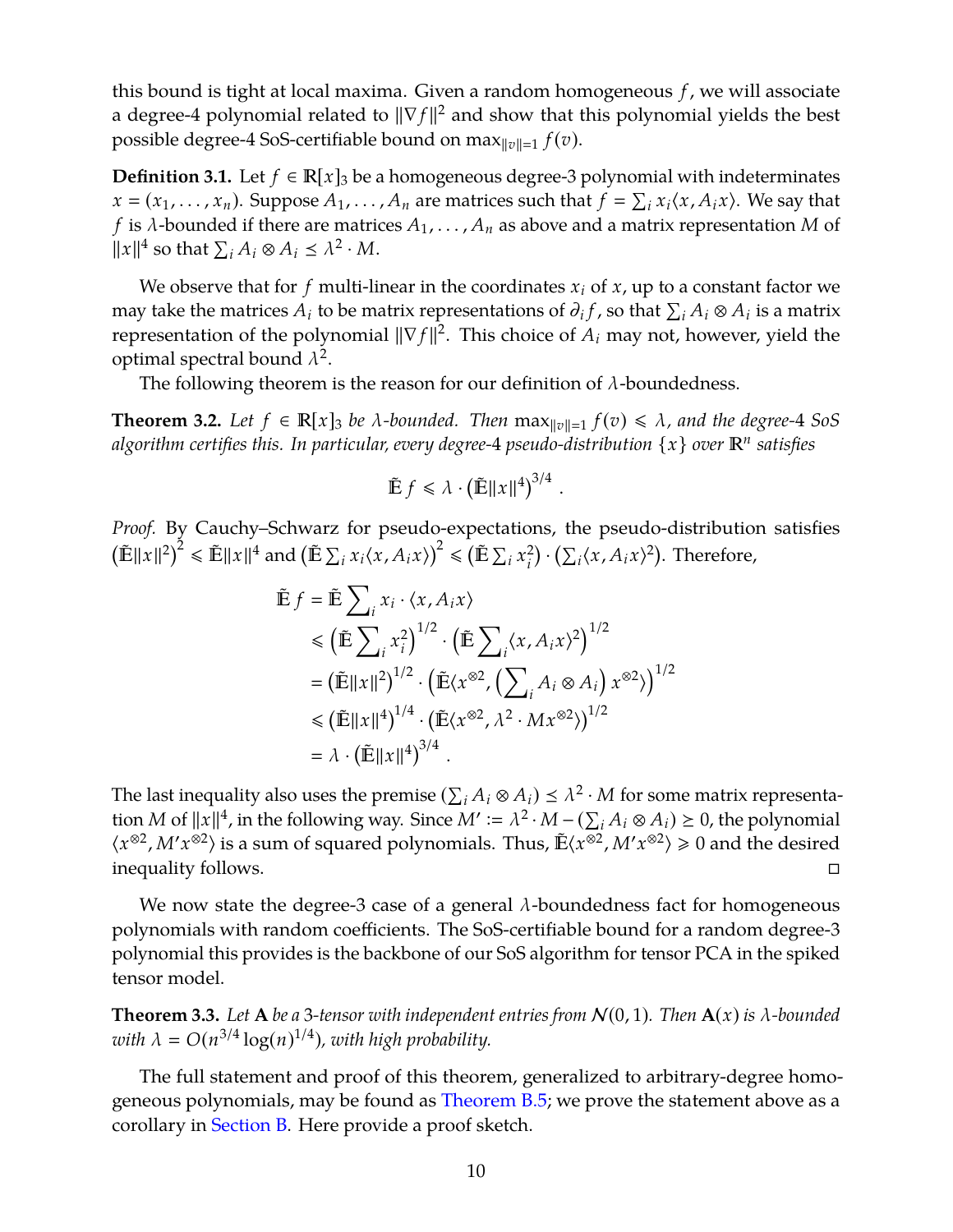*Proof sketch.* We first note that the matrix slices  $A_i$  of **A** satisfy  $\mathbf{A}(x) = \sum_i x_i \langle x, A_i x \rangle$ . Using the matrix Bernstein inequality, we show that  $\sum_i A_i \otimes A_i$  –  $\mathbb{E} \sum_i A_i \otimes A_i \leq O(n^{3/2} (\log n)^{1/2})$ ·Id with high probability. At the same time, a straightforward computation shows that  $\frac{1}{n}$  **E**  $\sum_i A_i \otimes A_i$  is a matrix representation of  $||x||^4$ . Since Id is as well, we get that  $\sum_i A_i \otimes A_i \le$  $\overline{\lambda^2 \cdot M}$  , where *M* is some matrix representation of  $||x||^4$  which combines Id and  $\overline{E} \sum_i A_i \otimes A_i$ , and  $\lambda = O(n^{3/4} (\log n)^{1/4})$ ).

<span id="page-12-3"></span>**Corollary 3.4.** *Let* **A** *be a* 3*-tensor with independent entries from* N(0, 1)*. Then, with high probability, the degree-* $4$  *SoS algorithm certifies that*  $\max_{\|v\|=1} \mathbf{A}(v) \le O(n^{3/4} (\log n)^{1/4})$ *. Furthermore,* also with high probability, every pseudo-distribution  $\{x\}$  over  $\mathbb{R}^n$  satisfies

$$
\tilde{\mathbb{E}}\mathbf{A}(x) \le O(n^{3/4}(\log n)^{1/4})(\tilde{\mathbb{E}}\|x\|^{4})^{3/4}.
$$

*Proof.* Immediate by combining [Theorem 3.3](#page-11-0) with [Theorem 3.2.](#page-11-1)

## <span id="page-12-0"></span>**4 Polynomial-Time Recovery via Sum of Squares**

Here we give our first algorithm for tensor PCA: we analyze the quality of the natural SoS relaxation of tensor PCA using our previous discussion of boundedness certificates for random polynomials, and we show how to round this relaxation. We discuss also the robustness of the SoS-based algorithm to some amount of additional *worst-case* noise in the input. For now, to obtain a solution to the SoS relaxation we will solve a large semidefinite program. Thus, the algorithm discussed here is not yet enough to prove [Theorem 1.7](#page-4-1) and [Corollary 1.7:](#page-4-1) the running time, while still polynomial, is somewhat greater than  $\tilde{O}(n^4)$ .

### **Tensor PCA with Semidefinite Programming**

**Input: T** =  $\tau \cdot v_0^{\otimes 3}$ <sup>⊗3</sup> + **A**, where  $v \in \mathbb{R}^n$  and **A** is some order-3 tensor. **Goal:** Find  $v \in \mathbb{R}^n$  with  $|\langle v, v_0 \rangle| \geq 1 - o(1)$ .

<span id="page-12-1"></span>**Algorithm 4.1** (Recovery)**.** Using semidefinite programming, find the degree-4 pseudodistribution  $\{x\}$  satisfying  $\{\|x\|^2 = 1\}$  which maximizes  $\mathbb{E} \mathbf{T}(x)$ . Output  $\mathbb{E} \mathbf{x}/\|\mathbb{E} \mathbf{x}\|$ .

<span id="page-12-2"></span>**Algorithm 4.2** (Certification)**.** Run [Algorithm 4.1](#page-12-1) to obtain *v*. Using semidefinite programming, find the degree-4 pseudo-distribution  $\{x\}$  satisfying  $\{\|x\| = 1\}$  which maximizes  $\mathbb{E} \mathbf{T}(x) - \tau \cdot \langle v, x \rangle^{3}$ . If  $\mathbb{E} \mathbf{T}(x) - \tau \cdot \langle v, x \rangle^{3} \leq \mathcal{O}(n^{3/4} \log(n)^{1/4})$ , output certify. Otherwise, output FAIL.

The following theorem characterizes the success of [Algorithm 4.1](#page-12-1) and [Algorithm 4.2](#page-12-2)

<span id="page-12-4"></span>**Theorem 4.3** (Formal version of [Theorem 1.4\)](#page-3-2). *Let*  $T = \tau \cdot v_0^{\otimes 3}$  $_{0}^{\otimes 3}$  + **A**, where  $v_0 \in \mathbb{R}^n$  and **A** has independent entries from  $\mathcal{N}(0,1)$ . Let  $\tau \gtrsim n^{3/4} \log(n)^{1/4}/\varepsilon$ . Then with high probability over *random choice of* **A***, on input* **T** *or* **T**<sup> $\prime$ </sup> :=  $\tau \cdot v_0^{\otimes 3}$  $_{0}^{\otimes 3} + \frac{1}{s}$  $\frac{1}{|{\cal S}_3|}\sum_{\pi \in {\cal S}_3} {\bf A}^\pi$ , [Algorithm 4.1](#page-12-1) outputs a vector  $v$ *with*  $\langle v, v_0 \rangle \ge 1 - O(\varepsilon)$ *. In other words, for this*  $\tau$ *, [Algorithm 4.1](#page-12-1) solves both [Problem 1.1](#page-2-2) and [Problem 1.3.](#page-3-1)*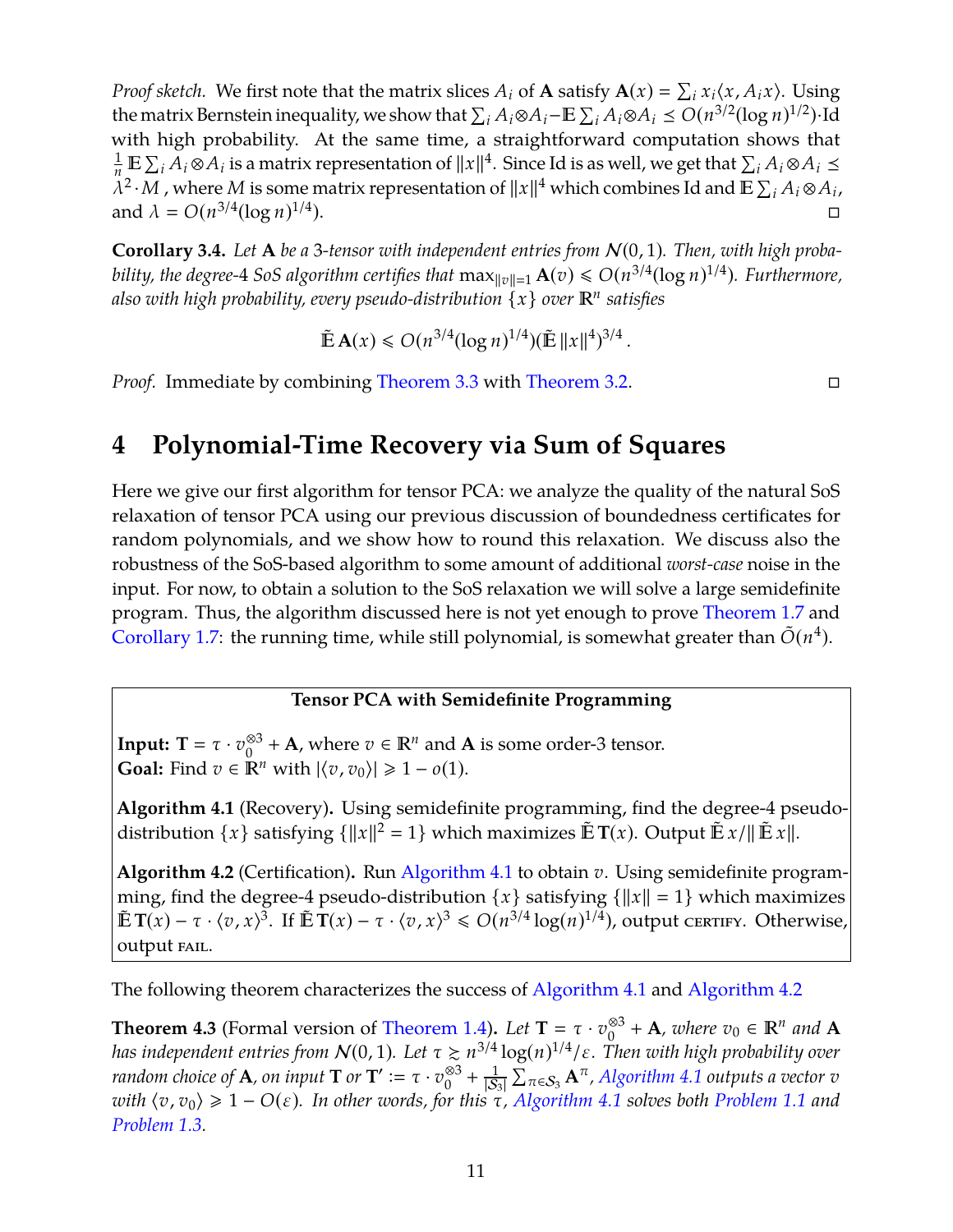*For any unit*  $v_0 \in \mathbb{R}^n$  *and* **A**, if [Algorithm 4.2](#page-12-2) outputs certify then  $T(x) \leq \tau$ .  $\langle v, x \rangle^3 + O(n^{3/4} \log(n)^{1/4})$ *. For* **A** *as described in either [Problem 1.1](#page-2-2) or [Problem 1.3](#page-3-1) and*  $\tau \gtrsim n^{3/4} \log(n)^{1/4} / \varepsilon$ , *[Algorithm 4.2](#page-12-2) outputs* CERTIFY *with high probability*.

The analysis has two parts. We show that

- <span id="page-13-1"></span>1. if there exists a sufficiently good upper bound on  $A(x)$  (or in the case of the symmetric noise input, on  $A^{\pi}(x)$  for every  $\pi \in S_3$ ) which is degree-4 SoS certifiable, then the vector recovered by the algorithm will be very close to *v*, and that
- <span id="page-13-0"></span>2. in the case of **A** with independent entries from  $\mathcal{N}(0, 1)$ , such a bound exists with high probability.

Conveniently, [Item 2](#page-13-0) is precisely the content of [Corollary 3.4.](#page-12-3) The following lemma expresses [Item 1.](#page-13-1)

<span id="page-13-2"></span>**Lemma 4.4.** *Suppose*  $\mathbf{A}(x) \in \mathbb{R}[x]_3$  *is such that*  $|\tilde{\mathbb{E}} \mathbf{A}(x)| \le \varepsilon \tau \cdot (\tilde{\mathbb{E}} ||x||^4)^{3/4}$  for any degree-4 *pseudo-distribution* {*x*}*. Then on input* τ · *v* ⊗3 0 + **A***, [Algorithm 4.1](#page-12-1) outputs a unit vector v with*  $\langle v, v_0 \rangle$  ≥ 1 −  $O(\varepsilon)$ *.* 

*Proof.* [Algorithm 4.1](#page-12-1) outputs  $v = \mathbb{E} x / ||\mathbb{E} x||$  for the pseudo-distribution that it finds, so we'd like to show  $\langle v_0, \mathbb{E} x/\|\mathbb{E} x\| \geq 1 - O(\varepsilon)$ . By pseudo-Cauchy-Schwarz [\(Lemma A.2\)](#page-47-4),  $\|\tilde{\mathbf{E}} x\|^2 \le \tilde{\mathbf{E}} \|x\|^2 = 1$ , so it will suffice to prove just that  $\langle v_0, \tilde{\mathbf{E}} x \rangle \ge 1 - O(\varepsilon)$ .

If  $\mathbb{E}\langle v_0, x \rangle^3 \geq 1 - O(\varepsilon)$ , then by [Lemma A.5](#page-48-0) (and linearity of pseudo-expectation) we would have

$$
\langle v_0, \tilde{\mathbb{E}} x \rangle = \tilde{\mathbb{E}} \langle v_0, x \rangle \ge 1 - O(2\varepsilon) = 1 - O(\varepsilon)
$$

So it suffices to show that  $\tilde{\mathbb{E}} \langle v_0, x \rangle^3$  is close to 1.

Recall that [Algorithm 4.1](#page-12-1) finds a pseudo-distribution that maximizes  $\tilde{\mathbb{E}} T(x)$ . We split  $\mathbb{E} T(x)$  into the signal  $\mathbb{E} \langle v_0^{\otimes 3} \rangle$  $\binom{83}{0}$ ,  $x^{\otimes 3}$  and noise  $\mathbb{\tilde{E}}$  **A**(*x*) components and use our hypothesized SoS upper bound on the noise.

$$
\tilde{\mathbb{E}} \, \mathbf{T}(x) \; = \; \tau \cdot (\tilde{\mathbb{E}} \langle v_0^{\otimes 3}, x^{\otimes 3} \rangle) + \tilde{\mathbb{E}} \, \mathbf{A}(x) \; \leq \; \tau \cdot (\tilde{\mathbb{E}} \langle v_0^{\otimes 3}, x^{\otimes 3} \rangle) + \varepsilon \tau \, .
$$

Rewriting ⟨ $v_{0}^{\otimes 3}$  $\binom{83}{0}$ ,  $x^{\otimes 3}$  as  $\langle v_0, x \rangle^3$ , we obtain

$$
\tilde{\mathbb{E}}\langle v_0, x\rangle^3 \geq \frac{1}{\tau}\cdot \tilde{\mathbb{E}}\, \mathbf{T}(x)-\varepsilon\,.
$$

Finally, there exists a pseudo-distribution that achieves  $\mathbb{E} T(x) \ge \tau - \varepsilon \tau$ . Indeed, the trivial distribution giving probability 1 to  $v_0$  is such a pseudo-distribution:

$$
\mathbf{T}(v_0) = \tau + \mathbf{A}(v_0) \geq \tau - \varepsilon \tau.
$$

Putting it together,

$$
\tilde{\mathbb{E}}\langle v_0, x \rangle^3 \geq \frac{1}{\tau} \cdot \tilde{\mathbb{E}} \, \mathbf{T}(x) - \varepsilon \geq \frac{(1-\varepsilon)\tau}{\tau} - \varepsilon = 1 - O(\varepsilon).
$$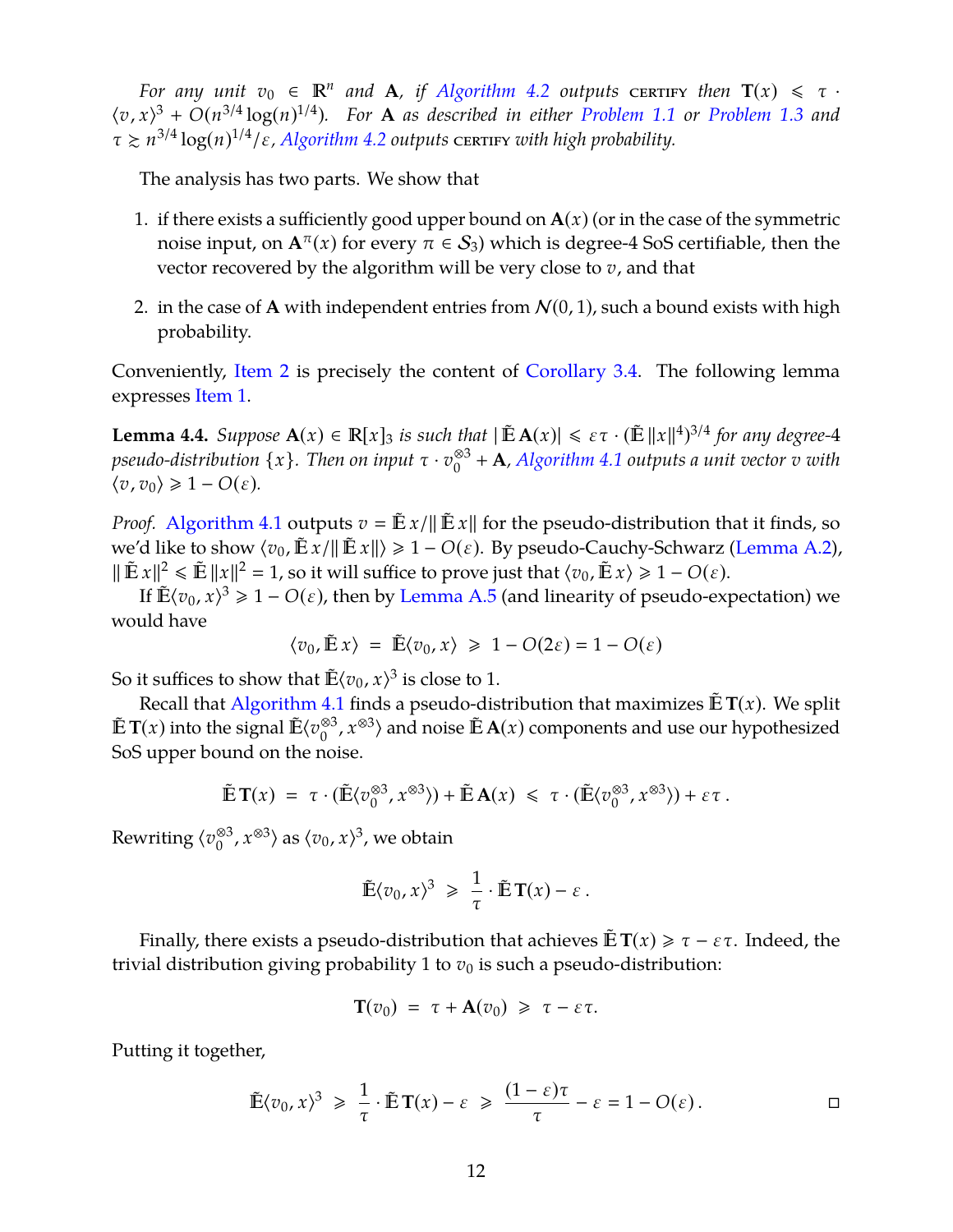*Proof of [Theorem 4.3.](#page-12-4)* We first address [Algorithm 4.1.](#page-12-1) Let τ, **T**, **T**' be as in the theorem statement. By [Lemma 4.4,](#page-13-2) it will be enough to show that with high probability every degree-4 pseudo-distribution  $\{x\}$  has  $\mathbb{\tilde{E}} \mathbf{A}(x) \leq \varepsilon' \tau \cdot (\mathbb{\tilde{E}} \|x\|^4)^{3/4}$  and  $\frac{1}{S_3} \mathbb{\tilde{E}} \mathbf{A}^\pi(x) \leq \varepsilon' \tau \cdot (\mathbb{\tilde{E}} \|x\|^4)^{3/4}$ for some  $\varepsilon' = \Theta(\varepsilon)$ . By [Corollary 3.4](#page-12-3) and our assumptions on  $\tau$  this happens for each permutation  **individually with high probability, so a union bound over**  $**A**<sup>π</sup>$  **for**  $π ∈ S<sub>3</sub>$ completes the proof.

Turning to [Algorithm 4.2,](#page-12-2) the simple fact that SoS only certifies true upper bounds implies that the algorithm is never wrong when it outputs certury. It is not hard to see that whenever [Algorithm 4.1](#page-12-1) has succeeded in recovering *v* because  $E \mathbf{A}(x)$  is bounded, which as above happens with high probability, [Algorithm 4.2](#page-12-2) will output certify.

## <span id="page-14-0"></span>**4.1 Semi-Random Tensor PCA**

We discuss here a modified TPCA model, which will illustrate the qualitative differences between the new tensor PCA algorithms we propose in this paper and previously-known algorithms. The model is semi-random and semi-adversarial. Such models are often used in average-case complexity theory to distinguish between algorithms which work by solving robust maximum-likelihood-style problems and those which work by exploiting some more fragile property of a particular choice of input distribution.

**Problem 4.5** (Tensor PCA in the Semi-Random Model). Let  $T = \tau \cdot v_0^{\otimes 3}$  $\frac{\otimes 3}{0}$  + **A**, where  $v_0 \in \mathbb{R}^n$ and **A** has independent entries from  $\mathcal{N}(0, 1)$ . Let  $Q \in \mathbb{R}^{n \times n}$  with  $\Vert$ Id −  $Q \Vert \leq O(n^{-1/4})$ , chosen adversarially depending on **T**. Let **T**' be the 3-tensor whose  $n^2 \times n$  matrix flattening is *TQ*. (That is, each row of *T* has been multiplied by a matrix which is close to identity.) On input **T'**, recover *v*.

Here we show that [Algorithm 4.1](#page-12-1) succeeds in recovering *v* in the semi-random model.

**Theorem 4.6.** Let **T**' be the semi-random-model tensor PCA input, with  $\tau \ge n^{3/4} \log(n)^{1/4}/\varepsilon$ . *With high probability over randomness in* **T'**, [Algorithm 4.1](#page-12-1) *outputs a vector v with*  $\langle v, v_0 \rangle \geq$  $1 - O(\varepsilon)$ .

*Proof.* By [Lemma 4.4,](#page-13-2) it will suffice to show that  $\mathbf{B} := (\mathbf{T}' - \tau \cdot v_0^{\otimes 3})$  $\binom{83}{0}$  has  $\tilde{\mathbb{E}}$  **B** $(x) \leq \varepsilon' \tau$ .  $(\mathbb{E} ||x||^4)^{3/4}$  for any degree-4 pseudo-distribution  $\{x\}$ , for some  $\varepsilon' = \Theta(\varepsilon)$ . We rewrite **B** as

$$
\mathbf{B} = (A + \tau \cdot v_0 (v_0 \otimes v_0)^T)(Q - \mathrm{Id}) + A
$$

where **A** has independent entries from  $N(0, 1)$ . Let  $\{x\}$  be a degree-4 pseudodistribution. Let  $f(x) = \langle x^{\otimes 2}, (A + \tau \cdot v_0(v_0 \otimes v_0)^T)(Q - \text{Id})x \rangle$ . By [Corollary 3.4,](#page-12-3)  $\tilde{\mathbb{E}} \mathbf{B}(x) = \tilde{\mathbb{E}} f(x) + O(n^{3/4} \log(n)^{1/4}) (\tilde{\mathbb{E}} ||x||^4)^{3/4}$  with high probability. By triangle inequality and sub-multiplicativity of the operator norm, we get that with high probability

$$
||(A + \tau \cdot v_0(v_0 \otimes v_0))(Q - \text{Id})|| \leq (||A|| + \tau)||Q - \text{Id}|| \leq O(n^{3/4}),
$$

where we have also used [Lemma B.4](#page-50-1) to bound  $||A|| \le O(n)$  with high probability and our assumptions on  $\tau$  and  $\|Q - \text{Id}\|$ . By an argument similar to that in the proof of [Theorem 3.2](#page-11-1) (which may be found in [Lemma A.6\)](#page-48-1), this yields  $\tilde{\mathbb{E}} f(x) \le O(n^{3/4}) (\tilde{\mathbb{E}} ||x||^4)^{3/4}$  as desired.  $\Box$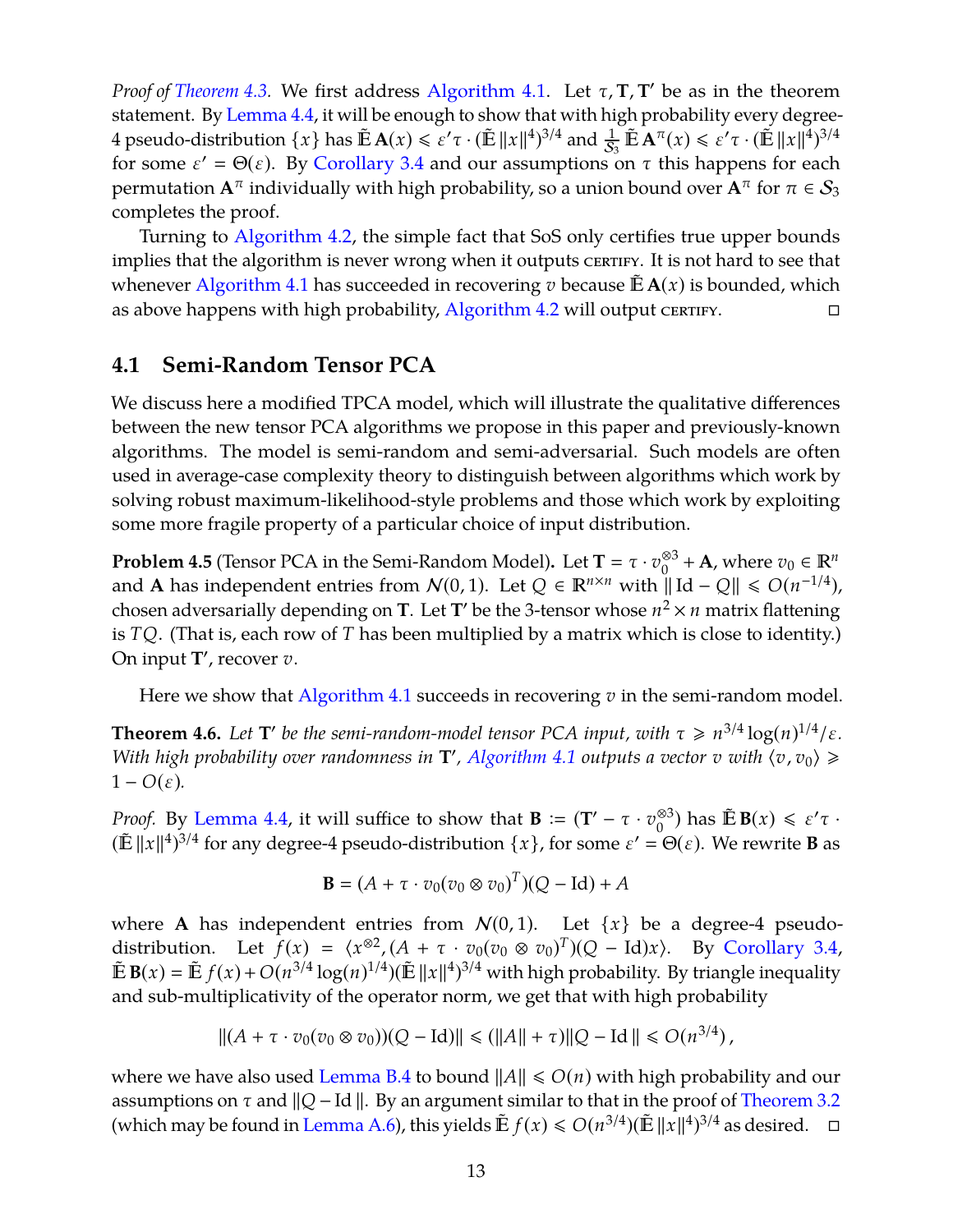## <span id="page-15-2"></span><span id="page-15-0"></span>**5 Linear Time Recovery via Further Relaxation**

We now attack the problem of speeding up the algorithm from the preceding section. We would like to avoid solving a large semidefinite program to optimality: our goal is to instead use much faster linear-algebraic computations—in particular, we will recover the tensor PCA signal vector by performing a single singular vector computation on a relatively small matrix. This will complete the proofs of [Theorem 1.7](#page-4-1) and [Theorem 1.6,](#page-4-0) yielding the desired running time.

Our SoS algorithm in the preceding section turned on the existence of the  $\lambda$ -boundedness certificate  $\sum_i A_i \otimes A_i$ , where  $A_i$  are the slices of a random tensor **A**. Let **T** =  $\tau \cdot v_0^{\otimes 3}$  $_0^{\otimes 3}$  + **A** be the spiked-tensor input to tensor PCA. We could look at the matrix  $\sum_i T_i \otimes \breve{T}_i$  as a candidate  $\lambda$ -boundedness certificate for  $\mathbf{T}(x)$ . The spectrum of this matrix must not admit the spectral bound that  $\sum_i A_i \otimes A_i$  does, because  $\overline{\mathbf{T}}(x)$  is not globally bounded: it has a large global maximum near the signal *v*. This maximum plants a single large singular value in the spectrum of  $\sum_i T_i \otimes T_i$ . The associated singular vector is readily decoded to recover the signal.

Before stating and analyzing this fast linear-algebraic algorithm, we situate it more firmly in the SoS framework. In the following, we discuss *spectral SoS*, a convex relaxation of [Problem 1.2](#page-3-0) obtained by weakening the full-power SoS relaxation. We show that the spectrum of the aforementioned  $\sum_i T_i \otimes T_i$  can be viewed as approximately solving the spectral SoS relaxation. This gives the fast, certifying algorithm of [Theorem 1.7.](#page-4-1) We also interpret the tensor unfolding algorithm given by Montanari and Richard for TPCA in the spiked tensor model as giving a more subtle approximate solution to the spectral SoS relaxation. We prove a conjecture by those authors that the algorithm successfully recovers the TPCA signal at the same signal-to-noise ratio as our other algorithms, up to a small pre-processing step in the algorithm; this proves [Theorem 1.6](#page-4-0) [\[MR14\]](#page-47-1). This last algorithm, however, succeeds for somewhat different reasons than the others, and we will show that it consequently fails to certify its own success and that it is not robust to a certain kind of semi-adversarial choice of noise.

## **5.1 The Spectral SoS Relaxation**

#### <span id="page-15-1"></span>**5.1.1 The SoS Algorithm: Matrix View**

To obtain spectral SoS, the convex relaxation of [Problem 1.2](#page-3-0) which we will be able to (approximately) solve quickly in the random case, we first need to return to the full-strength SoS relaxation and examine it from a more linear-algebraic standpoint.

We have seen in [Section 2.2](#page-9-1) that a homogeneous  $p \in \mathbb{R}[x]_{2d}$  may be represented as an  $n^d \times n^d$  matrix whose entries correspond to coefficients of  $p$ . A similar fact is true for nonhomogeneous *p*. Let #tuples(*d*) =  $1+n+n^2+\cdots+n^{d/2}$ . Let  $x^{\otimes d/2} := (x^{\otimes 0}, x, x^{\otimes 2}, \dots, x^{\otimes d/2})$ . Then  $p \in \mathbb{R}[x]_{\le d}$  can be represented as an #tuples(*d*)  $\times$  #tuples(*d*) matrix; we say a matrix *M* of these dimensions is a matrix representation of *p* if  $\langle x^{\le \otimes d/2}, Mx^{\le \otimes d/2} \rangle = p(x)$ . For this section, we let  $M_p$  denote the set of all such matrix representation of  $p$ .

A degree-*d* pseudo-distribution  $\{x\}$  can similarly be represented as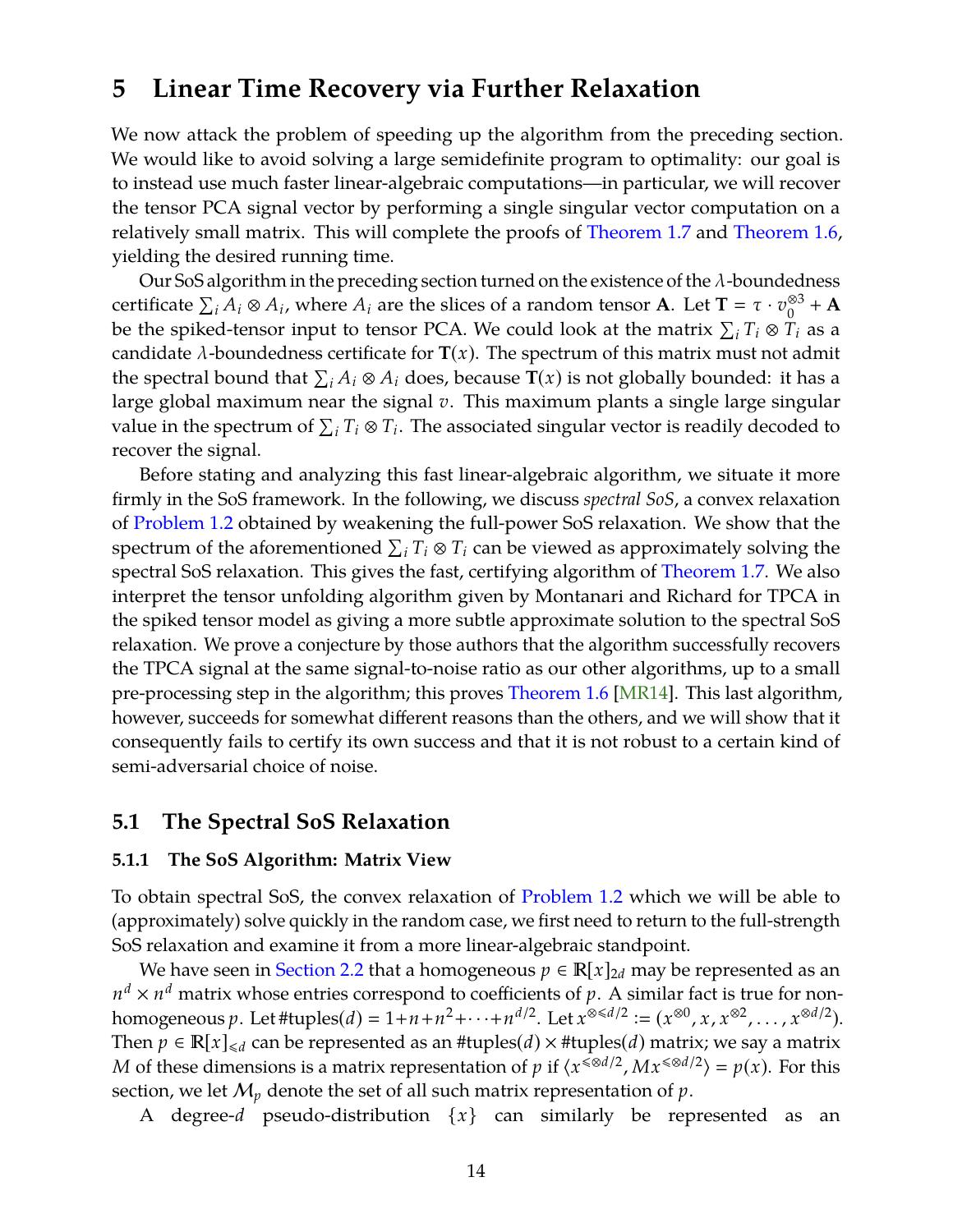$\mathbb{R}^{\text{#tuples}(d) \times \text{#tuples}(d)}$  matrix. We say that *M* is a matrix representation for  $\{x\}$  if  $M[\alpha, \beta] =$  $\tilde{\mathbb{E}} x^{\alpha} x^{\beta}$  wheneverα and  $\beta$  are multi-indices with  $|\alpha|, |\beta| \le d$ .

Formulated this way, if  $M_{\{x\}}$  is the matrix representation of  $\{x\}$  and  $M_p \in M_p$  for some  $p \in \mathbb{R}[x]_{\le 2d}$ , then  $\mathbb{E} p(x) = \langle M_{\{x\}}, M_p \rangle$ . In this sense, pseudo-distributions and polynomials, each represented as matrices, are dual under the trace inner product on matrices.

We are interested in optimization of polynomials over the sphere, and we have been looking at pseudo-distribution  $\{x\}$  satisfying  $\{\|x\|^2-1=0\}$ . From this matrix point of view, the polynomial  $||x||^2 - 1$  corresponds to a vector  $w \in \mathbb{R}^{*\text{tuples}(d)}$  (in particular, the vector  $w$ so that  $ww^T$  is a matrix representation of  $(||x||^2 - 1)^2$ ), and a degree-4 pseudo-distribution {*x*} satisfies { $||x||^2 - 1 = 0$ } if and only if  $w \in \text{ker } M_{\{x\}}$ .

A polynomial may have many matrix representations, but a pseudo-distribution has just one: a matrix representation of a pseudo-distribution must obey strong symmetry conditions in order to assign the same pseudo-expectation to every representation of the same polynomial. We will have much more to say about constructing matrices satisfying these symmetry conditions when we state and prove our lower bounds, but here we will in fact profit from relaxing these symmetry constraints.

Let  $p \in \mathbb{R}[x]_{\le 2d}$ . In the matrix view, the SoS relaxation of the problem max $\lim_{\|x\|^2=1} p(x)$  is the following convex program.

$$
\max_{\substack{M:w\in\ker M\\M\geq 0\\(M,M_1)=1}}\min_{\substack{M\\(M,M_p\sim M_p}}\langle M,M_p\rangle.
$$
\n(5.1)

It may not be immediately obvious why this program optimizes only over *M* which are matrix representations of pseudo-distributions. If, however, some *M* does not obey the requisite symmetries, then  $\min_{M_p \in M_p} \langle M, M_p \rangle = -\infty$ , since the asymmetry may be exploited by careful choice of  $M_p \in \mathcal{M}_p$ . Thus, at optimality this program yields M which is the matrix representation of a pseudo-distribution  $\{x\}$  satisfying  $\{\|x\|^2 - 1 = 0\}$ .

#### **5.1.2 Relaxing to the Degree-**4 **Dual**

We now formulate spectral SoS. In our analysis of full-power SoS for tensor PCA we have primarily considered pseudo-expectations of homogeneous degree-4 polynomials; our first step in further relaxing SoS is to project from  $\mathbb{R}[x]_{\leq 4}$  to  $\mathbb{R}[x]_4$ . Thus, now our matrices *M*, *M'* will be in  $\mathbb{R}^{n^2 \times n^2}$  rather than  $\mathbb{R}^{H \times n}$  results are projection of the constraint on the kernel in the non-homogeneous case implies  $Tr M = 1$  in the homogeneous case. The projected program is

$$
\max_{\substack{\text{Tr }M=1 \\ M\geq 0}} \min_{\substack{M_p\in \mathcal{M}_p}} \langle M, M' \rangle.
$$

We modify this a bit to make explicit that the relaxation is allowed to add and subtract arbitrary matrix representations of the zero polynomial; in particular  $M_{\|x\|^4}$  – Id for any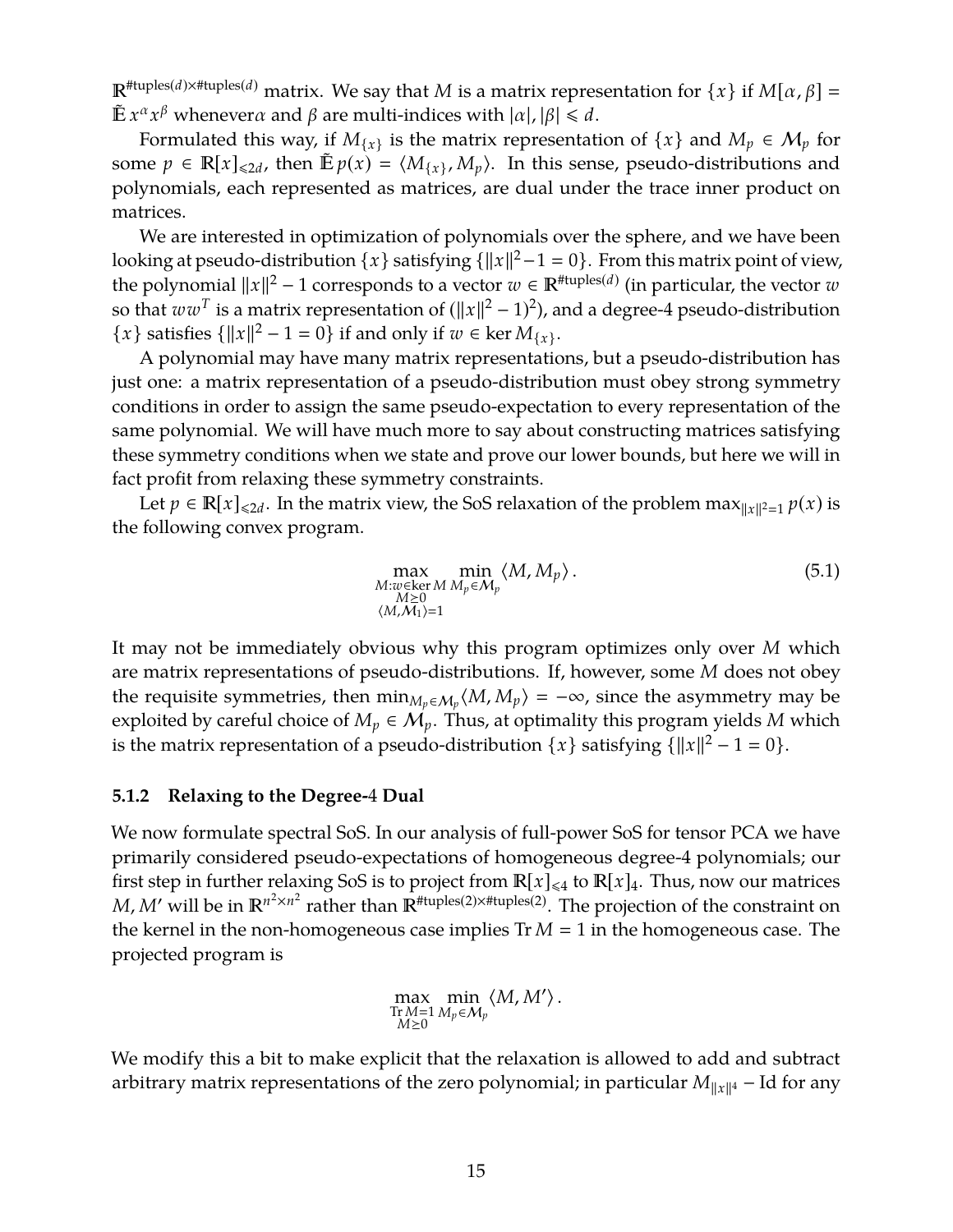$M_{\|x\|^4} \in \mathcal{M}_{\|x\|^4}$ . This program is the same as the one which precedes it.

<span id="page-17-0"></span>
$$
\max_{\substack{\text{Tr } M=1\\M\geq 0}} \min_{\substack{M_p \in \mathcal{M}_p\\M_{\|x\|^4} \in \mathcal{M}_{\|x\|^4}}}\langle M, M_p - c \cdot M_{\|x\|^4} \rangle + c. \tag{5.2}
$$

By weak duality, we can interchange the min and the max in [\(5.2\)](#page-17-0) to obtain the dual program:

$$
\max_{\substack{\text{Tr } M=1\\M\geq 0}} \min_{\substack{M_p \in \mathcal{M}_p\\M_{\|x\|^4} \in \mathcal{M}_{\|x\|^4}}} \langle M, M_p - c \cdot M_{\|x\|^4} \rangle \leq \min_{\substack{M_p \in \mathcal{M}_p\\M_{\|x\|^4} \in \mathcal{M}_{\|x\|^4}}} \max_{\substack{\text{Tr } M=1\\M\geq 0}} \langle M, M_p - c \cdot M_{\|x\|^4} \rangle + c \quad (5.3)
$$
\n
$$
= \min_{\substack{M_p \in \mathcal{M}_p\\M_p \in \mathcal{M}_p}} \max_{\|v\|=1} \langle vv^T, M_p - c \cdot M_{\|x\|^4} \rangle + c \quad (5.4)
$$
\n
$$
= \min_{\substack{M_p \in \mathcal{M}_p\\M_{\|x\|^4} \in \mathcal{M}_{\|x\|^4}}} \max_{\|v\|=1} \langle vv^T, M_p - c \cdot M_{\|x\|^4} \rangle + c \quad (5.4)
$$

We call this dual program the spectral SoS relaxation of max $\|x\|=1$   $p(x)$ . If  $p = \sum_i \langle x, A_i x \rangle$ for **A** with independent entries from  $N(0, 1)$ , the spectral SoS relaxation achieves the same bound as our analysis of the full-strength SoS relaxation: for such *p*, the spectral SoS relaxation is at most  $O(n^{3/2} \log(n)^{1/2})$  with high probability. The reason is exactly the same as in our analysis of the full-strength SoS relaxation: the matrix  $\sum_i A_i \otimes A_i$ , whose spectrum we used before to bound the full-strength SoS relaxation, is still a feasible dual solution.

# 5.2 Recovery via the  $\sum_i T_i \otimes T_i$  Spectral SoS Solution

Let **T** =  $\tau \cdot v_0^{\otimes 3}$  $\frac{\otimes 3}{0}$  + **A** be the spiked-tensor input to tensor PCA. We know from our initial characterization of SoS proofs of boundedness for degree-3 polynomials that the polynomial  $\mathbf{T}'(x) := (x \otimes x)^T (\sum_i T_i \otimes T_i)(x \otimes x)$  gives SoS-certifiable upper bounds on  $\mathbf{T}(x)$  on the unit sphere. We consider the spectral SoS relaxation of  $\max_{\|x\|=1} T'(x)$ ,

$$
\min_{\substack{M_{\mathbf{T}(x)} \in \mathcal{M}_{\mathbf{T}(x)} \\ M_{\|x\|^4} \in \mathcal{M}_{\|x\|^4}}} \|M_{\mathbf{T}(x)} - c \cdot M_{\|x\|^4} \| + c.
$$
  

$$
\lim_{\substack{c \in \mathbb{R}}} \sum_{x \in \mathbb{R}} \|M_{\|x\|^4}
$$

Our goal now is to guess a good  $M'\in \mathcal{M}_{\mathbf{T}(x)}.$  We will take as our dual-feasible solution the top singular vector of  $\sum_i T_i \otimes T_i - \mathbb{E} \sum_i A_i \otimes A_i$ . This is dual feasible with  $c = n$ , since routine calculation gives  $\langle x^{\otimes 2}$ , ( $\mathbb{E} \sum_i A_i \otimes A_i x^{\otimes 2} \rangle = ||x||^4$ . This top singular vector, which differentiates the spectrum of  $\sum_i T_i \otimes T_i$  from that of  $\sum_i A_i \otimes A_i$ , is exactly the manifestation of the signal  $v_0$  which differentiates  $\mathbf{T}(x)$  from  $\mathbf{A}(x)$ . The following algorithm and analysis captures this.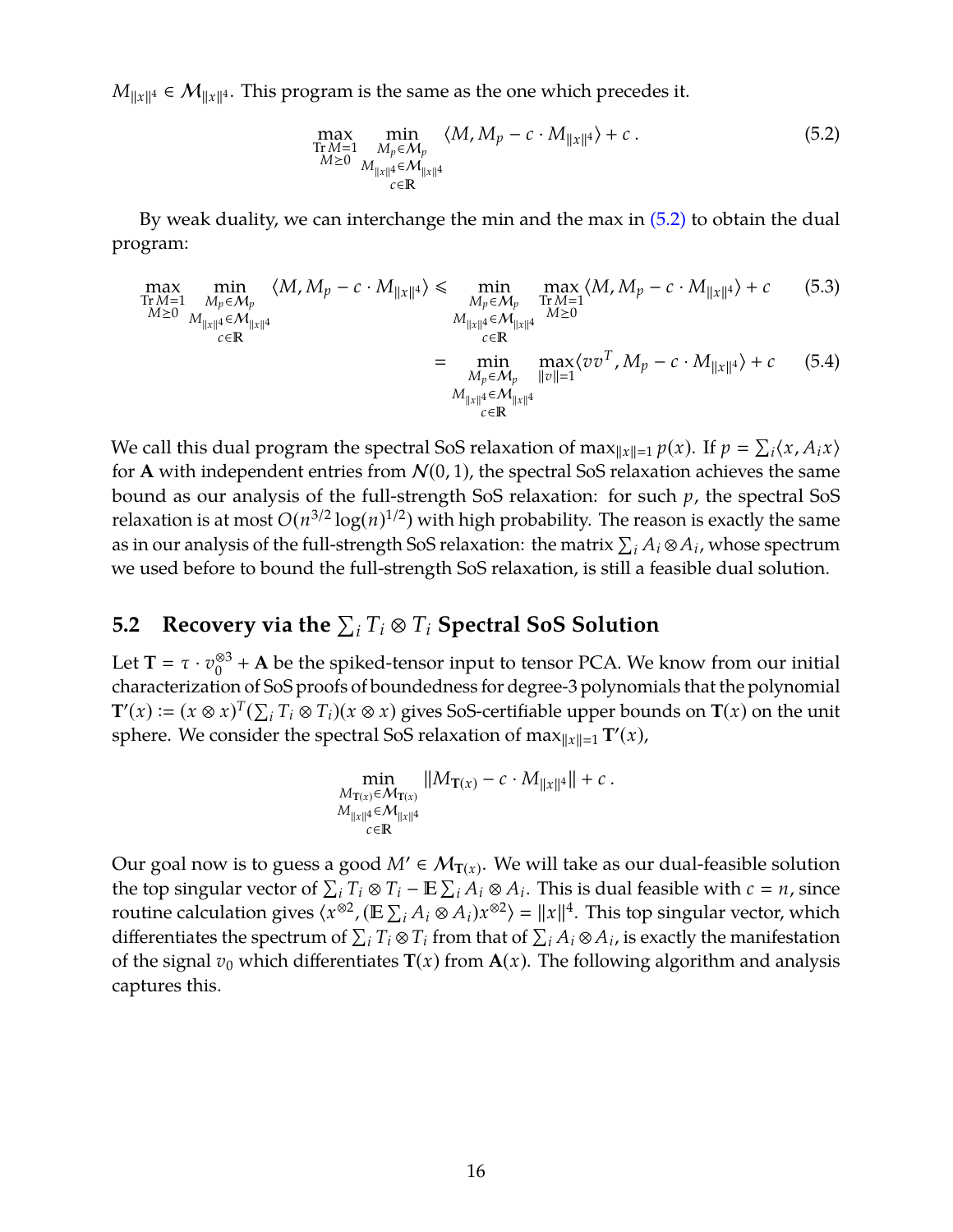## Recovery and Certification with  $\sum_i T_i \otimes T_i$

**Input: T** =  $\tau \cdot v_0^{\otimes 3}$ <sup>⊗3</sup> + **A**, where  $v_0$  ∈  $\mathbb{R}^n$  and **A** is a 3-tensor. **Goal:** Find  $v \in \mathbb{R}^n$  with  $|\langle v, v_0 \rangle| \geq 1 - o(1)$ .

<span id="page-18-0"></span>**Algorithm 5.1** (Recovery). Compute the top (left or right) singular vector  $v'$  of  $M$  :=  $\sum_i T_i \otimes T_i - \mathbb{E} \sum_i A_i \otimes A_i$ . Reshape *v*' into an *n* × *n* matrix *V*'. Compute the top singular  $\overline{v}$  vector *v* of *V'*. Output *v*/ $||v||$ .

<span id="page-18-1"></span>**Algorithm 5.2** (Certification). Run [Algorithm 5.1](#page-18-0) to obtain *v*. Let  $S := T - v^{\otimes 3}$ . Compute the top singular value  $\lambda$  of

$$
\sum_i S_i \otimes S_i - \mathbb{E} \sum_i A_i \otimes A_i.
$$

If  $\lambda \le O(n^{3/2} \log(n)^{1/2})$ , output certify. Otherwise, output fail.

The following theorem describes the behavior of [Algorithm 5.1](#page-18-0) and [Algorithm 5.2](#page-18-1) and gives a proof of [Theorem 1.7](#page-4-1) and [Corollary 1.7.](#page-4-1)

<span id="page-18-5"></span>**Theorem 5.3** (Formal version of [Theorem 1.7\)](#page-4-1). *Let*  $T = \tau \cdot v_0^{\otimes 3}$  $\frac{\infty3}{0}$  + **A**, where  $v_0 \in \mathbb{R}^n$  and **A** has *independent entries from* N(0, 1)*. In other words, we are given an instance of [Problem 1.1.](#page-2-2) Let*  $\tau \geq n^{3/4} \log(n)^{1/4} / \varepsilon$ . Then:

- $\rho$  *With high probability, [Algorithm 5.1](#page-18-0) returns <i>v with*  $\langle v, v_0 \rangle^2 \geq 1 O(\varepsilon)$ *.*
- $\rightarrow$  *If [Algorithm 5.2](#page-18-1) outputs certify then*  $\mathbf{T}(x) \le \tau \cdot \langle v, x \rangle^3 + O(n^{3/4} \log(n)^{1/4})$  *(regardless of the distribution of* **A**). If **A** *is distributed as above, then [Algorithm 5.2](#page-18-1) outputs CERTIFY with high probability.*
- $\rightarrow$  *Both [Algorithm 5.1](#page-18-0) and [Algorithm 5.2](#page-18-1) can be implemented in time*  $O(n^4 \log(1/\epsilon))$ *.*

The argument that [Algorithm 5.1](#page-18-0) recovers a good vector in the spiked tensor model comes in three parts: we show that under appropriate regularity conditions on the noise **A** that  $\sum_i T_i \otimes T_i - \mathbb{E}\, A_i \otimes A_i$  has a good singular vector, then that with high probability in the spiked tensor model those regularity conditions hold, and finally that the good singular vector can be used to recover the signal.

<span id="page-18-3"></span>**Lemma 5.4.** *Let*  $T = \tau \cdot v_0^{\otimes 3}$  $\frac{\partial^3}{\partial^3} + A$  *be an input tensor. Suppose*  $\| \sum_i A_i \otimes A_i - \mathbb{E} \sum_i A_i \otimes A_i \| \leqslant \varepsilon \tau^2$ and that  $\|\sum_i v_0(i) A_i\| \leqslant \varepsilon \tau$ . Then the top (left or right) singular vector  $v'$  of M has  $\langle v',v_0\otimes v_0\rangle^2\geqslant$  $1 - O(\varepsilon)$ .

<span id="page-18-4"></span>**Lemma 5.5.** *Let* **T** =  $\tau \cdot v_0^{\otimes 3}$  $\frac{\otimes 3}{0} + \mathbf{A}$ *. Suppose*  $\mathbf{A}$  *has independent entries from*  $\mathcal{N}(0, 1)$ *. Then with high* probability we have  $\|\sum_i A_i \otimes A_i - \mathbb{E}\sum_i A_i \otimes A_i\| \leqslant O(n^{3/2}\log(n)^{1/2})$  and  $\|\sum_i v_0(i)A_i\| \leqslant O(\sqrt{n}).$ 

<span id="page-18-2"></span>**Lemma 5.6.** Let  $v_0 \in \mathbb{R}^n$  and  $v' \in \mathbb{R}^{n^2}$  be unit vectors so that  $\langle v', v_0 \otimes v_0 \rangle \geq 1 - O(\varepsilon)$ . Then the *top right singular vector*  $v$  *of the*  $n \times n$  *matrix folding*  $V'$  *of*  $v'$  *satisfies*  $\langle v, v_0 \rangle \geq 1 - O(\varepsilon)$ *.*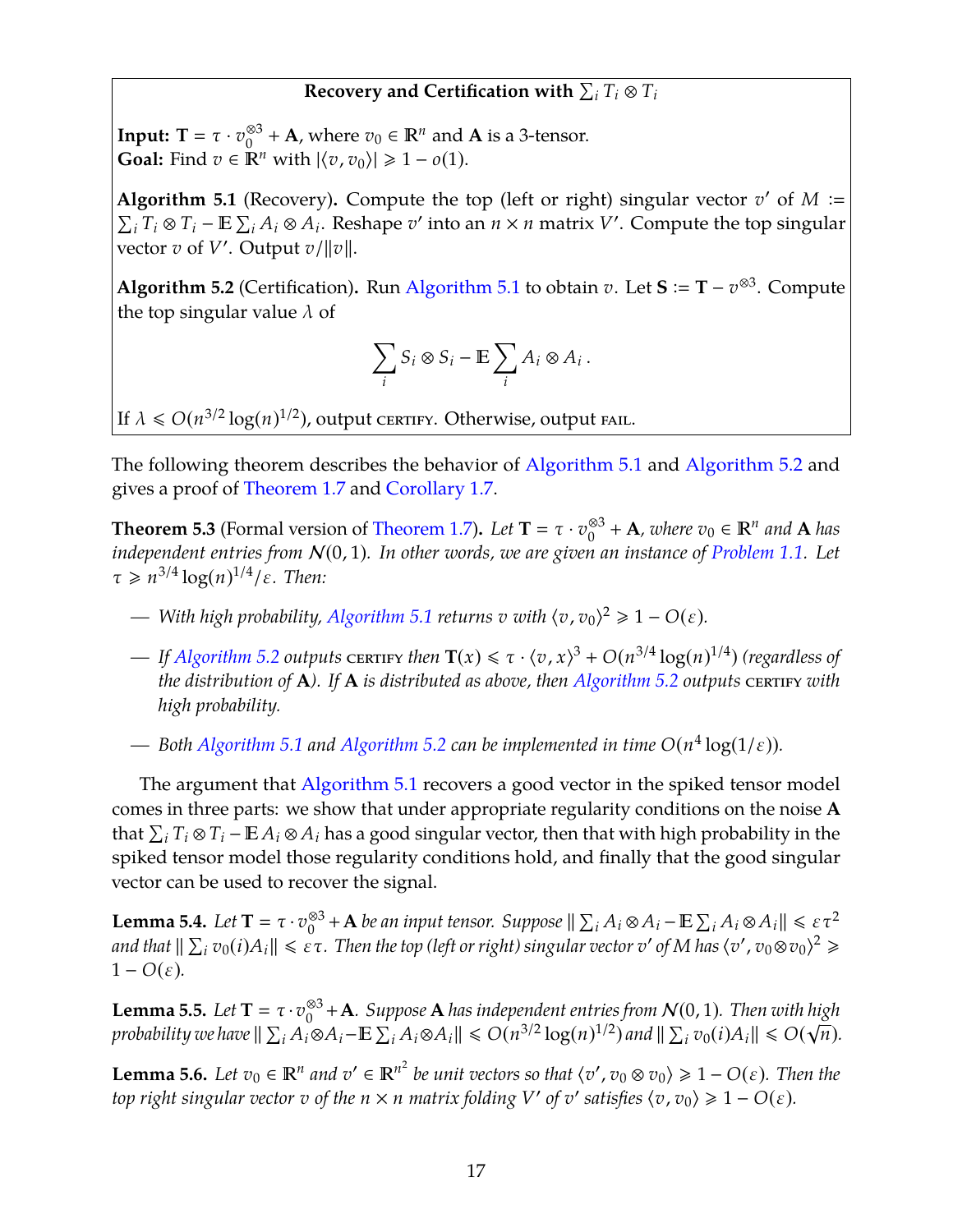<span id="page-19-0"></span>A similar fact to [Lemma 5.6](#page-18-2) appears in [\[MR14\]](#page-47-1).

The proofs of [Lemma 5.4](#page-18-3) and [Lemma 5.6](#page-18-2) follow here. The proof of [Lemma 5.5](#page-18-4) uses only standard concentration of measure arguments; we defer it to [Section B.](#page-49-0)

*Proof of [Lemma 5.4.](#page-18-3)* We expand *M* as follows.

$$
M = \sum_{i} \tau^{2} \cdot (v_{0}^{\otimes 3})_{i} \otimes (v_{0}^{\otimes 3})_{i} + \tau \cdot ((v_{0}^{\otimes 3})_{i} \otimes A_{i} + A_{i} \otimes (v_{0}^{\otimes 3})_{i}) + A_{i} \otimes A_{i} - \mathbb{E} A_{i} \otimes A_{i}
$$
  
=  $\tau^{2} \cdot (v_{0} \otimes v_{0})(v_{0} \otimes v_{0})^{T} + \tau \cdot v_{0}v_{0}^{T} \otimes \sum_{i} v_{0}(i)A_{i} + \tau \cdot \sum_{i} v_{0}(i)A_{i} \otimes v_{0}v_{0}^{T} + A_{i} \otimes A_{i} - \mathbb{E} A_{i} \otimes A_{i}.$ 

By assumption, the noise term is bounded in operator norm: we have  $\| \sum_i A_i \otimes A_i - \mathbb{E} \sum_i A_i \otimes$  $A_i \| \leqslant \varepsilon \tau^2$ . Similarly, by assumption the cross-term has  $\|\tau \cdot v_0 v_0^T \otimes \sum_i v_0(i) A_i \| \leqslant \varepsilon \tau^2$ .

$$
\tau \cdot \sum_i P_{u^{\perp}}((v_0^{\otimes 3})_i \otimes A_i + A_i \otimes (v_0^{\otimes 3})_i)P_{u^{\perp}} = \tau \cdot \sum_i v_0(i)P_{u^{\perp}}(v_0v_0^T \otimes A_i + A_i \otimes v_0v_0^T)P_{u^{\perp}}.
$$

All in all, by triangle inequality,

$$
\left\|\tau \cdot v_0 v_0^T \otimes \sum_i v_0(i) A_i + \tau \cdot \sum_i v_0(i) A_i \otimes v_0 v_0^T + A_i \otimes A_i - \mathbb{E} A_i \otimes A_i\right\| \leq O(\varepsilon \tau^2).
$$

Again by triangle inequality,

$$
||M|| \geq (v_0 \otimes v_0)^T M (v_0 \otimes v_0) = \tau^2 - O(\varepsilon \tau^2).
$$

Let *u*, *w* be the top left and right singular vectors of *M*. We have

$$
u^TMw=\tau^2\cdot \langle u,v_0\otimes v_0\rangle\langle w,v_0\otimes v_0\rangle +O(\varepsilon\tau^2)\geq \tau^2-O(\varepsilon\tau^2)\,,
$$

so rearranging gives the result.

*Proof of [Lemma 5.6.](#page-18-2)* Let  $v_0$ ,  $v'$ ,  $V'$ ,  $v$ , be as in the lemma statement. We know  $v$  is the maximizer of max $_{\|w\|,\|w'\|=1} w^T V'w'.$  By assumption,

$$
v_0^T V' v_0 = \langle v', v_0 \otimes v_0 \rangle \ge 1 - O(\varepsilon).
$$

Thus, the top singular value of *V*' is at least  $1 - O(\varepsilon)$ , and since  $||v'||$  is a unit vector, the Frobenius norm of *V*' is 1 and so all the rest of the singular values are  $O(\varepsilon)$ . Expressing  $v_0$ in the right singular basis of *V'* and examining the norm of  $V'v_0$  completes the proof.  $\Box$ 

*Proof of [Theorem 5.3.](#page-18-5)* The first claim, that [Algorithm 5.1](#page-18-0) returns a good vector, follows from the previous three lemmas, [Lemma 5.4,](#page-18-3) [Lemma 5.5,](#page-18-4) [Lemma 5.6.](#page-18-2) The next, for [Algorithm 5.2,](#page-18-1) follows from noting that  $\sum_i S_i \otimes S_i - \mathbb{E} \sum_i A_i \otimes A_i$  is a feasible solution to the spectral SoS dual. For the claimed runtime, since we are working with matrices of size  $n^4$ , it will be enough to show that the top singular vector of *M* and the top singular value of  $\sum_i S_i \otimes S_i - \mathbb{E} \sum_i A_i \otimes A_i$  can be recovered with  $O(poly log(n))$  matrix-vector multiplies.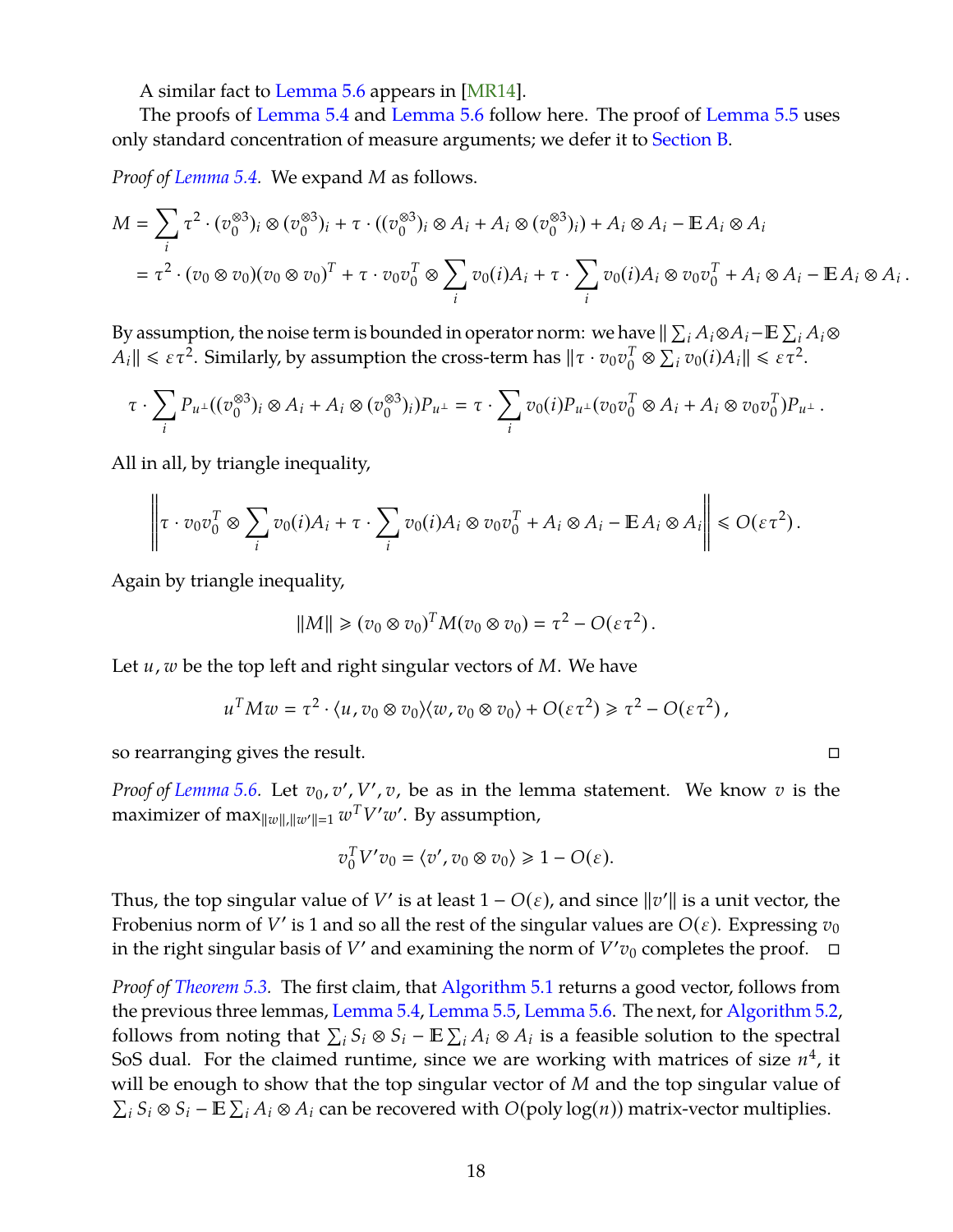In the first case, we start by observing that it is enough to find a vector *w* which has  $\langle w, v' \rangle \geq 1 - \varepsilon$ , where  $v'$  is a top singular vector of *M*. Let  $\lambda_1, \lambda_2$  be the top two singular values of *M*. The analysis of the algorithm already showed that  $\lambda_1/\lambda_2 \geq \Omega(1/\varepsilon)$ . Standard analysis of the matrix power method now yields that  $O(log(1/\varepsilon))$  iterations will suffice.

We finally turn to the top singular value of  $\sum_i S_i \otimes S_i - \mathbb{E} \sum_i A_i \otimes A_i$ . Here the matrix may not have a spectral gap, but all we need to do is ensure that the top singular value is no more than  $O(n^{3/2} \log(n)^{1/2})$ . We may assume that some singular value is greater than  $O(n^{3/2} \log(n)^{1/2})$ . If all of them are, then a single matrix-vector multiply initialized with a random vector will discover this. Otherwise, there is a constant spectral gap, so a standard analysis of matrix power method says that within *O*(log *n*) iterations a singular value greater than  $O(n^{3/2} \log(n)^{1/2})$  will be found, if it exists.

## **5.3 Nearly-Linear-Time Recovery via Tensor Unfolding and Spectral SoS**

On input **T** =  $\tau \cdot v_0^{\otimes 3}$ <sup>⊗3</sup> + **A**, where as usual  $v_0$  ∈  $\mathbb{R}^n$  and **A** has independent entries from  $N(0, 1)$ , Montanari and Richard's Tensor Unfolding algorithm computes the top singular vector *u* of the squarest-possible flattening of *T* into a matrix. It then extracts *v* with  $\langle v, v_0 \rangle^2 \geq 1 - o(1)$  from *u* with a second singular vector computation.

## **Recovery with** *TT<sup>T</sup>* **, a.k.a. Tensor Unfolding**

**Input: T** =  $\tau \cdot v_0^{\otimes 3}$ <sup>⊗3</sup> + **A**, where  $v_0$  ∈  $\mathbb{R}^n$  and **A** is a 3-tensor. **Goal:** Find  $v \in \mathbb{R}^n$  with  $|\langle v, v_0 \rangle| \geq 1 - o(1)$ .

<span id="page-20-0"></span>**Algorithm 5.7** (Recovery). Compute the top eigenvector *v* of  $M := T^T T$ . Output *v*.

We show that this algorithm successfully recovers a vector *v* with  $\langle v, v_0 \rangle^2 \geq 1 - O(\varepsilon)$ when  $\tau \geq n^{3/4}/\varepsilon$ . Montanari and Richard conjectured this but were only able to show it when  $\tau \ge n$ . We also show how to implement the algorithm in time  $\tilde{O}(n^3)$ , that is to say, in time nearly-linear in the input size.

Despite its a priori simplicity, the analysis of [Algorithm 5.7](#page-20-0) is more subtle than for any of our other algorithms. This would not be true for even-order tensors, for which the square matrix unfolding tensor has one singular value asymptotically larger than all the rest, and indeed the corresponding singular vector is well-correlated with  $v_0$ . However, in the case of odd-order tensors the unfolding has no spectral gap. Instead, the signal  $v_0$ has some second-order effect on the spectrum of the matrix unfolding, which is enough to recover it.

We first situate this algorithm in the SoS framework. In the previous section we examined the feasible solution  $\sum_i T_i \otimes T_i - \mathbb{E} \sum_i A_i \otimes A_i$  to the spectral SoS relaxation of  $\max_{\|x\|=1}$  **T**(*x*). The tensor unfolding algorithm works by examining the top singular vector of the flattening *T* of **T**, which is the top eigenvector of the  $n \times n$  matrix  $M = T^{T}T$ , which in turn has the same spectrum as the  $n^2 \times n^2$  matrix  $TT^T$ . The latter is also a feasible dual solution to the spectral SoS relaxation of max $x_{\text{max}} = \mathbf{T}(x)$ . However, the bound it provides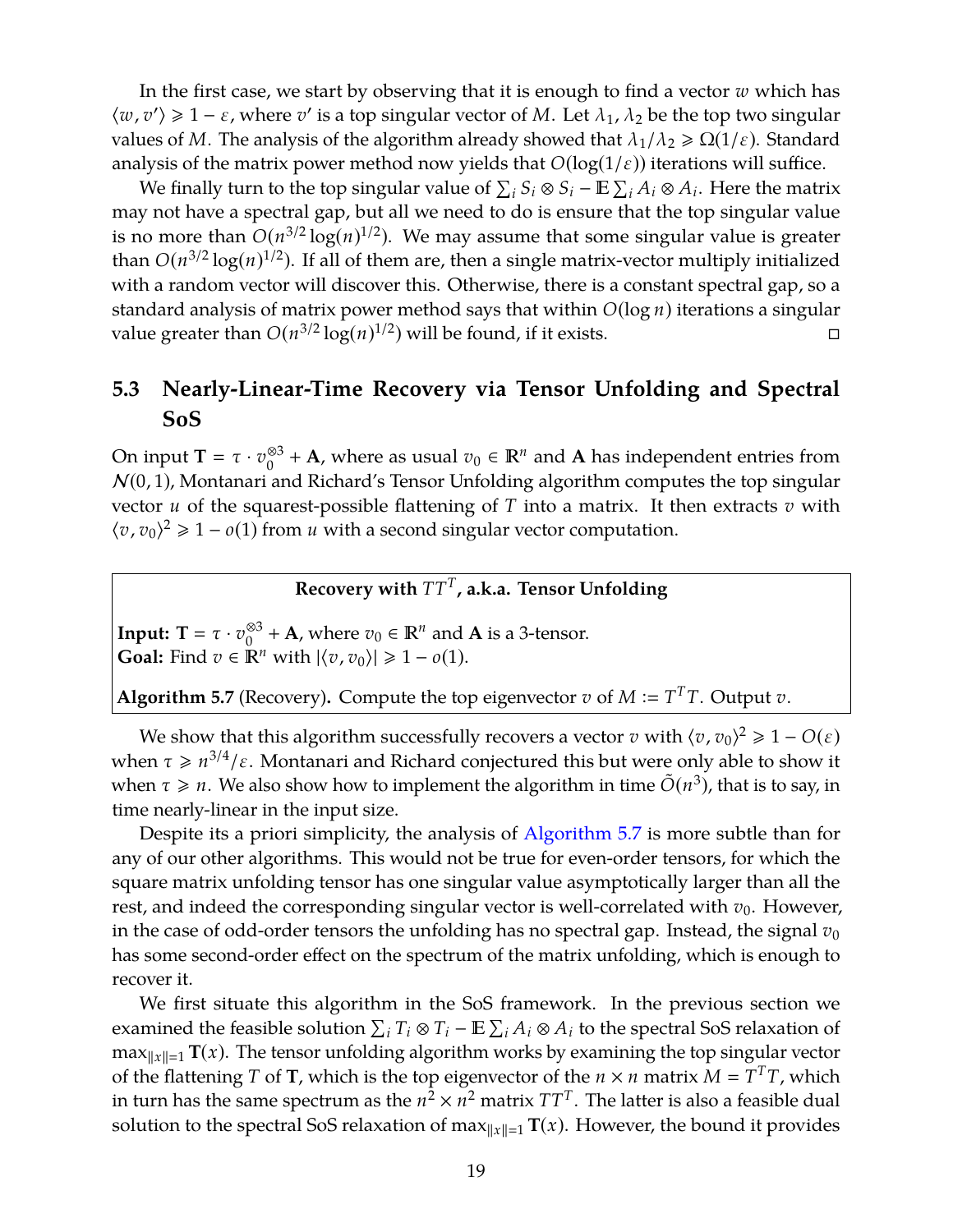on max $\|x\|=1$  **T**(*x*) is much worse than that given by  $\sum_i T_i \otimes T_i$ . The latter, as we saw in the preceding section, gives the bound  $O(n^{3/4} \log(n)^{1/4})$ . The former, by contrast, gives only  $O(n)$ , which is the operator norm of a random  $n^2 \times n$  matrix (see [Lemma B.4\)](#page-50-1). This *n* versus *n* 3/4 is the same as the gap between Montanari and Richard's conjectured bound and what they were able to prove.

<span id="page-21-0"></span>**Theorem 5.8.** *For an instance of [Problem 1.1](#page-2-2) with*  $\tau \geq n^{3/4}/\varepsilon$ , with high probability [Algorithm 5.7](#page-20-0) *recovers a vector v with*  $\langle v, v_0 \rangle^2 \geqslant 1 - O(\varepsilon)$ . Furthermore, [Algorithm 5.7](#page-20-0) can be implemented in *time*  $\tilde{O}(n^3)$ *.* 

<span id="page-21-2"></span>**Lemma 5.9.** *Let* **T** =  $\tau \cdot v_0^{\otimes 3}$ <sup>⊗3</sup> + **A** *where*  $v_0$  ∈  $\mathbb{R}^n$  *is a unit vector, so an instance of Problem* 1.1. *Suppose* **A** satisfies  $A^T A = C \cdot \text{Id}_{n \times n} + E$  *for some*  $C \ge 0$  *and E with*  $||E|| \le \epsilon \tau^2$  *and that*  $||A^T(v_0 \otimes v_0)|| \leq \varepsilon \tau$ . Let *u* be the top left singular vector of the matrix *T*. Then  $\langle v_0, u \rangle^2 \geq 1 - O(\varepsilon)$ .

*Proof.* The vector *u* is the top eigenvector of the  $n \times n$  matrix  $TT^T$ , which is also the top eigenvector of  $M \coloneqq TT^T - C \cdot Id$ . We expand:

$$
u^T M u = u^T \left[ \tau^2 \cdot v_0 v_0^T + \tau \cdot v_0 (v_0 \otimes v_0)^T A + \tau \cdot A^T (v_0 \otimes v_0) v_0^T + E \right] u
$$
  
=  $\tau^2 \cdot \langle u, v_0 \rangle^2 + u^T \left[ \tau \cdot v_0 (v_0 \otimes v_0)^T A + \tau \cdot A^T (v_0 \otimes v_0) v_0^T + E \right] u$   
 $\leq \tau^2 \langle u, v_0 \rangle^2 + O(\varepsilon \tau^2).$ 

Again by triangle inequality,  $u^T M u \ge v_0^T M v = \tau^2 - O(\epsilon \tau^2)$ . So rearranging we get  $\langle u, v_0 \rangle^2$  ≥ 1 − *O*( $\varepsilon$ ) as desired.

The following lemma is a consequence of standard matrix concentration inequalities; we defer its proof to [Section B,](#page-49-0) [Lemma B.10.](#page-53-0)

<span id="page-21-1"></span>**Lemma 5.10.** Let **A** *have independent entries from*  $N(0, 1)$ *. Let*  $v_0 \in \mathbb{R}^n$  *be a unit vector.* With *high probability, the matrix A satisfies*  $A<sup>T</sup>A = n<sup>2</sup> \cdot Id + E$  *for some E with*  $||E|| \le O(n^{3/2})$  *and*  $||A^T(v_0 \otimes v_0)|| \le O(\sqrt{n \log n}).$ 

The final component of a proof of [Theorem 5.8](#page-21-0) is to show how it can be implemented in time  $\tilde{O}(n^3)$ . Since *M* factors as  $T^T T$ , a matrix-vector multiply by *M* can be implemented in time *O*(*n* 3 ). Unfortunately, *M* does not have an adequate eigenvalue gap to make matrix power method efficient. As we know from [Lemma 5.10,](#page-21-1) suppressing εs and constants, M has eigenvalues in the range  $n^2 \pm n^{3/2}$ . Thus, the eigenvalue gap of *M* is at most  $g = O(1 + 1/\sqrt{n})$ . For any number *k* of matrix-vector multiplies with  $k \le n^{1/2-\delta}$ , the eigenvalue gap will become at most  $(1 + 1/\sqrt{n})^{n^{1/2}-\delta}$ , which is subconstant. To get around this problem, we employ a standard trick to improve spectral gaps of matrices close to *C* · Id: remove *C* · Id.

<span id="page-21-3"></span>**Lemma 5.11.** *Under the assumptions of [Theorem 5.8,](#page-21-0) [Algorithm 5.7](#page-20-0) can be implemented in time*  $\tilde{O}(n^3)$  (which is linear in the input size,  $n^3$ ).

*Proof.* Note that the top eigenvector of *M* is the same as that of *M* −  $n^2$  · Id. The latter matrix, by the same analysis as in [Lemma 5.9,](#page-21-2) is given by

$$
M - n^2 \cdot \text{Id} = \tau^2 \cdot v_0 v_0^T + M'
$$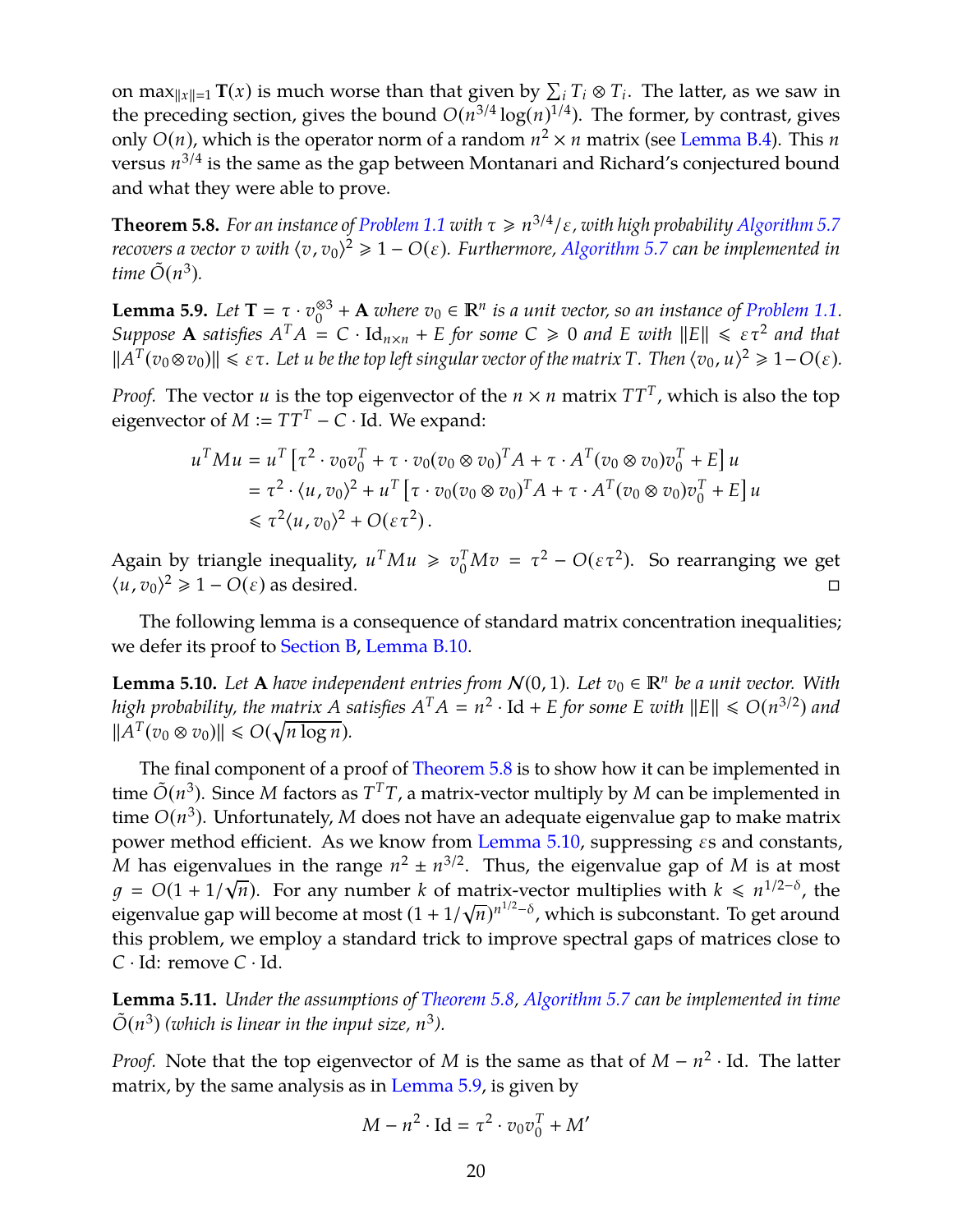where  $||M'|| = O(\varepsilon \tau^2)$ . Note also that a matrix-vector multiply by  $M - n^2 \cdot$  Id can still be done in time  $O(n^3)$ . Thus,  $M - n^2 \cdot$  Id has eigenvalue gap  $\Omega(1/\varepsilon)$ , which is enough so that the whole algorithm runs in time  $\tilde{O}(n^3)$ ).

*Proof of [Theorem 5.8.](#page-21-0)* Immediate from [Lemma 5.9,](#page-21-2) [Lemma 5.10,](#page-21-1) and [Lemma 5.11.](#page-21-3)

## **5.4 Fast Recovery in the Semi-Random Model**

There is a qualitative difference between the aggregate matrix statistics needed by our certifying algorithms [\(Algorithm 4.1,](#page-12-1) [Algorithm 4.2,](#page-12-2) [Algorithm 5.1,](#page-18-0) [Algorithm 5.2\)](#page-18-1) and those needed by rounding the tensor unfolding solution spectral SoS [Algorithm 5.7.](#page-20-0) In a precise sense, the needs of the latter are greater. The former algorithms rely only on first-order behavior of the spectra of a tensor unfolding, while the latter relies on second-order spectral behavior. Since it uses second-order properties of the randomness, [Algorithm 5.7](#page-20-0) fails in the semi-random model.

**Theorem 5.12.** *Let* **T** =  $\tau \cdot v_0^{\otimes 3}$  $\frac{®3}{0}$  + **A***, where*  $v_0$  ∈  $\mathbb{R}^n$  *is a unit vector and* **A** *has independent entries from*  $N(0, 1)$ *. There is*  $\tau = \Omega(n^{7/8})$  so that with high probability there is an adversarial choice of  $Q$  *with*  $||Q - Id|| \leq O(n^{-1/4})$  so that the matrix  $(TQ)^T T Q = n^2 \cdot Id$ . In particular, for such  $\tau$ , *[Algorithm 5.7](#page-20-0) cannot recover the signal*  $v_0$ *.* 

*Proof.* Let *M* be the  $n \times n$  matrix  $M := T^T T$ . Let  $Q = n \cdot M^{-1/2}$ . It is clear that  $(TQ)^T T Q =$ *n*<sup>2</sup> Id. It suffices to show that  $||Q - Id|| \le n^{1/4}$  with high probability. We expand the matrix *M* as

$$
M = \tau^2 \cdot v_0 v_0^T + \tau \cdot v_0 (v_0 \otimes v_0)^T A + \tau \cdot A^T (v_0 \otimes v_0) v_0^T + A^T A.
$$

By [Lemma 5.10,](#page-21-1)  $A^T A = n^2 \cdot \text{Id} + E$  for some *E* with  $||E|| \le O(n^{3/2})$  and  $||A^T(v_0 \otimes v_0)|| \le$  $O(\sqrt{n \log n})$ , both with high probability. Thus, the eigenvalues of *M* all lie in the range  $n^2 \pm n^{1+3/4}$ . The eigenvalues of *Q* in turn lie in the range

$$
\frac{n}{(n^2 \pm O(n^{1+3/4}))^{1/2}} = \frac{1}{(1 \pm O(n^{-1/4}))^{1/2}} = \frac{1}{1 \pm O(n^{1/4})}.
$$

Finally, the eigenvalues of  $Q$  – Id lie in the range  $\frac{1}{1\pm O(n^{1/4})} - 1 = \pm O(n^{-1/4})$ , so we are done.  $\square$ 

The argument that that [Algorithm 5.1](#page-18-0) and [Algorithm 5.2](#page-18-1) still succeed in the semirandom model is routine; for completeness we discuss here the necessary changes to the proof of [Theorem 5.3.](#page-18-5) The non-probabilistic certification claims made in [Theorem 5.3](#page-18-5) are independent of the input model, so we show that [Algorithm 5.1](#page-18-0) still finds the signal with high probability and that [Algorithm 5.2](#page-18-1) still fails only with only a small probability.

**Theorem 5.13.** In the semi-random model,  $\varepsilon \ge n^{-1/4}$  and  $\tau \ge n^{3/4} \log(n)^{1/4}/\varepsilon$ , with high *probability, [Algorithm 5.1](#page-18-0) returns*  $v$  *with*  $\langle v, v_0 \rangle^2 \geq 1 - O(\varepsilon)$  *and [Algorithm 5.2](#page-18-1) outputs* certify.

*Proof.* We discuss the necessary modifications to the proof of [Theorem 5.3.](#page-18-5) Since  $\varepsilon \ge n^{-1/4}$ , we have that  $||(Q - Id)v_0|| \leq O(\varepsilon)$ . It suffices then to show that the probabilistic bounds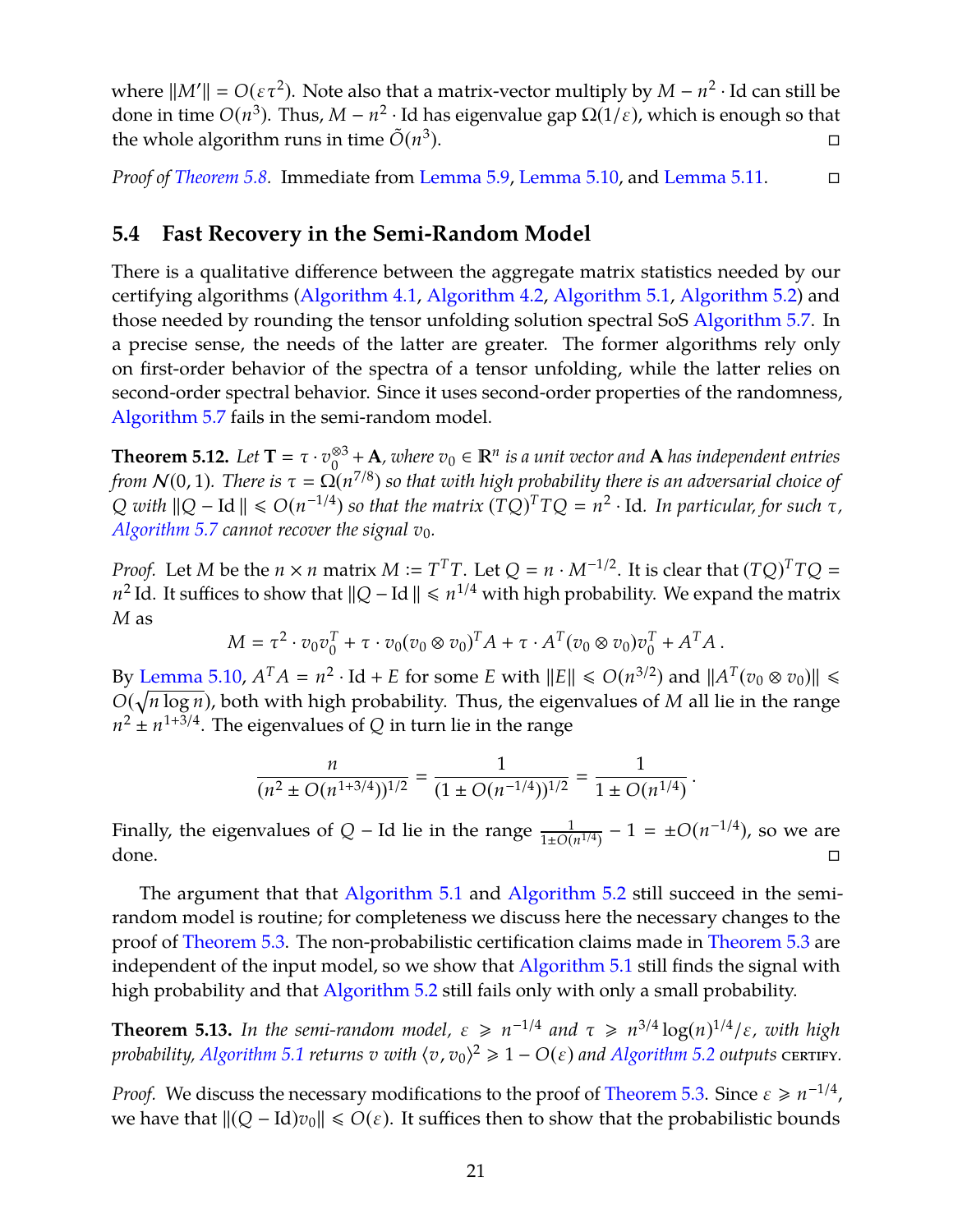<span id="page-23-1"></span>in [Lemma 5.5](#page-18-4) hold with *A* replaced by *AQ*. Note that this means each *A<sup>i</sup>* becomes *AiQ*. By assumption,  $\|Q \otimes Q - \text{Id} \otimes \text{Id}\| \leqslant O(\varepsilon)$ , so the probabilistic bound on  $\|\sum_i A_i \otimes A_i =$  $\mathbb{E} \sum_i A_i \otimes A_i$  carries over to the semi-random setting. A similar argument holds for  $\sum_i v_0(i) A_i Q$ , which is enough to complete the proof.

## **5.5 Fast Recovery with Symmetric Noise**

We suppose now that **A** is a symmetric Gaussian noise tensor; that is, that **A** is the average of  $A_0^{\pi}$  over all  $\pi \in S_3$ , for some order-3 tensor  $A_0$  with iid standard Gaussian entries.

It was conjectured by Montanari and Richard [\[MR14\]](#page-47-1) that the tensor unfolding technique can recover the signal vector  $v_0$  in the single-spike model **T** =  $\tau v_0^{\otimes 3}$  $\frac{\otimes 3}{0}$  + **A** with signal-to-noise ratio  $\tau \ge \tilde{\Omega}(n^{3/4})$  under both asymmetric and symmetric noise.

Our previous techniques fail in this symmetric noise scenario due to lack of independence between the entries of the noise tensor. However, we sidestep that issue here by restricting our attention to an asymmetric block of the input tensor.

The resulting algorithm is not precisely identical to the tensor unfolding algorithm investigated by Montanari and Richard, but is based on tensor unfolding with only superficial modifications.

#### **Fast Recovery under Symmetric Noise**

**Input: T** =  $\tau \cdot v_0^{\otimes 3}$ <sup>⊗3</sup> + **A**, where  $v_0$  ∈  $\mathbb{R}^n$  and **A** is a 3-tensor. **Goal:** Find  $v \in \mathbb{R}^n$  with  $|\langle v, v_0 \rangle| \geq 1 - o(1)$ .

<span id="page-23-0"></span>**Algorithm 5.14** (Recovery)**.** Take *X*, *Y*, *Z* a random partition of [*n*], and *R* a random rotation of *<sup>n</sup>* . Let *PX*, *PY*, and *P<sup>Z</sup>* be the diagonal projectors onto the coordinates indicated by *X*, *Y*, and *Z*. Let  $U := R^{\otimes 3}T$ , so that we have the matrix unfolding  $U := (R \otimes R)TR^T$  Using the matrix power method, compute the top singular vectors  $v_X$ ,  $v_Y$ , and  $v_Z$  respectively of the matrices

$$
M_X := P_X U^T (P_Y \otimes P_Z) U P_X - n^2 / 9 \cdot \text{Id}
$$
  
\n
$$
M_Y := P_Y U^T (P_Z \otimes P_X) U P_Y - n^2 / 9 \cdot \text{Id}
$$
  
\n
$$
M_Z := P_Z U^T (P_X \otimes P_Y) U P_Z - n^2 / 9 \cdot \text{Id}
$$

Output the normalization of  $R^{-1}(v_X + v_Y + v_Z)$ .

*Remark* 5.15 (Implementation of [Algorithm 5.14](#page-23-0) in nearly-linear time.)*.* It is possible to implement each iteration of the matrix power method in [Algorithm 5.14](#page-23-0) in linear time. We focus on multiplying a vector by  $M_X$  in linear time; the other cases follow similarly.

We can expand  $\widetilde{M}_X = P_X R T^T (R \otimes R)^T (P_Y \otimes P_Z) (R \otimes R) T R^T P_X - n^2/9 \cdot \text{Id}$ . It is simple enough to multiply an *n*-dimensional vector by *PX*, *R*, *R T* , *T*, and Id in linear time. Furthermore multiplying an  $n^2$ -dimensional vector by  $T^T$  is also a simple linear time operation. The trickier part lies in multiplying an *n* 2 -dimensional vector, say *v*, by the  $n^2$ -by- $n^2$  matrix  $(R \otimes R)^T (P_Y \otimes P_Z)(R \otimes R)$ .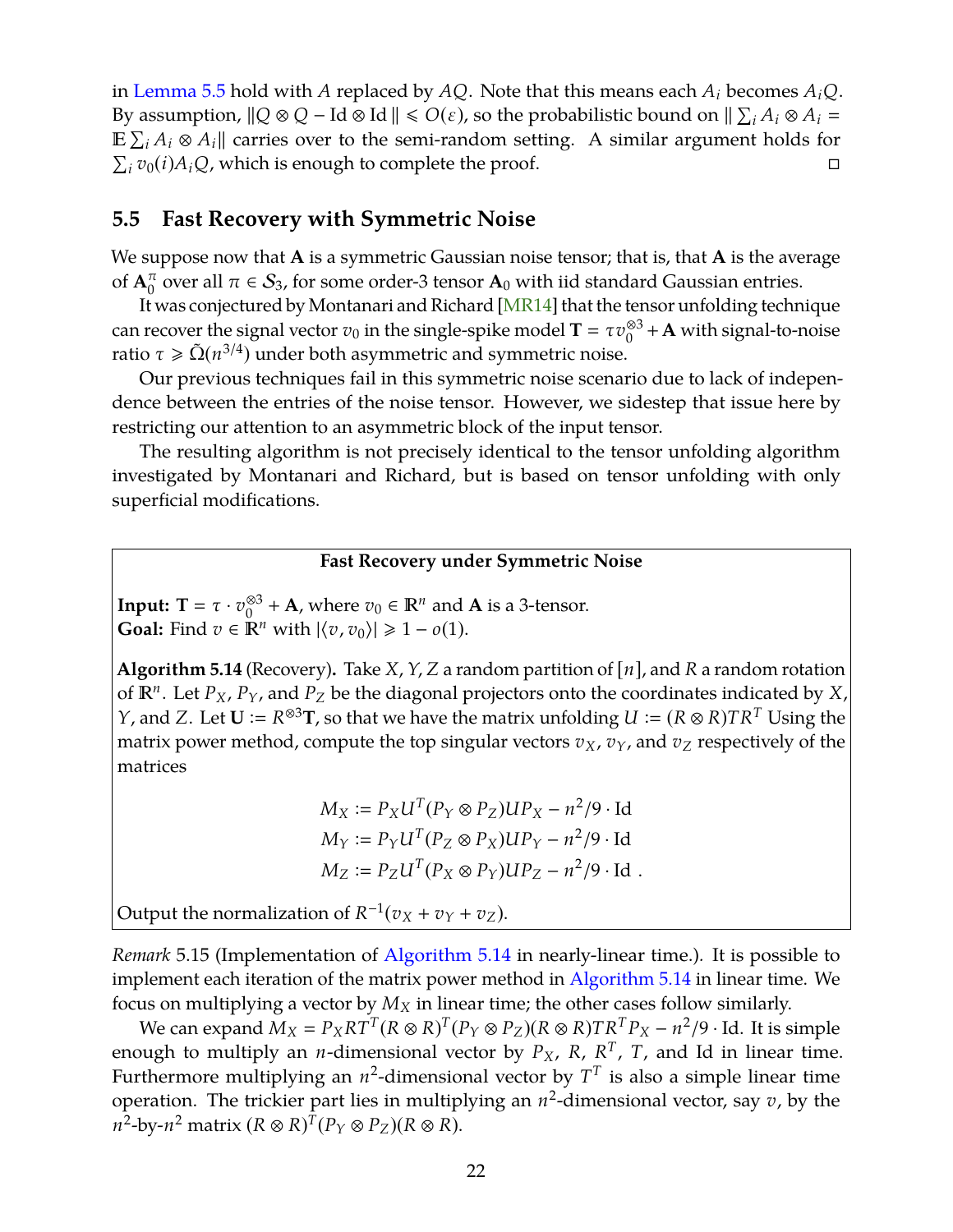To accomplish this, we simply reflatten our tensors. Let *V* be the *n*-by-*n* matrix flattening of  $v$ . Then we compute the matrix  $R^T P_Y R \cdot V \cdot R^T P_Z^T R$ , and return its flattening back into an  $n^2$ -dimensional vector, and this will be equal to  $(R \otimes R)^T (P_Y \otimes P_Z) (R \otimes R)$  v. This equivalence follows by taking the singular value decomposition  $V = \sum_i \lambda_i u_i w_i^T$  $i<sub>i</sub><sup>T</sup>$ , and noting that  $v = \sum_i \lambda_i u_i \otimes w_i$ .

<span id="page-24-1"></span>**Lemma 5.16.** *Given a unit vector*  $u \in \mathbb{R}^n$ , a random rotation R over  $\mathbb{R}^n$ , and a projection P to an *m-dimensional subspace, with high probability*

$$
\left| ||PRu||^2 - m/n \right| \le O(\sqrt{m/n^2} \log m).
$$

*Proof.* Let  $\gamma$  be a random variable distributed as the norm of a vector in  $\mathbb{R}^n$  with entries independently drawn from  $N(0, 1/n)$ . Then because Gaussian vectors are rotationally invariant and *Ru* is a random unit vector, the coordinates of γ*Ru* are independent and Gaussian in any orthogonal basis.

So  $\gamma^2 ||PRu||^2$  is the sum of the squares of *m* independent variables drawn from  $\mathcal{N}(0, 1/n)$ . So  $\gamma$ - $\|\gamma R u\|^2$  is the sum of the squares of *m* independent variables drawn from  $N(0, 1/n)$ .<br>By a Bernstein inequality,  $\left|\gamma^2\|PRu\|^2 - m/n\right| \leq O(\sqrt{m/n^2}\log m)$  with high probability. Also by a Bernstein inequality,  $\gamma^2 - 1 < O(\sqrt{1/n} \log n)$  with high probability.

**Theorem 5.17.** For  $\tau \ge n^{3/4}/\varepsilon$ , with high probability, [Algorithm 5.14](#page-23-0) recovers a vector  $v$  with  $\langle v, v_0 \rangle \geq 1 - O(\varepsilon)$  when A is a symmetric Gaussian noise tensor (as in [Problem 1.3\)](#page-3-1) and  $\varepsilon \geq \log(n)/\sqrt{n}$ .

*Furthermore the matrix power iteration steps in [Algorithm 5.14](#page-23-0) each converge within*  $\tilde{O}(-\log(\varepsilon))$ steps, so that the algorithm overall runs in almost linear time  $\tilde{O}(n^3\log(1/\varepsilon))$ .

*Proof.* Name the projections  $U_X := (P_Y \otimes P_Z)UP_X$ ,  $U_Y := (P_Z \otimes P_X)UP_Y$ , and  $U_Z :=$  $(P_X \otimes P_Y)UP_Z$ .

First off,  $U = \tau (Rv_0)^{\otimes 3} + A'$  where A' is a symmetric Gaussian tensor (distributed identically to **A**). This follows by noting that multiplication by *R* ⊗3 commutes with permutation of indices, so that  $(R^{\otimes 3}B)^{\pi} = R^{\otimes 3}B^{\pi}$ , where we let **B** be the asymmetric Gaussian tensor so that  $\mathbf{A} = \sum_{\pi \in S_3} \mathbf{B}^{\pi}$ . Then  $\mathbf{A}' = R^{\otimes 3} \sum_{\pi \in S_3} \mathbf{B}^{\pi} = \sum_{\pi \in S_3} (R^{\otimes 3} \mathbf{B})^{\pi}$ . This is identically distributed with **A**, as follows from the rotational symmetry of **B**.

Thus  $U_X = \tau(P_Y \otimes P_Z)(R \otimes R)(v_0 \otimes v_0)(P_X R v_0)^T + (P_Y \otimes P_Z)A'P_X$ , and

$$
M_X + n^2/9 \cdot \text{Id} = U_X^T U_X
$$
  
=  $\tau^2 ||P_Y R v_0||^2 ||P_Z R v_0||^2 (P_X R v_0) (P_X R v_0)^T$  (5.5)

<span id="page-24-0"></span>
$$
+ \tau (P_X R v_0) (v_0 \otimes v_0)^T (R \otimes R)^T (P_Y \otimes P_Z) A' P_X \tag{5.6}
$$

<span id="page-24-2"></span>
$$
+ \tau P_X A^{\prime T} (P_Y \otimes P_Z)(R \otimes R) (v_0 \otimes v_0) (P_X R v_0)^T \tag{5.7}
$$

<span id="page-24-4"></span><span id="page-24-3"></span>
$$
+ P_X A'^T (P_Y \otimes P_Z) A' P_X . \tag{5.8}
$$

Let *S* refer to Expression [5.5.](#page-24-0) By [Lemma 5.16,](#page-24-1)  $\overline{a}$  $||PRv_0||^2 - \frac{1}{3}$  $\overline{3}$  $\overline{a}$ < *O*( √  $|Rv_0||^2 - \frac{1}{3}| < O(\sqrt{1/n} \log n)$  with high probability for  $P \in \{P_X, P_Y, P_Z\}$ . Hence  $S = \left(\frac{1}{9}\right)$  $P \in \{P_X, P_Y, P_Z\}$ . Hence  $S = (\frac{1}{9} \pm O(\sqrt{1/n} \log n))\tau^2(P_X R v_0)(P_X R v_0)^T$  and  $||S|| = (\frac{1}{27} \pm O(\sqrt{1/n} \log n)) \tau^2$ .

Let *C* refer to Expression [5.6](#page-24-2) so that Expression [5.7](#page-24-3) is  $C^T$ . Let also  $A'' = (P_Y \otimes P_Z)A'P_X$ . Note that, once the identically-zero rows and columns of *A*" are removed, *A*" is a matrix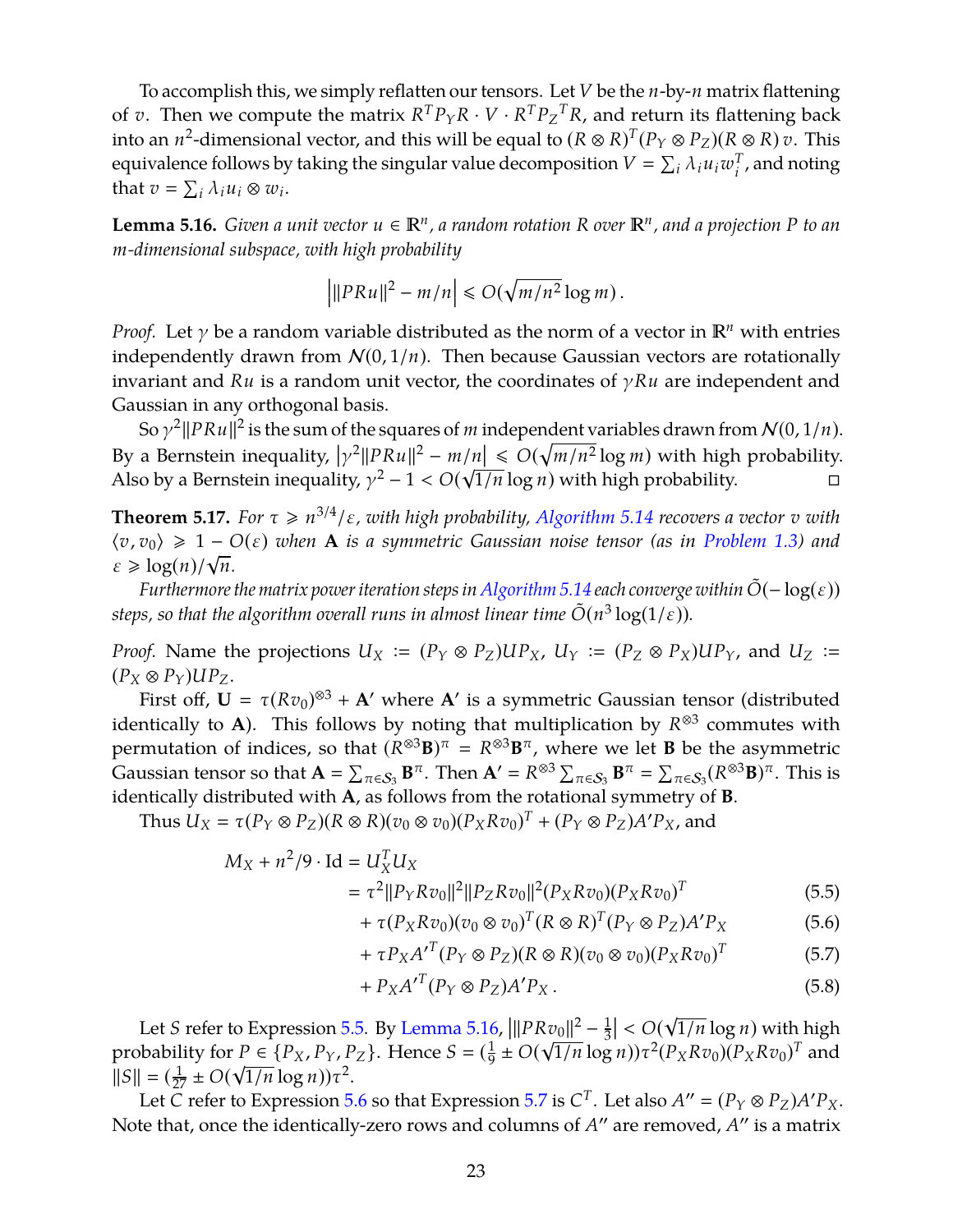of iid standard Gaussian entries. Finally, let  $v'' = P_Y R v_0 \otimes P_Z R v_0$ . By some substitution and by noting that  $||P_XR|| \le 1$ , we have that  $||C|| \le \tau ||v_0v''^T A''||$ . Hence by [Lemma B.10,](#page-53-0)  $\|C\| \leqslant O(\varepsilon \tau^2).$ 

Let *N* refer to Expression [5.8.](#page-24-4) Note that  $N = A''^T A''$ . Therefore by [Lemma 5.10,](#page-21-1)  $||N - n^2/9 \cdot \text{Id}|| \le O(n^{3/2}).$ 

Thus  $M_X = S + C + (N - n^2/9 \cdot \text{Id})$ , so that  $||M_X - S|| \le O(\varepsilon \tau^2)$ . Since *S* is rank-one and has  $||S|| \ge \Omega(\tau^2)$ , we conclude that matrix power iteration converges in  $\tilde{O}(-\log \epsilon)$  steps.

The recovered eigenvector  $v_X$  satisfies  $\langle v_X, M_X v_X \rangle \ge \Omega(\tau^2)$  and  $\langle v_X, (M_X - S) v_X \rangle \le$  $O(\varepsilon \tau^2)$  and therefore  $\langle v_X, Sv_X \rangle = (\frac{1}{27} \pm O(\varepsilon + \sqrt{1/n} \log n))\tau^2$ . Substituting in the expression for *S*, we conclude that  $\langle P_X Rv_0, v_X \rangle = (\frac{1}{\sqrt{3}} \pm O(\varepsilon + \sqrt{1/n} \log n)).$ 

The analyses for  $v_Y$  and  $v_Z$  follow in the same way. Hence

$$
\langle v_X + v_Y + v_Z, Rv_0 \rangle = \langle v_X, P_X Rv_0 \rangle + \langle v_Y, P_Y Rv_0 \rangle + \langle v_Z, P_Z Rv_0 \rangle
$$
  

$$
\geq \sqrt{3} - O(\varepsilon + \sqrt{1/n} \log n).
$$

At the same time, since  $v_X$ ,  $v_Y$ , and  $v_Z$  are each orthogonal to each other,  $\|v_X + v_Y + v_Z\| = \sqrt{3}$ . Hence with the output vector being  $v := R^{-1}(v_X + v_Y + v_Z)/||v_X + v_Y + v_Z||$ , we have

√

 $\Box$ 

$$
\langle v, v_0 \rangle = \langle Rv, Rv_0 \rangle = \frac{1}{\sqrt{3}} \langle v_X + v_Y + v_Z, Rv_0 \rangle \ge 1 - O(\varepsilon + \sqrt{1/n} \log n).
$$

## **5.6 Numerical Simulations**

We report now the results of some basic numerical simulations of the algorithms from this section. In particular, we show that the asymptotic running time differences among [Algorithm 5.1,](#page-18-0) [Algorithm 5.7](#page-20-0) implemented naïvely, and the linear-time implementation of [Algorithm 5.7](#page-20-0) are apparent at reasonable values of  $n$ , e.g.  $n = 200$ .

Specifics of our experiments are given in [Figure 1.](#page-26-0) We find pronounced differences between all three algorithms. The naïve implementation of [Algorithm 5.7](#page-20-0) is markedly slower than the linear implementation, as measured either by number of matrix-vector multiplies or processor time. [Algorithm 5.1](#page-18-0) suffers greatly from the need to construct an  $n^2 \times n^2$  matrix; although we do not count the time to construct this matrix against its reported running time, the memory requirements are so punishing that we were unable to collect data beyond  $n = 100$  for this algorithm.

## <span id="page-25-0"></span>**6 Lower Bounds**

We will now prove lower bounds on the performance of degree-4 SoS on random instances of the degree-4 and degree-3 homogeneous polynomial maximization problems. As an application, we show that our analysis of degree-4 for Tensor PCA is tight up to a small logarithmic factor in the signal-to-noise ratio.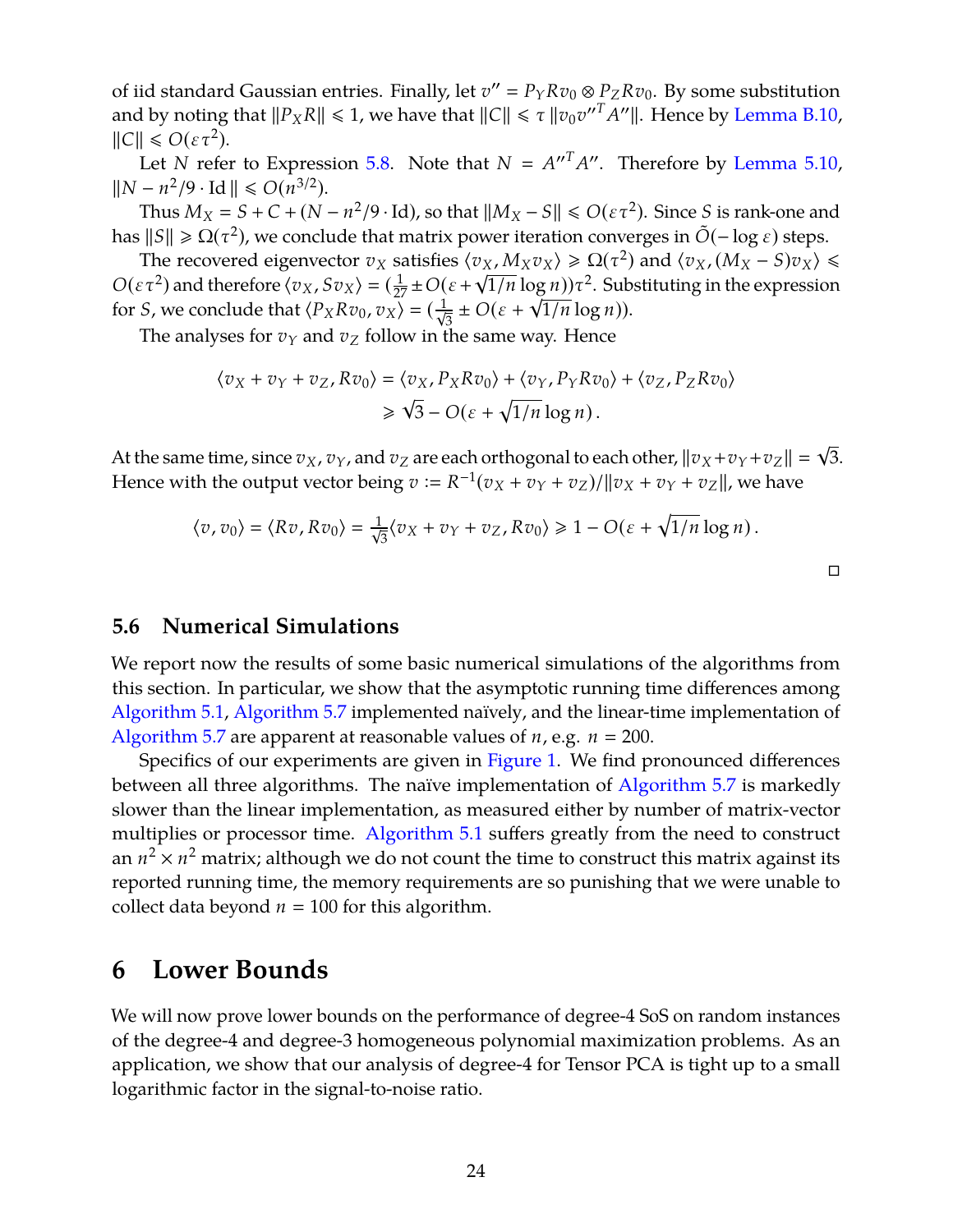<span id="page-26-0"></span>

Figure 1: Numerical simulation of [Algorithm 5.1](#page-18-0) ("Nearly-optimal spectral SoS" implemented with matrix power method), and two implementations of [Algorithm 5.7](#page-20-0) ("Accelerated power method"/"Nearly-linear tensor unfolding" and "Naive power method"/"Naive tensor unfolding". Simulations were run in Julia on a Dell Optiplex 7010 running Ubuntu 12.04 with two Intel Core i7 3770 processors at 3.40 ghz and 16GB of RAM. Plots created with Gadfly. Error bars denote 95% confidence intervals. Matrix-vector multiply experiments were conducted with  $n = 200$ . Reported matrix-vector multiply counts are the average of 50 independent trials. Reported times are in cpu-seconds and are the average of 10 independent trials. Note that both axes in the right-hand plot are log scaled.

**Theorem 6.1** (Part one of formal version of [Theorem 1.5\)](#page-4-2). *There is*  $\tau = \Omega(n)$  *and a function*  $\eta : \mathbf{A} \mapsto \{x\}$  mapping 4-tensors to degree-4 pseudo-distributions satisfying  $\{\Vert x\Vert^2 = 1\}$  so that for *every unit vector v*0*, if* **A** *has unit Gaussian entries, then, with high probability over random choice* of **A**, the pseudo-expectation  $\mathbb{E}_{x \sim \eta(\mathbf{A})} \tau \cdot \langle v_0, x \rangle^4 + \mathbf{A}(x)$  is maximal up to constant factors among  $\tilde{\mathbb{E}} \tau \cdot \langle v_0, y \rangle^4 + \mathbf{A}(y)$  over all degree-4 pseudo-distributions  $\{y\}$  satisfying  $\{\|y\|^2 = 1\}$ .

<span id="page-26-1"></span>**Theorem 6.2** (Part two of formal version of [Theorem 1.5\)](#page-4-2). *There is*  $\tau = \Omega(n^{3/4}/(\log n)^{1/4})$ *and a function*  $\eta$  :  $A \mapsto \{x\}$  *mapping* 3-tensors to degree-4 *pseudo-distributions satisfying*  ${||x||^2 = 1}$  so that for every unit vector  $v_0$ , if **A** has unit Gaussian entries, then, with high *probability over random choice of* **A***, the pseudo-expectation*  $\mathbb{E}_{x \sim \eta(\mathbf{A})} \tau \cdot \langle v_0, x \rangle^3 + \mathbf{A}(x)$  is maximal  $\mu$  to logarithmic factors among  $\mathbb{E}[\tau \cdot \langle v_0, y \rangle^3 + \mathbf{A}(y)$  over all degree-4 pseudo-distributions { y }  $satisfying \{\|y\|^2 = 1\}.$ 

The existence of the maps η depending only on the random part **A** of the tensor PCA input *v* ⊗3  $_{0}^{\otimes 3}$  + **A** formalizes the claim from [Theorem 1.5](#page-4-2) that no algorithm can reliably recover *v*<sup>0</sup> from the pseudo-distribution  $\eta$ (**A**).

Additionally, the lower-bound construction holds for the symmetric noise model also: the input tensor **A** is symmetrized wherever it occurs in the construction, so it does not matter if it had already been symmetrized beforehand.

The rest of this section is devoted to proving these theorems, which we eventually accomplish in [Section 6.2.](#page-29-0)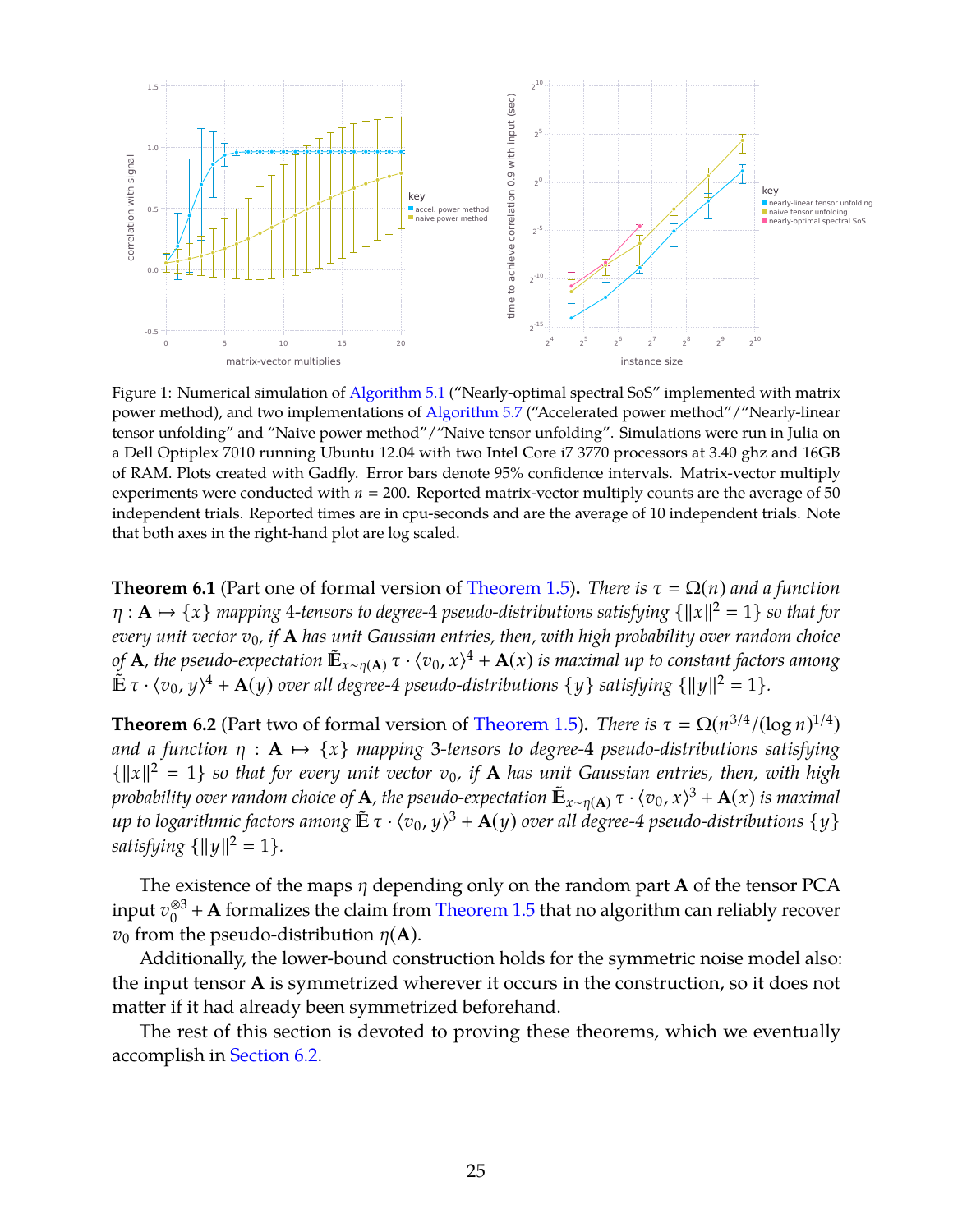#### **6.0.1 Discussion and Outline of Proof**

Given a random 3-tensor **A**, we will take the degree-3 pseudo-moments of our  $\eta(A)$  to be  $\varepsilon$ **A**, for some small  $\varepsilon$ , so that  $\mathbb{E}_{x \sim \eta(A)}$  **A**(*x*) is large. The main question is how to give degree-4 pseudo-moments to go with this. We will construct these from *AA<sup>T</sup>* and its permutations as a 4-tensor under the action of  $S_4$ .

We have already seen that a spectral *upper bound* on one of these permutations,  $\sum_i A_i \otimes A_i$ , provides a performance guarantee for degree-4 SoS optimization of degree-3 polynomials. It is not a coincidence that this SoS lower bound depends on the negative eigenvalues of the permutations of  $AA<sup>T</sup>$ . Running the argument for the upper bound in reverse, a pseudo-distribution  $\{x\}$  satisfying  $\{\|x\|_2^2$  $\frac{2}{2}$  = 1} and with  $\mathbb{E} \mathbf{A}(x)$  large must (by pseudo-Cauchy-Schwarz) also have  $\mathbb{E}\langle x^{\otimes 2}, (\sum_i A_i \otimes A_i) x^{\otimes 2} \rangle$  large. The permutations of  $A A^T$  are all  $\lim_{x \to \infty}$  representations of that same polynomial,  $\langle x^{\otimes 2}, (\sum_i A_i \otimes A_i) x^{\otimes 2} \rangle$ . Hence  $\tilde{\mathbb{E}}$  **A**(*x*) will be large only if the matrix representation of the pseudo-distribution  $\{x\}$  is well correlated with the permutations of  $AA<sup>T</sup>$ . Since this matrix representation will also need to be positive-semidefinite, control on the spectra of permutations of *AA<sup>T</sup>* is therefore the key to our approach.

The general outline of the proof will be as follows:

- 1. Construct a pseudo-distribution that is well correlated with the permutations of *AA<sup>T</sup>* and gives a large value to  $\mathbb{E} \mathbf{A}(x)$ , but which is not on the unit sphere.
- 2. Use a procedure modifying the first and second degree moments of the pseudodistribution to force it onto a sphere, at the cost of violating the condition that  $\mathbb{E} p(X)^2 \ge 0$  for all  $p \in \mathbb{R}[x]_{\le 2}$ , then rescale so it lives on the unit sphere. Thus, we end up with an object that is no longer a valid pseudo-distribution but a more general linear functional  $\mathcal L$  on polynomials.
- 3. Quantitatively bound the failure of  $\mathcal L$  to be a pseudo-distribution, and repair it by statistically mixing the almost-pseudo-distribution with a small amount of the uniform distribution over the sphere. Show that  $\mathbb{E} \mathbf{A}(x)$  is still large for this new pseudo-distribution over the unit sphere.

But before we can state a formal version of our theorem, we will need a few facts about polynomials, pseudo-distributions, matrices, vectors, and how they are related by symmetries under actions of permutation groups.

## **6.1 Polynomials, Vectors, Matrices, and Symmetries, Redux**

Here we further develop the matrix view of SoS presented in [Section 5.1.1.](#page-15-1)

We will need to use general linear functionals  $\mathcal{L} : \mathbb{R}[x]_{\leq 4} \to \mathbb{R}$  on polynomials as an intermediate step between matrices and pseudo-distributions. Like pseudo-distributions, each such linear-functional L has a unique matrix representation  $M_L$  satisfying certain maximal symmetry constraints. The matrix  $M_{\mathcal{L}}$  is positive-semidefinite if and only if  $\mathcal{L} p(x)^2 \ge 0$  for every p. If  $\mathcal L$  satisfies this and  $\mathcal L 1 = 1$ , then  $\mathcal L$  is a pseudo-expectation, and  $M_{\mathcal{L}}$  is the matrix representation of the corresponding pseudo-distribution.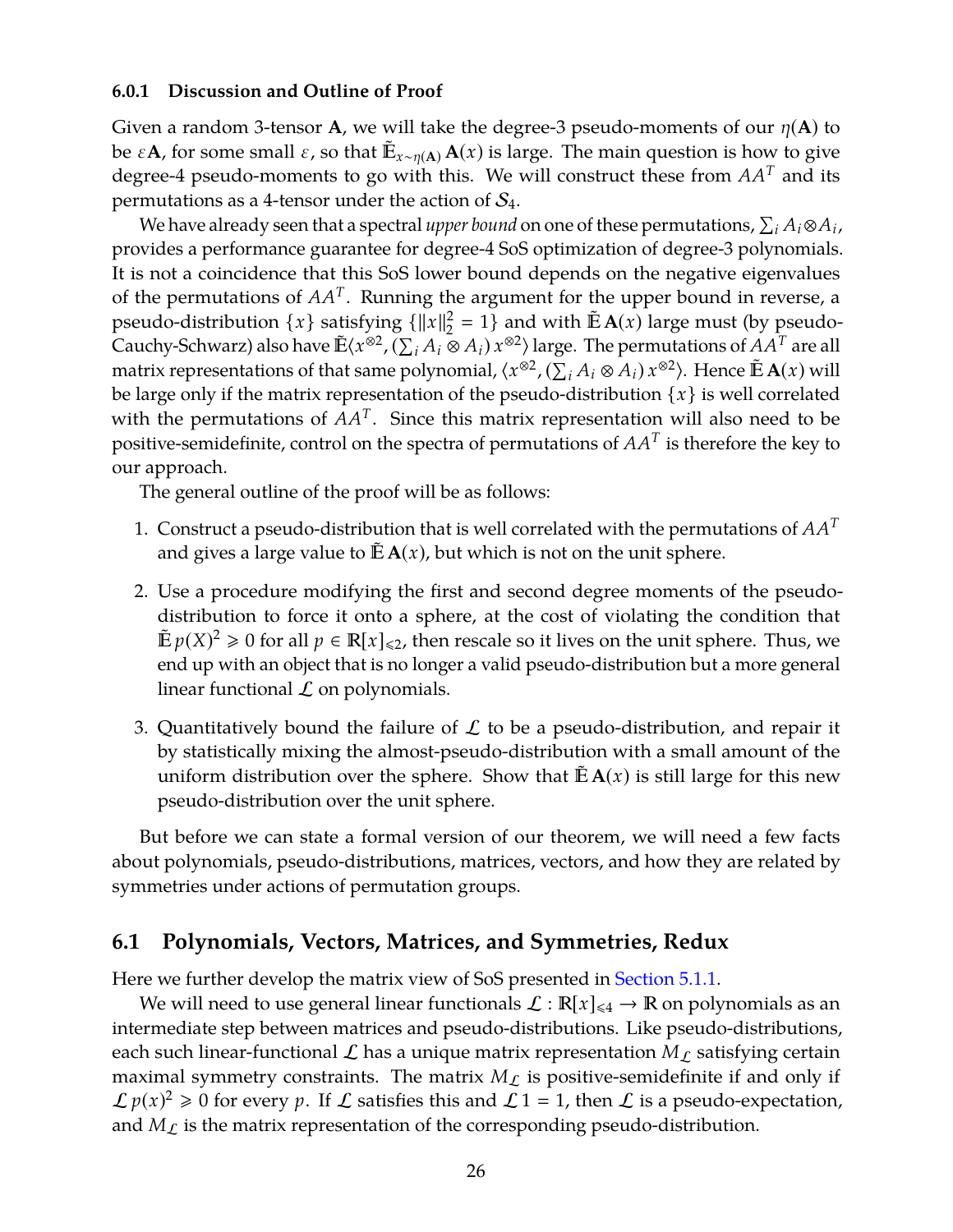#### <span id="page-28-1"></span>**6.1.1 Matrices for Linear Functionals and Maximal Symmetry**

Let  $\mathcal{L}: \mathbb{R}[x]_{\leqslant d} \to \mathbb{R}$ .  $\mathcal{L}$  can be represented as an  $n^{\# \text{tuples}(d)} \times n^{\# \text{tuples}(d)}$  matrix indexed by all *d'*-tuples over [*n*] with  $d' \leq d/2$ . For tuples  $\alpha$ ,  $\beta$ , this matrix  $M_{\mathcal{L}}$  is given by

$$
M_{\mathcal{L}}[\alpha,\beta]\stackrel{\mathrm{def}}{=}{\mathcal{L}}x^{\alpha}x^{\beta}.
$$

For a linear functional  $\mathcal{L}: \mathbb{R}[x]_{\le d} \to \mathbb{R}$ , a polynomial  $p(x) \in \mathbb{R}[x]_{\le d}$ , and a matrix representation  $M_p$  for  $p$  we thus have  $\langle M_L, M_p \rangle = \mathcal{L} p(x)$ .

A polynomial in  $\mathbb{R}[x]_{\leq d}$  may have many matrix representations, while for us, a linear functional  $\mathcal L$  has just one: the matrix  $M_{\mathcal L}$ . This is because in our definition we have required that  $M_{\mathcal{L}}$  obey the constraints

$$
M_L[\alpha, \beta] = M_L[\alpha', \beta']
$$
 when  $x^{\alpha} x^{\beta} = x^{\alpha'} x^{\beta'}$ .

in order that they assign consistent values to each representation of the same polynomial. We call such matrices *maximally symmetric* (following Doherty and Wehner [\[DW12\]](#page-46-12)).

We have particular interest in the maximally-symmetric version of the identity matrix. The degree- $d$  symmetrized identity matrix  $Id^{sym}$  is the unique maximally symmetric matrix so that

<span id="page-28-0"></span>
$$
\langle x^{\otimes d/2}, \mathrm{Id}^{\mathrm{sym}} \, x^{\otimes d/2} \rangle = ||x||_2^d. \tag{6.1}
$$

The degree *d* will always be clear from context.

In addition to being a matrix representation of the polynomial  $\|x\|_2^d$ , the maximally symmetric matrix Id<sup>sym</sup> also serves a dual purpose as a linear functional. We will often be concerned with the expectation operator  $E^{\mu}$  for the uniform distribution over the *n*-sphere, and indeed for every polynomial  $p(x)$  with matrix representation  $M_p$ ,

$$
\mathbb{E}^{\mu} p(x) = \frac{1}{n^2 + 2n} \langle \mathrm{Id}^{\mathrm{sym}}, M_p \rangle,
$$

and so Id<sup>sym</sup> /( $n^2 + 2n$ ) is the unique matrix representation of  $\mathbb{E}^{\mu}$ .

#### **6.1.2 The Monomial-Indexed (i.e. Symmetric) Subspace**

We will also require vector representations of polynomials. We note that  $\mathbb{R}[x]_{\le d/2}$  has a canonical embedding into  $\mathbb{R}^{H \times (d)}$  as the subspace given by the following family of constraints, expressed in the basis of *d'*-tuples for  $d' \le d/2$ :

$$
\mathbb{R}[x]_{\le d/2} \simeq \{p \in \mathbb{R}^{\# \text{tuples}(d)} \text{ such that } p_{\alpha} = p_{\alpha'} \text{ if } \alpha' \text{ is a permutation of } \alpha \}.
$$

We let Π be the projector to this subspace. For any maximally-symmetric *M* we have  $\Pi M \Pi = M$ , but the reverse implication is not true (for readers familiar with quantum information: any *M* which has  $M = \Pi M \Pi$  is *Bose-symmetric*, but may not be *PPT-symmetric*; maximally symmetric matrices are both. See [\[DW12\]](#page-46-12) for further discussion.)

If we restrict attention to the embedding this induces of  $\mathbb{R}[x]_{d/2}$  (i.e. the homogeneous degree-*d*/2 polynomials) into  $\mathbb{R}^{n^{d/2}}$ , the resulting subspace is sometimes called the *symmetric subspace* and in other works is denoted by ∨<sup>*d*/2</sup>R<sup>*n*</sup>. We sometimes abuse notation and let Π be the projector from  $\mathbb{R}^{n^{d/2}}$  to the canonical embedding of  $\mathbb{R}[x]_{d/2}$ .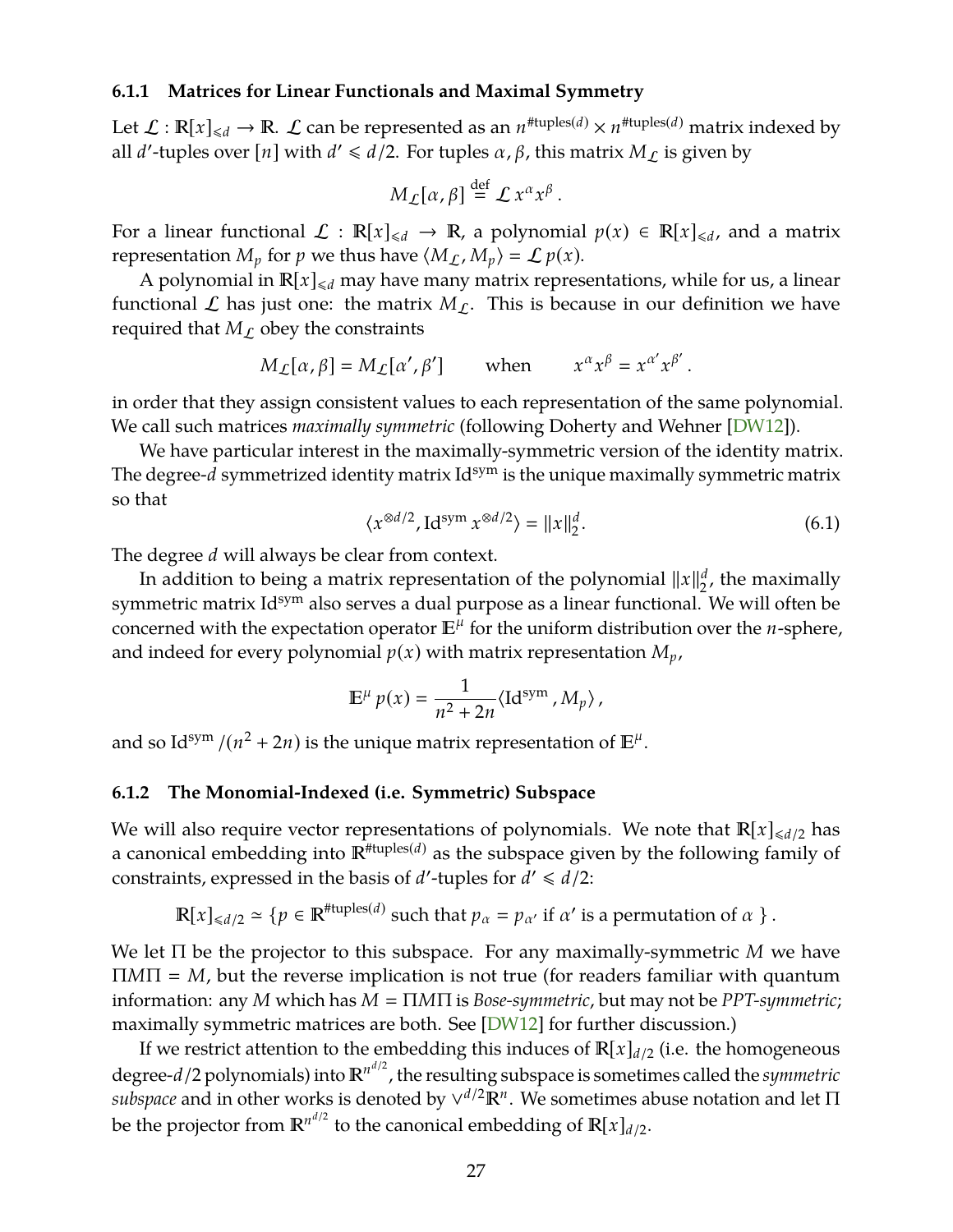#### **6.1.3 Maximally-Symmetric Matrices from Tensors**

The group  $\mathcal{S}_d$  acts on the set of  $d$ -tensors (canonically flattened to matrices  $\mathbb{R}^{n^{\lfloor d/2\rfloor}\times n^{\lceil d/2\rceil}}$ ) by permutation of indices. To any such flattened  $M \in \mathbb{R}^{n^{\lfloor d/2 \rfloor} \times n^{\lceil d/2 \rceil}}$ , we associate a family of maximally-symmetric matrices Sym *M* given by

$$
Sym M \stackrel{\text{def}}{=} \left\{ t \sum_{\pi \in S_d} \pi \cdot M \text{ for all } t \geq 0 \right\}.
$$

That is, Sym *M* represents all scaled averages of *M* over different possible flattenings of its corresponding *d*-tensor. The following conditions on a matrix *M* are thus equivalent: (1) *M* ∈ Sym *M*, (2) *M* is maximally symmetric, (3) a tensor that flattens to *M* is invariant under the index-permutation action of  $S_d$ , and (4) *M* may be considered as a linear functional on the space of homogeneous polynomials  $\mathbb{R}[x]_d$ . When we construct maximally-symmetric matrices from un-symmetric ones, the choice of *t* is somewhat subtle and will be important in not being too wasteful in intermediate steps of our construction.

There is a more complex group action characterizing maximally-symmetric matrices in  $\mathbb{R}^{\text{#tuples}(d)\times\text{#tuples}(d)}$ , which projects to the action of  $\mathcal{S}_{d'}$  under the projection of  $\mathbb{R}^{\text{#tuples}(d) \times \text{#tuples}(d)}$  to  $\mathbb{R}^{n^{d'/2} \times n^{d'/2}}$ . We will never have to work explicitly with this full symmetry group; instead we will be able to construct linear functionals on  $\mathbb{R}[x]_{\le d}$  (i.e. maximally symmetric matrices in  $\mathbb{R}^{\# \text{tuples}(d) \times \# \text{tuples}(d)}$  by symmetrizing each degree (i.e. each  $d' \leq d$ ) more or less separately.

### <span id="page-29-0"></span>**6.2 Formal Statement of the Lower Bound**

We will warm up with the degree-4 lower bound, which is conceptually somewhat simpler.

<span id="page-29-1"></span>**Theorem 6.3** (Degree-4 Lower Bound, General Version). Let A be a 4-tensor and let  $\lambda > 0$  be *a function of n. Suppose the following conditions hold:*

- $-$  **A** is significantly correlated with  $\sum_{\pi \in \mathcal{S}_4} \mathbf{A}^{\pi}$ .  $\langle \mathbf{A}, \sum_{\pi \in S_4} \mathbf{A}^{\pi} \rangle \geq \Omega(n^4).$
- *—* Permutations have lower-bounded spectrum. *For every*  $\pi \in S_4$ *, the Hermitian*  $n^2 \times n^{\frac{1}{2}}$  *unfolding*  $\frac{1}{2}(A^\pi + (A^\pi)^T)$  *of*  $\mathbf{A}^\pi$  *has no eigenvalues*  $s$ *maller* than  $-\lambda^2$ .
- $-$  Using **A** as 4th pseudo-moments does not imply that  $||x||^4$  is too large. *For every*  $\pi \in \mathcal{S}_4$ , we have  $\langle \mathrm{Id}^{\mathrm{sym}}$  ,  $A^{\pi} \rangle \leqslant O(\lambda^2 n^{3/2})$
- *—* Using **A** for 4th pseudo-moments does not imply first and second degree moments are too large.

*Let*  $\mathcal{L} : \mathbb{R}[x]_4 \to \mathbb{R}$  be the linear functional given by the matrix representation  $M_L :=$ 1  $\frac{1}{\lambda^2 n^2} \sum_{\pi \in S_4} A^{\pi}$ . Let

$$
\delta_2 \stackrel{\text{def}}{=} \max_{i \neq j} |\mathcal{L}||x||_2^2 x_i x_j|
$$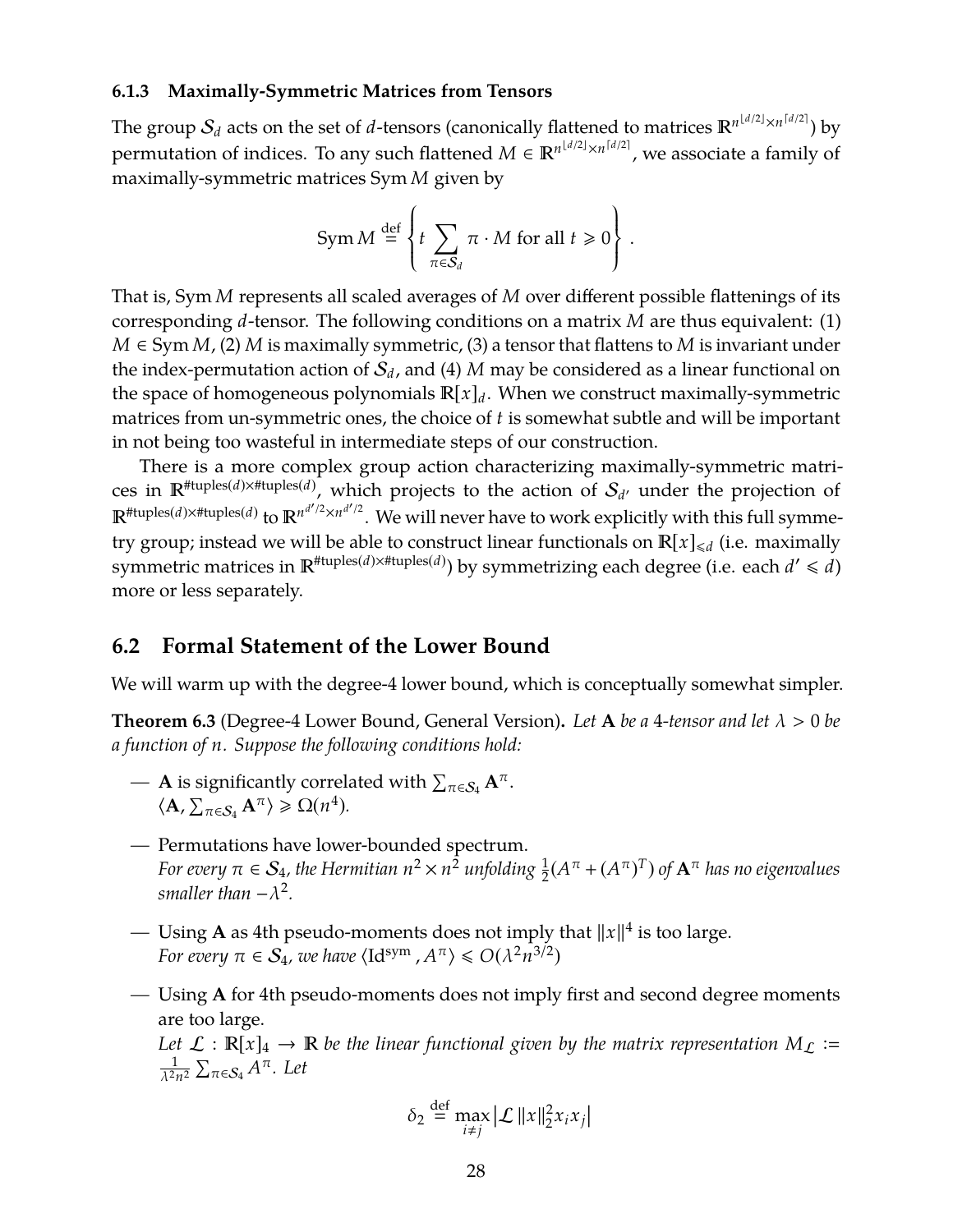$$
\delta_2' \stackrel{\text{def}}{=} \max_i |\mathcal{L}| |x||_2^2 x_i^2
$$

*Then*  $n^{3/2}\delta_2'$  $y'_2 + n^2 \delta_2 \le O(1)$ .

*Then there is a degree-4 pseudo-distribution*  $\{x\}$  *satisfying*  $\{\|x\|_2^2$  $\frac{2}{2}$  = 1} *so that*  $\tilde{\mathbb{E}}\mathbf{A}(x) \geq$  $\Omega(n^2/\lambda^2) + \Theta(\mathbb{E}^{\mu} \mathbf{A}(x)).$ 

The degree-3 version of our lower bound requires bounds on the spectra of the flattenings not just of the 3-tensor **A** itself but also of the flattenings of an associated 4-tensor, which represents the polynomial  $\langle x^{\otimes 2}, (\sum_i A_i \otimes A_i) x^{\otimes 2} \rangle$ .

<span id="page-30-0"></span>**Theorem 6.4** (Degree-3 Lower Bound, General Version). Let A be a 3-tensor and let  $\lambda > 0$  be *a function of n. Suppose the following conditions hold:*

- $-$  **A** is significantly correlated with  $\sum_{\pi \in S_3} \mathbf{A}^{\pi}$ .  $\langle \mathbf{A}, \sum_{\pi \in S_3} \mathbf{A}^{\pi} \rangle \geq \Omega(n^3).$
- *—* Permutations have lower-bounded spectrum. *For every*  $\pi \in S_3$ *, we have*

$$
-2\lambda^2 \cdot \Pi \operatorname{Id} \Pi \leq \frac{1}{2} \Pi (\sigma \cdot A^{\pi} (A^{\pi})^T + \sigma^2 \cdot A^{\pi} (A^{\pi})^T) \Pi + \frac{1}{2} \Pi (\sigma \cdot A^{\pi} (A^{\pi})^T + \sigma^2 \cdot A^{\pi} (A^{\pi})^T)^T \Pi.
$$

- Using  $AA^T$  for 4th moments does not imply  $||x||^4$  is too large. *For every*  $\pi \in S_3$ , we have  $\langle \mathrm{Id}^{\mathrm{sym}}$  ,  $A^{\pi} (A^{\pi})^T \rangle \leqslant O(\lambda^2 n^2)$
- *—* Using *A* and *AA<sup>T</sup>* for 3rd and 4th moments do not imply first and second degree moments are too large.

*Let*  $\pi \in S_3$ *. Let*  $\mathcal{L} : \mathbb{R}[x]_4 \to \mathbb{R}$  be the linear functional given by the matrix representation  $M_{\mathcal{L}} \coloneqq \frac{1}{\lambda^2}$  $\frac{1}{\lambda^2 n^2} \sum_{\pi \in S_4} \pi \cdot \overline{A} A^T$ *.* Let

$$
\delta_1 \stackrel{\text{def}}{=} \max_i \left| \frac{1}{\lambda n^{3/2}} \langle \text{Id}_{n \times n}, A_i^\pi \rangle \right|
$$
  

$$
\delta_2 \stackrel{\text{def}}{=} \max_{i \neq j} |\mathcal{L}||x||_2^2 x_i x_j|
$$
  

$$
\delta_2' \stackrel{\text{def}}{=} \max_i |\mathcal{L}||x||_2^2 x_i^2 - \frac{1}{n} \mathcal{L}||x||_2^4|
$$

 $\overline{a}$ 

*Then*  $n\delta_1 + n^{3/2}\delta_2'$  $y'_2 + n^2 \delta_2 \le O(1)$ .

*Then there is a degree-* $4$  *pseudo-distribution*  $\{x\}$  *satisfying*  $\{\|x\|_2^2\}$  $_{2}^{2} = 1$  *so that* 

$$
\tilde{\mathbb{E}}\mathbf{A}(x) \ge \Omega\left(\frac{n^{3/2}}{\lambda}\right) + \Theta(\mathbb{E}^{\mu}\mathbf{A}(x)).
$$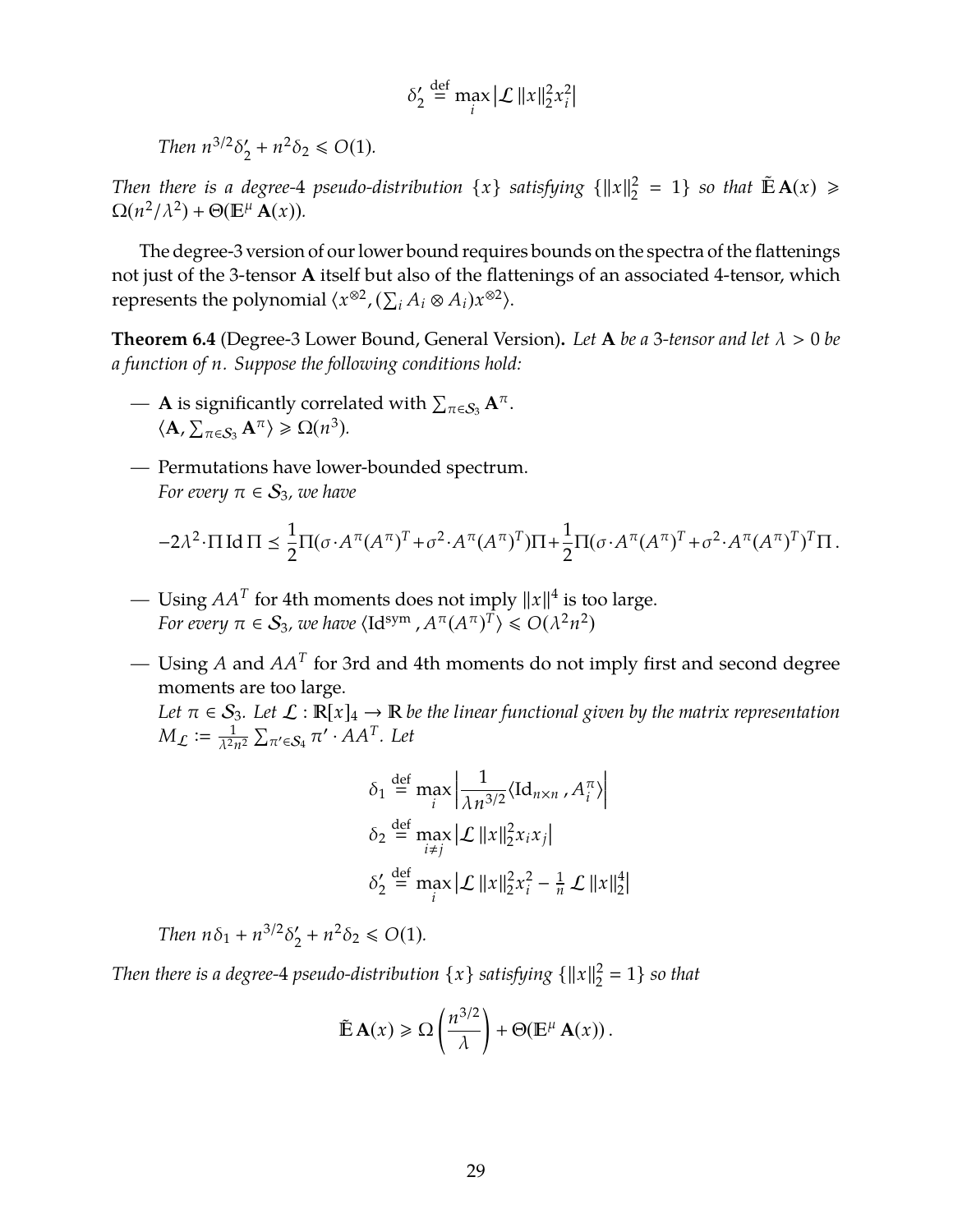#### <span id="page-31-1"></span>**6.2.1 Proof of [Theorem 6.2](#page-26-1)**

We prove the degree-3 corollary; the degree-4 case is almost identical using [Theorem 6.3](#page-29-1) and [Lemma B.12](#page-56-0) in place of their degree-3 counterparts.

*Proof.* Let **A** be a 3-tensor. If **A** satisfies the conditions of [Theorem 6.4](#page-30-0) with  $\lambda$  =  $O(n^{3/4} \log(n)^{1/4})$ , we let  $\eta(A)$  be the pseudo-distribution described there, with

$$
\tilde{\mathbb{E}}_{x \sim \eta(\mathbf{A})} \mathbf{A}(x) \ge \Omega\left(\frac{n^{3/2}}{\lambda}\right) + \Theta(\mathbb{E}^{\mu} \mathbf{A}(x))
$$

If **A** does not satisfy the regularity conditions, we let  $\eta(A)$  be the uniform distribution on the unit sphere. If **A** has unit Gaussian entries, then [Lemma B.11](#page-53-1) says that the regularity conditions are satisfied with this choice of  $\lambda$  with high probability. The operator norm of **A** is at most  $O(\sqrt{n})$ , so  $\mathbb{E}^{\mu} \mathbf{A}(x) = O(\sqrt{n})$  (all with high probability) [\[TS14\]](#page-47-5). We have chosen  $λ$  and τ so that when the conditions of [Theorem 6.4](#page-30-0) and the bound on  $E^{\mu}$  **A**(*x*), obtain,

$$
\tilde {\mathbb E}_{x \sim \eta(\mathbf{A})}\, \tau \cdot \langle v_0, x \rangle^3 + \mathbf{A}(x) \geq \Omega\left(\frac{n^{3/4}}{\log(n)^{1/4}}\right)\,.
$$

On the other hand, our arguments on degree-4 SoS certificates for random polynomials say with high probability every degree-4 pseudo-distribution  $\{y\}$  satisfying  $\{\|y\|^2 = 1\}$  has  $\mathbb{E} \tau \cdot \langle v, y \rangle^3 + \mathbf{A}(y) \leq O(n^{3/4} \log(n)^{1/4})$ . Thus,  $\{x\}$  is nearly optimal and we are done.  $\Box$ 

## **6.3 In-depth Preliminaries for Pseudo-Expectation Symmetries**

This section gives the preliminaries we will need to construct maximally-symmetric matrices (a.k.a. functionals  $\mathcal{L} : \mathbb{R}[x]_{\leq 4} \to \mathbb{R}$ ) in what follows. For a non-maximally-symmetric  $M \in \mathbb{R}^{n^2 \times n^2}$  under the action of  $S_4$  by permutation of indices, the subgroup  $C_3 < S_4$ represents all the significant permutations whose spectra may differ from one another in a nontrivial way. The lemmas that follow will make this more precise. For concreteness, we take  $C_3 = \langle \sigma \rangle$  with  $\sigma = (234)$ , but any other choice of 3-cycle would lead to a merely syntactic change in the proof.

**Lemma 6.5.** *Let*  $\mathcal{D}_8 < \mathcal{S}_4$  *be given by*  $\mathcal{D}_8 = \langle (12), (34), (13)(24) \rangle$ *. Let*  $C_3 = \{(1, \sigma, \sigma^2\} = \{\sigma\}$ *, where* () *denotes the identity in*  $S_4$ *. Then*  $\{qh : q \in \mathcal{D}_8, h \in C_3\} = S_4$ *.* 

*Proof.* The proof is routine; we provide it here for completeness. Note that  $C_3$  is a subgroup of order 3 in the alternating group  $\mathcal{A}_4$ . This alternating group can be decomposed as  $\mathcal{A}_4 = \mathcal{K}_4 \cdot C_3$ , where  $\mathcal{K}_4 = \langle (12)(34), (13)(24) \rangle$  is a normal subgroup of  $\mathcal{A}_4$ . We can also decompose  $S_4 = C_2 \cdot \mathcal{A}_4$  where  $C_2 = \langle (12) \rangle$  and  $\mathcal{A}_4$  is a normal subgroup of  $S_4$ . Finally,  $\mathcal{D}_8 = C_2 \cdot \mathcal{K}_4$  so by associativity,  $\mathcal{S}_4 = C_2 \cdot \mathcal{A}_4 = C_2 \cdot \mathcal{K}_4 \cdot C_3 = \mathcal{D}_8 \cdot C_3$ .

This lemma has two useful corollaries:

<span id="page-31-0"></span>**Corollary 6.6.** *For any subset*  $S \subseteq S_4$ *, we have*  $\{ghs : g \in \mathcal{D}_8, h \in C_3, s \in S\} = S_4$ *.*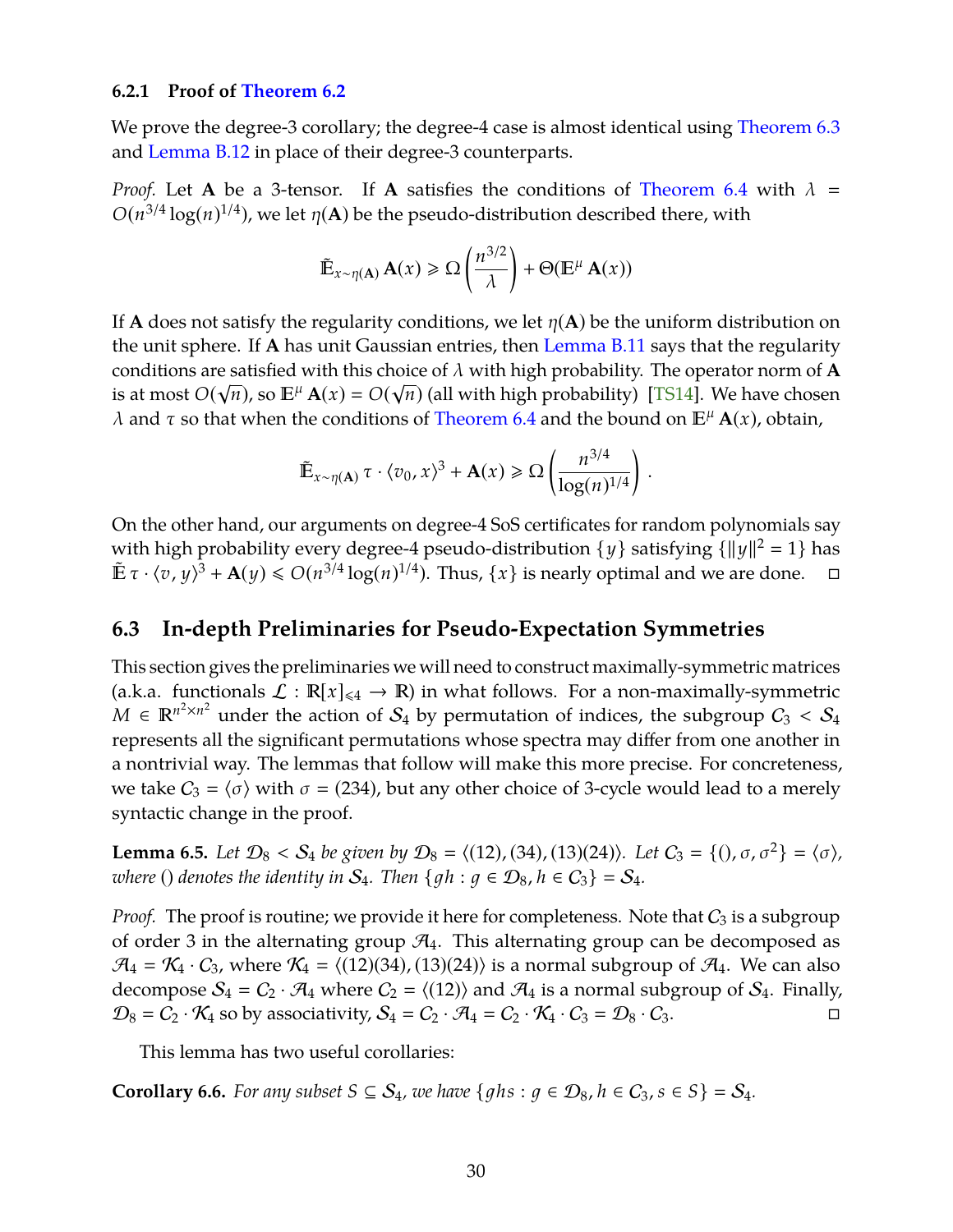<span id="page-32-0"></span>**Corollary 6.7.** Let  $M \in \mathbb{R}^{n^2 \times n^2}$ . Let the matrix  $M'$  be given by

$$
M' \stackrel{\text{def}}{=} \frac{1}{2} \Pi \left( M + \sigma \cdot M + \sigma^2 \cdot M \right) \Pi + \frac{1}{2} \Pi \left( M + \sigma \cdot M + \sigma^2 \cdot M \right)^T \Pi.
$$

*Then*  $M' \in \text{Sym } M$ *.* 

*Proof.* Observe first that  $M + \sigma \cdot M + \sigma^2 \cdot M = \sum_{\pi \in C_3} \pi \cdot M$ . For arbitrary  $N \in \mathbb{R}^{n^2 \times n^2}$ , we show that  $\frac{1}{2} \Pi N \Pi + \frac{1}{2} \Pi N^T \Pi = \frac{1}{8}$  $\frac{1}{8}$   $\sum_{\pi \in \mathcal{D}_8}$   $\pi \cdot N.$  First, conjugation by Π corresponds to averaging *M* over the group  $\langle (12), (34) \rangle$  generated by interchange of indices in row and column indexing pairs, individually. At the same time,  $N+N^T$  is the average of  $M$  over the matrix transposition permutation group  $\langle (13)(24) \rangle$ . All together,

$$
M' = \frac{1}{8} \sum_{g \in \mathcal{D}_8} \sum_{h \in C_3} (gh) \cdot M = \frac{1}{8} \sum_{\pi \in \mathcal{S}_4} \pi \cdot M
$$

and so  $M' \in \text{Sym } M$ .

We make an useful observation about the nontrivial permutations of *M*, in the special case that  $M = AA^T$  for some 3-tensor **A**.

<span id="page-32-1"></span>**Lemma 6.8.** Let **A** be a 3-tensor and let  $A \in \mathbb{R}^{n^2 \times n}$  be its flattening, where the first and third *modes lie on the longer axis and the third mode lies on the shorter axis. Let*  $A_i$  *be the*  $n \times n$  *matrix slices of* **A** *along the first mode, so that*

$$
A = \begin{pmatrix} A_1 \\ A_2 \\ \vdots \\ A_n \end{pmatrix}
$$

.

*Let*  $P : \mathbb{R}^{n^2} \to \mathbb{R}^{n^2}$  be the orthogonal linear operator so that  $[Px](i, j) = x(j, i)$ *. Then* 

$$
\sigma \cdot AA^T = \left(\sum_i A_i \otimes A_i\right) P \qquad \text{and} \qquad \sigma^2 \cdot AA^T = \sum_i A_i \otimes A_i^T.
$$

*Proof.* We observe that  $AA^T[(j_1, j_2), (j_3, j_4)] = \sum_i A_{ij_1j_2}A_{ij_3j_4}$  and that  $(\sum_i A_i \otimes$  $A_i$ )[ $(j_1, j_2)$ ,  $(j_3, j_4)$ ] =  $\sum_i A_{ij_1j_3}A_{ij_2j_4}$ . Multiplication by *P* on the right has the effect of switching the order of the second indexing pair, so  $[(\sum_i A_i \otimes A_i)P][(j_1, j_2), (j_3, j_4)] = \sum_i A_{ij_1j_4}A_{ij_2j_3}$ . From this it is easy to see that  $\sigma \cdot \tilde{A} \tilde{A}^T = (234) \cdot A A^T = (\sum_i A_i \otimes A_i) P$ .

Similarly, we have that

$$
(\sigma^2 AA^T)[(j_1, j_2), (j_3, j_4)] = ((243) \cdot AA^T)[(j_1, j_2), (j_3, j_4)] = \sum_k A_{ij_1j_3} A_{ij_4j_2},
$$

from which we see that  $\sigma^2 \cdot AA^T = \sum_i A_i \otimes A_i^T$ *i*

. В последните последните последните последните последните последните последните последните последните последн<br>В последните последните последните последните последните последните последните последните последните последнит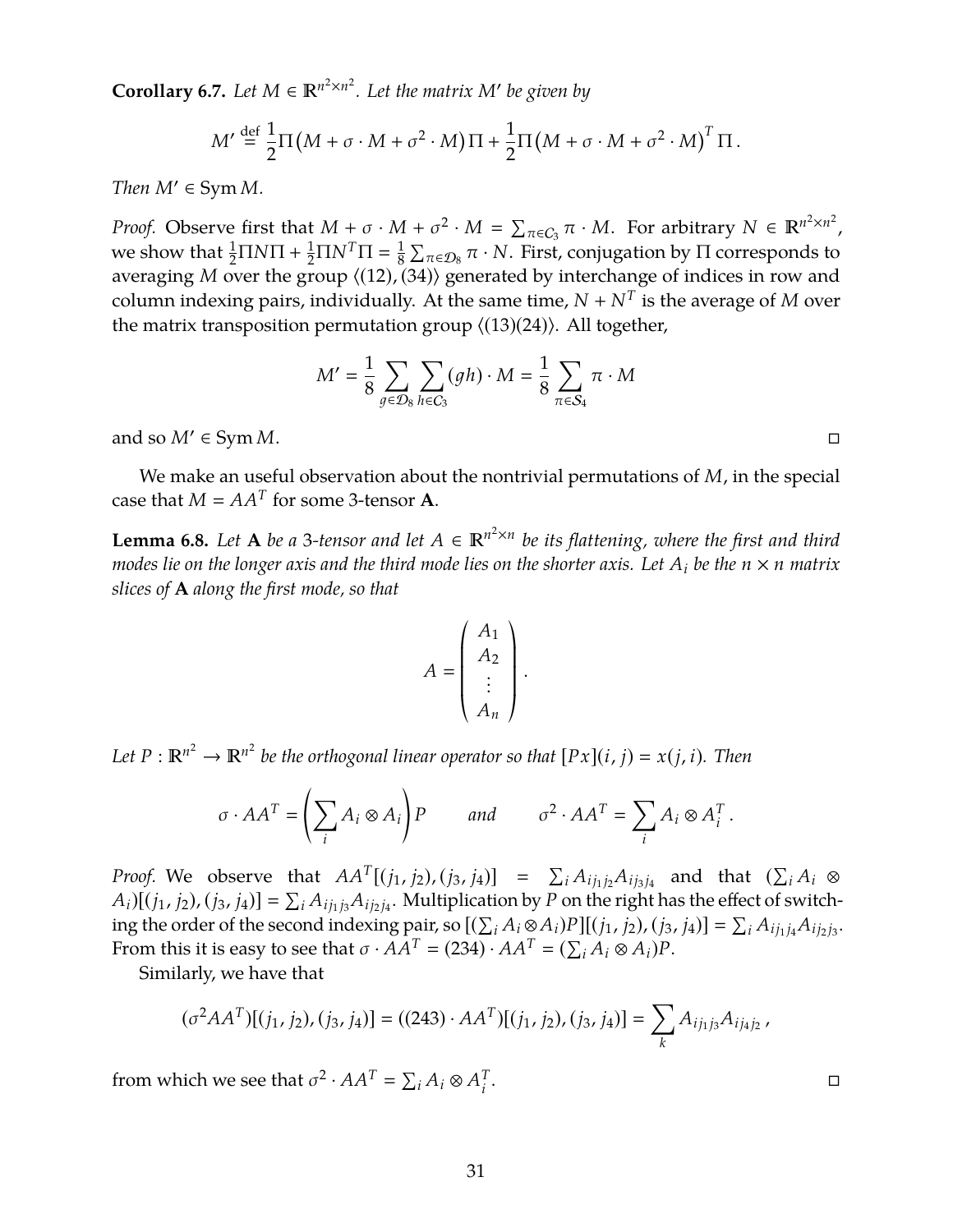**Permutations of the Identity Matrix.** The nontrivial permutations of Id<sub>n2×n2</sub> are:

$$
Id [(j,k),(j',k')] = \delta(j,k)\delta(j',k')
$$

$$
\sigma \cdot Id [(j,k),(j',k')] = \delta(j,j')\delta(k,k')
$$

$$
\sigma^2 \cdot Id [(j,k),(j',k')] = \delta(j,k')\delta(j',k).
$$

Since  $(\mathrm{Id} + \sigma \cdot \mathrm{Id} + \sigma^2 \cdot \mathrm{Id})$  is invariant under the action of  $\mathcal{D}_8$ , we have  $(\mathrm{Id} + \sigma \cdot \mathrm{Id} + \sigma^2 \cdot \mathrm{Id}) \in$ Sym  $M$ ; up to scaling this matrix is the same as  $Id^{sym}$  defined in  $(6.1)$ . We record the following observations:

- Id,  $\sigma \cdot$  Id, and  $\sigma^2 \cdot$  Id are all symmetric matrices.
- Up to scaling, Id +  $\sigma^2$ Id projects to identity on the canonical embedding of  $\mathbb{R}[x]_2$ .
- The matrix  $\sigma \cdot$  Id is rank-1, positive-semidefinite, and has  $\Pi(\sigma \cdot Id)\Pi = \sigma \cdot Id$ .
- The scaling  $[1/(n^2+2n)](\mathrm{Id}+\sigma \cdot \mathrm{Id}+\sigma^2 \cdot \mathrm{Id})$  is equal to a linear functional  $\mathbb{E}^{\mu}: \mathbb{R}[x]_4 \to \mathbb{R}$ giving the expectation under the uniform distribution over the unit sphere  $S^{n-1}$ .

## **6.4 Construction of Initial Pseudo-Distributions**

We begin by discussing how to create an initial guess at a pseudo-distribution whose third moments are highly correlated with the polynomial  $A(x)$ . This initial guess will be a valid pseudo-distribution, but will fail to be on the unit sphere, and so will require some repairing later on. For now, the method of creating this initial pseudo-distribution involves using a combination of symmetrization techniques to ensure that the matrices we construct are well defined as linear functionals over polynomials, and spectral techniques to establish positive-semidefiniteness of these matrices.

### **6.4.1 Extending Pseudo-Distributions to Degree Four**

In this section we discuss a construction that takes a linear functional  $\mathcal{L}: \mathbb{R}[x]_{\leq 3} \to \mathbb{R}$ over degree-3 polynomials and yields a degree-4 pseudo-distribution {*x*}. We begin by reminding the reader of the Schur complement criterion for positive-semidefiniteness of block matrices.

**Theorem 6.9.** *Let M be the following block matrix.*

$$
M \stackrel{\text{def}}{=} \left( \begin{array}{cc} B & C^T \\ C & D \end{array} \right)
$$

 $\alpha$  *where*  $B \geq 0$  and is full rank. Then  $M \geq 0$  if and only if  $D \geq C B^{-1} C^{T}$ .

Suppose we are given a linear functional  $\mathcal{L} : \mathbb{R}[x]_{\leq 3} \to \mathbb{R}$  with  $\mathcal{L} 1 = 1$ . Let  $\mathcal{L}|_1$  be  $\mathcal{L}$ restricted to  $\mathbb{R}[x]_1$  and similarly for  $\mathcal{L}|_2$  and  $\mathcal{L}|_3$ . We define the following matrices:

—  $M_{\mathcal{L}\parallel}$  ∈  $\mathbb{R}^{n\times 1}$  is the matrix representation of  $\mathcal{L}\parallel_1$ .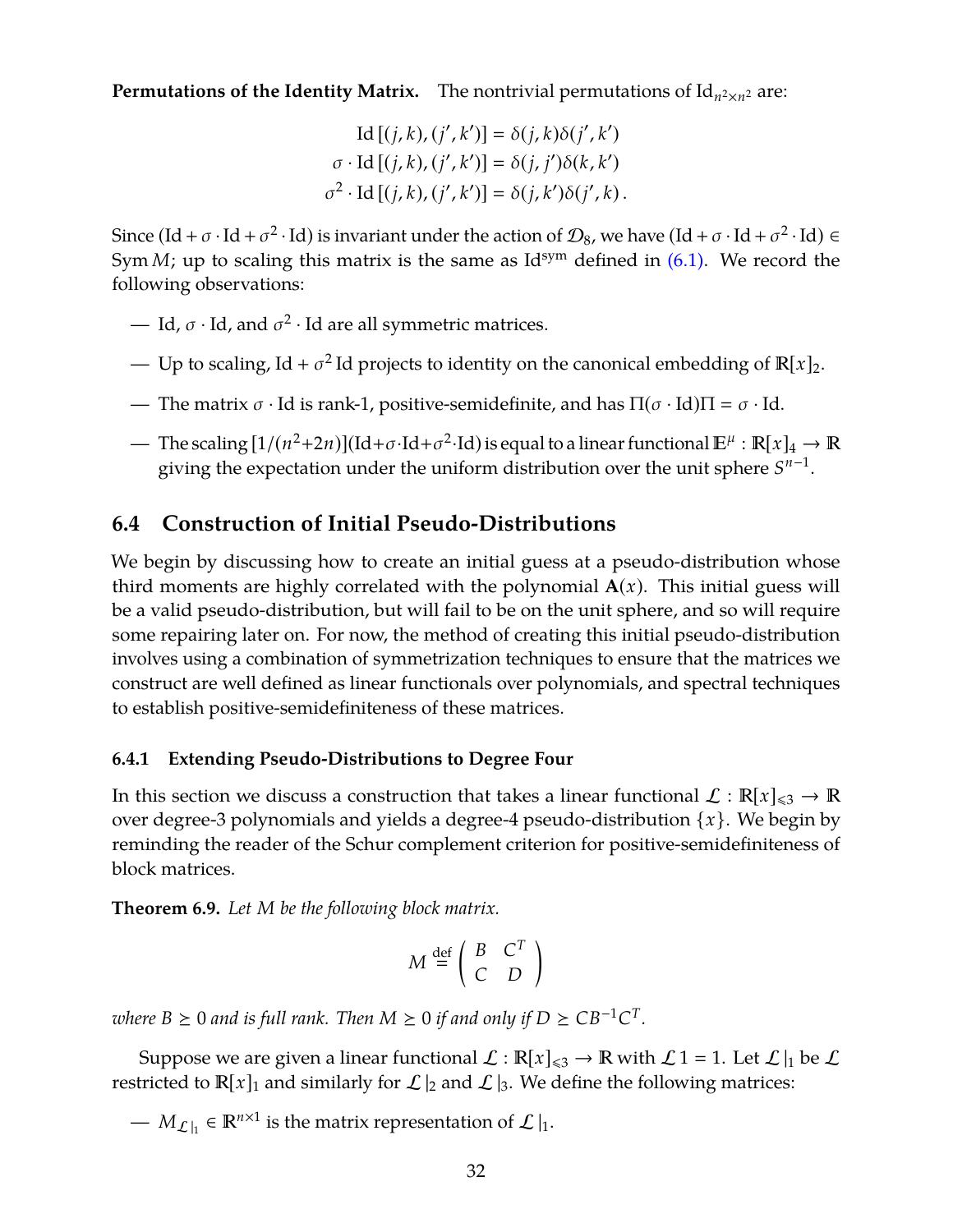- $M_{\mathcal{L}|_2} \in \mathbb{R}^{n \times n}$  is the matrix representation of  $\mathcal{L}|_2$ .
- $M_{\mathcal{L}\vert_{3}}$  ∈  $\mathbb{R}^{n^2 \times n}$  is the matrix representation of  $\mathcal{L}\vert_{3}$ .
- $V_{\mathcal{L}|_2} \in \mathbb{R}^{n^2 \times 1}$  is the vector flattening of  $M_{\mathcal{L}|_2}$ .

Consider the block matrix  $M \in \mathbb{R}^{|\mathsf{f}|\text{tuples}(2) \times |\mathsf{f}|\text{tuples}(2)}$  given by

$$
M\stackrel{\mathrm{def}}{=} \left(\begin{array}{ccc} 1 & M_{\mathcal{L}\mid_{1}}^{T} & V_{\mathcal{L}\mid_{2}}^{T}\\ M_{\mathcal{L}\mid_{1}} & M_{\mathcal{L}\mid_{2}} & M_{\mathcal{L}\mid_{3}}^{T}\\ V_{\mathcal{L}\mid_{2}} & M_{\mathcal{L}\mid_{3}} & D \end{array}\right),
$$

with  $D \in \mathbb{R}^{n^2 \times n^2}$  yet to be chosen. By taking

$$
B = \left(\begin{array}{cc} 1 & M_{\mathcal{L}\,|_{1}}^T \\ M_{\mathcal{L}\,|_{1}} & M_{\mathcal{L}\,|_{2}} \end{array}\right) \qquad C = \left(\begin{array}{cc} V_{\mathcal{L}\,|_{2}} & M_{\mathcal{L}\,|_{3}} \end{array}\right)\,,
$$

we see by the Schur complement criterion that *M* is positive-semidefinite so long as  $D \geq CB^{-1}C^{T}$ . However, not any choice of *D* will yield *M* maximally symmetric, which is necessary for *M* to define a pseudo-expectation operator  $\mathbb{E}$ .

We would ideally take *D* to be the spectrally-least maximally-symmetric matrix so that  $D \geq CB^{-1}C^{T}$ . But this object might not be well defined, so we instead take the following substitute.

<span id="page-34-0"></span>**Definition 6.10.** Let  $\mathcal{L}, B, C$  as be as above. The *symmetric Schur complement D* ∈  $\text{Sym } CB^{-1}C^T$  is  $t \sum_{\pi \in \mathcal{S}_4} \pi \cdot (CB^{-1}C^T)$  for the least  $t$  so that  $t \sum_{\pi \in \mathcal{S}_4} \pi \cdot (CB^{-1}C^T) \geq CB^{-1}C^T$ . We denote by  $\mathbb{E}^{\mathcal{L}}$  the linear functional  $\mathbb{E}^{\mathcal{L}} : \mathbb{R}[x]_{\leq 4} \to \mathbb{R}$  whose matrix representation is M with this choice of *D*, and note that  $\mathbb{E}^{\mathcal{L}}$  is a valid degree-4 pseudo-expectation.

**Example 6.11** (Recovery of Degree-4 Uniform Moments from Symmetric Schur Complement). Let  $\mathcal{L} : \mathbb{R}[x]_{\leq 3} \to \mathbb{R}$  be given by  $\mathcal{L} p(x) := \mathbb{E}^{\mu} p(x)$ . We show that  $\mathbb{E}^{\mathcal{L}} = \mathbb{E}^{\mu}$ . In this case it is straightforward to compute that  $CB^{-1}C^T = \sigma \cdot Id/n^2$ . Our task is to pick  $t \ge 0$ minimal so that  $\frac{t}{n^2} \Pi(\text{Id} + \sigma \cdot \text{Id} + \sigma^2 \cdot \text{Id})\Pi \ge \frac{1}{n^2}$  $\frac{1}{n^2}$ Π(σ · Id)Π.

We know that  $\Pi(\sigma \cdot \text{Id})\Pi = \sigma \cdot \text{Id}$ . Furthermore,  $\Pi \text{Id} \Pi = \Pi(\sigma^2 \cdot \text{Id})\Pi$ , and both are the identity on the canonically-embedded subspace  $\mathbb{R}[x]_2$  in  $\mathbb{R}^{\text{Ituples}(4)}$ . We have previously observed that  $\sigma \cdot$  Id is rank-one and positive-semidefinite, so let  $w \in \mathbb{R}^{H \times (4)}$  be such that  $ww^T = \sigma \cdot \text{Id}.$ 

We compute  $w^T(\text{Id} + \sigma \cdot \text{Id} + \sigma^2 \cdot \text{Id})w = 2||w||_2^2$  $\frac{2}{2} + ||w||_2^4$  $2^4 = 2n + n^2$  and  $w^T(\sigma \cdot \text{Id})w =$  $\|w\|_2^4$  $\frac{4}{2} = n^2$ . Thus  $t = n^2/(n^2 + 2n)$  is the minimizer. By a previous observation, this yields  $\mathbb{E}^{\mu}$ .

To prove our lower bound, we will generalize the above example to the case that we start with an operator  $\mathcal{L} : \mathbb{R}[x]_{\leq 3} \to \mathbb{R}$  which does not match  $\mathbb{E}^{\mu}$  on degree-3 polynomials.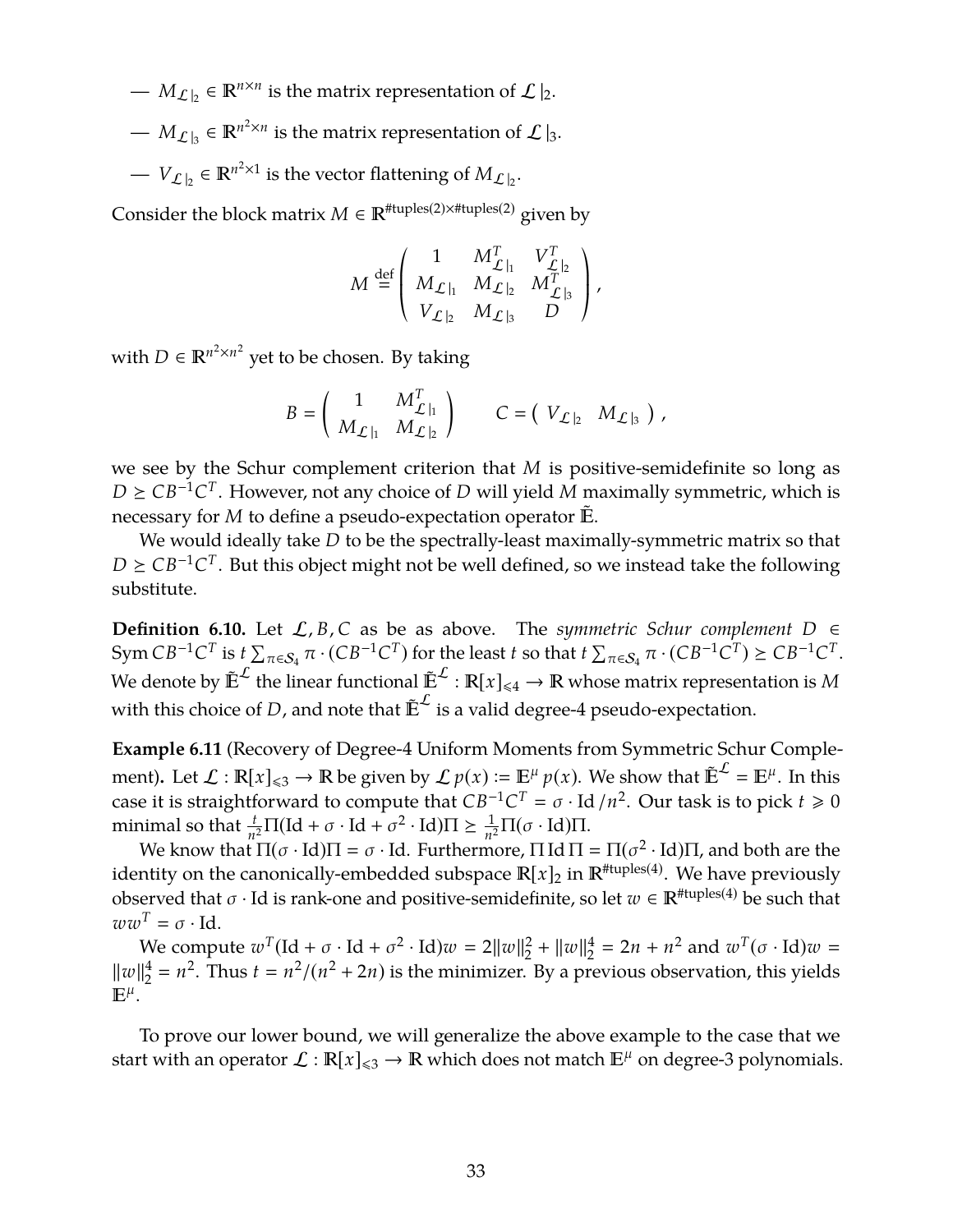#### **6.4.2 Symmetries at Degree Three**

We intend on using the symmetric Schur complement to construct a pseudo-distribution from some  $\mathcal{L}: \mathbb{R}[x]_{\leq 3} \to \mathbb{R}$  for which  $\mathcal{L}A(x)$  is large. A good such  $\mathcal{L}$  will have  $\mathcal{L}x_i x_j x_k$ correlated with  $\sum_{\pi \in \mathcal{S}_3} \mathbf{A}_{ijk}^\pi$  for all (or many) indices *i*, *j*, *k*. That is, it should be correlated with the coefficient of the monomial  $x_i x_j x_k$  in  $A(x)$ . However, if we do this directly by setting  $\mathcal{L} x_i x_j x_k = \sum_{\pi} \mathbf{A}_{ijk}^{\pi}$ , it becomes technically inconvenient to control the spectrum of the resulting symmetric Schur complement. To this avoid, we discuss how to utilize a decomposition of  $M_{\mathcal{L}|_3}$  into nicer matrices if such a decomposition exists.

<span id="page-35-0"></span>**Lemma 6.12.** Let  $\mathcal{L} : \mathbb{R}[x]_{\leq 3} \to \mathbb{R}$ , and suppose that  $M_{\mathcal{L}|_3} = \frac{1}{k}$  $\frac{1}{k} (M_{\mathcal{L} \, \vert_3}^1 + \cdots + M_{\mathcal{L} \, \vert_3}^k)$  for some  $M^1_{\mathcal{L}|_3},\ldots,M^k_{\mathcal{L}|_3}\in\mathbb{R}^{n^2\times n}.$  Let  $D_1,\ldots,D_k$  be the respective symmetric Schur complements of the *family of matrices*

$$
\left\{\left(\begin{array}{ccc}1 & M_{\mathcal{L}\,|_{1}}^T & V_{\mathcal{L}\,|_{2}}^T \\ M_{\mathcal{L}\,|_{1}} & M_{\mathcal{L}\,|_{2}} & (M_{\mathcal{L}\,|_{3}}^i)^T \\ V_{\mathcal{L}\,|_{2}} & M_{\mathcal{L}\,|_{3}}^i & \bullet \end{array}\right)\right\}_{1\leqslant i\leqslant k}
$$

.

*Then the matrix*

$$
M \stackrel{\text{def}}{=} \frac{1}{k} \sum_{i=1}^{k} \left( \begin{array}{ccc} 1 & M_{\mathcal{L}|_{1}}^{T} & V_{\mathcal{L}|_{2}}^{T} \\ M_{\mathcal{L}|_{1}} & M_{\mathcal{L}|_{2}} & (M_{\mathcal{L}|_{3}}^{i})^{T} \\ V_{\mathcal{L}|_{2}} & M_{\mathcal{L}|_{3}}^{i} & D_{i} \end{array} \right)
$$

*is positive-semidefinite and maximally symmetric. Therefore it defines a valid pseudo-expectation* ˜ L *. (This is a slight abuse of notation, since the pseudo-expectation defined here in general differs from the one in [Definition 6.10.](#page-34-0))*

*Proof.* Each matrix in the sum defining *M* is positive-semidefinite, so  $M \geq 0$ . Each  $D_i$ is maximally symmetric and therefore so is  $\sum_{i=1}^{k} D_i$ . We know that  $M_{\mathcal{L}|_3} = \sum_{i=1}^{k} M_{\mathcal{L}|_3}^i$ is maximally-symmetric, so it follows that *M* is the matrix representation of a valid pseudo-expectation.

### **6.5 Getting to the Unit Sphere**

Our next tool takes a pseudo-distribution  $\tilde{E}$  that is slightly off the unit sphere, and corrects it to give a linear functional  $\mathcal{L} : \mathbb{R}[x]_{\leq 4} \to \mathbb{R}$  that lies on the unit sphere.

We will also characterize how badly the resulting linear functional deviates from the nonnegativity condition ( $\mathcal{L} p(x)^2 \ge 0$  for  $p \in \mathbb{R}[x]_{\le 2}$ ) required to be a pseudo-distribution

**Definition 6.13.** Let  $\mathcal{L} : \mathbb{R}[x]_{\le d} \to \mathbb{R}$ . We define

$$
\lambda_{\min} \mathcal{L} \stackrel{\text{def}}{=} \min_{p \in \mathbb{R}[x]_{\le d/2}} \frac{\mathcal{L} p(x)^2}{\mathbb{E}^{\mu} p(x)^2}
$$

where  $\mathbb{E}^{\mu} p(x)^2$  is the expectation of  $p(x)^2$  when *x* is distributed according to the uniform distribution on the unit sphere.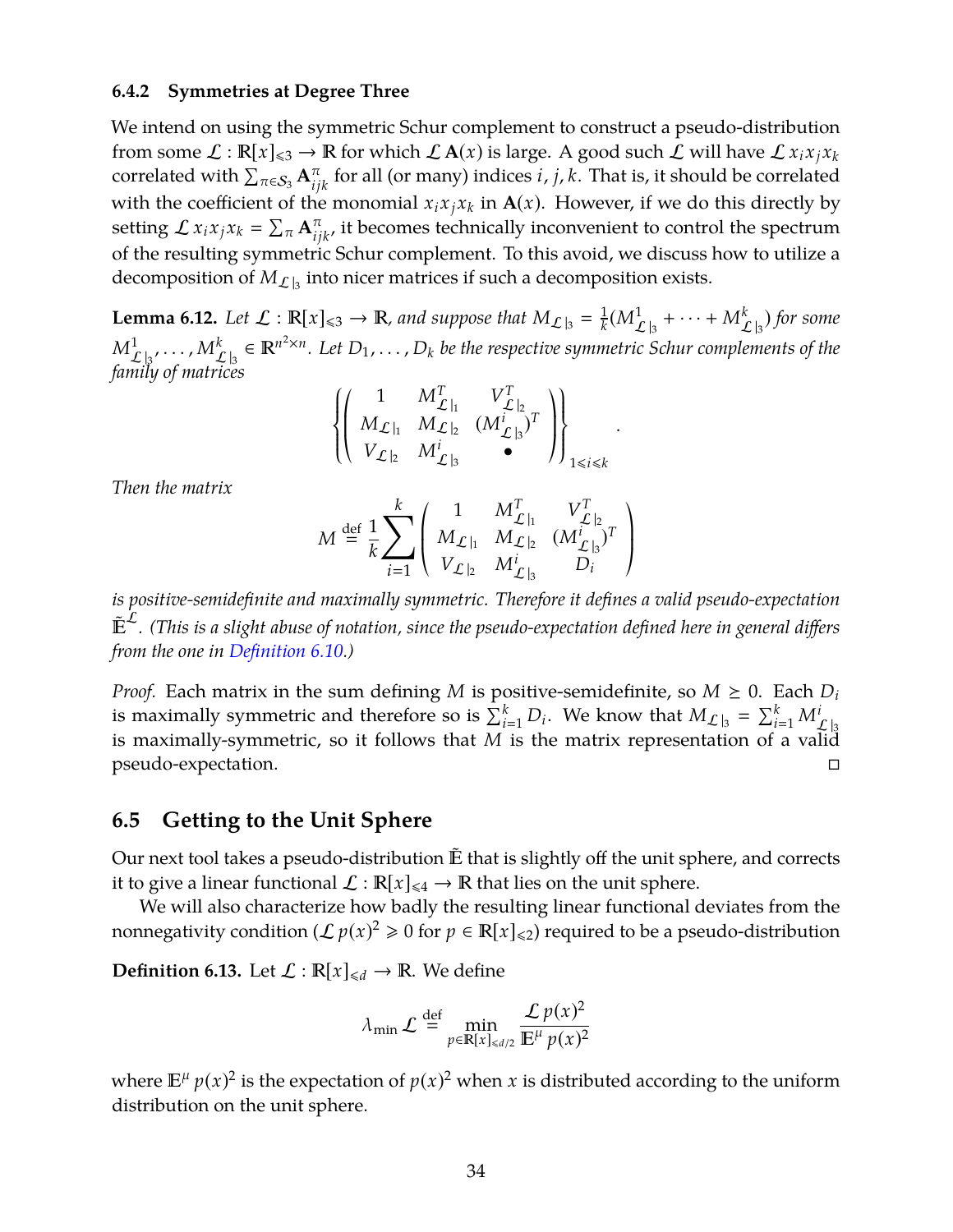Since  $\mathbb{E}^{\mu} p(x)^2 \ge 0$  for all *p*, we have  $\mathcal{L} p(x)^2 \ge 0$  for all *p* if and only if  $\lambda_{\min} \mathcal{L} \ge 0$ . Thus  $\mathcal L$  on the unit sphere is a pseudo-distribution if and only if  $\mathcal L 1 = 1$  and  $\lambda_{\min} \mathcal L \ge 0$ .

<span id="page-36-0"></span>**Lemma 6.14.** *Let*  $\tilde{\mathbb{E}}$  :  $\mathbb{R}[x]_{\leq 4} \to \mathbb{R}$  *be a valid pseudodistribution. Suppose that:* 

- *1.*  $c := \tilde{E} ||x||_2^4$  $_{2}^{4} \ge 1.$
- 2.  $\tilde{E}$  *is close to lying on the sphere, in the sense that there are*  $\delta_1$ ,  $\delta_2$ ,  $\delta'_2 \geq 0$  *so that*:
	- *(a)*  $|\frac{1}{c} \mathbb{E} ||x||_2^2$  $\int_2^2 x_i - \mathcal{L}'(x_i) \le \delta_1$  *for all i.*
	- *(b)*  $|\frac{1}{c} \mathbb{E} ||x||_2^2$  $\int_{2}^{2} x_i x_j - \mathcal{L}' x_i x_j \leq \delta_2$  *for all*  $i \neq j$ *.*
	- *(c)*  $|\frac{1}{c} \mathbb{E} ||x||_2^2$  $\frac{2}{2}x_i^2$  $\int_{i}^{2} - \mathcal{L}' \, x_i^2$  $\left|\frac{2}{i}\right| \leq \delta_2'$ 2 *for all i.*

Let  $\mathcal{L}: \mathbb{R}[x]_{\leq 4} \to \mathbb{R}$  be as follows on homogeneous p:

$$
\mathcal{L} p(x) \stackrel{\text{def}}{=} \begin{cases} \tilde{\mathbb{E}} 1 & \text{if } \deg p = 0 \\ \frac{1}{c} \tilde{\mathbb{E}} p(x) & \text{if } \deg p = 3, 4 \\ \frac{1}{c} \tilde{\mathbb{E}} p(x) ||x||_2^2 & \text{if } \deg p = 1, 2. \end{cases}
$$

*Then*  $\mathcal L$  *satisfies*  $\mathcal L p(x)(\|x\|_2^2)$  $\frac{2}{2} - 1$ ) = 0 for all  $p(x) \in \mathbb{R}[x]_{\le 2}$  and has  $\lambda_{\min} \mathcal{L} \ge -\frac{c-1}{c}$  $\frac{-1}{c} - O(n)\delta_1 O(n^{3/2})\delta_2'$  $\frac{1}{2} - O(n^2)\delta_2$ .

*Proof.* It is easy to check that  $\mathcal{L} p(x)(\Vert x \Vert_2^2)$  $\binom{2}{2} - 1$  = 0 for all  $p \in \mathbb{R}[x]_{\le 2}$  by expanding the definition of L.

Let the linear functional  $\mathcal{L}' : \mathbb{R}[x]_{\leq 4} \to \mathbb{R}$  be defined over homogeneous polynomials  $p$ as

$$
\mathcal{L}'p(x) \stackrel{\text{def}}{=} \begin{cases} c & \text{if } \deg p = 0 \\ \tilde{E}p(x) & \text{if } \deg p = 3,4 \\ \tilde{E}p(x) ||x||_2^2 & \text{if } \deg p = 1,2 \end{cases}
$$

Note that  $\mathcal{L}'p(x) = c \mathcal{L}p(x)$  for all  $p \in \mathbb{R}[x]_{\leq 4}$ . Thus  $\lambda_{\min} \mathcal{L} \geq \lambda_{\min} \mathcal{L}'/c$ , and the kernel of  $\mathcal{L}'$  is identical to the kernel of  $\mathcal{L}$ .

In particular, since  $(||x||_2^2)$  $2^2-1$ ) is in the kernel of  $\mathcal{L}'$ , either  $\lambda_{\min} \mathcal{L}' = 0$  or

$$
\lambda_{\min} \mathcal{L}' = \min_{p \in \mathbb{R}[x]_{\leq 2}, p \perp (||x||_2^2 - 1)} \frac{\mathcal{L}' p(x)^2}{\mathbb{E}^{\mu} p(x)^2}.
$$

Here  $p \perp (||x||^2 - 1)$  means that the polynomials  $p$  and  $||x||^2 - 1$  are perpendicular in the coefficient basis. That is, if  $p(x) = p_0 + \sum_i p_i x_i + \sum_{ij} p_{ij} x_i x_j$ , this means  $\sum_{ii} p_{ii} = p_0$ . The equality holds because any linear functional on polynomials K with ( $||x||^2 - 1$ ) in its kernel satisfies  $\mathcal{K}(p(x) + \alpha(||x||^2 - 1))^2 = \mathcal{K}p(x)^2$  for every  $\alpha$ . The functionals  $\mathcal{L}'$  and  $\mathbb{E}^{\mu}$  in particular both satisfy this.

Let  $\Delta := \mathcal{L}'$  –  $\tilde{E}$ , and note that  $\Delta$  is nonzero only when evaluated on the degree-1 or -2 parts of polynomials. It will be sufficient to bound  $\Delta$ , since assuming  $\lambda_{\min} \mathcal{L}' \neq 0$ ,

$$
\lambda_{\min} \mathcal{L}' = \min_{p \in \mathbb{R}[x]_{\le 2}, p \perp (\|x\|_{2}^{2}-1)} \frac{\Delta p(x)^{2} + \mathbb{E} p(x)^{2}}{\mathbb{E}^{\mu} p(x)^{2}}
$$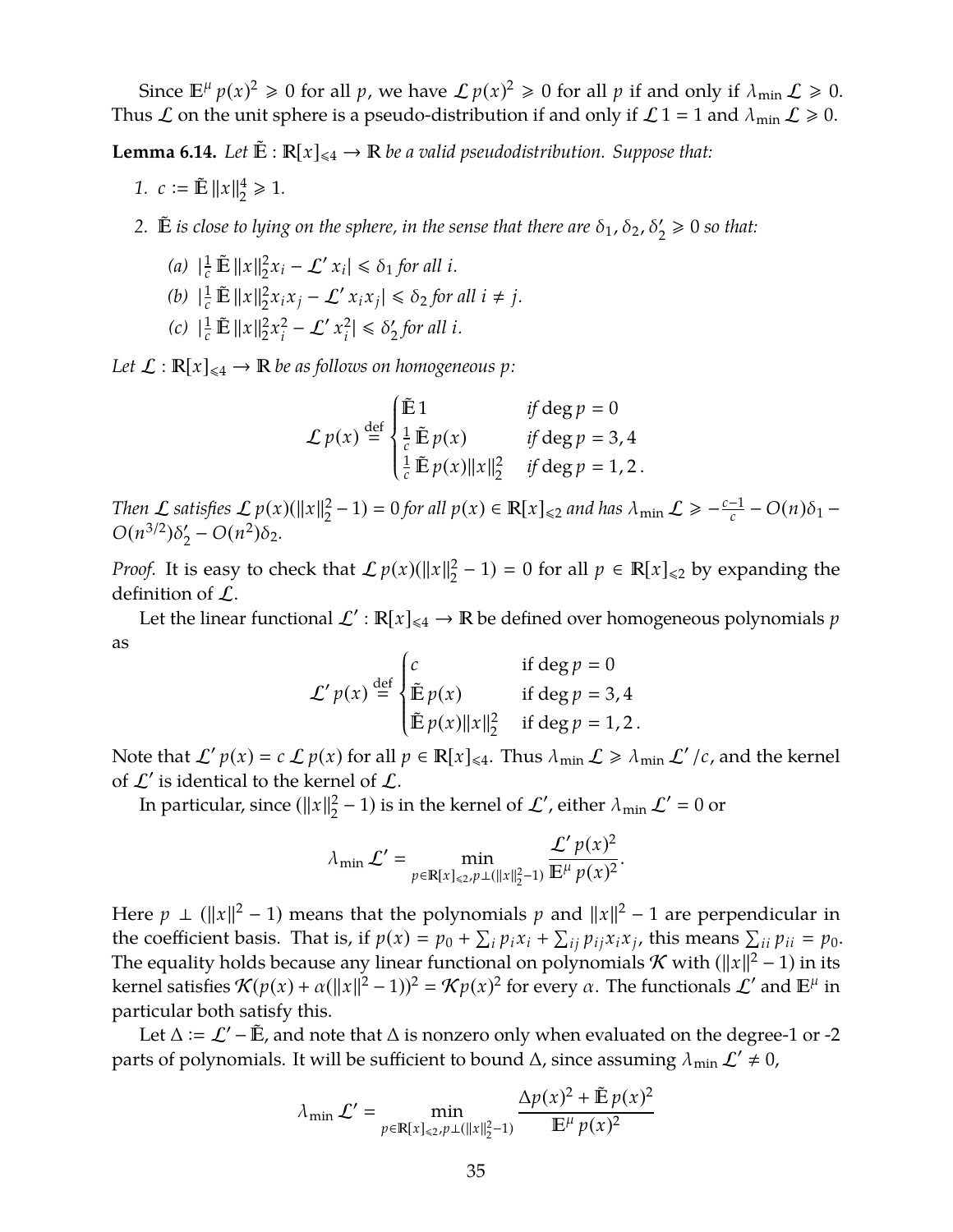$$
\geq \min_{p \in \mathbb{R}[x]_{\leq 2}, p \perp (||x||_2^2 - 1)} \frac{\Delta p(x)^2}{\mathbb{E}^{\mu} p(x)^2}.
$$

Let  $p \in \mathbb{R}[x]_{\le 2}$ . We expand  $p$  in the monomial basis:  $p(x) = p_0 + \sum_i p_i x_i + \sum_{i,j} p_{ij} x_i x_j$ . Then

$$
p(x)^2 = p_0^2 + 2p_0 \sum_i p_i x_i + 2p_0 \sum_{ij} p_{ij} x_i x_j + \left(\sum_i p_i x_i\right)^2 + 2\left(\sum_i p_i x_i\right)\left(\sum_{ij} p_{ij} x_i x_j\right) + \left(\sum_{ij} p_{ij} x_i x_j\right)^2.
$$

An easy calculation gives

$$
\mathbb{E}^{\mu} p(x)^{2} = p_{0}^{2} + \frac{2p_{0}}{n} \sum_{i} p_{ii} + \frac{1}{n} \sum_{i} p_{i}^{2} + \frac{1}{n^{2} + 2n} \left( \left( \sum_{i} p_{ii} \right)^{2} + \sum_{ij} p_{ij}^{2} + \sum_{i} p_{ii}^{2} \right).
$$

The condition  $p \perp (\|x\|_2^2)$  $\frac{2}{2}$  – 1) yields  $p_0 = \sum_i p_{ii}$ . Substituting into the above, we obtain the sum of squares

$$
\mathbb{E}^{\mu} p(x)^{2} = p_{0}^{2} + \frac{2p_{0}^{2}}{n} + \frac{1}{n} \sum_{i} p_{i}^{2} + \frac{1}{n^{2} + 2n} \left( p_{0}^{2} + \sum_{ij} p_{ij}^{2} + \sum_{i} p_{ii}^{2} \right).
$$

Without loss of generality we assume  $E^{\mu} p(x)^2 = 1$ , so now it is enough just to bound  $\Delta p(x)^2$ . We have assumed that  $|\Delta x_i|$  ≤ *c*δ<sub>1</sub> and  $|\Delta x_i x_j|$  ≤ *c*δ<sub>2</sub> for *i* ≠ *j* and  $|\Delta x_i^2|$  $|c_i^2| \le c\delta_2'$  $\frac{1}{2}$ . We also know  $\Delta$ 1 = *c* − 1 and  $\Delta$ *p*(*x*) = 0 when *p* is a homogeneous degree-3 or -4 polynomial. So we expand

$$
\Delta p(x)^2 = p_0^2(c-1) + 2p_0 \sum_i p_i \Delta x_i + 2p_0 \sum_{ij} p_{ij} \Delta x_i x_j + \sum_{i,j} p_i p_j \Delta x_i x_j
$$

and note that this is maximized in absolute value when all the signs line up:

$$
|\Delta p(x)^2| \leq p_0^2(c-1) + 2c\delta_1|p_0|\sum_i |p_i| + 2|p_0|\left(c\delta_2\sum_{i\neq j}|p_{ij}| + c\delta_2'\sum_i |p_{ii}|\right) + c\delta_2\left(\sum_i |p_i|\right)^2 + c\delta_2'\sum_i p_i^2.
$$

We start with the second term. If  $p_0^2$  $\alpha_0^2 = \alpha$  for  $\alpha \in [0, 1]$ , then  $\sum_i p_i^2$  $\frac{2}{i} \leq n(1-\alpha)$  by our assumption that  $\mathbb{E}^{\mu} p(x)^2 = 1$ . This means that

$$
2c\delta_1|p_0|\sum_i|p_i|\leq 2c\delta_1\sqrt{\alpha n\sum_i p_i^2}\leq 2c\delta_1 n\sqrt{\alpha(1-\alpha)}\leq O(n)c\delta_1\,,
$$

where we have used Cauchy-Schwarz and the fact max<sub>0≤α≤1</sub>  $\alpha(1 - \alpha) = (1/2)^2$ . The other terms are all similar:

$$
p_0^2(c-1) \leq c-1
$$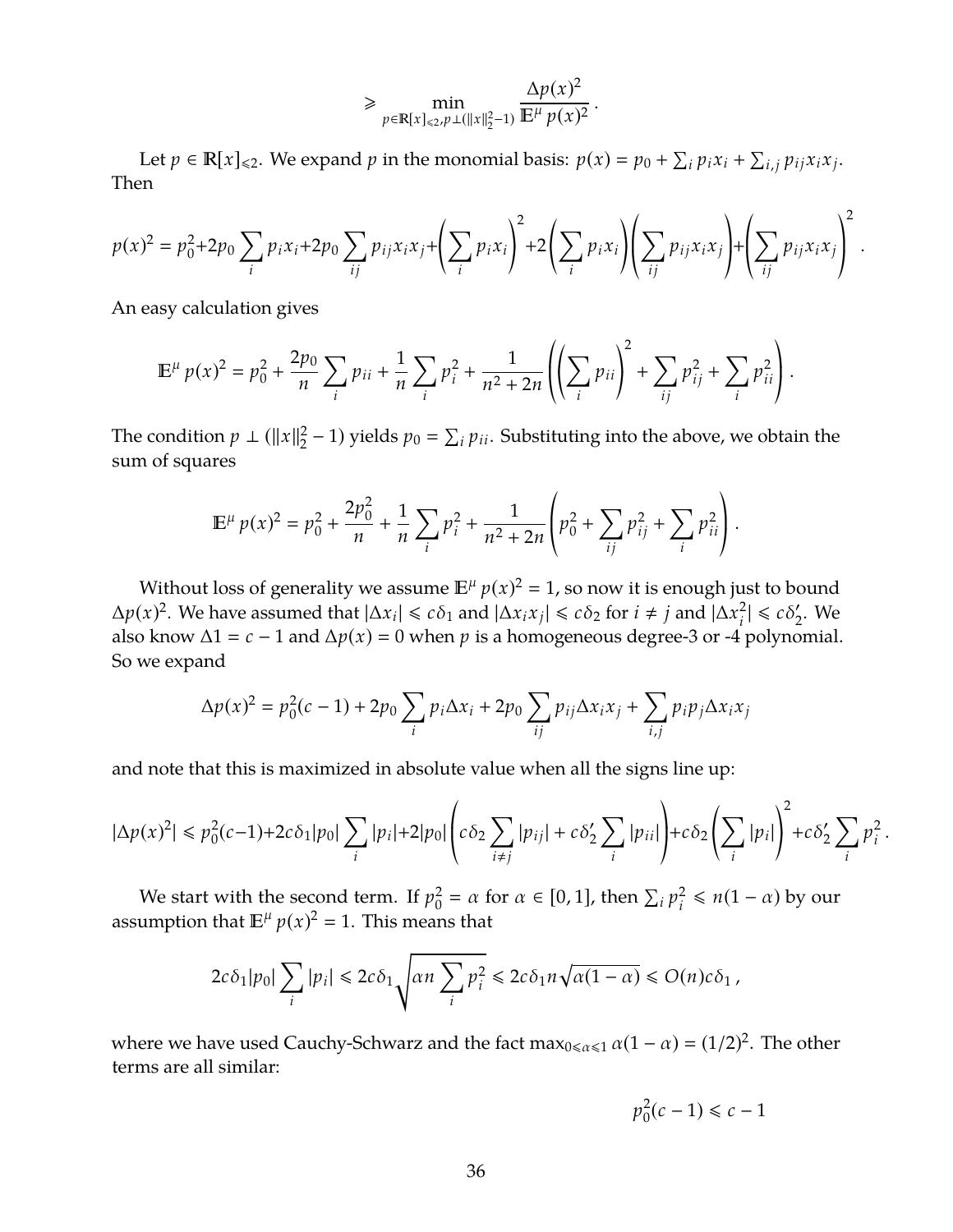$$
2|p_0|c\delta_2 \sum_{i \neq j} |p_{ij}| \le 2c\delta_2 \sqrt{\alpha n^2 \sum_{ij} p_{ij}^2} \le 2c\delta_2 O(n^2) \sqrt{\alpha (1 - \alpha)} \le O(n^2)c\delta_2
$$
  

$$
2|p_0|c\delta_2' \sum_i |p_{ii}| \le 2c\delta_2' \sqrt{\alpha n \sum_i p_{ii}^2} \le O(n^{3/2})c\delta_2'
$$
  

$$
c\delta_2 \left(\sum_i |p_i|\right)^2 \le c\delta_2 n \sum_i p_i^2 \le O(n^2)c\delta_2
$$
  

$$
c\delta_2' \sum_i p_i^2 \le O(n)c\delta_2',
$$

where in each case we have used Cauchy-Schwarz and our assumption  $\mathbb{E}^{\mu} p(x)^2 = 1$ . Putting it all together, we get

$$
\lambda_{\min} \Delta \geqslant -(c-1) - O(n)c\delta_1 - O(n^{3/2})c\delta_2' - O(n^2)c\delta_2.
$$

#### **6.6 Repairing Almost-Pseudo-Distributions**

Our last tool takes a linear functional  $\mathcal{L} : \mathbb{R}[x]_{\le d}$  that is "almost" a pseudo-distribution over the unit sphere, in the precise sense that all conditions for being a pseudo-distribution over the sphere are satisfied except that  $\lambda_{\min} \mathcal{L} = -\varepsilon$ . The tool transforms it into a bona fide pseudo-distribution at a slight cost to its evaluations at various polynomials.

<span id="page-38-0"></span>**Lemma 6.15.** *Let*  $\mathcal{L}: \mathbb{R}[x]_{\leq d} \to \mathbb{R}$  *and suppose that* 

$$
-\mathcal{L}1=1
$$

$$
- \mathcal{L} p(x)(\|x\|^2 - 1) = 0 \text{ for all } p \in \mathbb{R}[x]_{\leq d-2}.
$$

$$
- \lambda_{\min} \mathcal{L} = -\varepsilon.
$$

*Then the operator*  $\tilde{E}: \mathbb{R}[x]_{\le d} \to \mathbb{R}$  *given by* 

$$
\tilde{\mathbb{E}} p(x) \stackrel{\text{def}}{=} \frac{1}{1+\varepsilon} (\mathcal{L} p(x) + \varepsilon \mathbb{E}^{\mu} p(x))
$$

*is a valid pseudo-expectation satisfying*  $\{\Vert x \Vert^2 = 1\}$ *.* 

*Proof.* It will suffice to check that  $\lambda_{\min} \mathbb{E} \geq 0$  and that  $\mathbb{E}$  has  $\mathbb{E}(\|x\|_2^2)$  $^{2}_{2}$  – 1)<sup>2</sup> = 0 and  $\tilde{E}$  1 = 1. For the first, let  $p \in \mathbb{R}[x]_{\geq 2}$ . We have

$$
\frac{\tilde{\mathbb{E}}\,p(x)^2}{\mathbb{E}^{\mu}\,p(x)^2}=\left(\frac{1}{1+\varepsilon}\right)\left(\frac{\mathbb{E}^0\,p(x)^2+\varepsilon\,\mathbb{E}^{\mu}\,p(x)^2}{\mathbb{E}^{\mu}\,p(x)^2}\right)\geq\left(\frac{1}{1+\varepsilon}\right)(-\varepsilon+\varepsilon)\geq0\,.
$$

Hence,  $\lambda_{\min} \tilde{E} \geq 0$ .

It is straightforward to check the conditions that  $\tilde{E} 1 = 1$  and that  $\tilde{E}$  satisfies  $\{\|x\|^2 - 1 =$  $0$ , since  $\tilde{E}$  is a convex combination of linear functionals that already satisfy these linear  $\Box$ constraints.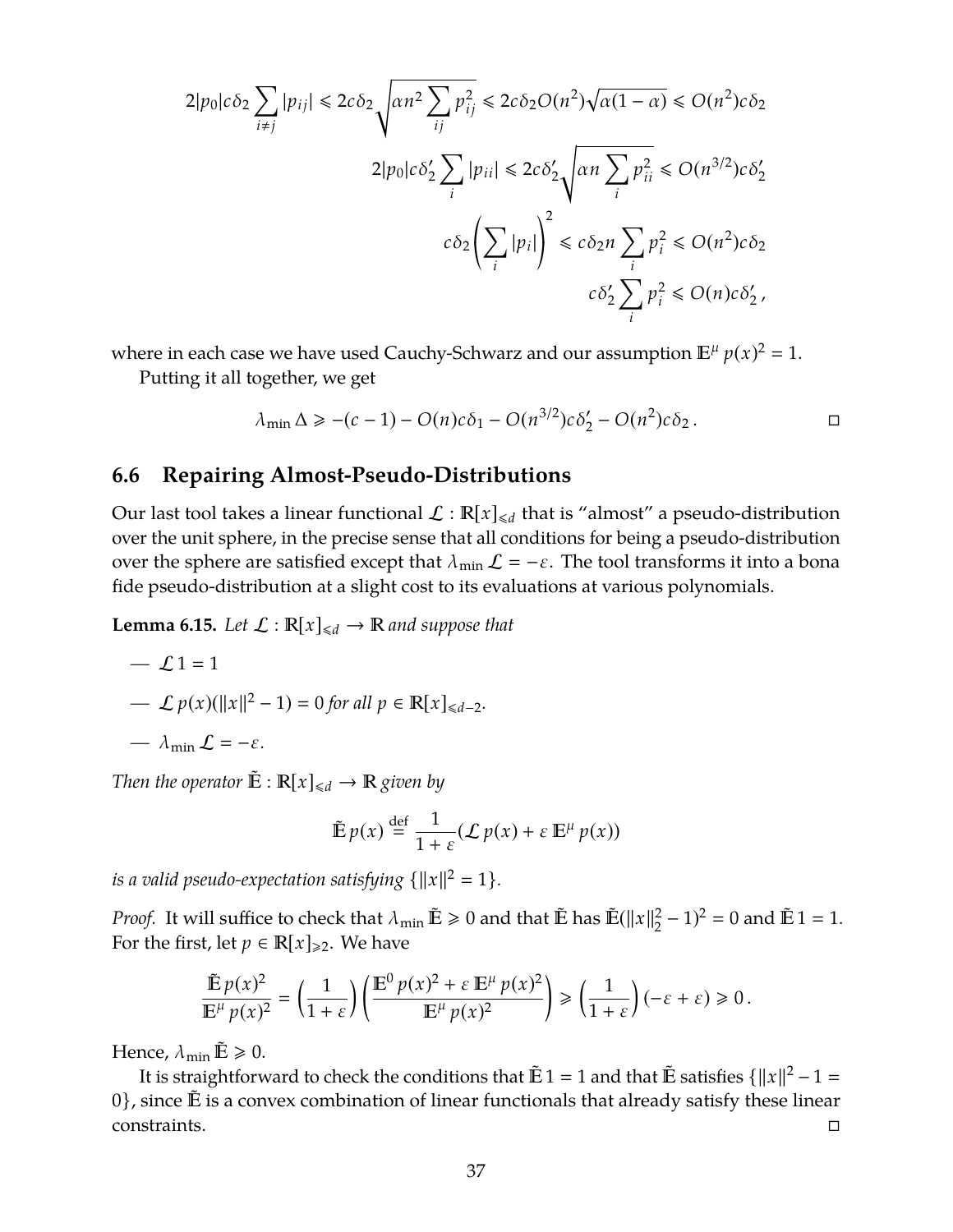## **6.7 Putting Everything Together**

We are ready to prove [Theorem 6.3](#page-29-1) and [Theorem 6.4.](#page-30-0) The proof of Theorem 6.3 is somewhat simpler and contains many of the ideas of the proof of [Theorem 6.4,](#page-30-0) so we start there.

#### **6.7.1 The Degree-4 Lower Bound**

*Proof of [Theorem 6.3.](#page-29-1)* We begin by constructing a degree-4 pseudo-expectation  $\mathbb{\tilde{E}}^{0}$  :  $\mathbb{R}[x]_{\leq 4} \to \mathbb{R}$  whose degree-4 moments are biased towards  $A(x)$  but which does not yet satisfy  $\{\Vert x \Vert^2$  $2^2 - 1 = 0$ .

Let  $\mathcal{L}: \mathbb{R}[x]_{\leq 4} \to \mathbb{R}$  be the functional whose matrix representation when restricted to  $\mathcal{L}|_4 : \mathbb{R}[x]_4 \to \mathbb{R}$  is given by  $M_{\mathcal{L}|_4} = \frac{1}{|S_4|}$  $\frac{1}{|\mathcal{S}_4|n^2}\sum_{\pi\in \mathcal{S}_4} A^\pi$ , and which is  $0$  on polynomials of degree at most 3.

Let  $\tilde{\mathbb{E}}^0 := \mathbb{E}^{\mu} + \varepsilon \mathcal{L}$ , where  $\varepsilon$  is a parameter to be chosen soon so that  $\tilde{\mathbb{E}}^0 p(x)^2 \geq 0$ for all  $p \in \mathbb{R}[x]_{\leq 2}$ . Let  $p \in \mathbb{R}[x]_{\leq 2}$ . We expand p in the monomial basis as  $p(x) =$  $p_0 + \sum_i p_i x_i + \sum_{ij} p_{ij} x_i x_j$ . Then

$$
\mathbb{E}^{\mu} p(x)^2 \geq \frac{1}{n^2} \sum_{ij} p_{ij}^2.
$$

By our assumption on negative eigenvalues of  $A^{\pi}$  for all  $\pi \in \mathcal{S}_4$ , we know that  $\mathcal{L} \, p(x)^2 \geqslant 1$  $-\lambda^2$  $\frac{\lambda^2}{n^2} \sum_{ij} p_{ij}^2$ . So if we choose  $\varepsilon \le 1/\lambda^2$ , the operator  $\tilde{\mathbb{E}}^0 = \tilde{\mathbb{E}}^{\mu} + \mathcal{L}/\lambda^2$  will be a valid pseudoexpectation. Moreover  $\tilde{\bm{E}}^0$  is well correlated with *A*, since it was obtained by maximizing the amount of  $\mathcal{L}$ , which is simply the (maximally-symmetric) dual of  $A$ . However the calculation of  $\tilde{\mathbb{E}}^0$   $\|x\|_2^4$  $\frac{4}{2}$  shows that this pseudo-expectation is not on the unit sphere, though it is close. Let *c* refer to

$$
c := \tilde{\mathbb{E}}^0 \left\|x\right\|_2^4 = \mathbb{E}^{\mu} \left\|x\right\|_2^4 + \frac{1}{\lambda^2} \mathcal{L} \left\|x\right\|_2^4 = 1 + \frac{1}{|\mathcal{S}_4|n^2\lambda^2} \sum_{\pi \in \mathcal{S}_4} \langle \mathrm{Id}^{\mathrm{sym}} , A^{\pi} \rangle = 1 + O(n^{-1/2}).
$$

We would like to use [Lemma 6.14](#page-36-0) together with  $\tilde{\mathbb{E}}^{0}$  to obtain some  $\mathcal{L}^{1}:\mathbb{R}[x]_{\leqslant 4}\to\mathbb{R}$ with  $||x||_2^2$  $\frac{2}{2}$  – 1 in its kernel and bounded  $\lambda_{\min} \mathcal{L}^1$  while still maintaining a high correlation with A. For this we need  $\xi_1$ ,  $\xi_2$ ,  $\xi_2'$  so that

$$
- \left| \frac{1}{c} \tilde{\mathbb{E}}^0 \|x\|_2^2 x_i - \tilde{\mathbb{E}}^0 x_i \right| \le \xi_1 \text{ for all } i.
$$
  

$$
- \left| \frac{1}{c} \tilde{\mathbb{E}}^0 \|x\|_2^2 x_i x_j - \tilde{\mathbb{E}}^0 x_i x_j \right| \le \xi_2 \text{ for all } i \ne j.
$$
  

$$
- \left| \frac{1}{c} \tilde{\mathbb{E}}^0 \|x\|_2^2 x_i^2 - \tilde{\mathbb{E}}^0 x_i^2 \right| \le \xi_2' \text{ for all } i.
$$

Since  $\tilde{\mathbb{E}}^{0}$   $p(x) = 0$  for all homogeneous odd-degree  $p$ , we may take  $\xi_{1} = 0$ . For  $\xi_{2}$ , we have that when  $i \neq j$ ,

$$
\left|\tfrac{1}{c}\tilde{\mathbb{E}}^0\left|\left|x\right|\right|_2^2x_ix_j-\tilde{\mathbb{E}}^0x_ix_j\right|=\left|\tfrac{1}{c\lambda^2}\mathcal{L}\left|\left|x\right|\right|_2^2x_ix_j\right|\leq\delta_2\,,
$$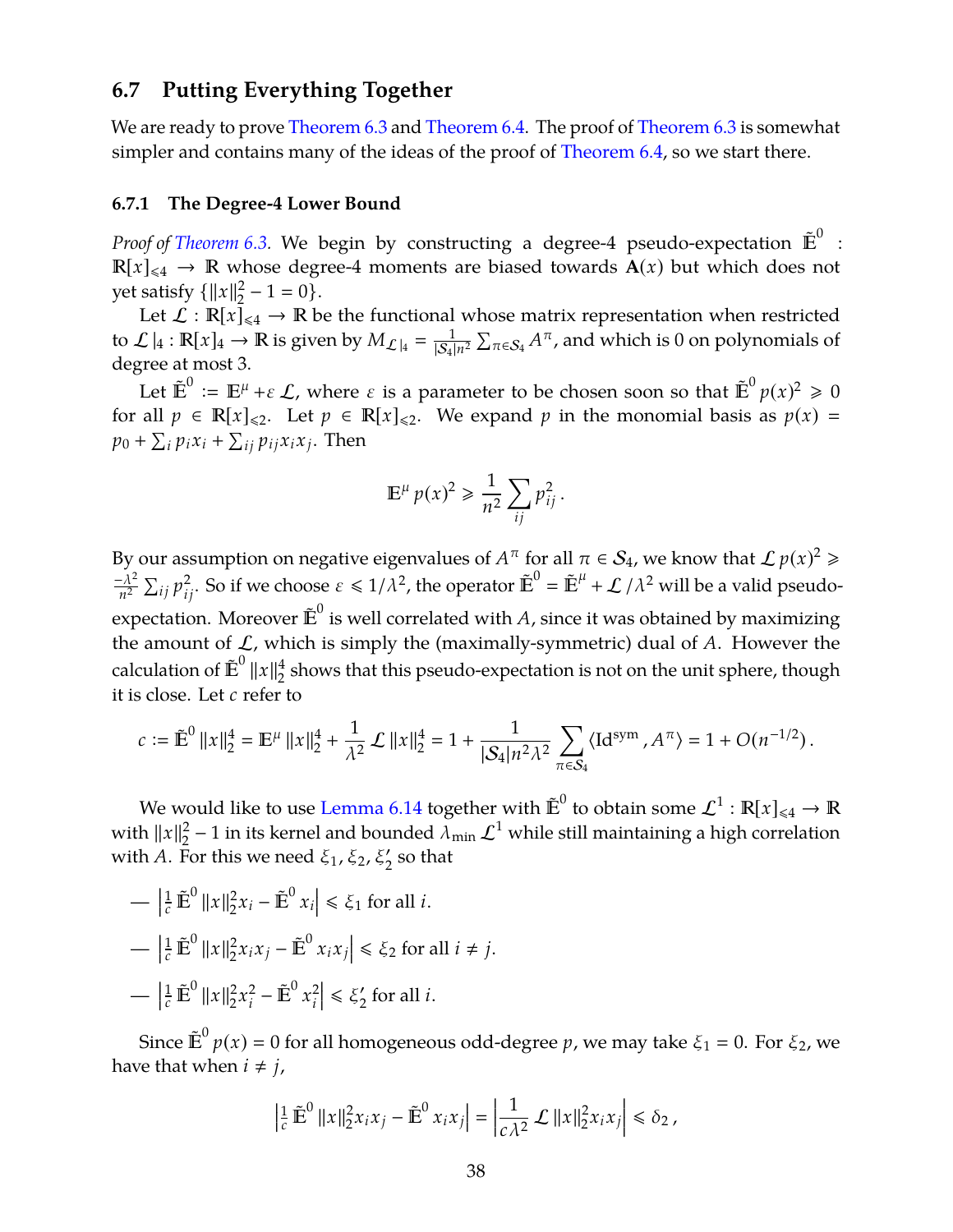where we recall  $\delta_2$  and  $\delta'_2$  $\frac{1}{2}$  defined in the theorem statement. Finally, for  $\bar{\xi}_2^{\prime}$  $'_{2'}$ , we have

$$
\left|\tfrac{1}{c}\tilde{\mathbb{E}}^0\left|\left|x\right|\right|_2^2 x_i^2 - \tilde{\mathbb{E}}^0\left|x_i^2\right|\leq \left|\tfrac{1}{c\lambda^2}\mathcal{L}\left|\left|x\right|\right|_2^2 x_i^2\right| + \left|\tfrac{1}{c}\mathbb{E}^\mu\left|\left|x\right|\right|_2^2 x_i^2 - \mathbb{E}^\mu\left|x_i^2\right|\leq \delta_2' + \tfrac{c-1}{cn}.
$$

Thus, [Lemma 6.14](#page-36-0) yields  $\mathcal{L}^1: \mathbb{R}[x]_{\leq 4} \to \mathbb{R}$  with  $\|x\|_2^2$  $2^2 - 1$  in its kernel in the sense that  $\mathcal{L}^1 p(x) (\|x\|_2^2)$  $\binom{2}{2} - 1$  = 0 for all  $p \in \mathbb{R}[x]_{\le 2}$ . If we take  $\xi_2 = \delta_2$  and  $\xi_2$  $'_{2} = \delta'_{2}$  $\frac{c}{2} + \frac{c-1}{cn}$ , then  $\lambda_{\min} \mathcal{L}^1 \geqslant \frac{c-1}{c}$  $\frac{-1}{c} - n^2 \delta_2 - n^{3/2} (\delta_2^{\prime})$  $\mathcal{L}_2 + \frac{c-1}{cn}$  = −*O*(1). Furthermore,  $\mathcal{L}^1$  **A**(*x*) =  $\frac{1}{c\lambda^2} \mathcal{L}$  **A**(*x*) =  $\Theta(\frac{1}{\lambda^2}\mathcal{L}\mathbf{A}(x)).$ 

So by [Lemma 6.15,](#page-38-0) there is a degree-4 pseudo-expectation  $\tilde{\mathbb{E}}$  satisfying  $\{\|x\|_2^2\}$  $_{2}^{2} = 1$  so that

$$
\tilde{\mathbb{E}} \mathbf{A}(x) = \Theta \left( \frac{1}{\lambda^2} \mathcal{L} \mathbf{A}(x) \right) + \Theta(\mathbb{E}^{\mu} \mathbf{A}(x))
$$
\n
$$
= \Theta \left( \frac{1}{|\mathcal{S}_4| n^2 \lambda^2} \langle A, \sum_{\pi \in \mathcal{S}_4} A^{\pi} \rangle \right) + \Theta(\mathbb{E}^{\mu} \mathbf{A}(x))
$$
\n
$$
\ge \Omega \left( \frac{n^2}{\lambda^2} \right) + \Theta(\mathbb{E}^{\mu} \mathbf{A}(x)).
$$

#### **6.7.2 The Degree-3 Lower Bound**

Now we turn to the proof of [Theorem 6.4.](#page-30-0)

*Proof of [Theorem 6.4.](#page-30-0)* Let **A** be a 3-tensor. Let  $\varepsilon \ge 0$  be a parameter to be chosen later. We begin with the following linear functional  $\mathcal{L} : \mathbb{R}[x]_{\leqslant 3} \to \mathbb{R}$ . For any monomial  $x^{\alpha}$  (where  $\alpha$  is a multi-index of degree at most 3),

$$
\mathcal{L} x^{\alpha} \stackrel{\text{def}}{=} \begin{cases} \mathbb{E}^{\mu} x^{\alpha} & \text{if } \deg x^{\alpha} \leq 2 \\ \frac{\varepsilon}{n^{3/2}} \sum_{\pi \in S_3} \mathbf{A}_{\alpha}^{\pi} & \text{if } \deg x^{\alpha} = 3 \end{cases}.
$$

The functional  $\mathcal L$  contains our current best guess at the degree 1 and 2 moments of a pseudo-distribution whose degree-3 moments are  $\varepsilon$ -correlated with  $A(x)$ .

The next step is to use symmetric Schur complement to extend  $\mathcal L$  to a degree-4 pseudo-expectation. Note that  $M_{\mathcal{L}|_3}$  decomposes as

$$
M_{\mathcal{L}|_3} = \sum_{\pi \in \mathcal{S}_3} \Pi A^{\pi}
$$

where, as a reminder,  $A^\pi$  is the  $n^2 \times n$  flattening of  $\mathbf{A}^\pi$  and  $\Pi$  is the projector to the canonical embedding of  $\mathbb{R}[x]_2$  into  $\mathbb{R}^{n^2}$ . So, using [Lemma 6.12,](#page-35-0) we want to find the symmetric Schur complements of the following family of matrices (with notation matching the statement of [Lemma 6.12\)](#page-35-0):

$$
\left\{\left(\begin{array}{ccc}1 & M_{\mathcal{L}|_1}^T & V_{\mathcal{L}|_2}^T \\ M_{\mathcal{L}|_1} & M_{\mathcal{L}|_2} & \frac{\varepsilon}{n^{3/2}}(\Pi A^\pi)^T \\ V_{\mathcal{L}|_2} & \frac{\varepsilon}{n^{3/2}}\Pi A^\pi & \bullet \end{array}\right)\right\}_{\pi \in \mathcal{S}_3}.
$$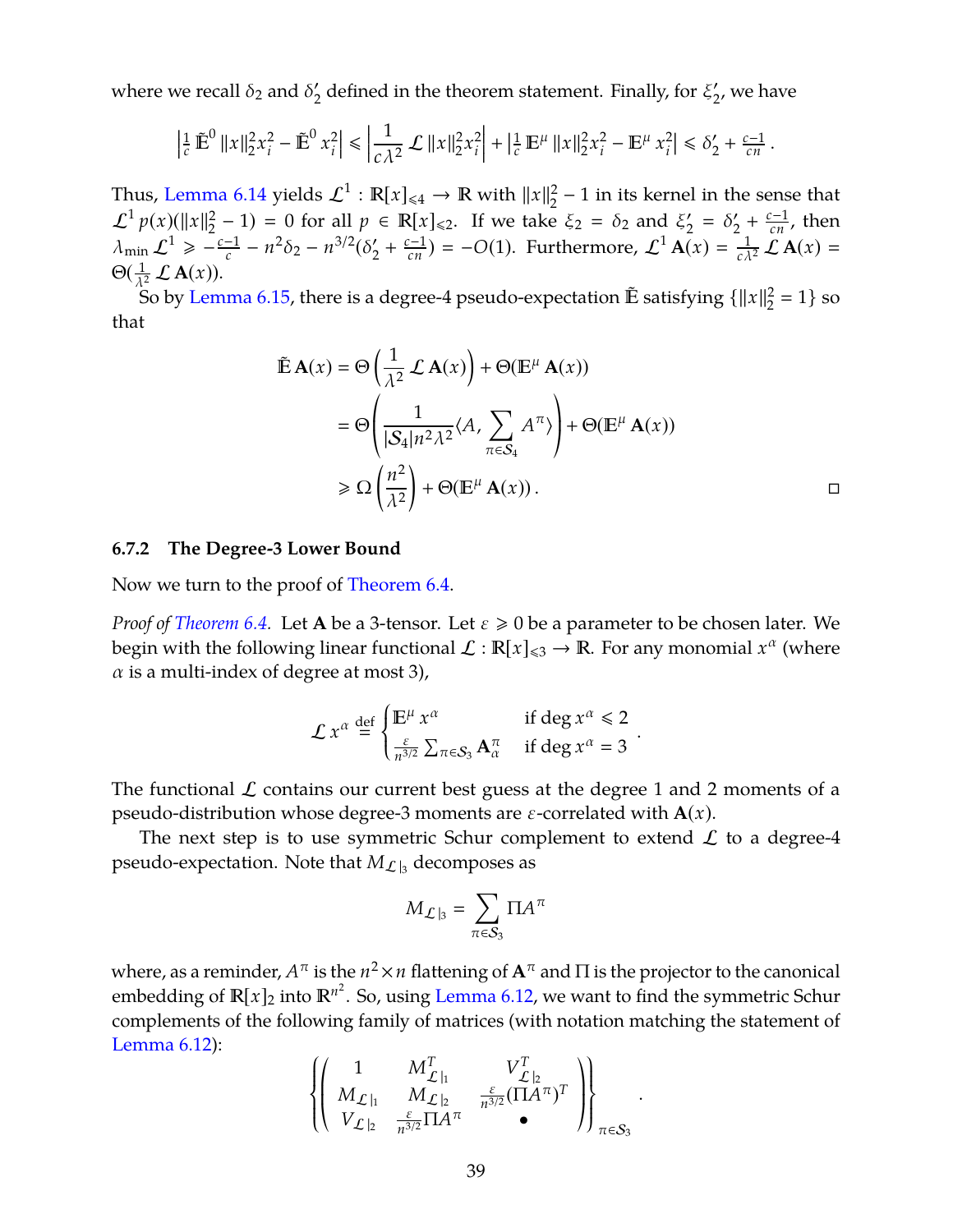Since we have the same assumptions on  $A^\pi$  for all  $\pi \in \mathcal{S}_3$ , without loss of generality we analyze just the case that  $\pi$  is the identity permutation, in which case  $A^{\pi} = A$ .

Since  $\mathcal L$  matches the degree-one and degree-two moments of the uniform distribution on the unit sphere, we have  $M_{\mathcal{L}|_1} = 0$ , the *n*-dimensional zero vector, and  $M_{\mathcal{L}|_2} = \frac{1}{n}$  $\frac{1}{n}$ Id<sub>*n*×*n*</sub>. Let  $w \in \mathbb{R}^{n^2}$  be the  $n^2$ -dimensional vector flattening of Id<sub>n×n</sub>. We observe that  $w w^T = \sigma \cdot Id$ is one of the permutations of  $\mathrm{Id}_{n^2 \times n^2}$ . Taking *B* and *C* as follows,

$$
B = \left(\begin{array}{cc} 1 & \mathbf{0} \\ \mathbf{0} & \frac{1}{n} \operatorname{Id}_{n \times n} \end{array}\right) \qquad C = \left(\begin{array}{cc} w & \frac{\varepsilon}{n^{3/2}} A \end{array}\right) ,
$$

we compute that

$$
CB^{-1}C^{T} = \frac{1}{n^{2}}(\sigma \cdot \text{Id}) + \frac{\varepsilon^{2}}{n^{2}}\Pi AA^{T}\Pi.
$$

Symmetrizing the Id portion and the  $AA<sup>T</sup>$  portion of this matrix separately, we see that the symmetric Schur complement that we are looking for is the spectrally-least *M* ∈ Sym $\left(\frac{1}{n^2}\right)$  $\frac{1}{n^2}(\sigma \cdot \text{Id}) + \frac{\varepsilon^2}{n^2}$  $\frac{\varepsilon^2}{n^2}AA^T\Big)$  so that

$$
M = \frac{t}{n^2} \left[ 3 \operatorname{Id}^{\operatorname{sym}} + \frac{\varepsilon^2}{2} \left( \Pi (AA^T + \sigma \cdot AA^T + \sigma^2 \cdot AA^T) \Pi + \Pi (AA^T + \sigma \cdot AA^T + \sigma^2 \cdot AA^T)^T \Pi \right) \right]
$$
  

$$
\geq \frac{1}{n^2} (\sigma \cdot \operatorname{Id}) + \frac{\varepsilon^2}{n^2} \Pi AA^T \Pi.
$$

Here we have used [Corollary 6.7](#page-32-0) and [Corollary 6.6](#page-31-0) to express a general element of Svm $(\frac{\varepsilon^2}{2})$  $\frac{\varepsilon^2}{n^2} \Pi AA^T \Pi$ ) in terms of  $\Pi$ ,  $AA^T$ , σ ·  $AA^T$ , and σ<sup>2</sup> ·  $AA^T$ .

Any spectrally small *M* satisfying the above suffices for us. Taking  $t = 1$ , canceling some terms, and making the substitution  $3 \text{Id}^{\text{sym}} - \sigma \cdot \text{Id} = 2 \Pi \text{Id} \Pi$ , we see that it is enough to have

$$
-2\Pi \operatorname{Id} \Pi \leq \frac{\varepsilon^2}{2} \Pi (\sigma \cdot AA^T + \sigma^2 \cdot AA^T) \Pi + \frac{\varepsilon^2}{2} \Pi (\sigma \cdot AA^T + \sigma^2 \cdot AA^T)^T \Pi,
$$

which by the premises of the theorem holds for  $\varepsilon = 1/\lambda$ . Pushing through our symmetrized Schur complement rule with our decomposition of  $M_{\mathcal{L}|_3}$  [\(Lemma 6.12\)](#page-35-0), this  $\varepsilon$  yields a valid degree-4 pseudo-expectation  $\mathbb{E}^0 : \mathbb{R}[x]_{\leq 4} \to \mathbb{R}$ . From our choice of parameters, we see that  $\mathbb{E}^0|_4$ , the degree-4 part of  $\mathbb{E}^0$ , is given by  $\mathbb{E}^0|_4 = \frac{n^2 + 2n}{n^2}$  $\frac{d+2n}{n^2} \mathbb{E}^{\mu} + \mathcal{L}$ , where  $\mathcal{L} : \mathbb{R}[x]_4 \to \mathbb{R}$  is as defined in the theorem statement. Furthermore,  $\tilde{E}^{\ddot{0}} p(x) = E^{\mu} p(x)$  for *p* with deg  $p \le 2$ .

We would like to know how big  $\tilde{\mathbb{E}}^{0}\left\Vert x\right\Vert _{2}^{4}$  $\frac{4}{2}$  is. We have

$$
c := \tilde{\mathbb{E}}^0 \|x\|_2^4 = \left(1 + \frac{1}{n}\right) \mathbb{E}^\mu \|x\|_2^4 + \mathcal{L} \|x\|_2^4 = 1 + \frac{1}{n} + \mathcal{L} \|x\|_2^4.
$$

We have assumed that  $\langle \text{Id}^{\text{sym}}$  ,  $AA^T \rangle \leqslant O(\lambda^2 n^2)$ . Since Id<sup>sym</sup> is maximally symmetric, we have  $\langle \text{Id}^{\text{sym}}$  ,  $\sum_{\pi \in \mathcal{S}_4} \pi \cdot AA^T \rangle = \langle \text{Id}^{\text{sym}}$  ,  $|\mathcal{S}_4|AA^T \rangle$  and so

$$
\mathcal{L} \|x\|_2^4 = \frac{1}{\lambda^2 n^2} \langle \mathrm{Id}^{\mathrm{sym}} \, , M_{\mathcal{L}|_4} \rangle = \frac{1}{n^2 \lambda^2} \Theta(\langle \mathrm{Id}^{\mathrm{sym}} \, , \sum_{\pi \in \mathcal{S}_4} \pi \cdot AA^T \rangle) \leqslant O(1) \, .
$$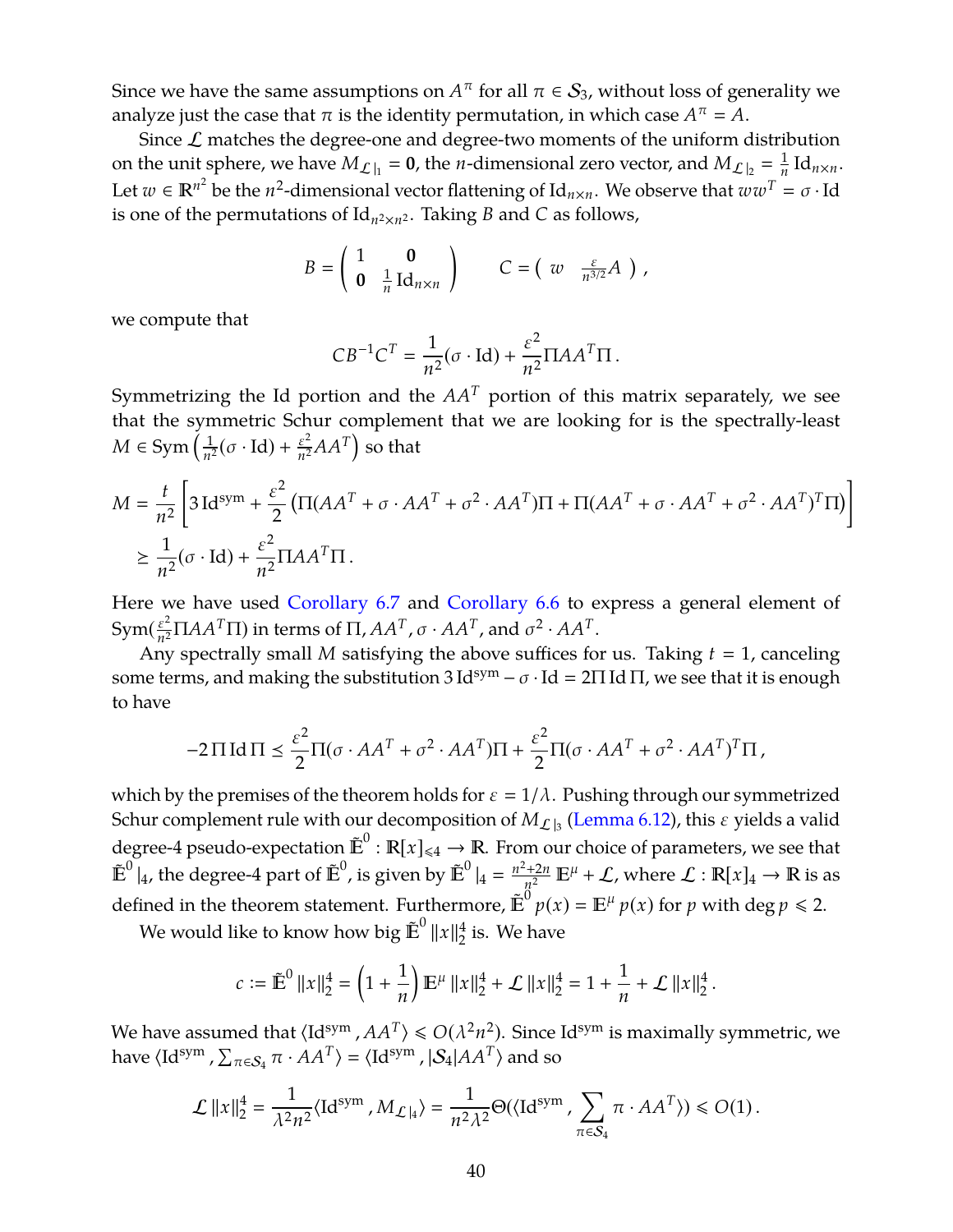Finally, our assumptions on  $\langle A, \sum_{\pi \in \mathcal{S}_3} A^{\pi} \rangle$  yield

$$
\tilde{\mathbb{E}}^0 \mathbf{A}(x) = \frac{\varepsilon}{n^{3/2}} \langle A, \sum_{\pi \in S_3} A^{\pi} \rangle \ge \Omega \left( \frac{n^{3/2}}{\lambda} \right).
$$

We have established the following lemma.

**Lemma 6.16.** *Under the assumptions of [Theorem 6.4](#page-30-0) there is a degree-*4 *pseudo-expectation operator*  $\tilde{\mathbb{E}}^0$  so that

$$
- c := \mathbb{E}^{0} ||x||_{2}^{4} = 1 + O(1).
$$
  
\n
$$
- \mathbb{E}^{0} \mathbf{A}(x) \ge \Omega(n^{3/2}/\lambda).
$$
  
\n
$$
- \mathbb{E}^{0} p(x) = \mathbb{E}^{\mu} p(x) \text{ for all } p \in \mathbb{R}[x]_{\le 2}.
$$
  
\n
$$
- \mathbb{E}^{0} |_{4} = (1 + \frac{1}{n}) \mathbb{E}^{\mu} |_{4} + \mathcal{L}.
$$

Now we would like feed  $\tilde{\bm{\mathbb{E}}}^0$  into [Lemma 6.14](#page-36-0) to get a linear functional  $\mathcal{L}^1: \mathbb{R}[x]_{\leqslant 4} \to \mathbb{R}$ with  $||x||_2^2$  $\frac{2}{2}$  − 1 in its kernel (equivalently, which satisfies { $\|x\|_2^4$  $\frac{4}{2}$  – 1 = 0}), but in order to do that we need to find  $\xi_1$ ,  $\xi_2$ ,  $\xi'_2$  so that

$$
- \left| \frac{1}{c} \tilde{\mathbf{E}}^0 \|x\|_2^2 x_i - \tilde{\mathbf{E}}^0 x_i \right| \le \xi_1 \text{ for all } i.
$$
  

$$
- \left| \frac{1}{c} \tilde{\mathbf{E}}^0 \|x\|_2^2 x_i x_j - \tilde{\mathbf{E}}^0 x_i x_j \right| \le \xi_2 \text{ for all } i \ne j.
$$
  

$$
- \left| \frac{1}{c} \tilde{\mathbf{E}}^0 \|x\|_2^2 x_i^2 - \tilde{\mathbf{E}}^0 x_i^2 \right| \le \xi_2' \text{ for all } i.
$$

For  $\xi_1$ , we note that for every  $i$ ,  $\tilde{\mathbb{E}}^0$   $x_i = 0$  since  $\tilde{\mathbb{E}}^0$  matches the uniform distribution on degree one and two polynomials. Thus,  $\left|\frac{1}{c}\tilde{\mathbf{E}}^0||x|\right|_2^2$  $2x_i - \mathbb{E}^0 x_i$  $=$  $\left| \frac{1}{c} \tilde{\mathbf{E}}^0 \|x\|_2^2 \right|$  $\frac{2}{2}x_i$ ..<br>|<br>|

We know that  $M_{\tilde{E}^0|_3}$ , the matrix representation of the degree-3 part of  $\dot{\tilde{E}}^0$ , is  $\frac{1}{|S_3|n^{3/2}\lambda}A$ . Expanding  $\tilde{\mathbb{E}}^0$   $\|x\|_2^2$  $\frac{2}{2}x_i$  with matrix representations, we get

$$
\left|\tfrac{1}{c}\,\tilde{\mathbb{E}}^0\,\|x\|_2^2x_i\right|=\frac{1}{|\mathcal{S}_3|c\,n^{3/2}\lambda}\Big|\langle \mathrm{Id}_{n\times n}\,,\sum_{\pi\in \mathcal{S}_3}A_i\rangle\Big|\leq \delta_1\,,
$$

where  $\delta_1$  is as defined in the theorem statement.

Now for  $\xi_2$  and  $\xi_2$  $\chi_2'$ . Let  $\mathcal L$  be the operator in the theorem statement. By the definition of  $\tilde{\mathbb{E}}^0$ , we get  $\overline{a}$ 

$$
\tilde{\mathbb{E}}^0 \mid_4 \leq \left[ \left( 1 + \frac{1}{n} \right) \mathbb{E}^{\mu} \mid_4 + \mathcal{L} \right].
$$

In particular, for  $i \neq j$ ,

$$
\left|\tfrac{1}{c}\,\tilde{\mathbb{E}}^0\,\|x\|_2^2x_ix_j-\tilde{\mathbb{E}}^0\,x_ix_j\right|=\left|\tfrac{1}{c}\,\mathcal{L}\,\|x\|_2^2x_ix_j\right|\leq \delta_2\,.
$$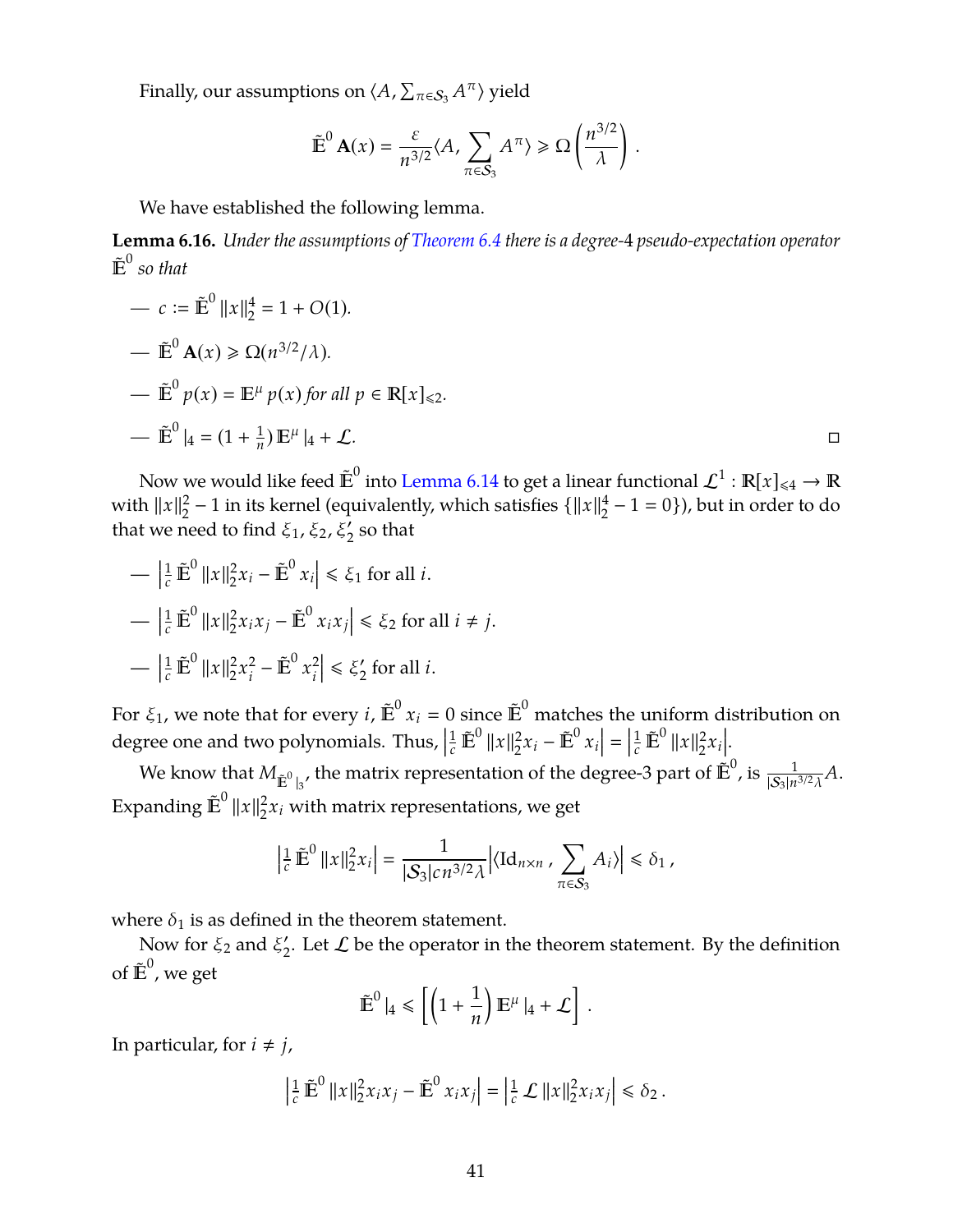For 
$$
i = j
$$
,  
\n
$$
\left| \frac{1}{c} \mathbb{E}^0 \|x\|_2^2 x_i^2 - \mathbb{E}^\mu x_i^2 \right| = \frac{1}{c} \left| \mathcal{L} \|x\|_2^2 x_i^2 + \left(1 + \frac{1}{n}\right) \mathbb{E}^\mu \|x\|_2^2 x_i^2 - c \mathbb{E}^\mu x_i^2 \right|
$$
\n
$$
= \frac{1}{c} \left| \mathcal{L} \|x\|_2^2 x_i^2 - \frac{1}{n} \mathcal{L} \|x\|_2^4 + \frac{1}{n} \mathcal{L} \|x\|_2^4 + \frac{1}{n} \left(1 + \frac{1}{n}\right) \mathbb{E}^\mu \|x\|_2^4 - c \mathbb{E}^\mu x_i^2 \right|
$$
\n
$$
= \frac{1}{c} \left| \mathcal{L} \|x\|_2^2 x_i^2 - \frac{1}{n} \mathcal{L} \|x\|_2^4 + \frac{1}{n} \mathbb{E}^0 \|x\|_2^4 - c \mathbb{E}^\mu x_i^2 \right|
$$
\n
$$
= \frac{1}{c} \left| \mathcal{L} \|x\|_2^2 x_i^2 - \frac{1}{n} \mathcal{L} \|x\|_2^4 \right|
$$
\n
$$
\leq \delta_2'.
$$

Thus, we can take  $\xi_1 = \delta_1$ ,  $\xi_2 = \delta_2$ ,  $\xi_2$  $'_{2} = \delta'_{2}$  $\sum_{2'}$  and  $c = \tilde{\mathbb{E}}^0 ||x||_2^4$  $^{4}_{2}$  = 1 + *O*(1), and apply [Lemma 6.14](#page-36-0) to conclude that

$$
\lambda_{\min} \mathcal{L}^1 \geq -\frac{c-1}{c} - O(n)\xi_1 - O(n^{3/2})\xi_2' - O(n^2)\xi_2 = -O(1).
$$

The functional  $\mathcal{L}^1$  loses a constant factor in the value assigned to  $\mathbf{A}(x)$  as compared to  $\mathbb{\tilde{E}}^0$ :

$$
\mathcal{L}^1 \mathbf{A}(x) = \frac{\mathbb{E}^0 \mathbf{A}(x)}{c} \ge \Omega \left( \frac{n^{3/2}}{\lambda} \right).
$$

Now using [Lemma 6.15,](#page-38-0) we can correct the negative eigenvalue of  $\mathcal{L}^1$  to get a pseudoexpectation

$$
\tilde{\mathbb{E}} \stackrel{\text{def}}{=} \Theta(1) \mathcal{L}^1 + \Theta(1) \mathbb{E}^\mu .
$$

By [Lemma 6.15,](#page-38-0) the pseudo-expectation  $\tilde{E}$  satisfies  $\{\Vert x\Vert^2$  $_2^2 = 1$ . Finally, to complete the proof, we have:

$$
\tilde{\mathbb{E}} \mathbf{A}(x) = \Omega \left( \frac{n^{3/2}}{\lambda} \right) + \Theta(1) \mathbb{E}^{\mu} \mathbf{A}(x) . \square
$$

## <span id="page-43-0"></span>**7 Higher-Order Tensors**

We have heretofore restricted ourselves to the case  $k = 3$  in our algorithms for the sake of readability. In this section we state versions of our main results for general *k* and indicate how the proofs from the 3-tensor case may be generalized to handle arbitrary *k*. Our policy is to continue to treat *k* as constant with respect to *n*, hiding multiplicative losses in *k* in our asymptotic notation.

The case of general odd  $k$  may be reduced to  $k = 3$  by a standard trick, which we describe here for completeness. Given **A** an order-*k* tensor, consider the polynomial **A**(*x*) and make the variable substitution  $y_\beta = x^\beta$  for each multi-index  $\beta$  with  $|\beta| = (k + 1)/2$ . This yields a degree-3 polynomial  $\mathbf{A}'(x, y)$  to which the analysis in [Section 3](#page-10-0) and [Section 4](#page-12-0) applies almost unchanged, now using pseudo-distributions  $\{x, y\}$  satisfying  $\{\|x\|^2 = 1, \|y\|^2 = 1\}$ . In the analysis of tensor PCA, this change of variables should be conducted after the input is split into signal and noise parts, in order to preserve the analysis of the second half of the rounding argument (to get from  $\mathbb{E}\langle v_0, x \rangle^k$  to  $\mathbb{E}\langle v_0, x \rangle$ ), which then requires only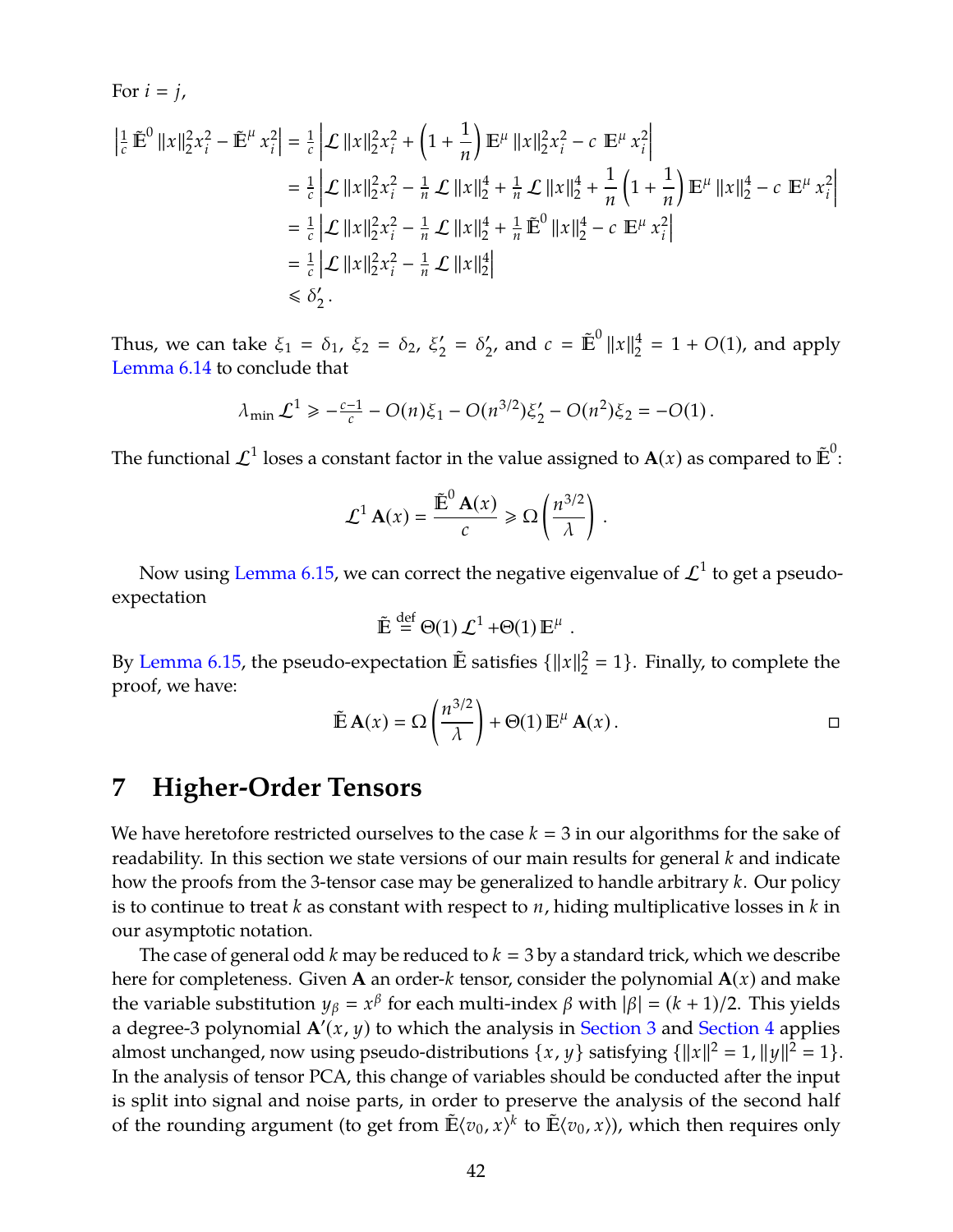<span id="page-44-0"></span>syntactic modifications to [Lemma A.5.](#page-48-0) The only other non-syntactic difference is the need to generalize the λ-boundedness results for random polynomials to handle tensors whose dimensions are not all equal; this is already done in [Theorem B.5.](#page-50-0)

For even *k*, the degree-*k* SoS approach does not improve on the tensor unfolding algorithms of Montanari and Richard [\[MR14\]](#page-47-1). Indeed, by performing a similar variable substitution,  $y_\beta = x^\beta$  for all  $|\beta| = k/2$ , the SoS algorithm reduces exactly to the eigenvalue/eigenvector computation from tensor unfolding. If we perform instead the substitution  $y_{\beta} = x^{\beta}$  for  $|\beta| = k/2 - 1$ , it becomes possible to extract  $v_0$  directly from the degree-2 pseudo-moments of an (approximately) optimal degree-4 pseudo-distribution, rather than performing an extra step to recover  $v_0$  from *v* well-correlated with  $v_0^{\otimes k/2}$  $_0^{\otimes k/2}$ . Either approach recovers  $v_0$  only up to sign, since the input is unchanged under the transformation  $v_0 \mapsto -v_0$ .

We now state analogues of all our results for general *k*. Except for the above noted differences from the  $k = 3$  case, the proofs are all easy transformations of the proofs of their degree-3 counterparts.

**Theorem 7.1.** Let *k* be an odd integer,  $v_0 \in \mathbb{R}^n$  a unit vector,  $\tau \ge n^{k/4} \log(n)^{1/4}/\varepsilon$ , and **A** an *order-k tensor with independent unit Gaussian entries.*

- **1.** There is an algorithm, based on semidefinite programming, which on input  $T(x) = \tau$ .  $\langle v_0, x \rangle^k + A(x)$  *returns a unit vector*  $v$  *with*  $\langle v_0, v \rangle \geq 1 - \varepsilon$  *with high probability over random choice of* **A***.*
- *2. There is an algorithm, based on semidefinite programming, which on input*  $T(x) = \tau$ .  $\langle v_0, x \rangle^k + \mathbf{A}(x)$  certifies that  $\mathbf{T}(x) \leq \tau \cdot \langle v, x \rangle^k + O(n^{k/4} \log(n)^{1/4})$  for some unit *v* with *high probability over random choice of* **A***. This guarantees in particular that v is close to a maximum likelihood estimator for the problem of recovering the signal v*0 *from the input*  $\tau \cdot v_0^{\otimes k} + \mathbf{A}$ .
- *3. By solving the semidefinite relaxation approximately, both algorithms can be implemented in*  $\sum_{k=1}^{\infty}$  *time*  $\widetilde{O}(m^{1+1/k})$ , where  $m = n^k$  is the input size.

*For even k, the above all hold, except now we recover*  $v$  *with*  $\langle v_0, v \rangle^2 \geqslant 1 - \varepsilon$ *, and the algorithms can be implemented in nearly-linear time.*

The next theorem partially resolves a conjecture of Montanari and Richard regarding tensor unfolding algorithms for odd *k*. We are able to prove their conjectured signal-tonoise ratio  $τ$ , but under an asymmetric noise model. They conjecture that the following holds when **A** is symmetric with unit Gaussian entries.

**Theorem 7.2.** Let *k* be an odd integer,  $v_0 \in \mathbb{R}^n$  a unit vector,  $\tau \ge n^{k/4}/\varepsilon$ , and **A** an order-*k tensor with independent unit Gaussian entries. There is a nearly-linear-time algorithm, based on tensor unfolding, which, with high probability over random choice of* **A***, recovers a vector v with*  $\langle v, v_0 \rangle^2 \geq 1 - \varepsilon$ .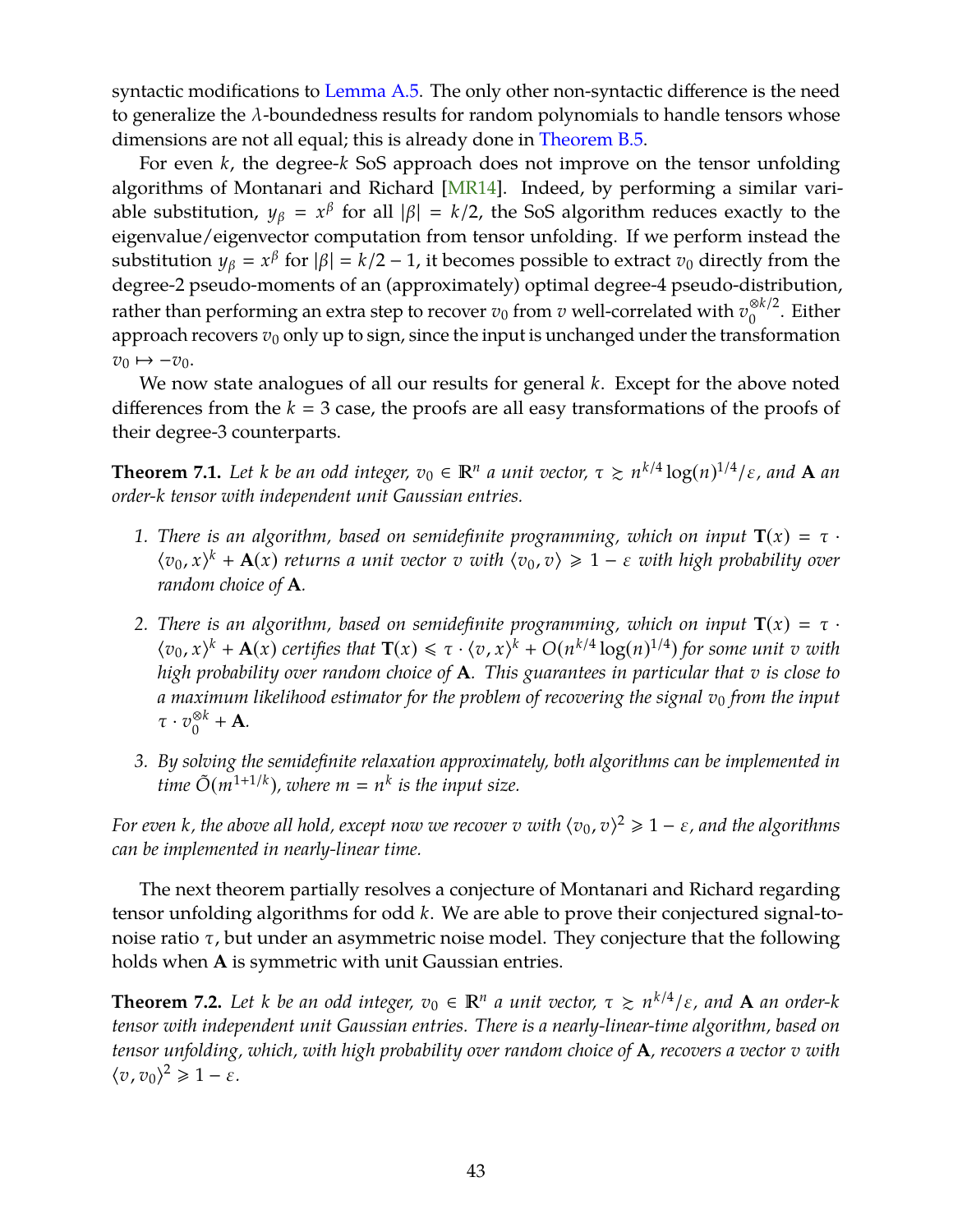## <span id="page-45-0"></span>**8 Conclusion**

## **Open Problems**

One theme in this work has been efficiently certifying upper bounds on homogeneous polynomials with random coefficients. It is an interesting question to see whether one can (perhaps with the degree *d* > 4 SoS meta-algorithm) give an algorithm certifying a bound of *n* <sup>3</sup>/4−<sup>δ</sup> over the unit sphere on a degree 3 polynomial with standard Gaussian coefficients. Such an algorithm would likely yield improved signal-to-noise guarantees for tensor PCA, and would be of interest in its own right.

Conversely, another problem is to extend our lower bound to handle degree *d* > 4 SoS. Together, these two problems suggest (as was independently suggested to us by Boaz Barak) the problem of characterizing the SoS degree required to certify a bound of *n* 3/4−δ as above.

Another problem is to simplify the linear time algorithm we give for tensor PCA under symmetric noise. Montanari and Richard's conjecture can be interpreted to say that the random rotations and decomposition into submatrices involved in our algorithm are unnecessary, and that in fact our linear time algorithm for recovery under asymmetric noise actually succeeds in the symmetric case.

## **Acknowledgments**

We thank Moses Charikar for bringing to our attention the work of Montanari and Richard. We would like to thank Boaz Barak, Rong Ge, and Ankur Moitra for enlightening conversations. S. B. H. acknowledges the support of an NSF Graduate Research Fellowship under award no. 1144153. D. S. acknowledges support from the Simons Foundation, the National Science Foundation, an Alfred P. Sloan Fellowship, and a Microsoft Research Faculty Fellowship, A large portion of this work was completed while the authors were long-term visitors to the Simons Institute for the Theory of Computing (Berkeley) for the program on Algorithmic Spectral Graph Theory.

## <span id="page-45-1"></span>**References**

- <span id="page-45-2"></span>[AGH+14] Animashree Anandkumar, Rong Ge, Daniel Hsu, Sham M. Kakade, and Matus Telgarsky, *Tensor decompositions for learning latent variable models*, Journal of Machine Learning Research **15** (2014), no. 1, 2773–2832. [6](#page-7-0)
- <span id="page-45-3"></span>[AGHK13] Anima Anandkumar, Rong Ge, Daniel Hsu, and Sham M. Kakade, *A tensor spectral approach to learning mixed membership community models*, CoRR **abs/1302.2684** (2013). [6](#page-7-0)
- <span id="page-45-4"></span>[AGJ14a] Anima Anandkumar, Rong Ge, and Majid Janzamin, *Analyzing tensor power method dynamics: Applications to learning overcomplete latent variable models*, CoRR **abs/1411.1488** (2014). [6](#page-7-0)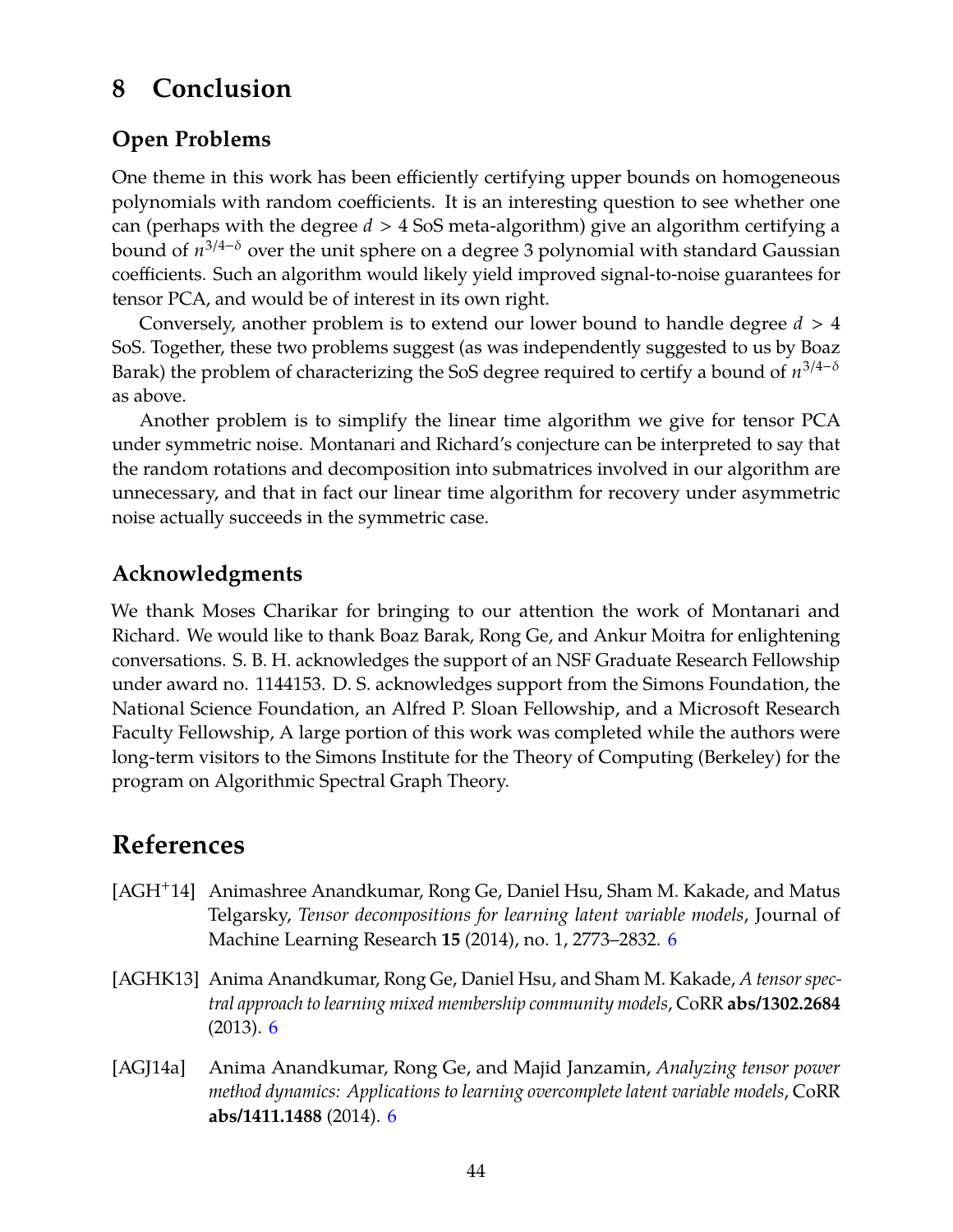- <span id="page-46-3"></span>[AGJ14b] Animashree Anandkumar, Rong Ge, and Majid Janzamin, *Guaranteed nonorthogonal tensor decomposition via alternating rank-1 updates*, CoRR **abs/1402.5180** (2014). [6](#page-7-0)
- <span id="page-46-11"></span>[BBH+12] Boaz Barak, Fernando G. S. L. Brandão, Aram Wettroth Harrow, Jonathan A. Kelner, David Steurer, and Yuan Zhou, *Hypercontractivity, sum-of-squares proofs, and their applications*, STOC (Howard J. Karloff and Toniann Pitassi, eds.), ACM, 2012, pp. 307–326. [9,](#page-10-1) [46,](#page-47-6) [47](#page-48-2)
- <span id="page-46-1"></span>[BKS13] Boaz Barak, Guy Kindler, and David Steurer, *On the optimality of semidefinite relaxations for average-case and generalized constraint satisfaction*, ITCS, 2013, pp. 197–214. [1](#page-0-0)
- <span id="page-46-5"></span>[BKS14a] Boaz Barak, Jonathan A. Kelner, and David Steurer, *Dictionary learning and tensor decomposition via the sum-of-squares method*, CoRR **abs/1407.1543** (2014). [6](#page-7-0)
- <span id="page-46-4"></span>[BKS14b] , *Rounding sum-of-squares relaxations*, Symposium on Theory of Computing, STOC 2014, New York, NY, USA, May 31 - June 03, 2014 (David B. Shmoys, ed.), ACM, 2014, pp. 31–40. [6,](#page-7-0) [46,](#page-47-6) [47](#page-48-2)
- <span id="page-46-6"></span>[BM15] Boaz Barak and Ankur Moitra, *Tensor prediction, rademacher complexity and random 3-xor*, CoRR **abs/1501.06521** (2015). [7](#page-8-0)
- <span id="page-46-0"></span>[BR13] Quentin Berthet and Philippe Rigollet, *Complexity theoretic lower bounds for sparse principal component detection*, COLT 2013 - The 26th Annual Conference on Learning Theory, June 12-14, 2013, Princeton University, NJ, USA, 2013, pp. 1046–1066. [1](#page-0-0)
- <span id="page-46-2"></span>[BS14] Boaz Barak and David Steurer, *Sum-of-squares proofs and the quest toward optimal algorithms*, CoRR **abs/1404.5236** (2014). [2,](#page-1-0) [6,](#page-7-0) [9](#page-10-1)
- <span id="page-46-12"></span>[DW12] Andrew C Doherty and Stephanie Wehner, *Convergence of sdp hierarchies for polynomial optimization on the hypersphere*, arXiv preprint arXiv:1210.5048 (2012). [27](#page-28-1)
- <span id="page-46-8"></span>[FGK05] Joel Friedman, Andreas Goerdt, and Michael Krivelevich, *Recognizing more unsatisfiable random k-sat instances efficiently*, SIAM J. Comput. **35** (2005), no. 2, 408–430. [7](#page-8-0)
- <span id="page-46-10"></span>[FKO06] Uriel Feige, Jeong Han Kim, and Eran Ofek, *Witnesses for non-satisfiability of dense random 3cnf formulas*, FOCS, 2006, pp. 497–508. [7](#page-8-0)
- <span id="page-46-9"></span>[FO07] Uriel Feige and Eran Ofek, *Easily refutable subformulas of large random 3cnf formulas*, Theory of Computing **3** (2007), no. 1, 25–43. [7](#page-8-0)
- <span id="page-46-7"></span>[GK01] Andreas Goerdt and Michael Krivelevich, *Efficient recognition of random unsatisfiable k-sat instances by spectral methods*, STACS 2001, 18th Annual Symposium on Theoretical Aspects of Computer Science, Dresden, Germany, February 15-17, 2001, Proceedings, 2001, pp. 294–304. [7](#page-8-0)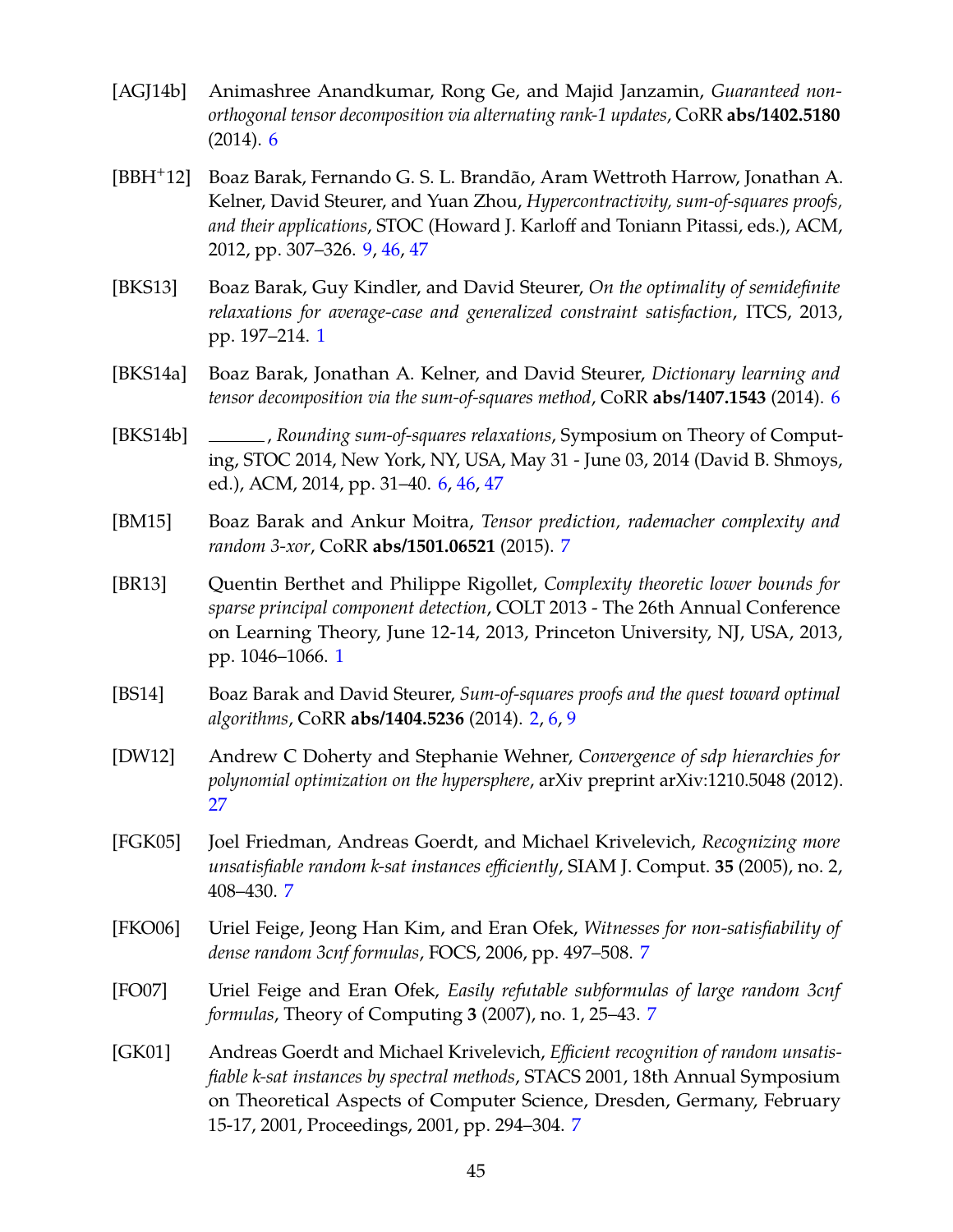- <span id="page-47-6"></span><span id="page-47-1"></span>[MR14] Andrea Montanari and Emile Richard, *A statistical model for tensor pca*, Advances in Neural Information Processing Systems, 2014, pp. 2897–2905. [1,](#page-0-0) [2,](#page-1-0) [7,](#page-8-0) [14,](#page-15-2) [18,](#page-19-0) [22,](#page-23-1) [43](#page-44-0)
- <span id="page-47-3"></span>[MRZ14] Andrea Montanari, Daniel Reichman, and Ofer Zeitouni, *On the limitation of spectral methods: From the gaussian hidden clique problem to rank one perturbations of gaussian tensors*, arXiv preprint arXiv:1411.6149 (2014). [7](#page-8-0)
- <span id="page-47-7"></span>[OZ13] Ryan O'Donnell and Yuan Zhou, *Approximability and proof complexity*, SODA (Sanjeev Khanna, ed.), SIAM, 2013, pp. 1537–1556. [47](#page-48-2)
- <span id="page-47-8"></span>[Tao12] Terence Tao, *Topics in random matrix theory*, vol. 132, American Mathematical Soc., 2012. [48](#page-49-1)
- <span id="page-47-10"></span>[Tro12] Joel A. Tropp, *User-friendly tail bounds for sums of random matrices*, Foundations of Computational Mathematics **12** (2012), no. 4, 389–434. [48,](#page-49-1) [49,](#page-50-2) [51](#page-52-0)
- <span id="page-47-5"></span>[TS14] Ryota Tomioka and Taiji Suzuki, *Spectral norm of random tensors*, arXiv preprint arXiv:1407.1870 (2014). [30](#page-31-1)
- <span id="page-47-9"></span>[Ver11] Roman Vershynin, *Introduction to the non-asymtotic analysis of random matrices*, 210–268. [48,](#page-49-1) [49,](#page-50-2) [50](#page-51-0)
- <span id="page-47-2"></span>[ZT15] Q. Zheng and R. Tomioka, *Interpolating Convex and Non-Convex Tensor Decompositions via the Subspace Norm*, ArXiv e-prints (2015). [7](#page-8-0)

## <span id="page-47-0"></span>**A Pseudo-Distribution Facts**

**Lemma A.1** (Quadric Sampling). Let  $\{x\}$  be a pseudo-distribution over  $\mathbb{R}^n$  of degree  $d \geq 2$ . *Then there is an actual distribution*  $\{y\}$  *over*  $\mathbb{R}^n$  *so that for any polynomial p of degree at most* 2*,*  $\mathbb{E}[p(y)] = \mathbb{E}[p(x)]$ . Furthermore,  $\{y\}$  can be sampled from in time poly *n*.

<span id="page-47-4"></span>**Lemma A.2** (Pseudo-Cauchy-Schwarz, Function Version, [\[BBH](#page-46-11)+12])**.** *Let x*, *y be vector-valued polynomials. Then*

$$
\langle x,y\rangle\leq \frac{1}{2}(\|x\|^2+\|y\|^2).
$$

See [\[BKS14b\]](#page-46-4) for the cleanest proof.

**Lemma A.3** (Pseudo-Cauchy-Schwarz, Powered Function Version)**.** *Let x*, *y be vector-valued polynomials and d* > 0 *an integer. Then*

$$
\langle x, y \rangle^d \le \frac{1}{2} (\|x\|^{2d} + \|y\|^{2d}).
$$

*Proof.* Note that  $\langle x, y \rangle^d = \langle x^{\otimes d}, y^{\otimes d} \rangle$  and apply [Lemma A.2.](#page-47-4)

Yet another version of pseudo-Cauchy-Schwarz will be useful: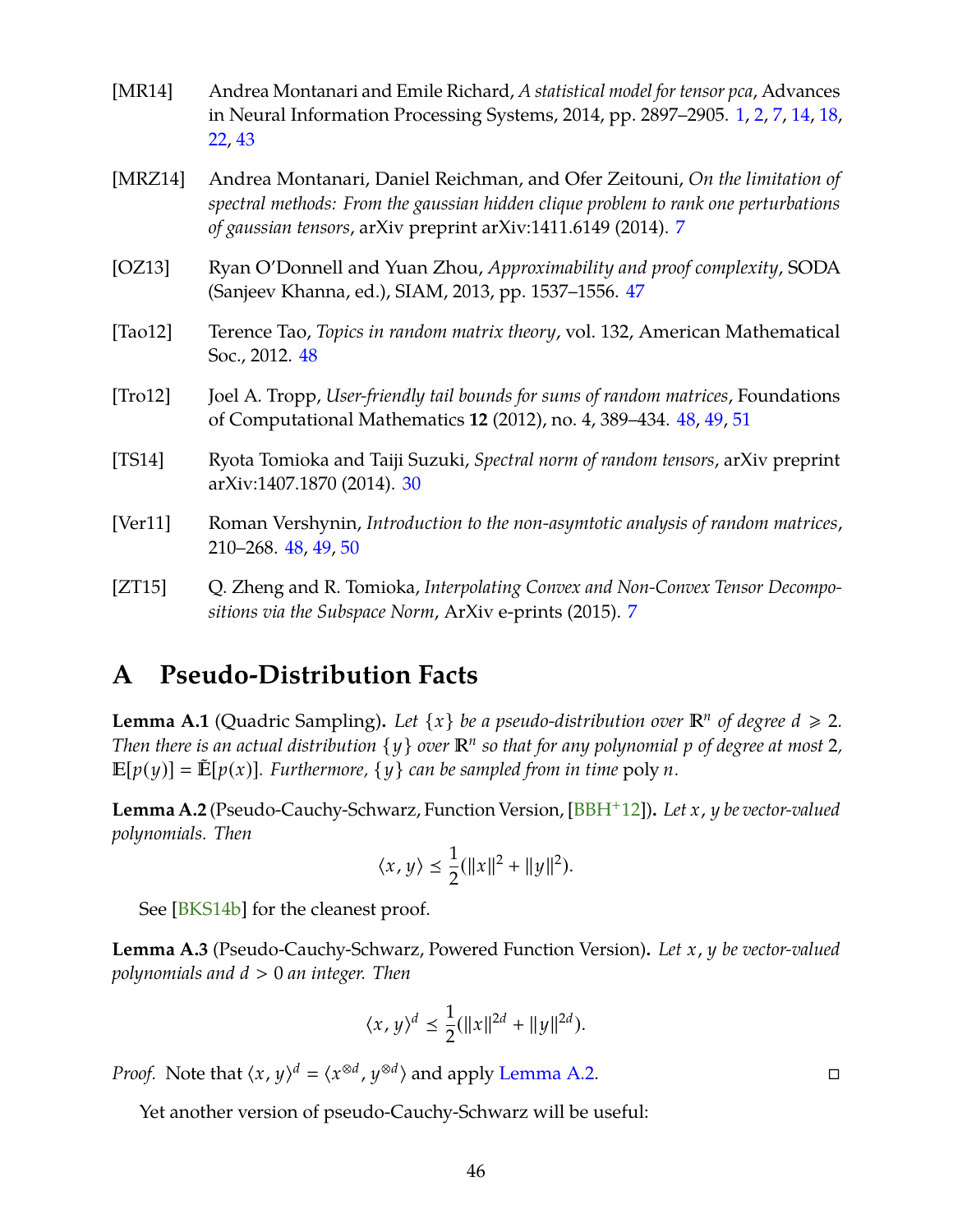<span id="page-48-2"></span>**Lemma A.4** (Pseudo-Cauchy-Schwarz, Multiplicative Function Version, [\[BBH](#page-46-11)+12])**.** *Let*  $\{x, y\}$  *be a degree d pseudo-distribution over a pair of vectors,*  $d \ge 2$ *. Then* 

$$
\tilde{\mathbb{E}}[\langle x,y\rangle] \leq \sqrt{\tilde{\mathbb{E}}[\|x\|^2]} \sqrt{\tilde{\mathbb{E}}[\|y\|^2]}.
$$

Again, see [\[BKS14b\]](#page-46-4) for the cleanest proof.

We will need the following inequality relating  $\mathbb{E}\langle x, v_0\rangle^3$  and  $\mathbb{E}\langle x, v_0\rangle$  when  $\mathbb{E}\langle x, v_0\rangle^3$  is large.

<span id="page-48-0"></span>**Lemma A.5.** Let  $\{x\}$  be a degree-4 pseudo-distribution satisfying  $\{\|x\|^2 = 1\}$ , and let  $v_0 \in \mathbb{R}^n$  be *a unit vector.* Suppose that  $\mathbb{E}(\mathbf{x}, v_0)^3 \geq 1 - \varepsilon$  for some  $\varepsilon \geq 0$ . Then  $\mathbb{E}(\mathbf{x}, v_0) \geq 1 - 2\varepsilon$ .

*Proof.* Let  $p(u)$  be the univariate polynomial  $p(u) = 1 - 2u^3 + u$ . It is easy to check that  $p(u) \ge 0$  for  $u \in [-1, 1]$ . It follows from classical results about univariate polynomials that  $p(u)$  then can be written as

$$
p(u) = s_0(u) + s_1(u)(1+u) + s_2(u)(1-u)
$$

for some SoS polynomials *s*0, *s*1, *s*<sup>2</sup> of degrees at most 2. (See [\[OZ13\]](#page-47-7), fact 3.2 for a precise statement and attributions.)

Now we consider

$$
\tilde{\mathbb{E}} p(\langle x, v_0 \rangle) \geq \tilde{\mathbb{E}}[s_1(\langle x, v_0 \rangle)(1 + \langle x, v_0 \rangle)] + \tilde{\mathbb{E}}[s_2(\langle x, v_0 \rangle)(1 - \langle x, v_0 \rangle)].
$$

We have by [Lemma A.2](#page-47-4) that  $\langle x, v_0 \rangle \leq \frac{1}{2}$  $\frac{1}{2}(\|x\|^2 + 1)$  and also that  $\langle x, v_0 \rangle \ge -\frac{1}{2}(\|x\|^2 + 1)$ . Multiplying the latter SoS relation by the SoS polynomial  $s_1(\langle x, v_0 \rangle)$  and the former by  $s_2(\langle x, v_0 \rangle)$ , we get that

$$
\tilde{\mathbb{E}}[s_1(\langle x, v_0 \rangle)(1 + \langle x, v_0 \rangle)] = \tilde{\mathbb{E}}[s_1(\langle x, v_0 \rangle)] + \tilde{\mathbb{E}}[s_1(\langle x, v_0 \rangle)\langle x, v_0 \rangle]
$$
\n
$$
\geq \tilde{\mathbb{E}}[s_1(\langle x, v_0 \rangle)] - \frac{1}{2}\tilde{\mathbb{E}}[s_1(\langle x, v_0 \rangle)(\|x\|^2 + 1)]
$$
\n
$$
\geq \tilde{\mathbb{E}}[s_1(\langle x, v_0 \rangle)] - \tilde{\mathbb{E}}[s_1(\langle x, v_0 \rangle)]
$$
\n
$$
\geq 0,
$$

where in the second-to-last step we have used the assumption that  $\{x\}$  satisfies  $\{\|x\|^2 = 1\}$ . A similar analysis yields

$$
\mathbb{E}[s_2(\langle x,v_0\rangle)(1-\langle x,v_0\rangle)]\geq 0.
$$

All together, this means that  $\tilde{\mathbb{E}} p(\langle x, v_0 \rangle) \ge 0$ . Expanding, we get  $\tilde{\mathbb{E}}[1-2\langle x, v_0 \rangle^3 + \langle x, v_0 \rangle] \ge 0$ . Rearranging yields

$$
\tilde{\mathbb{E}}\langle x, v_0 \rangle \ge 2 \tilde{\mathbb{E}}\langle x, v_0 \rangle^3 - 1 \ge 2(1 - \varepsilon) - 1 \ge 1 - 2\varepsilon.
$$

We will need a bound on the pseudo-expectation of a degree-3 polynomial in terms of the operator norm of its coefficient matrix.

<span id="page-48-1"></span>**Lemma A.6.** *Let*  $\{x\}$  *be a degree-4 pseudo-distribution. Let*  $M \in \mathbb{R}^{n^2 \times n}$ *. Then*  $\tilde{E}\langle x^{\otimes 2}, Mx \rangle \le$  $\|M\| (\tilde{\mathbf{E}} \|x\|^4)^{3/4}.$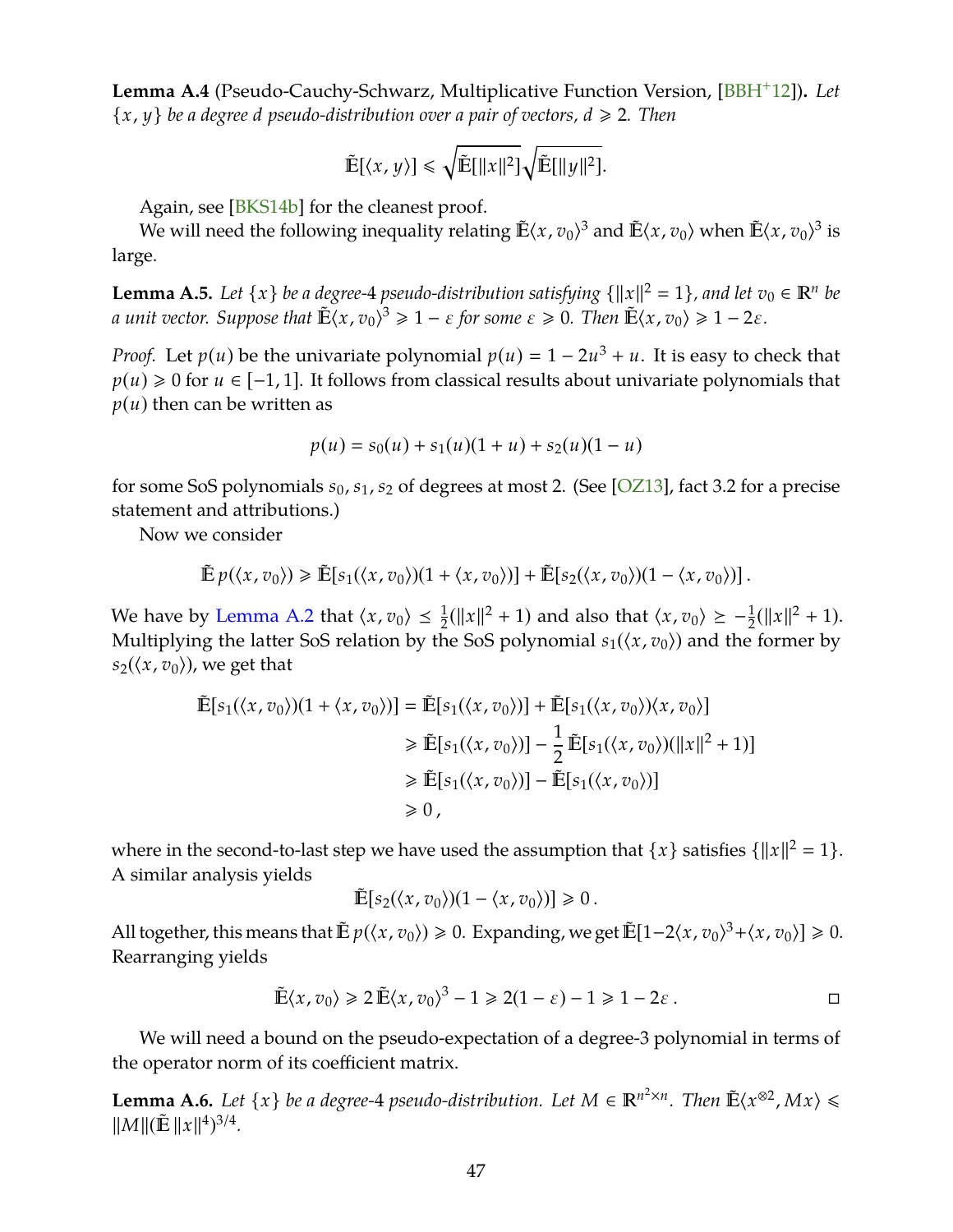<span id="page-49-1"></span>*Proof.* We begin by expanding in the monomial basis and using pseudo-Cauchy-Schwarz:

$$
\tilde{\mathbb{E}}\langle x^{\otimes 2}, Mx \rangle = \tilde{\mathbb{E}} \sum_{ijk} M_{(j,k),i} x_i x_j x_k
$$
\n
$$
= \tilde{\mathbb{E}} \sum_{i} x_i \sum_{jk} M_{(j,k),i} x_j x_k
$$
\n
$$
\leq (\tilde{\mathbb{E}} ||x||^2)^{1/2} \left[ \tilde{\mathbb{E}} \sum_{i} \left( \sum_{jk} M_{(j,k),i} x_i x_j \right)^2 \right]^{1/2}
$$
\n
$$
\leq (\tilde{\mathbb{E}} ||x||^4)^{1/4} \left[ \tilde{\mathbb{E}} \sum_{i} \left( \sum_{jk} M_{(j,k),i} x_i x_j \right)^2 \right]^{1/2}
$$

We observe that  $MM^T$  is a matrix representation of  $\sum_i \left( \sum_{jk} M_{(j,k),i} x_i x_j \right)^2$ . We know  $MM^T \leq ||M||^2 \operatorname{Id}$ , so

$$
\tilde{\mathbb{E}} \sum_{i} \left( \sum_{jk} M_{(j,k),i} x_i x_j \right)^2 \leq ||M||^2 \tilde{\mathbb{E}} ||x||^4.
$$

Putting it together, we get  $\tilde{\mathbb{E}}\langle x^{\otimes 2}, Mx \rangle \leq \|M\| (\tilde{\mathbb{E}} \, \|x\|^{4})^{3/4}$  as desired.

## <span id="page-49-0"></span>**B Concentration bounds**

### **B.1 Elementary Random Matrix Review**

We will be extensively concerned with various real random matrices. A great deal is known about natural classes of such matrices; see the excellent book of Tao [\[Tao12\]](#page-47-8) and the notes by Vershynin and Tropp [\[Ver11,](#page-47-9) [Tro12\]](#page-47-10).

Our presentation here follows Vershynin's [\[Ver11\]](#page-47-9). Let *X* be a real random variable. The subgaussian norm  $||X||_{\psi_2}$  of *X* is  $\sup_{p\geqslant 1} p^{-1/2} (\mathbb{E}|X|^p)^{1/p}$ . Let  $\{a\}$  be a distribution on *R*<sup>*n*</sup>. The subgaussian norm  $||a||_{\psi_2}$  of  $\{a\}$  is the maximal subgaussian norm of the onedimensional marginals:  $||a||_{\psi_2} = \sup_{||u||=1} ||\langle a, u \rangle||_{\psi_2}$ . A family of random variables  $\{X_n\}_{n\in\mathbb{N}}$ is subgaussian if  $||X_n||_{\psi_2} = O(1)$ . The reader may easily check that an *n*-dimensional vector of independent standard Gaussians or independent ±1 variables is subgaussian.

It will be convenient to use the following standard result on the concentration of empirical covariance matrices. This statement is borrowed from [\[Ver11\]](#page-47-9), Corollary 5.50.

<span id="page-49-2"></span>**Lemma B.1.** *Consider a sub-gaussian distribution* {*a*} *in <sup>m</sup> with covariance matrix* Σ*, and let*  $\delta \in (0,1)$ ,  $t \geq 1$ . If  $a_1, \ldots, a_N \sim \{a\}$  with  $N \geq C(t/\delta)^2 m$  then  $\|\frac{1}{N}\|$  $\frac{1}{N}$   $\sum a_i a_i^T$  $\left|\frac{T}{i} - \Sigma\right| \leq \delta$  *with probability at least* 1 − 2 exp(−*t* <sup>2</sup>*m*)*. Here C C*(*K*) *depends only on the sub-gaussian norm*  $K = \|a\|_{\psi_2}$  of a random vector taken from this distribution.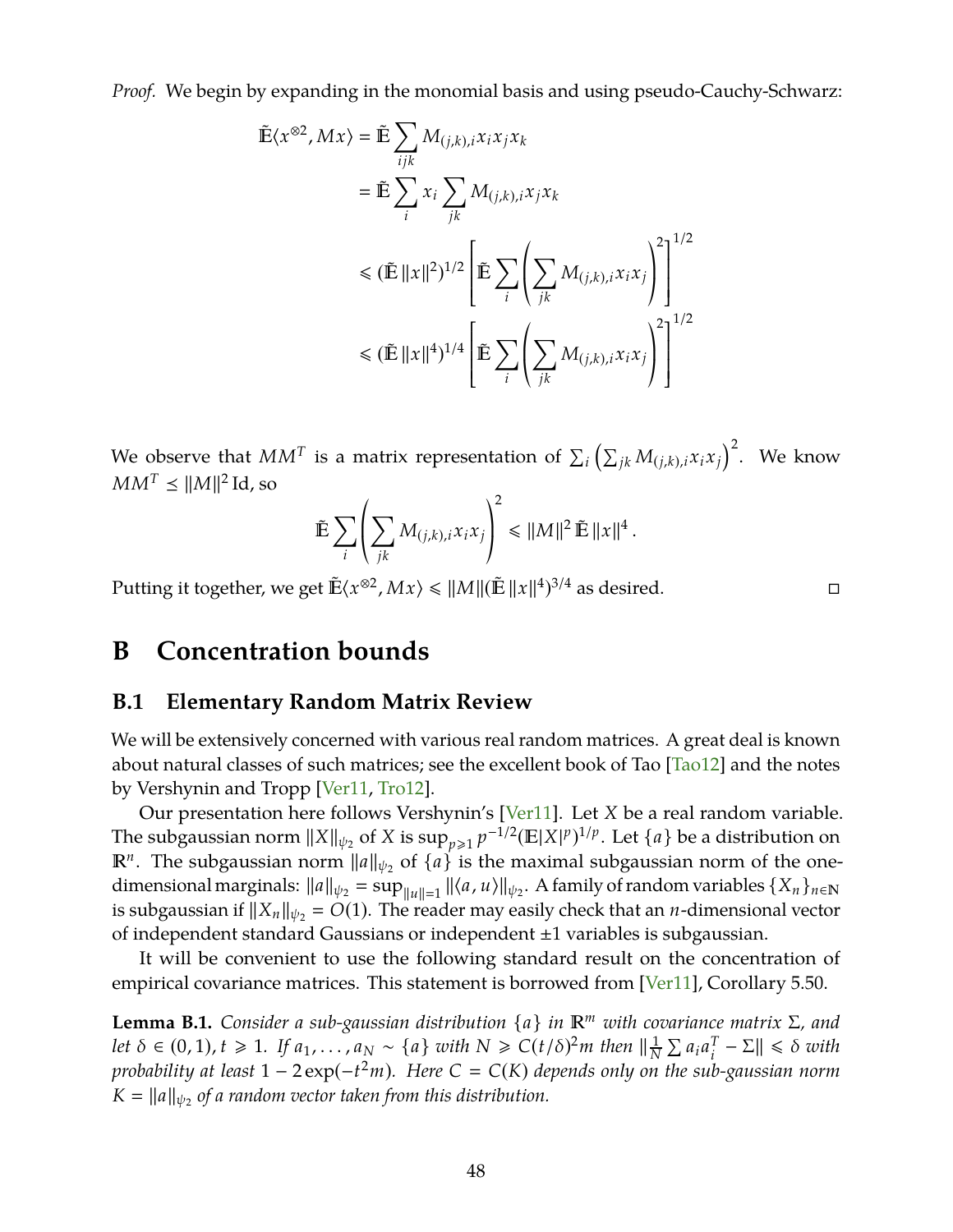<span id="page-50-2"></span>We will also need the matrix Bernstein inequality. This statement is borrowed from Theorem 1.6.2 of Tropp [\[Tro12\]](#page-47-10).

**Theorem B.2** (Matrix Bernstein)**.** *Let S*1, . . . , *S<sup>m</sup> be independent square random matrices with dimension n.* Assume that each matrix has bounded deviation from its mean:  $||S_i - \mathbb{E} S_i|| \le R$  *for* all i. Form the sum  $Z = \sum_i S_i$  and introduce a variance parameter

$$
\sigma^2 = \max\{\|\mathbb{E}(Z - \mathbb{E}Z)(Z - \mathbb{E}Z)^T\|, \|\mathbb{E}(Z - \mathbb{E}Z)^T(Z - \mathbb{E}Z)\|\}.
$$

*Then*

$$
\mathbb{P}\{\|Z - \mathbb{E} Z\| \ge t\} \le 2n \exp\left(\frac{t^2/2}{\sigma^2 + Rt/3}\right) \qquad \text{for all } t \ge 0.
$$

We will need bounds on the operator norm of random square rectangular matrices, both of which are special cases of Theorem 5.39 in [\[Ver11\]](#page-47-9).

<span id="page-50-3"></span>**Lemma B.3.** Let A be an  $n \times n$  matrix with independent entries from  $\mathcal{N}(0, 1)$ . Then with *probability*  $1 - n^{-\omega(1)}$ , the operator norm  $||A||$  satisfies  $||A|| \le O(\sqrt{n})$ .

<span id="page-50-1"></span>**Lemma B.4.** Let A be an  $n^2 \times n$  matrix with independent entries from  $\mathcal{N}(0, 1)$ . Then with *probability*  $1 - n^{-\omega(1)}$ , the operator norm  $||A||$  satisfies  $||A|| \le O(n)$ .

# **B.2** Concentration for  $\sum_i A_i \otimes A_i$  and Related Ensembles

Our first concentration theorem provides control over the nontrivial permutations of the matrix  $AA<sup>T</sup>$  under the action of  $S<sub>4</sub>$  for a tensor **A** with independent entries.

<span id="page-50-0"></span>**Theorem B.5.** Let  $c \in \{1, 2\}$  and  $d \ge 1$  an integer. Let  $A_1, \ldots, A_{n^c}$  be iid random matrices in  $\{\pm 1\}^{n^d \times n^d}$  or with independent entries from  $\mathcal{N}(0, 1)$ . Then, with probability  $1 - O(n^{-100})$ ,

$$
\left\|\sum_{i\in[n^c]}A_i\otimes A_i-\mathbb{E}\,A_i\otimes A_i\right\|\preccurlyeq \sqrt{d}n^{(2d+c)/2}\cdot (\log n)^{1/2}\,.
$$

*and*

$$
\left\|\sum_{i\in[n^c]}A_i\otimes A_i^T - \mathbb{E} A_i\otimes A_i^T\right\| \lesssim \sqrt{d}n^{(2d+c)/2}\cdot (\log n)^{1/2}.
$$

We can prove [Theorem 3.3](#page-11-0) as a corollary of the above.

*Proof of [Theorem 3.3.](#page-11-0)* Let *A* have iid Gaussian entries. We claim that  $E A \otimes A$  is a matrix representation of  $||x||^4$ . To see this, we compute

$$
\langle x^{\otimes 2}, \mathbb{E}(A \otimes A)x^{\otimes 2} \rangle = \mathbb{E}\langle x, Ax \rangle^2
$$
  
= 
$$
\sum_{i,j,k,l} \mathbb{E} A_{ij} A_{kl} x_i x_j x_k x_l
$$
  
= 
$$
\sum_{ij} x_i^2 x_j^2
$$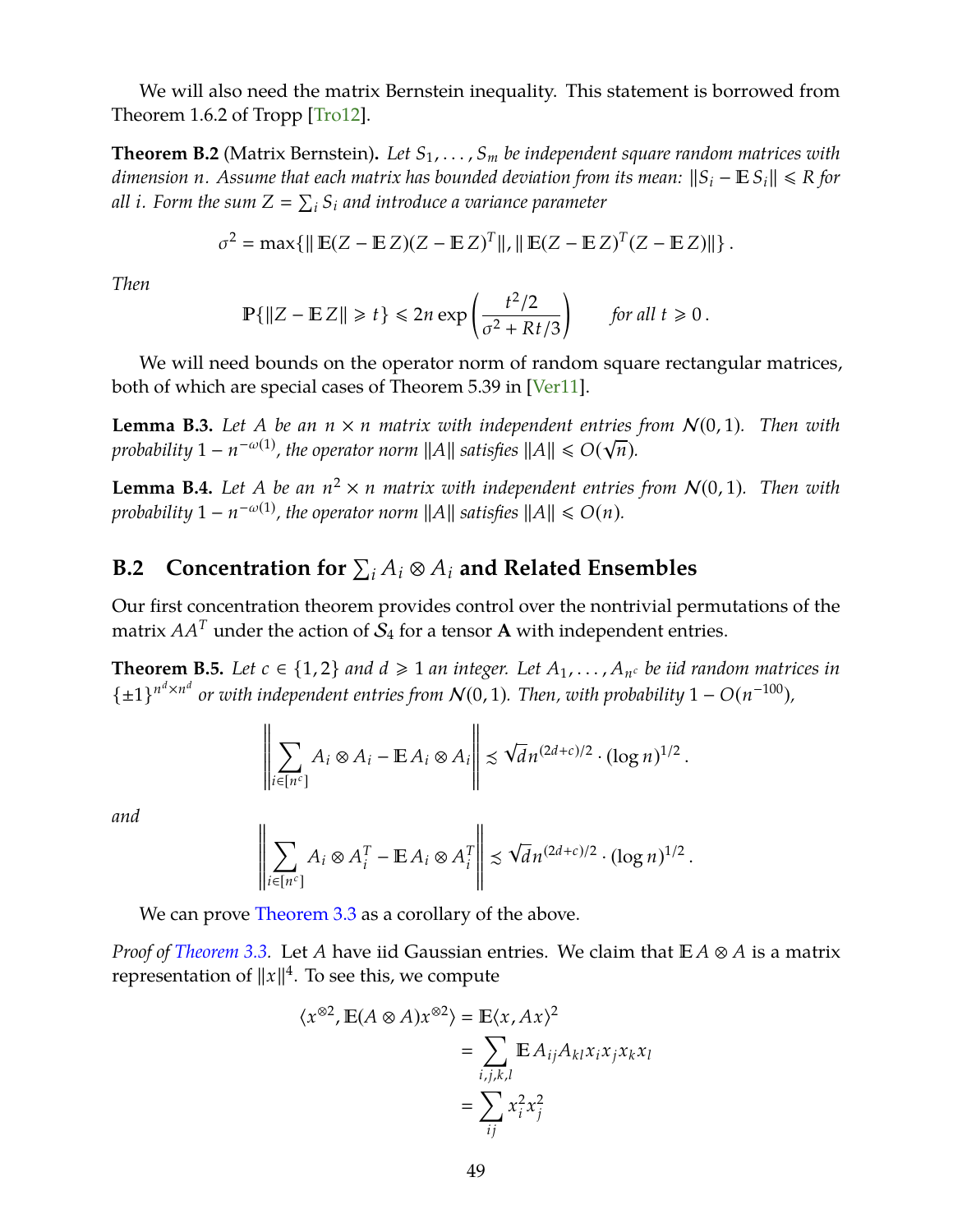$= ||x||^4$ .

<span id="page-51-0"></span>Now by [Theorem B.5,](#page-50-0) we know that for  $A_i$  the slices of the tensor **A** from the statement of [Theorem 3.3,](#page-11-0)

$$
\sum_i A_i \otimes A_i \le n \mathbb{E} A \otimes A + \lambda^2 \cdot \text{Id}
$$

for  $\lambda = O(n^{3/4} \log(n)^{1/4})$ . Since  $n = O(\lambda)$  and both Id and  $\mathbb{E} A \otimes A$  are matrix representations of  $||x||^4$ , we are done.

Now we prove [Theorem B.5.](#page-50-0) We will prove only the statement about  $\sum_i A_i \otimes A_i$ , as the case of  $\sum_i A_i \otimes A_i^T$  $i$ <sup>T</sup> is similar.

Let  $A_1, \ldots, A_{n^c}$  be as in [Theorem B.5.](#page-50-0) We first need to get a handle on their norms individually, for which we need the following lemma.

<span id="page-51-1"></span>**Lemma B.6.** Let A be a random matrix in  $\{\pm 1\}^{n^d \times n^d}$  or with independent entries from  $\mathcal{N}(0, 1)$ . *For all*  $t \ge 1$ , the probability of the event  $\{||A|| > tn^{d/2}\}$  is at most  $2^{-t^2n^d/K}$  for some absolute *constant K.*

*Proof.* The subgaussian norm of the rows of *A* is constant and they are identically and isotropically distributed. Hence Theorem 5.39 of [\[Ver11\]](#page-47-9) applies to give the result.  $\square$ 

Since the norms of the matrices  $A_1, \ldots, A_{n^c}$  are concentrated around  $n^{d/2}$  (by [Lemma B.6\)](#page-51-1), it will be enough to prove [Theorem B.5](#page-50-0) after truncating the matrices  $A_1,\ldots,A_{n^c}.$  For  $t\geqslant 1,$ define iid random matrices  $A_1$ <sup>2</sup>  $'_{1}, \ldots, A'_{n}$  $n_c$  such that

$$
A'_{i} \stackrel{\text{def}}{=} \begin{cases} A_{i} & \text{if } ||A_{i}|| \leq t n^{d/2}, \\ 0 & \text{otherwise} \end{cases}
$$

for some *t* to be chosen later. [Lemma B.6](#page-51-1) allows us to show that the random matrices  $A_i \otimes A_i$  and  $A_i'$  $\iota_i' \otimes A_i'$  $\mathbf{f}_i'$  have almost the same expectation. For the remainder of this section, let *K* be the absolute constant from [Lemma B.6.](#page-51-1)

<span id="page-51-2"></span>**Lemma B.7.** For every  $i \in [n^c]$  and all  $t \ge 1$ , the expectations of  $A_i \otimes A_i$  and  $A_i'$  $\iota_i' \otimes A_i'$ *i satisfy*

$$
\left\| \mathbb{E}[A_i \otimes A_i] - \mathbb{E}[A'_i \otimes A'_i] \right\| \le O(1) \cdot 2^{-tn^d/K}
$$

.

*Proof.* Using Jensen's inequality and that  $A_i = A_i'$  $\mathcal{U}_i$  unless  $||A_i|| > t n^{d/2}$ , we have

$$
\|\mathbf{E} A_i \otimes A_i - A'_i \otimes A'_i\| \le \mathbf{E} \|A_i \otimes A_i - A'_i \otimes A'_i\| \quad \text{Jensen's inequality}
$$
\n
$$
= \int_{tn^{d/2}}^{\infty} \mathbf{P}(\|A_i\| \ge \sqrt{s}) \, ds \quad \text{since } A_i = A'_i \text{ unless } \|A_i\| \ge tn^{d/2}
$$
\n
$$
\le \int_{tn^{d/2}}^{\infty} 2^{-s/K} \, ds \quad \text{by Lemma B.6}
$$
\n
$$
\le \sum_{i=0}^{\infty} 2^{-tn^{d/2}/K} \cdot 2^{-i/K} \quad \text{discretizing the integral}
$$
\n
$$
= O(2^{-tn^{d/2}/K}) \quad \text{as desired.} \qquad \Box
$$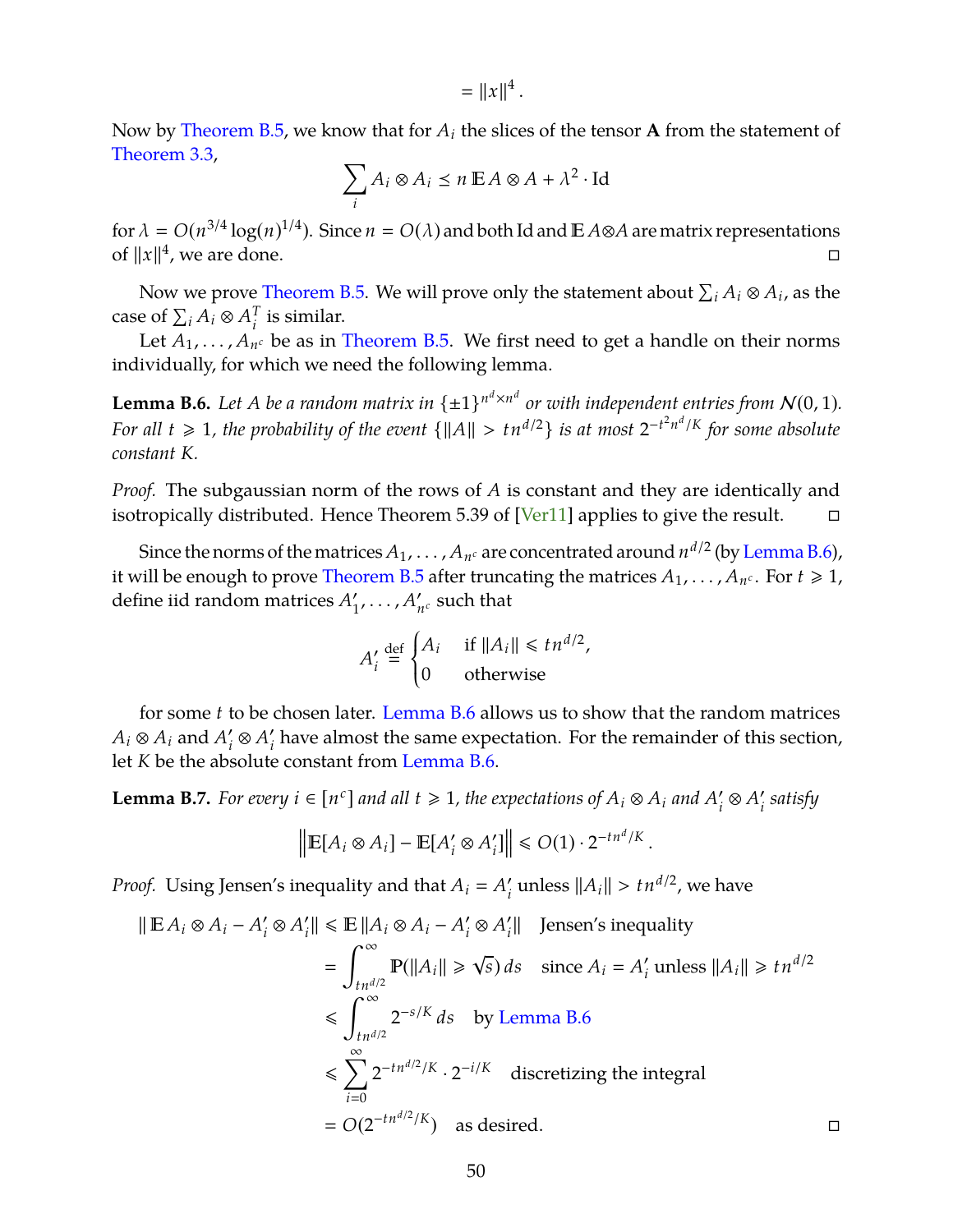<span id="page-52-1"></span><span id="page-52-0"></span>**Lemma B.8.** *Let*  $B_1'$  $'_{1}, \ldots, B'_{n}$  $n_c$  *be i.i.d.* matrices such that  $B_i'$  $'_{i} = A'_{i}$  $\iota_i' \otimes A_i'$  $\sum_{i}$ <sup>*–*</sup>**E**[ $A_i'$  $\alpha_i' \otimes A_i'$ *i* ]*. Then for every*  $C \geqslant 1$  *with*  $C \leqslant 3t^2 n^{\frac{c}{c}/2}$ ,

$$
\mathbb{P}\left\{\left\|\sum_{i\in[n^c]}B'_i\right\|>C\cdot n^{(2d+c)/2}\right\}\le 2n^{2d}\cdot\exp\left(\frac{-C^2}{6t^4}\right).
$$

*Proof.* For  $R = 2t^2n^d$ , the random matrices  $B_1$  $'_{1}, \ldots, B'_{n}$  $n_c$  satisfy  $\{||B_i||\}$  $X'_i$ <sup> $\parallel$ </sup>  $\leq R$ <sup>}</sup> with probability 1. Therefore, by the Bernstein bound for non-symmetric matrices [\[Tro12,](#page-47-10) Theorem 1.6],

$$
\mathbb{P}\left\{\left\|\sum\nolimits_{i=1}^{n^c}B_i'\right\| \geq s\right\} \leq 2n^{2d}\cdot \exp\left(\frac{-s^2/2}{\sigma^2+Rs/3}\right)\,,
$$

where  $\sigma^2 = \max\{||\sum_i E B_i'\|$  $i^{\prime}(B_i)$  $\sum_i$ <sup>T</sup>||, || $\sum_i$ **E**( $B'_i$  $'_{i}$ <sup>T</sup> $B'_{i}$  $\{f_i\} \leq n^c \cdot R^2$ . For  $s = C \cdot n^{(2d+c)/2}$ , the probability is bounded by

$$
\mathbb{P}\left\{\left\|\sum\nolimits_{i=1}^nB'_i\right\|\geq s\right\}\leq 2n^{2d}\cdot\exp\left(\frac{-C^2\cdot n^{(2d+c)}/2}{4t^4\cdot n^{2d+c}+2t^2C\cdot n^{(4d+c)/2}/3}\right)\,.
$$

Since our parameters satisfy  $t^2C \cdot n^{(4d+c)/2}/3 \leq t^4 n^{(2d+c)}$ , this probability is bounded by

$$
\mathbb{P}\left\{\left\|\sum_{i=1}^n B'_i\right\| \geqslant s\right\} \leqslant 2n^{2d} \cdot \exp\left(\frac{-C^2}{6t^4}\right).
$$

.

.

At this point, we have all components of the proof of [Theorem B.5.](#page-50-0)

*Proof of [Theorem B.5](#page-50-0) for*  $\sum_i A_i \otimes A_i$  (other case is similar). By [Lemma B.8,](#page-52-1)

$$
\mathbb{P}\bigg\{\big\|\sum\nolimits_i A_i' \otimes A_i' - \sum\nolimits_i \mathbb{E}[A_i' \otimes A_i']\big\| > C \cdot n^{(2d+c)/2}\bigg\} \le 2n^{2d} \cdot \exp\left(\frac{-C^2}{Kt^4}\right).
$$

At the same time, by [Lemma B.6](#page-51-1) and a union bound,

$$
\mathbb{P}\left\{A_1 = A'_1, \dots, A_n = A'_{n^c}\right\} \geq 1 - n^c \cdot 2^{-t^2 n^d/K}
$$

By [Lemma B.7](#page-51-2) and triangle inequality,

$$
\Big\| \sum_{i} \mathbb{E}[A_i \otimes A_i] - \sum_{i} \mathbb{E}[A'_i \otimes A'_i] \Big\| \le n^c \cdot 2^{-tn^d/K}
$$

Together, these bounds imply

$$
\mathbb{P}\left\{\left\|\sum_{i} A_{i} \otimes A_{i} - \sum_{i} \mathbb{E}[A_{i} \otimes A_{i}]\right\| > C \cdot n^{(2d+c)/2} + n^{c} \cdot 2^{-tn^{d}/K}\right\}
$$
  
\$\leq 2n^{2d} \cdot \exp\left(\frac{-C^{2}}{Kt^{4}}\right) + n^{c} \cdot 2^{-t^{2}n^{d}/K}.

We choose  $t = 1$  and  $C = 100\sqrt{2Kd \log n}$  and assume that *n* is large enough so that  $C \cdot n^{(2d+c)/2} \ge n^c \cdot 2^{-tn^d/K}$  and  $2n^{2d} \cdot \exp\left(\frac{-C^2}{K+4}\right)$  $\left(\frac{-C^2}{Kt^4}\right) \geq n^c \cdot 2^{-t^2 n^d/K}$ . Then the probability satisfies

$$
\mathbb{P}\bigg\{\Big\|\sum_{i}A_{i}\otimes A_{i}-\sum_{i}\mathbb{E}[A_{i}\otimes A_{i}]\Big\|>20n^{(2d+c)/2}\sqrt{2Kd\log n}\bigg\}\leq 4n^{-100}.\qquad\qquad\Box
$$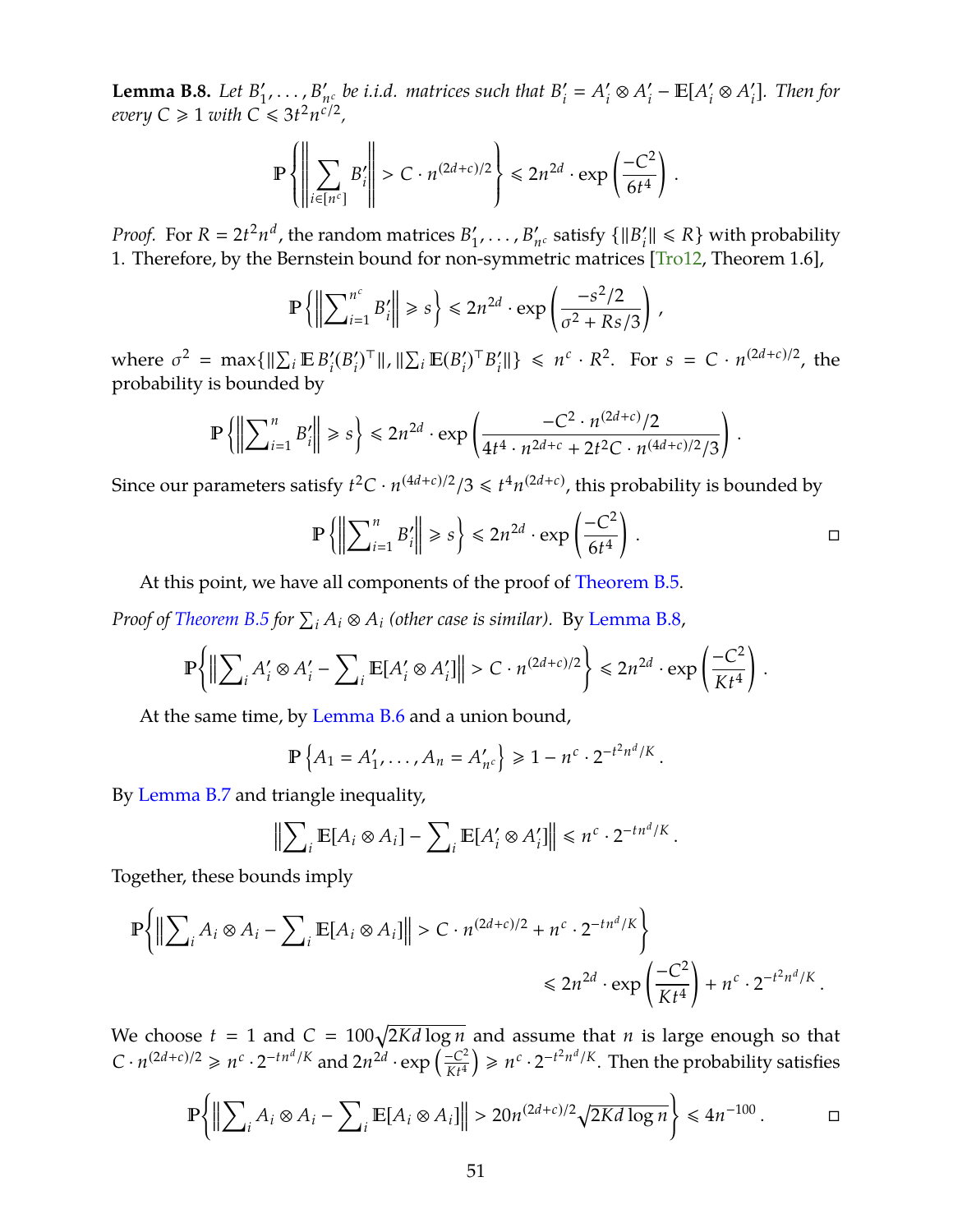## **B.3 Concentration for Spectral SoS Analyses**

**Lemma B.9** (Restatement of [Lemma 5.5\)](#page-18-4). *Let*  $T = \tau \cdot v_0^{\otimes 3}$ 0 + **A***. Suppose* **A** *has independent entries from*  $\mathcal{N}(0, 1)$ *. Then with probability*  $1 - O(n^{-100})$  *we have*  $\|\sum_i A_i \otimes A_i - \mathbb{E} \sum_i A_i \otimes A_i\| \leq$  $O(n^{3/2} \log(n)^{1/2})$  and  $\|\sum_i v_0(i) A_i\| \le O(\sqrt{n}).$ 

*Proof.* The first claim is immediate from [Theorem B.5.](#page-50-0) For the second, we note that since  $v_0$  is a unit vector, the matrix  $\sum_i v_0(i) A_i$  has independent entries from  $\mathcal{N}(0, 1)$ . Thus, by *[Lemma B.3,](#page-50-3)*  $||\sum_i v_0(i)A_i|| \le O(\sqrt{n})$  with probability 1 − *O*(*n*<sup>-100</sup>), as desired.  $\Box$ 

<span id="page-53-0"></span>**Lemma B.10** (Restatement of [Lemma 5.10](#page-21-1) for General Odd *k*)**.** *Let* **A** *be a k-tensor with k* an odd integer, with independent entries from  $\mathcal{N}(0, 1)$ . Let  $v_0 \in \mathbb{R}^n$  be a unit vector, and let V be the  $n^{(k+1)/2} \times n^{(k-1)/2}$  unfolding of  $v_0^{\otimes k}$ . Let A be the  $n^{(k+1)/2} \times n^{(k-1)/2}$  unfolding of **A**. *Then with probability*  $1 - O(n^{-100})$ , the matrix *A* satisfies  $A<sup>T</sup>A = n^{(k+1)/2}I + E$  for some *E* with  $||E|| \le O(n^{k/2} \log(n))$  and  $||A^T V|| \le O(n^{(k-1)/4} \log(n)^{1/2})$ *.* 

*Proof.* With  $\delta = O(1/$ √  $\overline{n}$ ) and  $t = 1$ , our parameters will satisfy  $n^{(k+1)/2} \geq (t/\delta)^2 n^{(k-1)/2}$ . Hence, by [Lemma B.1,](#page-49-2)

$$
||E|| = ||A^T A^T - n^{(k+1)/2}I|| = \left\| \sum_{|\alpha| = (k+1)/2} a_{\alpha} a_{\alpha}^T - n^{(k+1)/2} \cdot \text{Id} \right\| \le n^{(k+1)/2} \cdot O\left(\frac{1}{\sqrt{n}}\right) = O(n^{k/2})
$$

with probability at least  $1 - 2 \exp(-n^{(k+1)/2}) \ge 1 - O(n^{-100}).$ 

It remains to bound  $||A^TV||$ . Note that  $V = uw^T$  for fixed unit vectors  $u \in \mathbb{R}^{(k-1)/2}$  and  $w \in \mathbb{R}^{(k+1)/2}$ . So  $||A^T V|| \le ||A^T u||$ . But  $A^T u$  is distributed according to  $\mathcal{N}(0, 1)^n$  and so  $||A^T u|| \le O(\sqrt{n \log n})$  with probability 1 − *n*<sup>-100</sup> by standard arguments.

### **B.4 Concentration for Lower Bounds**

The next theorems collects the concentration results necessary to apply our lower bounds [Theorem 6.3](#page-29-1) and [Theorem 6.4](#page-30-0) to random polynomials.

<span id="page-53-1"></span>**Lemma B.11.** *Let* **A** *be a random* 3*-tensor with unit Gaussian entries. For a real parameter*  $\lambda$ , let  $\mathcal{L}: \mathbb{R}[x]_4 \to \mathbb{R}$  be the linear operator whose matrix representation  $M_{\mathcal{L}}$  is given by  $M_{\mathcal{L}} \coloneqq \frac{1}{n^2}$  $\frac{1}{n^2\lambda^2}\sum_{\pi\in\mathcal{S}_4}\pi\cdot AA^T$ . There is  $\lambda = O(n^{3/2}/\log(n)^{1/2})$  so that with probability  $1-O(n^{-50})$ *the following events all occur for every*  $\pi \in S_3$ *.* 

$$
-2\lambda^2 \cdot \Pi \operatorname{Id} \Pi
$$
  
\n
$$
\leq \frac{1}{2} \Pi \left[ \sigma \cdot A^{\pi} (A^{\pi})^T + \sigma^2 \cdot A^{\pi} (A^{\pi})^T + (\sigma \cdot A^{\pi} (A^{\pi})^T)^T + (\sigma^2 \cdot A^{\pi} (A^{\pi})^T)^T \right] \Pi
$$
 (B.1)

<span id="page-53-5"></span><span id="page-53-4"></span><span id="page-53-3"></span><span id="page-53-2"></span>
$$
\langle \mathbf{A}, \sum_{\pi \in S_3} \mathbf{A}^{\pi} \rangle = \Omega(n^3) \tag{B.2}
$$

$$
\langle \mathrm{Id}^{\mathrm{sym}} , A^{\pi} (A^{\pi})^T \rangle = O(n^3)
$$
 (B.3)

$$
n\left(\max_{i}\left|\frac{1}{\lambda n^{3/2}}\langle \mathrm{Id}_{n\times n}, A_{i}^{\pi}\rangle\right|\right) = O(1)
$$
 (B.4)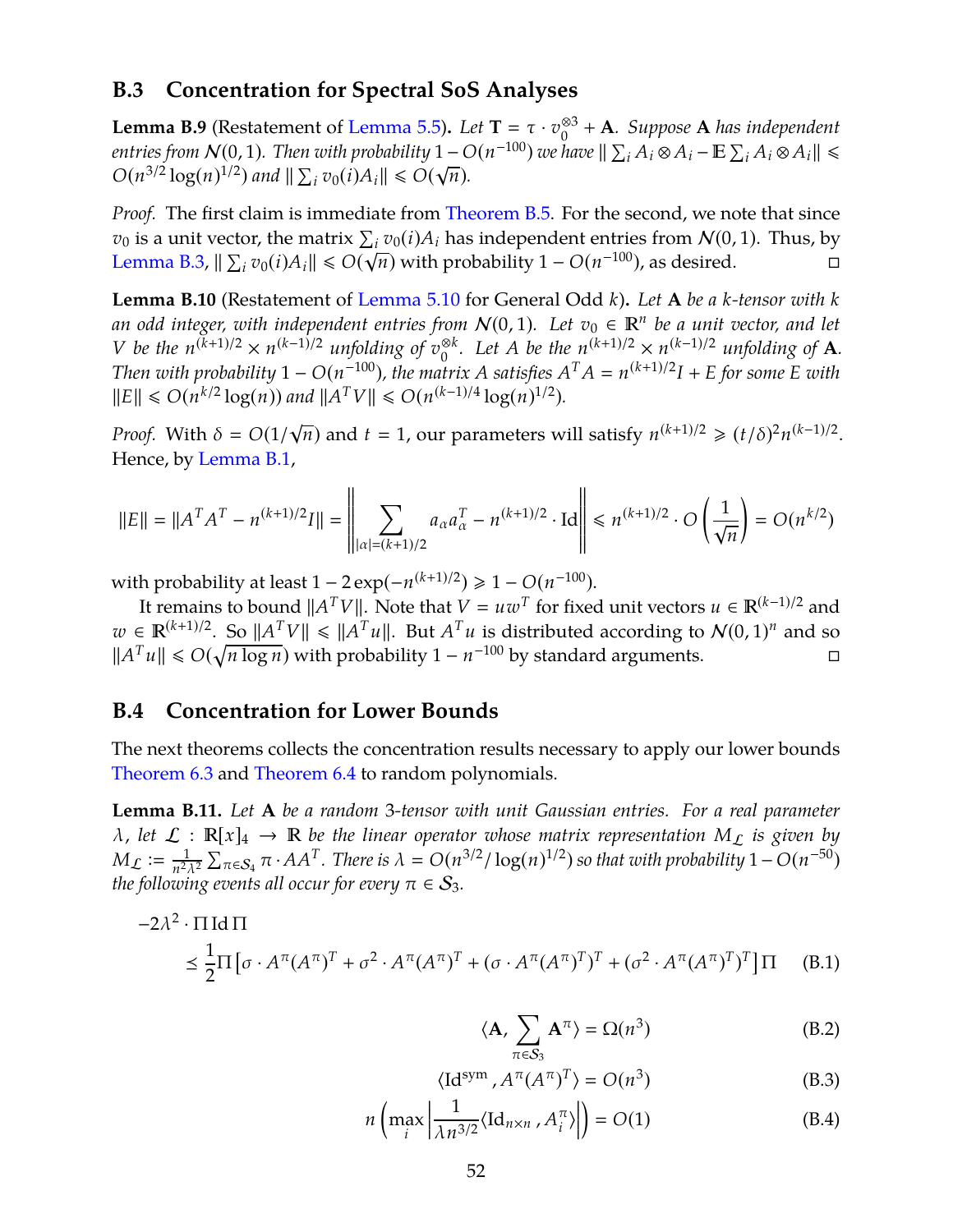<span id="page-54-1"></span><span id="page-54-0"></span>
$$
n^2 \left( \max_{i \neq j} |\mathcal{L}| ||x||^2 x_i x_j| \right) = O(1) \tag{B.5}
$$

$$
n^{3/2} \left( \max_{i} \left| \mathcal{L} \left| \|x\|^2 x_i^2 - \frac{1}{n} \mathcal{L} \left| \|x\|^4 \right| \right) \right) = O(1/n) \tag{B.6}
$$

*Proof.* For [\(B.1\),](#page-53-2) from [Theorem B.5,](#page-50-0) [Lemma 6.8,](#page-32-1) the observation that multiplication by an orthogonal operator cannot increase the operator norm, a union bound over all  $\pi$ , and the triangle inequality, it follows that:

$$
\left\|\sigma \cdot A^{\pi} (A^{\pi})^T - \mathbb{E}[\sigma \cdot A^{\pi} (A^{\pi})^T] + \sigma^2 \cdot A^{\pi} (A^{\pi})^T - \mathbb{E}[\sigma^2 \cdot A^{\pi} (A^{\pi})^T] \right\| \leq 2\lambda^2.
$$

with probability  $1 - n^{-100}$ . By the definition of the operator norm and another application of triangle inequality, this implies

$$
-4\lambda^2 \operatorname{Id} \leq \sigma \cdot A^{\pi} (A^{\pi})^T + \sigma^2 \cdot A^{\pi} (A^{\pi})^T + (\sigma \cdot A^{\pi} (A^{\pi})^T)^T + (\sigma^2 \cdot A^{\pi} (A^{\pi})^T)^T
$$
  
- 
$$
\mathbb{E}[\sigma \cdot A^{\pi} (A^{\pi})^T] - \mathbb{E}[\sigma^2 \cdot A^{\pi} (A^{\pi})^T] - \mathbb{E}[(\sigma \cdot A^{\pi} (A^{\pi})^T)^T] - \mathbb{E}[(\sigma^2 \cdot A^{\pi} (A^{\pi})^T)^T].
$$

We note that  $\mathbb{E}[\sigma \cdot A^{\pi} (A^{\pi})^T] = \sigma \cdot \text{Id}$  and  $\mathbb{E}[\sigma^2 \cdot A^{\pi} (A^{\pi})^T] = \sigma^2 \cdot \text{Id}$ , and the same for their transposes, and that  $\Pi(\sigma \cdot \text{Id} + \sigma^2 \cdot \text{Id})\Pi \geq 0$ . So, dividing by 2 and projecting onto the  $\Pi$  subspace:

$$
-2\lambda^2 \cdot \Pi \operatorname{Id} \Pi
$$
  
\$\leq \frac{1}{2}\Pi \big( \sigma \cdot A^{\pi} (A^{\pi})^T + \sigma^2 \cdot A^{\pi} (A^{\pi})^T + (\sigma \cdot A^{\pi} (A^{\pi})^T)^T + (\sigma^2 \cdot A^{\pi} (A^{\pi})^T)^T \big) \Pi\$.

We turn to [\(B.2\).](#page-53-3) By a Chernoff bound,  $\langle \mathbf{A}, \mathbf{A} \rangle = \Omega(n^3)$  with probability  $1 - n^{-100}$ . Let  $\pi \in S_3$  be a nontrivial permutation. To each multi-index  $\alpha$  with  $|\alpha| = 3$  we associate its orbit  $O_\alpha$  under  $\langle \pi \rangle$ . If  $\alpha$  has three distinct indices, then  $|O_\alpha| > 1$  and  $\sum_{\beta \in O_\alpha} A_\beta A_\beta^\pi$  $\frac{\pi}{\beta}$  is a random variable  $X_\alpha$  with the following properties:

- $|X_\alpha| < O(\log n)$  with probability  $1 n^{-\omega(1)}$ .
- $X_\alpha$  and  $-X_\alpha$  are identically distributed.

Next, we observe that we can decompose

$$
\langle \mathbf{A}, \mathbf{A}^{\pi} \rangle = \sum_{|\alpha|=3} \mathbf{A}_{\alpha} \mathbf{A}_{\alpha}^{\pi} = R + \sum_{O_{\alpha}} X_{\alpha},
$$

where *R* is the sum over multi-indices  $\alpha$  with repeated indices, and therefore has  $|R| = \tilde{O}(n^2)$ with probability  $1-n^{-100}$ . By a standard Chernoff bound,  $|\sum_{O_\alpha}X_\alpha|=O(n^2)$  with probability 1 − *O*(*n*<sup>-100</sup>). By a union bound over all π, we get that with probability 1 − *O*(*n*<sup>-100</sup>),

$$
\langle \mathbf{A}, \sum_{\pi \in \mathcal{S}_3} \mathbf{A}^{\pi} \rangle = n^3 - O(n^2) = \Omega(n^3),
$$

establishing [\(B.2\).](#page-53-3)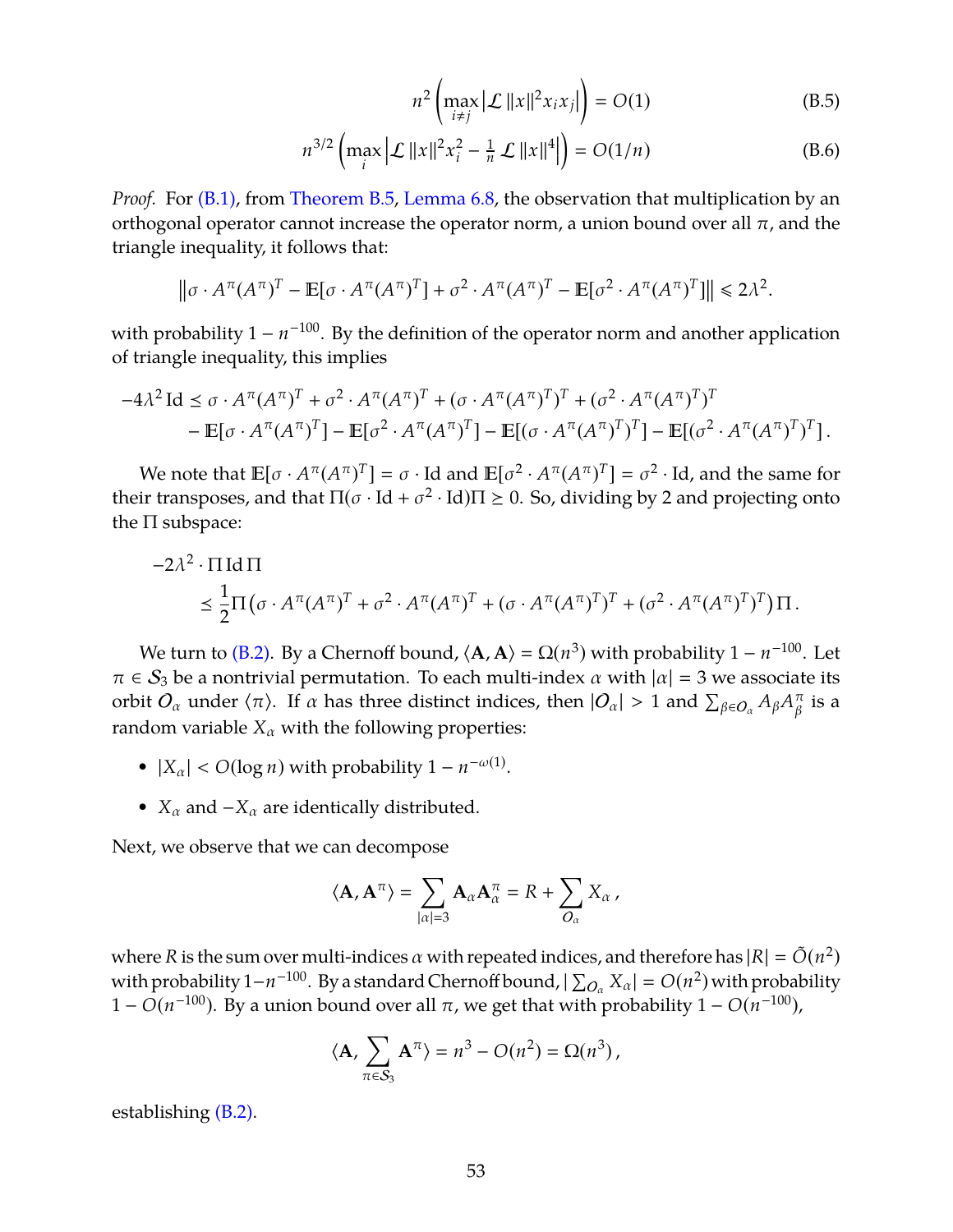Next up is [\(B.3\).](#page-53-4) Because  $A^\pi$  are identically distributed for all  $\pi \in \mathcal{S}_3$  we assume without loss of generality that  $A^{\pi} = A$ . The matrix Id<sup>sym</sup> has  $O(n^2)$  nonzero entries. Any individual entry of  $AA^T$  is with probability  $1 - n^{-\omega(1)}$  at most  $O(n)$ . So  $\langle \text{Id}^{\text{sym}}$  ,  $AA^T \rangle = O(n^3)$  with probability  $1 - O(n^{-100})$ .

Next, [\(B.4\).](#page-53-5) As before, we assume without loss of generality that  $\pi$  is the trivial permutation. For fixed  $1 \le i \le n$ , we have  $\langle \mathrm{Id}_{n \times n}, A_i \rangle = \sum_j A_{ijj}$ , which is a sum of *n* independent unit Gaussians, so  $|\langle \mathrm{Id}_{n \times n}$  ,  $A_i \rangle| \le O(\sqrt{n} \log n)$  with probability  $1 - n^{-\omega(1)}$ . By a union bound over *i* this also holds for  $\max_i |\langle \mathrm{Id}_{n \times n}, A_i \rangle|$ . Thus with probability  $1 - O(n^{-100}),$ 

$$
n\left(\max_{i}\left|\frac{1}{n^{3/2}\lambda}\langle \mathrm{Id}_{n\times n}, A_{i}\rangle\right|\right) \leq \frac{\tilde{O}(1)}{\lambda}.
$$

Last up are [\(B.5\)](#page-54-0) and [\(B.6\).](#page-54-1) Since we will do a union bound later, we fix  $i, j \le n$ . Let  $w \in \mathbb{R}^{n^2}$  be the matrix flattening of  $\mathrm{Id}_{n \times n}$ . We expand  $\mathcal{L} ||x||^2 x_i x_j$  as

$$
\mathcal{L} ||x||^2 x_i x_j = \frac{1}{n^2 O(\lambda^2)} (w^T \Pi (AA^T + \sigma \cdot AA^T + \sigma^2 \cdot AA^T) \Pi (e_i \otimes e_j) + w^T \Pi (AA^T + \sigma \cdot AA^T + \sigma^2 \cdot AA^T)^T \Pi (e_i \otimes e_j)).
$$

We have  $\Pi w = w$  and we let  $e_{ij} := \Pi(e_i \otimes e_j) = \frac{1}{2}$  $\frac{1}{2}$ (*e<sub>i</sub>* ⊗ *e<sub>j</sub>* + *e<sub>j</sub>* ⊗ *e<sub>i</sub>*). So using [Lemma 6.8,](#page-32-1)

$$
n^2 O(\lambda^2) \mathcal{L} ||x||^2 x_i x_j = w^T (A A^T + \sigma \cdot A A^T + \sigma^2 \cdot A A^T) e_{ij}
$$
  
+ 
$$
w^T (A A^T + \sigma \cdot A A^T + \sigma^2 \cdot A A^T)^T e_{ij}
$$
  
= 
$$
w^T (A A^T e_{ij})
$$
  
+ 
$$
\frac{1}{2} \sum_k A_k e_j \otimes A_k e_i + \frac{1}{2} \sum_k A_k e_i \otimes A_k e_j
$$
  
+ 
$$
\frac{1}{2} \sum_k A_k^T e_j \otimes A_k^T e_i + \frac{1}{2} \sum_k A_k^T e_i \otimes A_k^T e_j
$$
  
+ 
$$
\frac{1}{2} \sum_k A_k e_i \otimes A_k^T e_j + \frac{1}{2} \sum_k A_k e_j \otimes A_k^T e_i
$$
  
+ 
$$
\frac{1}{2} \sum_k A_k^T e_i \otimes A_k e_j + \frac{1}{2} \sum_k A_k^T e_j \otimes A_k e_i
$$

For  $i \neq j$ , each term  $w^T(A_ke_j \otimes A_ke_i)$  (or similar, with various transposes) is the sum of  $n$ independent products of pairs of independent unit Gaussians, so by a Chernoff bound followed by a union bound, with probability  $1 - n^{-\omega(1)}$  all of them are  $O(\sqrt{n} \log n)$ . There are  $O(n)$  such terms, for an upper bound of  $O(n^{3/2}(\log n))$  on the contribution from the tensored parts.

.

At the same time,  $w^T A$  is a sum  $\sum_k a_{kk}$  of *n* rows of *A* and  $Ae_{ij}$  is the average of two rows of *A*; since  $i \neq j$  these rows are independent from  $w^{T}A$ . Writing this out,  $w^T A A^T e_{ij} = \frac{1}{2}$  $\frac{1}{2} \sum_{k} \langle a_{kk}, a_{ij} + a_{ji} \rangle$ . Again by a standard Chernoff and union bound argument this is in absolute value at most  $O(n^{3/2}(\log n))$  with probability  $1 - n^{-\omega(1)}$ . In sum, when *i* ≠ *j*, with probability at least  $1 - n^{-\omega(1)}$ , we get  $|\mathcal{L}| |x||^2 x_i x_j| = O(1/n^2 \log n)$ . After a union bound, the maximum over all *i*, *j* is  $O(1/n^2)$ . This concludes [\(B.5\).](#page-54-0)